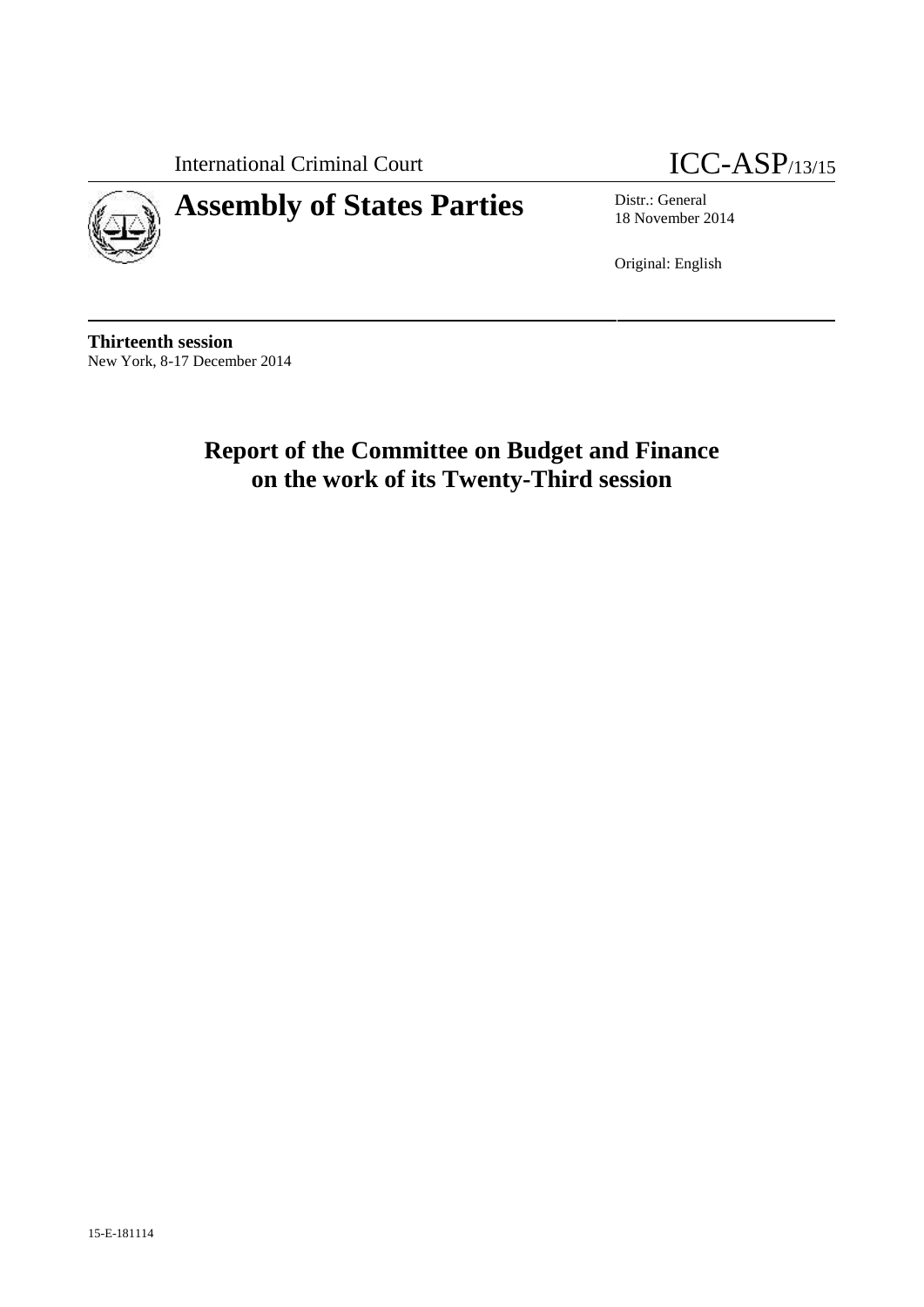|           |     |               | Paragraphs Pages                                                         |          |
|-----------|-----|---------------|--------------------------------------------------------------------------|----------|
|           |     |               |                                                                          | 4        |
| A.        |     |               |                                                                          | 4        |
| <b>B.</b> |     |               |                                                                          | 5        |
|           |     |               |                                                                          | 5        |
| A.        |     |               |                                                                          | 5        |
|           | 1.  |               |                                                                          | 5        |
|           | 2.  |               |                                                                          | 6        |
|           | 3.  |               |                                                                          | 6        |
|           | 4.  |               |                                                                          | 6        |
|           |     | (a)           |                                                                          | 6        |
|           |     | (b)           |                                                                          | 7        |
|           |     | (c)           |                                                                          | 8        |
|           |     | (d)           |                                                                          | 8        |
|           |     | (i)           |                                                                          | 8        |
|           |     | (ii)          |                                                                          | 9        |
|           |     |               | a.                                                                       | 9        |
|           |     |               | $\mathbf{b}$ .                                                           | 9        |
|           |     |               | c.                                                                       | 10       |
|           |     |               | d.                                                                       | 11       |
|           |     | (iii)         |                                                                          | 11       |
|           |     | (iv)          | Major Programme IV: Secretariat of the Assembly of States Parties  58-64 | 12       |
|           |     | (v)           |                                                                          | 12<br>13 |
|           |     | (vi)<br>(vii) | Major Programme VII-5: Independent Oversight Mechanism (IOM)  72         | 13       |
|           | 5.  |               |                                                                          | 14       |
|           |     | (a)           |                                                                          | 14       |
|           |     | (b)           |                                                                          | 14       |
|           | 6.  |               |                                                                          | 14       |
|           | 7.  |               |                                                                          | 14       |
|           | 8.  |               |                                                                          | 15       |
|           | 9.  |               |                                                                          | 16       |
|           | 10. |               |                                                                          | 16       |
| <b>B.</b> |     |               |                                                                          | 17       |
|           | 1.  |               |                                                                          | 17       |
|           | 2.  |               |                                                                          | 17       |
|           |     | (a)           |                                                                          | 17       |
|           |     | (b)           |                                                                          | 18       |
|           |     | (c)           |                                                                          | 18       |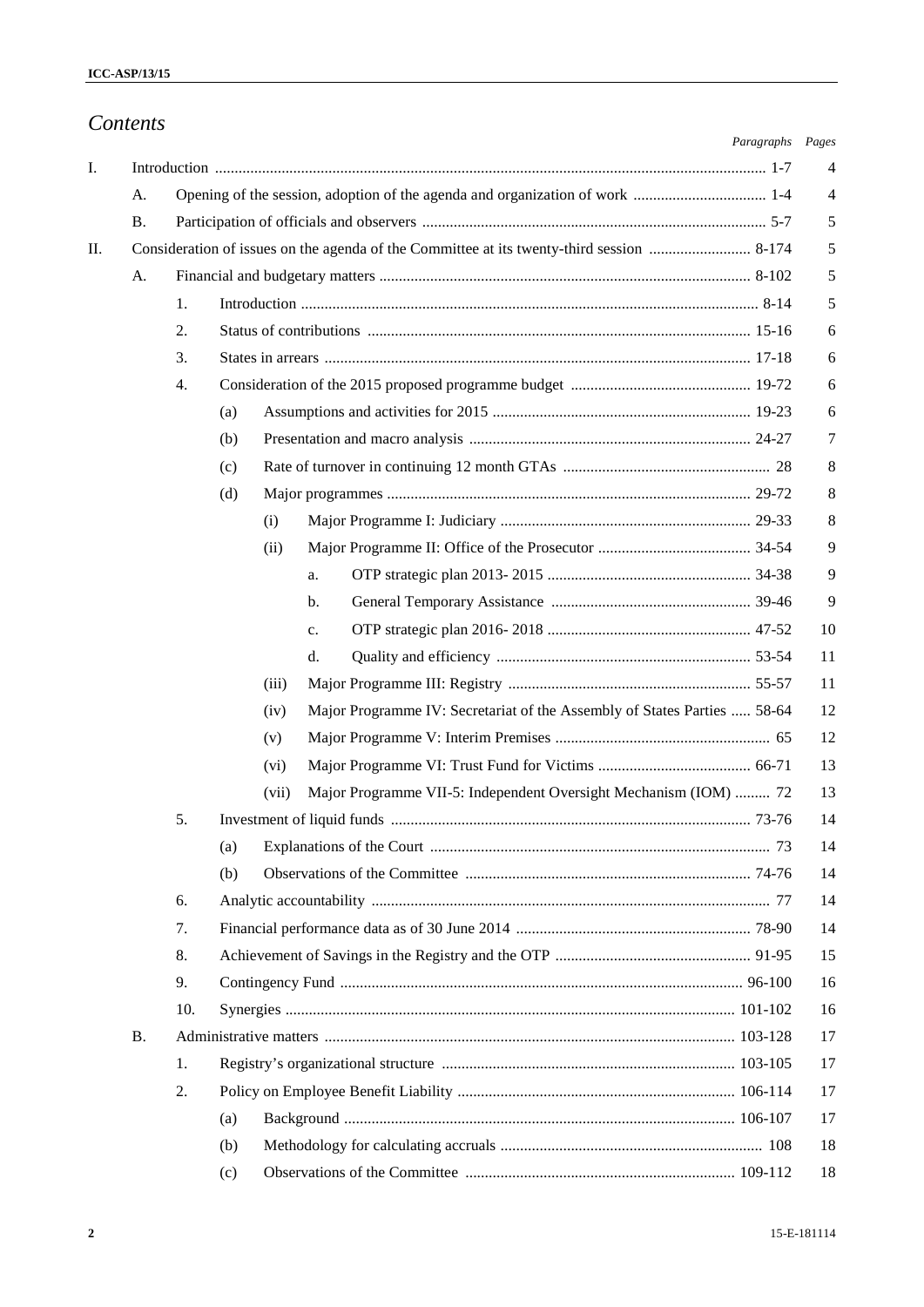|                |                  | (d)                                                                                                                                                                   | 18 |
|----------------|------------------|-----------------------------------------------------------------------------------------------------------------------------------------------------------------------|----|
|                | 3.               |                                                                                                                                                                       | 19 |
|                | $\overline{4}$ . |                                                                                                                                                                       | 19 |
|                | 5.               |                                                                                                                                                                       | 20 |
|                | 6.               |                                                                                                                                                                       | 20 |
|                | 7.               |                                                                                                                                                                       | 20 |
|                | 8.               |                                                                                                                                                                       | 20 |
|                | 9.               |                                                                                                                                                                       | 21 |
| $\mathbf{C}$ . |                  |                                                                                                                                                                       | 21 |
|                | 1.               | Financial statements of the Court for the period 1 January to 31 December 2013,<br>and financial statements of the Trust Fund for Victims for the period 1 January to | 21 |
|                | 2.               |                                                                                                                                                                       | 21 |
| D.             |                  |                                                                                                                                                                       | 22 |
|                |                  |                                                                                                                                                                       | 22 |
| E.             |                  |                                                                                                                                                                       | 23 |
|                | 1.               |                                                                                                                                                                       | 23 |
|                | 2.               |                                                                                                                                                                       | 24 |
|                |                  | (a)                                                                                                                                                                   | 24 |
|                |                  | (b)                                                                                                                                                                   | 24 |
|                |                  | (c)                                                                                                                                                                   | 24 |
|                | 3.               |                                                                                                                                                                       | 25 |
| F <sub>r</sub> |                  |                                                                                                                                                                       | 26 |
|                |                  | Projects and activities of the Board of Directors for the period 1 July 2013 to 30 June 2014  167                                                                     | 26 |
| G.             |                  |                                                                                                                                                                       | 27 |
|                | 1.               |                                                                                                                                                                       | 27 |
|                | 2.               |                                                                                                                                                                       | 27 |
|                | 3.               |                                                                                                                                                                       | 27 |
|                | 4.               |                                                                                                                                                                       | 27 |
| Annex I:       |                  |                                                                                                                                                                       |    |
| Annex II:      |                  |                                                                                                                                                                       |    |
| Annex III:     |                  | List of potential developments which could impact on the 2015 proposed programme budget 31                                                                            |    |
| Annex IV:      |                  |                                                                                                                                                                       |    |
| Annex V:       |                  | Budgetary implications of the implementation of the recommendations of the Committee                                                                                  |    |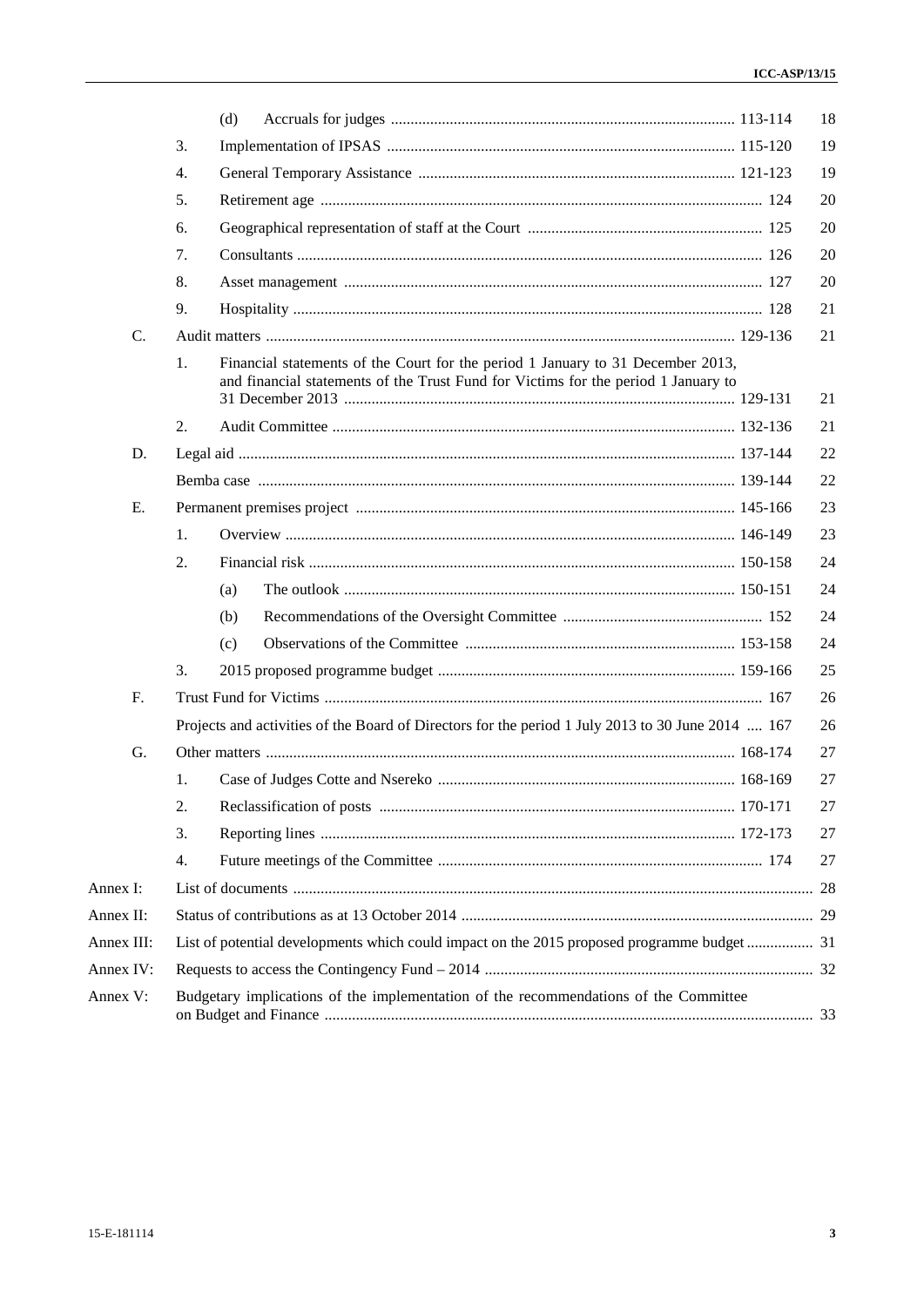# **I. Introduction**

## **A. Opening of the session, adoption of the agenda and organization of work**

1. The twenty-third session of the Committee on Budget and Finance ("the Committee") was convened in accordance with the decision of the Assembly of States Parties ("the Assembly") taken at the  $12<sup>th</sup>$  plenary meeting on 27 November 2013 of its twelfth session, from 20 to 28 November 2013. The Committee's session, comprising 20 meetings, was held from 7 to 17 October 2014. The First Vice-President of the Court, Judge Sanji Mmasenono Monageng, delivered the welcome remarks at the opening of the session on behalf of the President of the Court.

2. In accordance with Rule 13 of the Rules of Procedure of the Committee, the Committee appointed Mr. Hugh Adsett (Canada) as Rapporteur. The Secretariat of the Assembly of States Parties ("the Secretariat") provided the substantive servicing for the Committee, and the Executive Secretary to the Committee on Budget and Finance, Mr. Fakhri Dajani, acted as the Secretary of the Committee.

- 3. The following members attended the twenty-third session of the Committee:
	- 1) Hugh Adsett (Canada)
	- 2) David Banyanka (Burundi)
	- 3) Carolina María Fernández Opazo (Mexico)
	- 4) Fawzi A. Gharaibeh (Jordan)
	- 5) Samuel P.O. Itam (Sierra Leone)
	- 6) Juhani Lemmik (Estonia)
	- 7) Mónica Sánchez (Ecuador)
	- 8) Gerd Saupe (Germany)
	- 9) Elena Sopková (Slovakia)
	- 10) Masatoshi Sugiura (Japan)
- 4. At its first meeting, the Committee adopted the following agenda (CBF/23/1/Rev.1):
	- 1) Opening of the session, adoption of the agenda and organization of work
	- 2) Participation of observers
	- 3) Financial and budgetary matters:
		- a) Status of contributions;
		- b) States in arrears;
		- c) Consideration of the 2015 proposed programme budget;
		- d) Investment of liquid funds;
		- e) Analytic accountability;<br>f) Financial impact of OTF
		- Financial impact of OTP strategic plan:
		- g) Financial performance data as of 30 June 2014; and
		- h) Contingency Fund.
	- 4) Administrative matters:
		- a) Registry's organizational structure;
		- b) Policy on Employee Benefit Liability;
		- c) Amendments of FRR as required by IPSAS;
		- d) General Temporary Assistance;
		- e) Retirement age;
		- f) Consultants; and
		- g) Asset management.
	- 5) Audit matters:
		- a) Financial statements of the International Criminal Court for the period 1 January to 31 December 2013; and
		- b) Financial statements of the Trust Fund for Victims for the period 1 January to 31 December 2013.
	- 6) Legal aid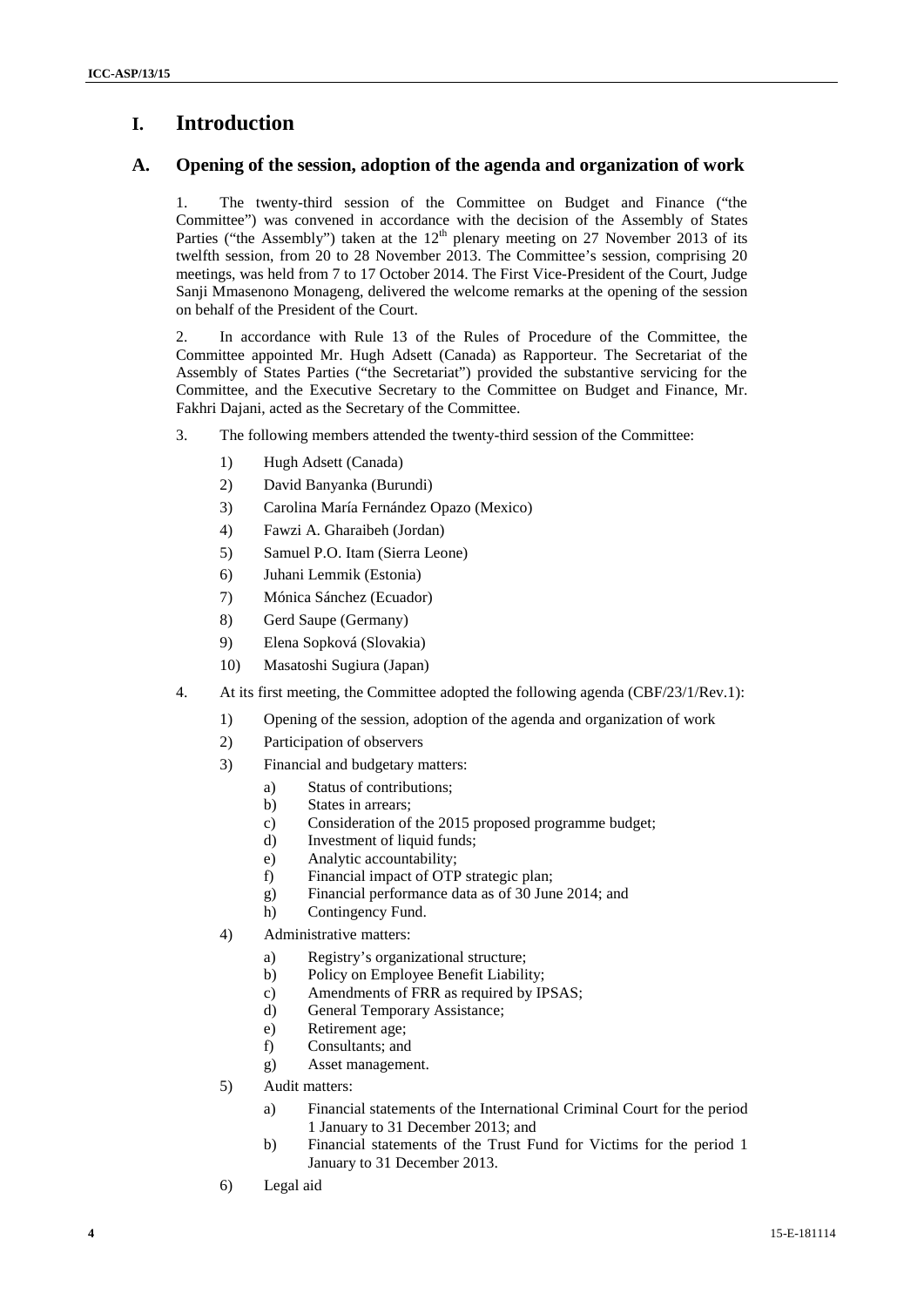- 7) Premises of the Court:
	- a) Transition programme;
	- b) Risk reserve;
	- c) Work progress on the new premises;
	- d) Total Cost of Ownership and governance;
	- e) Interim premises lease contract; and
	- f) Recalculation of States Parties contributions.
- 8) Trust Fund for Victims:

Projects and activities of the Board of Directors for the period 1 July 2013 to 30 June 2014.

- 9) Other matters
	- a) Case of Judges Cotte and Nsereko; and
	- b) Reclassification of posts.

### **B. Participation of officials and observers**

5. Rules 42, 92 and 93 of the Rules of Procedure of the Assembly, concerning observers and other participants, are applicable to the session. Upon invitation by the Chairperson and subject to the approval of the Committee, observers may participate in meetings of the Committee.

6. The following organs of the Court were invited to participate in the meetings of the Committee to introduce the reports: the Presidency, the Office of the Prosecutor and the Registry. Furthermore, the budget facilitator, Ambassador Werner Druml (Austria) of The Hague Working Group of the Bureau of the Assembly, the Trust Fund for Victims (TFV) and the Chairman of the Oversight Committee on Permanent Premises ("Oversight Committee") made presentations to the Committee.

7. The Committee decided to accept the request of the Coalition for the International Criminal Court to make a presentation to the Committee. The Committee expressed its appreciation for the presentation.

# **II. Consideration of issues on the agenda of the Committee at its twenty-third session**

### **A. Financial and budgetary matters**

### **1. Introduction**

8. The Committee conducted its examination of the 2015 proposed programme budget on the basis of the general principle of budgetary integrity.

9. The Committee recalled that for the 2014 budget year the Assembly at its twelfth session had approved appropriations totalling  $\text{\textsterling}21,656,200$ , of which  $\text{\textsterling}18,595,000$  was to be assessed for contributions by States Parties, which was due to the host State contribution to the costs for interim premises of  $\epsilon$ ,950,350, and interest on the host State loan of  $\epsilon$  10,829.

10. The Committee noted that, up until September 2014, it had received six notifications from the International Criminal Court ("the Court") for accessing the Contingency Fund for amounts totalling  $\text{E}$ , 114, 900.

11. The Committee noted that the 2015 proposed programme budget of €135.39 million submitted by the Court contained an increase of  $\text{ } \infty 3.74$  million (11.3 per cent) over the 2014 approved budget. In addition, the Court submitted a supplementary budget of  $\epsilon$ 3.63 million, taking the total requests of the Court to  $\in$  39.02 million, a total increase of  $\in$  7.36 million or (14.3 per cent) over the 2014 approved budget. The initial overall picture of the requests, before any suggestions by the Committee, is illustrated below:

| 2015 proposed programme budget | $\bigoplus$ 35.39 million |
|--------------------------------|---------------------------|
| Supplementary budget           | $\bigoplus$ .63 million   |
| Total budget requested         | $139.02$ million          |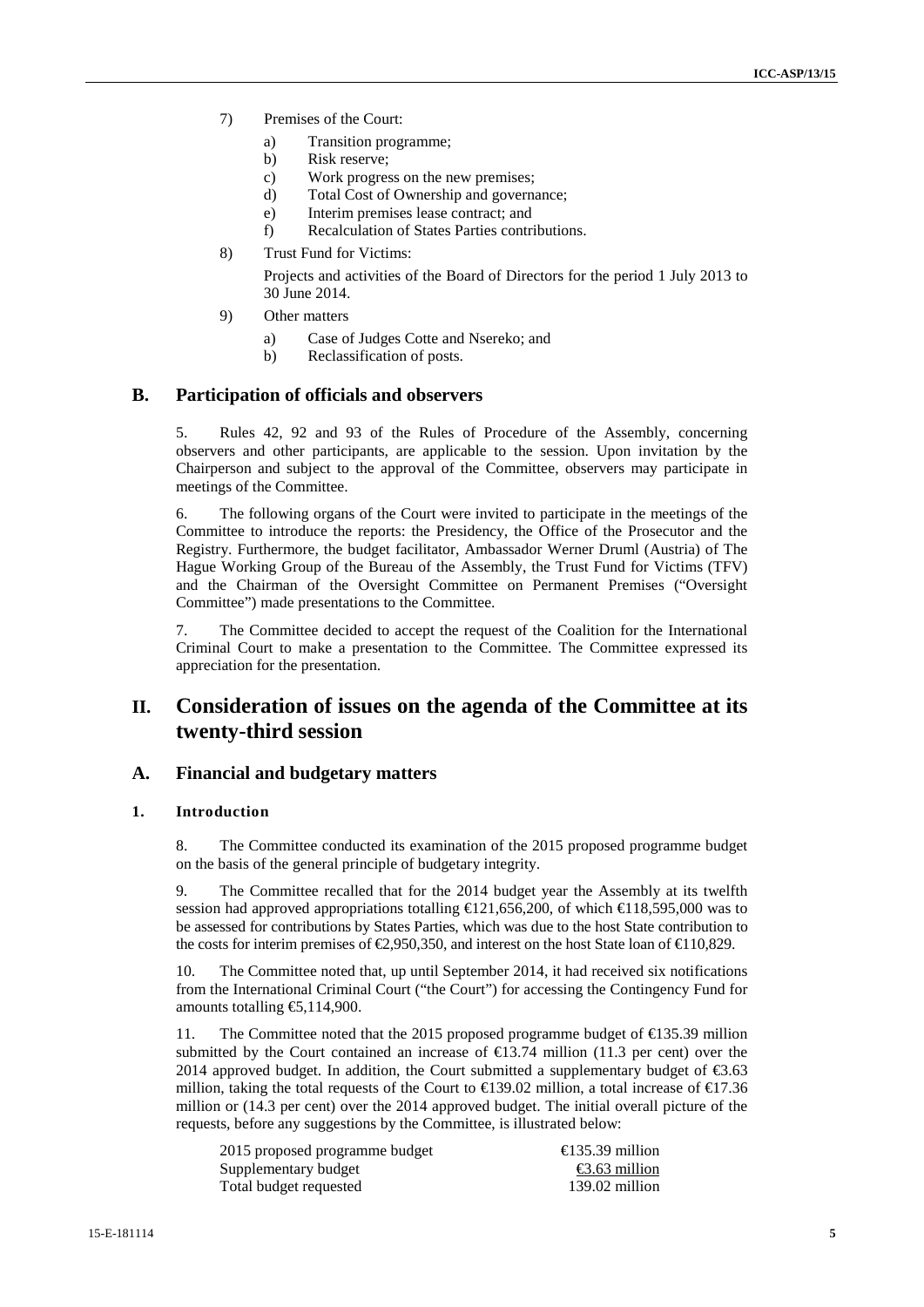12. Furthermore, as those States Parties that have opted for and paid the "one-time" payment of contributions for the permanent premises will not be assessed for the contributions corresponding to Major Programme VII-2 Permanent Premises Project – Interest on the host State loan, which amounts to €1.62 million, and, as was the case last year, a contribution from the host State towards the cost of leasing the interim premises will further reduce the amount assessed to States Parties by up to a maximum of €3 million, therefore, the total budget requested will be reduced for assessment of contributions as follows:

| Total budget requested                          | $\bigoplus$ 39.02 million                  |
|-------------------------------------------------|--------------------------------------------|
| Less: Permanent premises project- interest      | $(\triangleleft$ .62 million)              |
| Less: Host State contribution for interim lease | $(\text{\large} \in 3.00 \text{ million})$ |
| Adjusted for assessment of contributions        | $\bigoplus$ 34.40 million                  |

13. After reviewing the 2015 proposed programme budget and the justifications provided, the Committee concluded that total additional savings of  $66.38$  million could be achieved on the budget requested , and that, if approved, the adjusted 2015 proposed programme budget amount would thus be  $\text{\textsterling}32.64$  million, which represents an increase of €10.98 million (or 9 per cent) compared to the 2014 approved budget.

14. The Committee added an overall summary of its recommendations at annex V.

### **2. Status of contributions**

15. The Committee reviewed the status of contributions as at 13 October 2014 (annex II) and noted that  $\epsilon 109,754,698$  had been paid for the regular budget pursuant to resolution ICC-ASP/12/Res.1, section E. At the same date, outstanding contributions from previous years stood at €6,591,235 and outstanding contribution for 2014 stood at €8,951,152, making a total of €15,542,387 in outstanding contributions.

16. The Committee noted that, as at 13 October 2014, 92.46 per cent of contributions due in 2014 had been paid and that 71 States had fully paid all of their contributions, recalling that at the same date in 2013, 91.84 per cent had been paid and 71 States had fully paid all their contributions. In addition, the Committee noted with concern that outstanding contributions for 2013 of  $\epsilon$ 6,403,820 marked a sharp increase compared to those of previous years which totalled  $\in$ 187,415. The Committee also noted with deep concern that total outstanding contributions of  $\text{€}15,694,236$  as at 13 October 2014 had reached a level more than twice the total amount of the Working Capital Fund at €7.4 million. **The Committee urged all States Parties to pay their contributions as they fall due and to make every effort to ensure that the Court had sufficient funds throughout the year, in accordance with Regulation 5.6 of the Financial Regulations and Rules (FRR).**

### **3. States in arrears**

17. According to article 112, paragraph 8 of the Rome Statute, "a State Party which is in arrears in the payment of its financial contributions toward the costs of the Court shall have no vote in the Assembly and in the Bureau if the amount of its arrears equals or exceeds the amount of the contributions due from it for the preceding two full years."

18. The Committee recognised that, as at 13 October 2014, 12 States Parties were in arrears for an amount equal to or exceeding two full years of contributions and were therefore ineligible to vote. The Committee noted that the Secretariat had informed the States Parties in arrears on 12 May 2014 of the minimum payment required to avoid article 112, paragraph 8 of the Rome Statute, and of the procedure for requesting an exemption from the loss of voting rights. **The Committee requested the Secretariat to notify States Parties in arrears once again. The Committee recommended that all States Parties in arrears settle their accounts with the Court as soon as possible.**

### **4. Consideration of the 2015 proposed programme budget**

### **(a) Assumptions and activities for 2015**

19. The Committee was informed that the Court´s judicial and prosecutorial (including investigative) activity was expected to be extensive in 2015. The Presidency informed the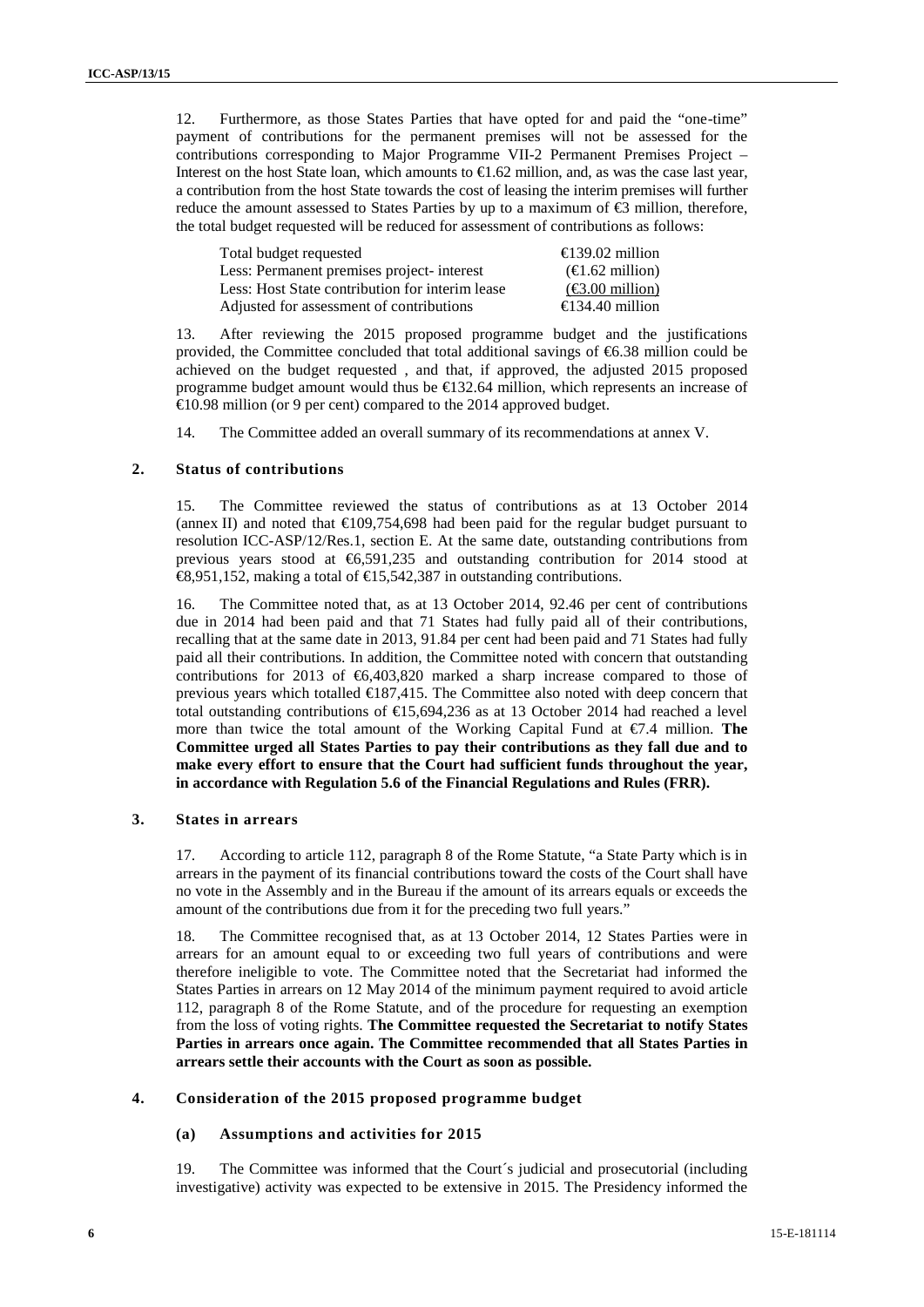Committee that at least five cases would be at the trial or trial preparation stage. The Appeals Chamber would be hearing the final appeal in one case, while judicial activities in relation to reparations were expected to continue at both the trial and appeal level. The Court budgeted for consecutive trials, but there might be a need to resort to simultaneous hearings with further consequences for the budget, which were not currently provided for.

20. The Committee was informed that the Prosecutor expected to be conducting four active investigations, two article 70 investigations and preservation of evidence in nine hibernated investigations and to be active in trial and appeals hearings. The Committee was further informed that the Prosecutor had opened a second investigation in the Central African Republic on 24 September 2014, which would increase the number of active investigations to five. As a consequence, the Court submitted a supplementary proposed budget to the 2015 proposed programme budget.<sup>1</sup>

21. The Committee noted that the Court had requested resources totalling €64,181,240 for operational support and field operations. These resources were allocated to eight situations and 21 cases in the 2015 proposed programme budget. $^2$ 

22. The Committee noted that different stages of the proceedings require different levels of resources for each case. As the required resources were directly connected to the proceedings, more resources were needed for ongoing investigations. The Committee noted that no judicial activity was expected in a number of cases in  $2015$ .<sup>3</sup> This would result in a limited need for resources for those cases.

23. **In order to increase transparency for future budget proposals, the Committee recommended that information about the resources required by the Court for each of the ongoing active situation/case(s) be provided, in addition to the information currently provided on required resources for all cases.**<sup>4</sup> **Furthermore, the Committee recommended that the same information be provided separately for MP II.**

### **(b) Presentation and macro analysis**

24. The Committee noted with appreciation that the narrative elements of the budget were continuing to improve, and welcomed these improvements. **In previous years, the Committee had benefited from the provision of workload indicators for each section or unit in the budget. As these were not included in this year's budget, the Committee requested that they be included in next year's budget, so as to allow a meaningful comparison of workload against the resources requested and how these change over time, and to allow the relationship between the workload of different programmes, such as the Registry and OTP, to be explored.**

25. As in previous years, due to the early start of the budget process within the Court, some of the assumptions had changed, which therefore led to changes in the need for resources compared to the original 2015 proposed programme budget submission. Most notably these changes related to prosecutorial activity and to the trial proceedings, with potentially significant financial consequences. The Court had provided a list of potential developments with potential budgetary impacts in annex IV to the  $2015$  proposed programme budget. $\overline{5}$ 

26. The Committee received what the Court had entitled a "Proposed supplementary budget of the Court for 2015", related to the Prosecutor's decision to open a second investigation in the Central African Republic. The amount requested totalled €3,629,800.

27. However, the Committee was of the view that, according to the  $FRR$ <sup>6</sup>, it was not possible to submit a supplementary budget proposal prior to the start of the financial year to which it pertains. The Committee noted that in 2011, the Court had also submitted what it had called a supplementary budget prior to the Assembly. **The Committee recommended that the Court consider whether there is a need to amend the FRR in order to accommodate a situation whereby new needs arise after the proposed programme**

<sup>&</sup>lt;sup>1</sup> ICC-ASP/13/10/Add1.<br><sup>2</sup> ICC-ASP/13/10, table 1, page 11.

<sup>&</sup>lt;sup>3</sup> For example regarding three cases in DRC, one case in Uganda and two cases in Libya.

ICC-ASP/13/10, table 1, page 11.<br>Ibid., annex IV, page 158.

<sup>6</sup> Rule 103.4 of the FRR "Publication of the adopted programme budget".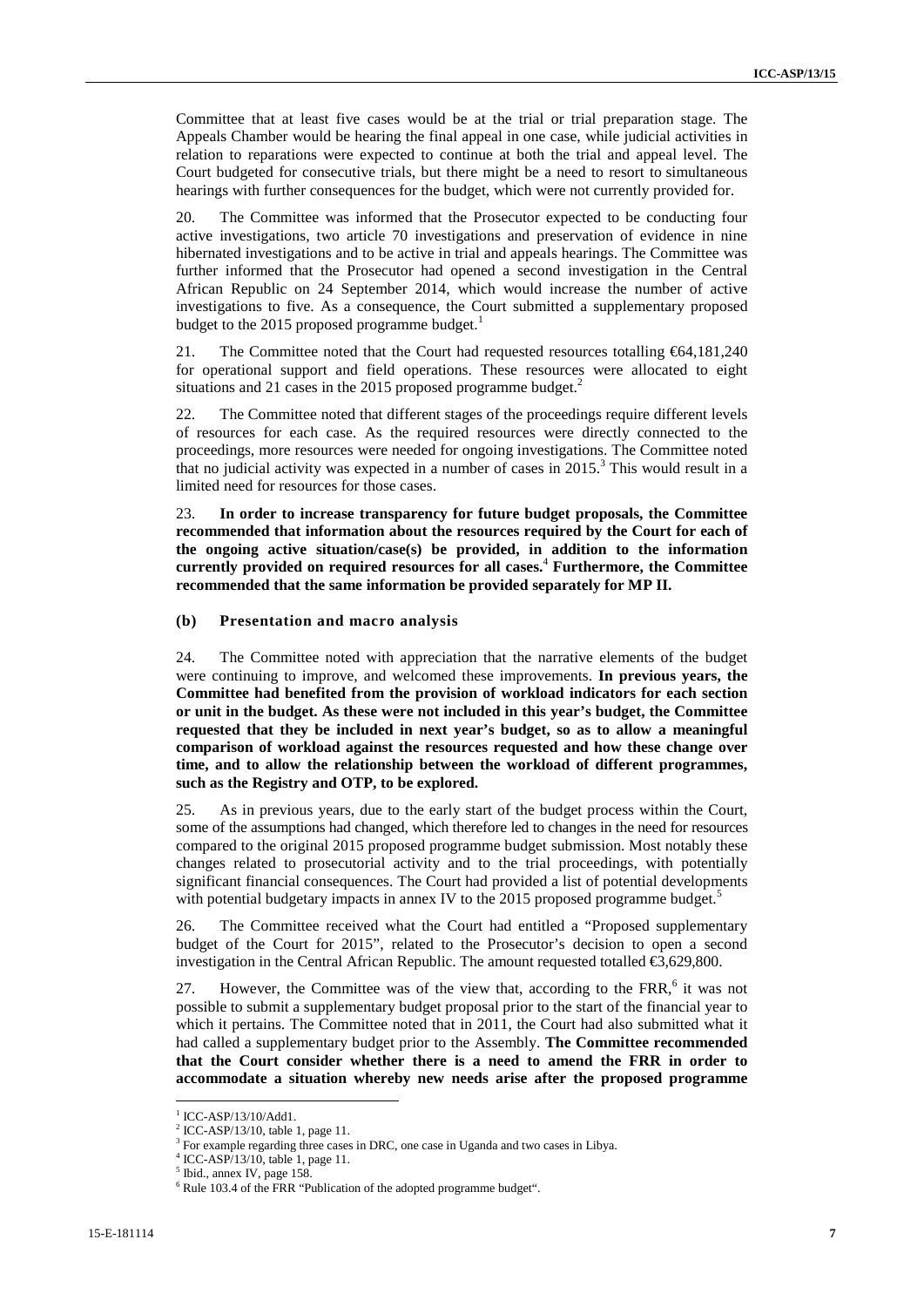**budget has been submitted, but before the beginning of the financial year to which it pertains. In such a case, both a detailed supplementary submission and a consolidated proposed programme budget document should be presented to the Committee and the Assembly, and a report made to it at its twenty-fourth session.**

### **(c) Rate of turnover in continuing 12 month GTAs**

28. The Committee noted that the Court had proposed that 172 GTA positions be continued in 2015 for 12 months ("12-month GTAs"). The Committee noted that it had received information from the Court on the turnover rate in 2013 of 12-month GTAs. **Based on the turnover rate for each major programme, the Committee recommended reductions in the provisioning of funds of 1.5 per cent for MP-II, and 2.5 per cent for MP-III from the 12-month GTAs proposed to be continued in 2015.**

### **(d) Major programmes**

#### *(i) Major Programme I: Judiciary*

29. The 2015 proposed budget for Major Programme I including the adjustments received by the Committee in the course of its meeting amounted to  $\epsilon$ 12.71 million, representing an increase of  $\epsilon$ 2.67 million, or 26.6 per cent against the 2014 approved budget (from  $\text{\textsterling}0.05$  million in 2014 to  $\text{\textsterling}2.71$  million in 2015). The primary reason for this significant increase was a proposed increase to the judiciary's budget of  $\epsilon$ 1.89 million.<sup>8</sup>

30. The Committee noted that, whereas in 2014 provision for the salaries of only 16 judges was required, in 2015 resources for all 18 judges of the Court in regular full-time service were being requested. Furthermore, in 2015, the Court is likely to be required to pay pension contributions for all 18 judges, compared to 2014 when it had to do so for only 12 judges, since no further contributions were required for judges who had already completed nine years of service.<sup>9</sup>

31. In addition, the renewal of the five-year pension contract with the Court´s insurer (Allianz Nederland Levensverzekering N.V.) has resulted in an increase in the cost of the pension scheme because of reduced investment returns in the current financial market conditions, even though the pension payable to judges has remained at the same level. The amount expected to be paid for judges' pensions to Allianz in 2015 is  $\in$ 1,415,700 representing an increase of  $\in$ ,004,700 against the 2014 approved budget of  $\in$ 411,000. The Committee noted that the increase in the required resources for judges' salaries and pensions for 2015 was required to meet the Court´s legal obligations. The Committee also noted that the date for the election of one judge had not yet been set, which may have an impact on the exact date by which some resources are required.

32. The Committee considered the request for one additional P-3 GTA position for the Presidency to handle the additional workload generated by the Court's "Lessons Learnt" initiative. **The Committee scrutinised the Court´s request taking into account the existing human resources in the Presidency (11 full time posts and one post of the Strategic Planning Coordinator who fulfils Court-wide functions) and recommended that the resources for six months of the requested P-3 GTA be approved in order to accelerate the project. Furthermore, the Committee recommended that the Presidency look for further synergies among the posts in the Presidency, including the position of the Strategic Planning Coordinator and looked forward to the "Lessons Learnt" report being presented to the Committee at its twenty-fourth session.**

33. The Committee noted that four additional P-2 GTA positions for 12 months in the Trial Division and two additional P-2 GTA positions for 12 months in the Appeals Division were requested in the 2015 proposed programme budget. **After rigorous examination of the assumptions of expected judicial developments in 2015, the Committee recommended that the resources requested to fund two P-2 positions for 12 months in**

 $^7$  ICC-ASP/13/10, table 8, page 19.<br><sup>8</sup> Ibid.

<sup>8</sup> Ibid. <sup>9</sup>*Official Records of the Assembly of States Parties, Third session, The Hague 2004,* (ICC-ASP/3/25), part III, ICC-ASP/3/Res.3, annex.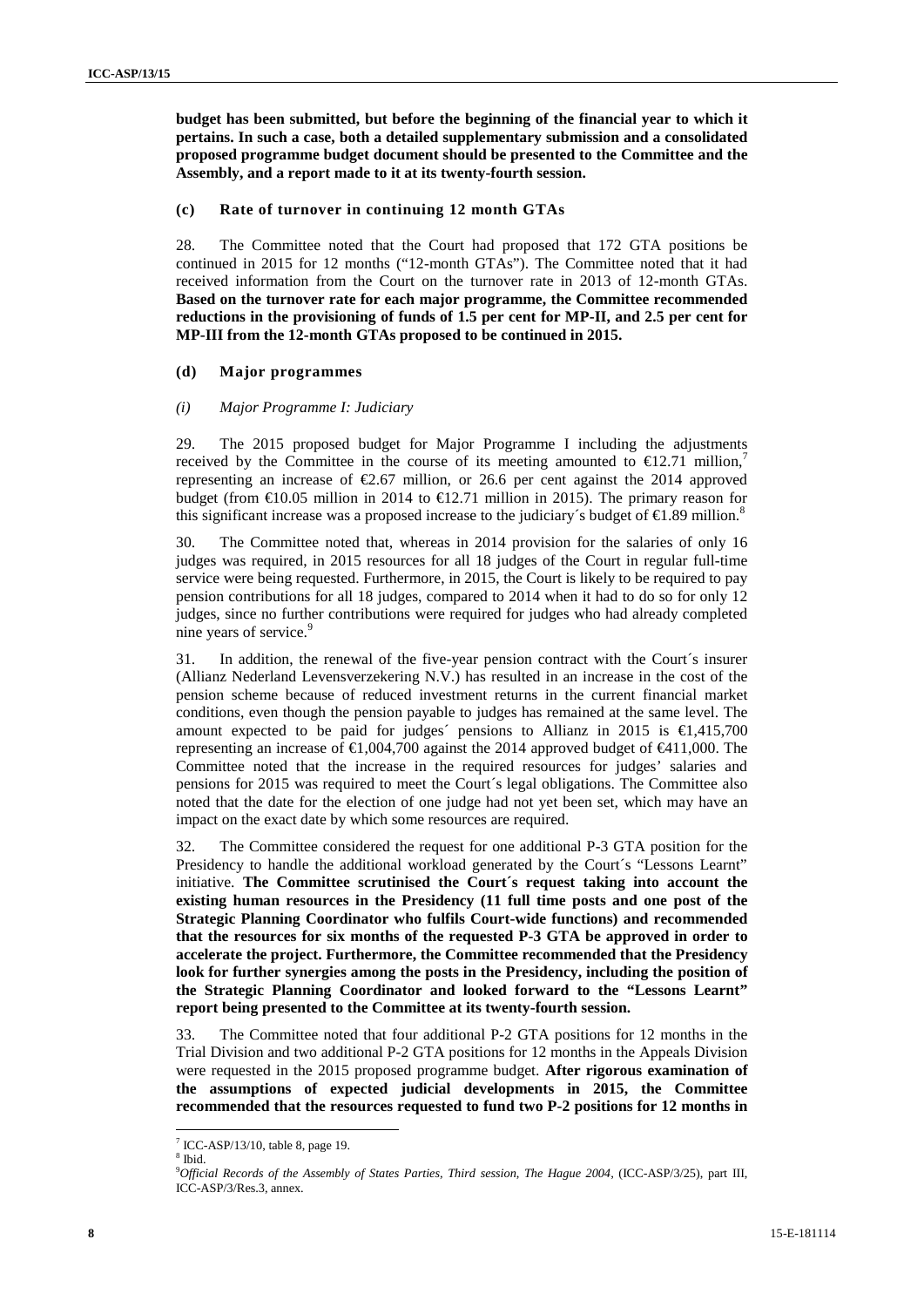**the Trial Division and one P-2 position for 12 months in the Appeals Division only be approved. The Committee recalled its recommendation at its twenty-first session that the Judiciary should meet its workload requirements by redeploying the approved resources among the divisions to the extent possible.**

*(ii) Major Programme II: Office of the Prosecutor*

### *a. OTP strategic plan 2013- 2015*

34. The Committee noted that the OTP Strategic Plan for 2013-2015 established, as one of its objectives, an expected output of at least seven public preliminary examinations, five active investigations, eight hibernated investigations, three trials, four appeals and a confidential number of Article 70 cases, and identified a projected increase to the 2014 proposed programme budget of  $\epsilon$ 7.47 million and to the 2015 programme budget of  $\epsilon$ 5.51 million.

The 2013 approved budget for MP-II was  $\mathcal{L}8,265,700$ , of which  $\mathcal{L}7,101,600$  or 95.9 per cent was expended. The 2014 approved budget for MP-II was €33,220,000. The original 2015 proposed budget for MP-II was €41,667,500. In addition, the proposed "supplementary budget"<sup>10</sup> to open a second investigation in the Central African Republic included an additional  $\epsilon$ 2,730,700 for MP-II, making a total of  $\epsilon$ 44,398,400.

36. The Committee noted that the assumptions provided in the 2015 proposed programme budget, before including the "supplementary budget", were for nine preliminary examinations, four active investigations, nine hibernated investigations, five trials, one appeal and two article 70 cases. Including the "supplementary budget", the updated number of active investigations would be five, including two investigations in the Central African Republic.

37. As noted in paragraph 34 above, the total budget increase envisaged in the OTP Strategic Plan from 2013 to 2015 was  $\bigoplus$  2.98 million. This would mean that the OTP budget for 2015 should be projected to €40,081,600 based on actual expenditures in 2013. The Court itself indicated that the main cost drivers are active investigations and that the required resources for preliminary examinations and hibernated investigations were fairly limited. In addition, it was noted in the 2015 proposed "supplementary budget" that two active investigations in the same country would lead to some synergies and that there would be no need for the resources equivalent to two full investigation teams. Therefore, the Committee was of the view that the amount of €40,081,600 was an appropriate comparator, based on the OTP Strategic Plan, to achieve the originally expected output of at least seven preliminary examinations, five active investigations, support for seven trials and appeals, and some Article 70 cases. The Committee noted that this is almost equal to the expected activity for 2015, including those activities in the proposed "supplementary budget". In this regard, the Committee noted that the consolidated 2015 proposed programme budget exceeded the comparator by €4,316,800 (€44,398,400- €40,081,600).

38. **The OTP had provided a model of an active investigation that would comprise 25.5 FTE, travel and support, and require financial resources for an amount of €3.27 million. Based on the macro analysis, the justification of resources required by the OTP Strategic Plan in 2013–2015 and the development of some active investigations, the Committee was of the view that the OTP could absorb some increase in costs and recommended a reduction of €2.78 million to the OTP budget. In addition, the Committee recommended that a further reduction of €1.55 million be applied to GTA for the OTP as elaborated in paragraphs 39 to 42 below.**

### *b. General Temporary Assistance*

39. The Committee considered all the requirements for GTA in the 2015 proposed programme budget, taking into account the assumptions for judicial procedures, as well as the existing GTA as of 30 September 2014.

40. The Committee observed that some GTA requests for 2015 had already been funded within the 2014 budget envelope, based on information provided to the Committee on non approved GTAs.

<sup>&</sup>lt;sup>10</sup> ICC-ASP/13/10/Add.1.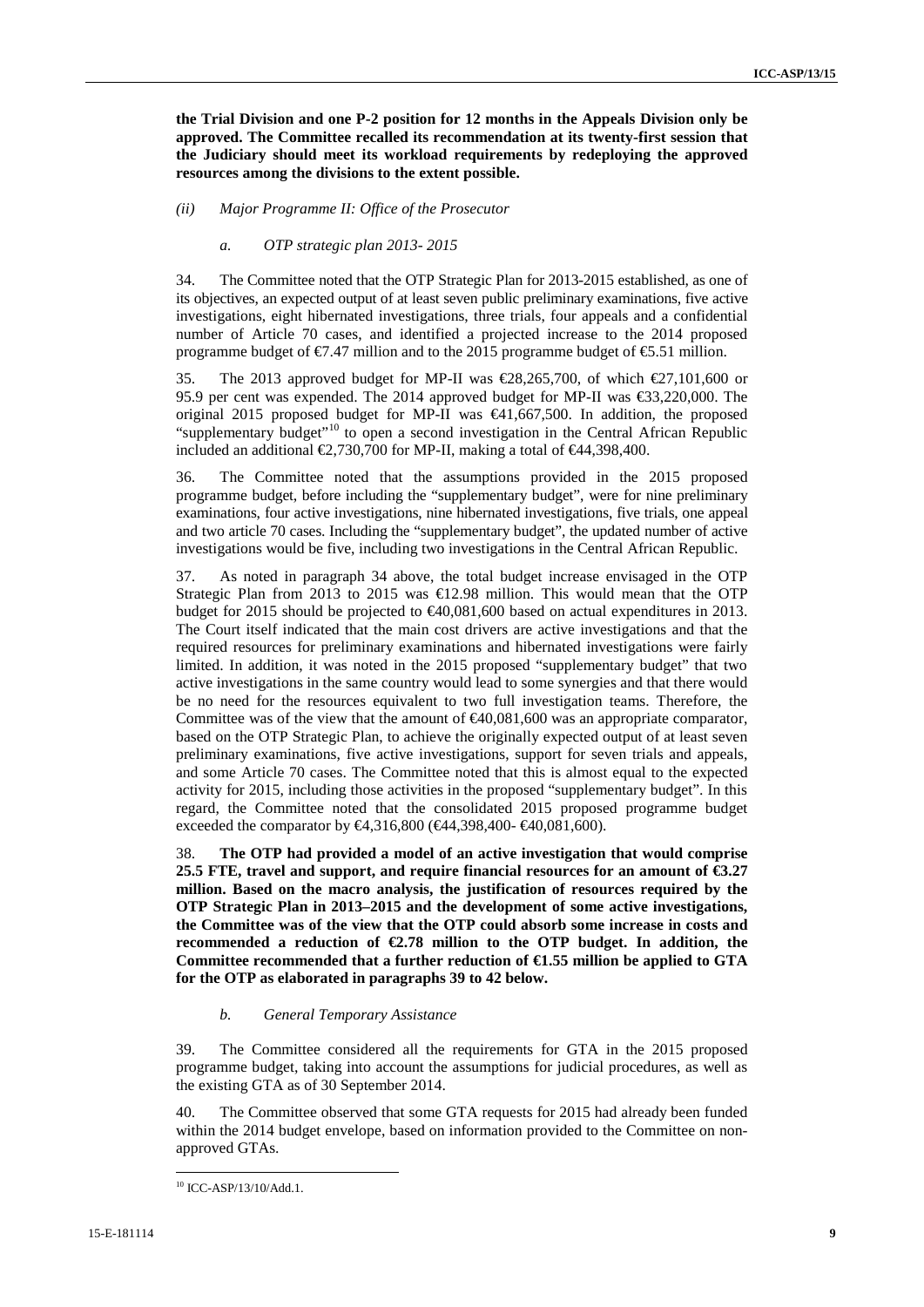41. Regarding new GTA requests for 2015 for human resources-related functions, the Committee was of the view that the OTP had sufficient existing resources and that efficiencies could be achieved through synergies with the Registry. The Committee also concluded that further savings could be found within the GTA requests for trials and appeals, based on the judicial assumptions provided to the Committee.

42. **As a result, the Committee was of the view that adjustments could be made to GTA resources in the 2015 proposed programme budget, and thus, keeping in mind that in the case of the OTP a micro-management approach would not be the best way forward, it recommended that a reduction of €1.55 million be applied.**

43. The Committee noted that, although this would involve a reduction of  $\epsilon$ 4.33 million in the amount requested by the OTP in the original and "supplementary" proposed budgets, the Assembly would nonetheless have approved amounts close to those forecast in the 2013-2015 OTP Strategic Plan if the Committee's recommendations were adopted.

44. **The Committee also recommended that States Parties consider whether a financial target or envelope should be set at each Assembly meeting that would define the anticipated outer limits of the budget for the year following the one immediately thereafter. The Committee was of the view that this would enhance budget planning and transparency and allow the Court to establish priorities more clearly.**

45. The Committee also noted that the ratio of budget requested by the OTP to meet the needs for a new situation in relation to the budget requested by the Registry in the 2015 proposed "supplementary budget" was about 3:1 (OTP: Registry).

46. **As a result of the absorption of €2.78 million in costs in the OTP divisions and Service Section, the Committee also recommended a reduction, based on a 3:1 ratio, in the budget of MP-III, amounting to €0.93 million in MP-III.**

### *c. OTP strategic plan 2016- 2018*

47. The Committee recalled the Assembly's resolution ICC-ASP/12/Res.1, in particular Section H. paragraph  $2<sup>11</sup>$  in which the Assembly had welcomed the new OTP Strategic Plan, noted its the likely impact on the proposed budget requests until 2017, invited the OTP to keep its structure under review, in consultation with other organs, in order to maximize efficiencies and to adopt best practices and requested that the Prosecutor report to the Assembly on the progress in implementing the Strategy through the Committee, with specific focus on measures aimed at increasing quality and efficiency, especially in the areas of recruitment, absorption capacity and change management.

48. The OTP Strategic Plan 2013-2015 foresaw an increase in the budgetary needs of the OTP of €12.98 million in 2014 and 2015 and subsequently in other parts of the Court. It was noted that significant multi-year cost drivers will likely arise from the OTP Strategic Plan that will be developed next year to cover the period from 2016-2018. The Committee also noted the OTP's suggestion that the phasing-in period could be extended beyond the original date.<sup>12</sup> It also noted with interest that the OTP anticipated that the 2016-2018 Strategic Plan would include considerations involving an exit strategy for each situation.<sup>13</sup>

49. The Committee noted the significant implications that the OTP Strategic Plan can have on budget planning. Although the OTP Strategic Plan 2013-2015 did not provide the type of information that would be required for States Parties to decide the actual level of resources required from year to year, it established a policy direction that may be considered to have financial implications, including implications for the other organs of the Court, particularly the Registry.

50. Moreover, it was noted that the presentation of the next OTP Strategic Plan would come shortly before the completion of the Court's permanent premises and provided an important opportunity for States Parties to define the Court's workload. Although the

<sup>&</sup>lt;sup>11</sup>*Official Records … Twelfth session … 2013* (ICC-ASP/12/20) vol. I, part III, ICC-ASP/13/Res. 1. <sup>12</sup> Report on the anticipated financial impact of the new strategy of the Office of the Prosecutor, (ICC-ASP/13/25), para. 24, which reads [emphasis added]:"As regards further stages in the OTP growth, any changes will depend on how expeditiously the demands for the Court's intervention can be met. The original phasing can be changed and the final "optimal" level achieved at a later stage than the initially planned date (i.e. end of 2017).' <sup>13</sup> Ibid., para. 27.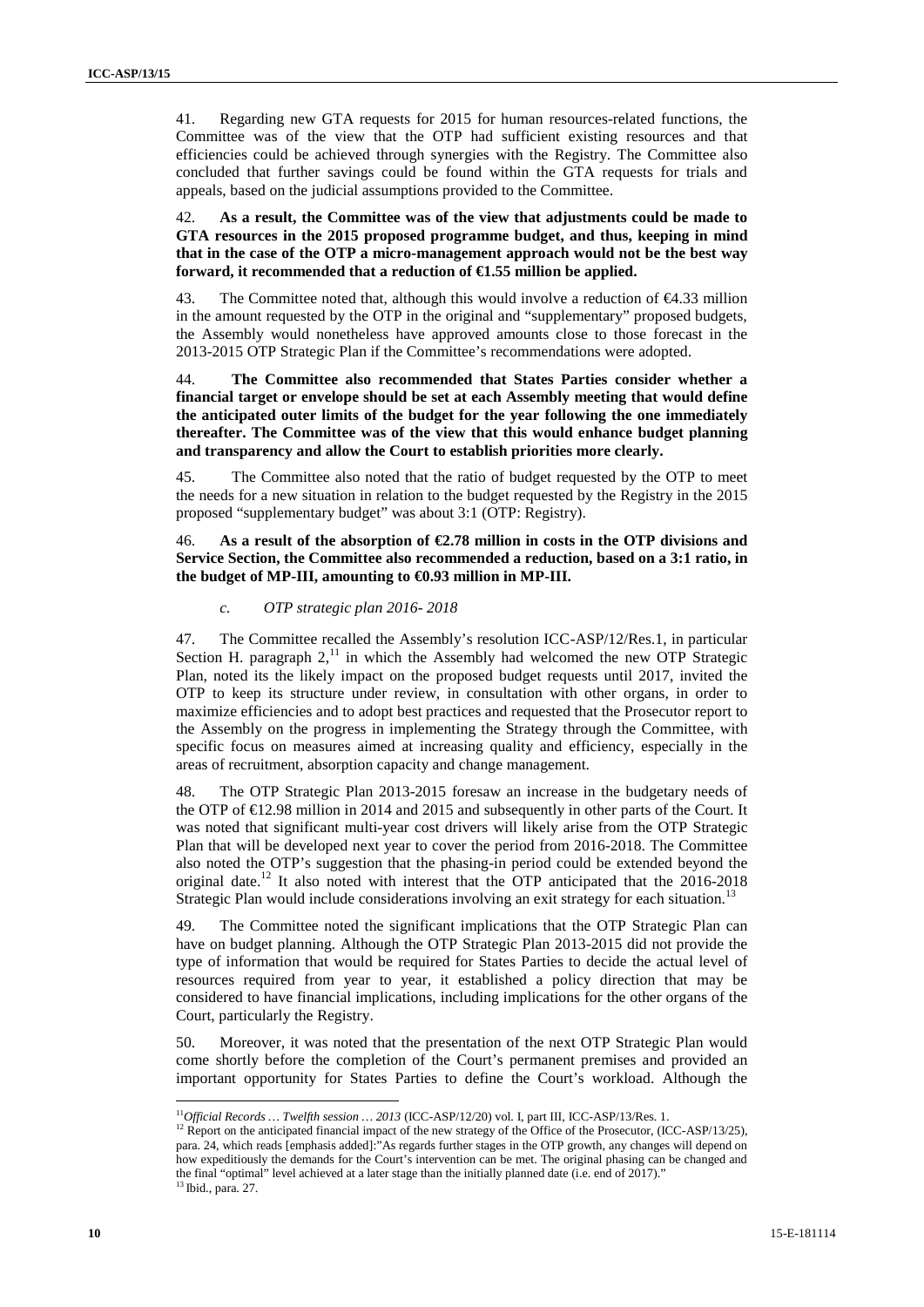potential for the Court's involvement in a number of situations continued to grow, the Court's capacity was not unlimited and by necessity it would be defined by several factors, including the size of the space available in the permanent premises; the number of judges and the pace at which trials proceed; the "scalability" of the Court's operations; and, importantly, the resources that States Parties are willing to make available to it.

51. **Therefore, the Committee recommended that the proposed OTP Strategic Plan for 2016-2018 should be properly costed, utilising the best available knowledge and experience (e.g. results of the Activity Based Costing exercise, work load indicators) available in the Court.**

52. **Because of the potential significance of the OTP Strategic Plan for the operations of the Court as a whole, the Committee requested that the other organs of the Court affected by the OTP Strategic Plan provide an analysis of any impact of the next OTP Strategic Plan on their operations to the Committee by 30 June 2015.**

### *d. Quality and efficiency*

53. In Resolution H, the Assembly of States Parties asked the Prosecutor to report on the implementation of the strategy "with specific focus on measures to increase quality and efficiency  $[\dots]$ ."<sup>14</sup> The Committee was informed that the aim of the 2013-2015 OTP Strategic Plan was to cope with two requirements: to achieve higher evidentiary standards and to be trial-ready earlier. The Prosecutor explained that the quality of her work (and the major cost drivers) depends on three core elements: size and composition of investigative and prosecutorial teams, competencies of the staff (hence the proposed certification programme for staff) and expanded forms and sources of evidence, in addition to cooperation by the States.

54. **The Committee welcomed the information received from the Prosecutor but concluded that it was not in a position to express its view on the quality of the work of the OTP. The Committee recommended that the Assembly consider how best to evaluate the measures taken by the OTP to increase the quality of the work of the OTP.**

### *(iii) Major Programme III: Registry*

55. The Committee noted that the expected increase in MP-II activities in 2015 would have a direct impact on the budget proposal of MP-III. The Committee noted a significant increase in requested resources of €828,500 for the Victims and Witnesses Unit, mainly resulting from the growing number of protected witnesses, and a further increase in the number of OTP referrals for witness protection and relocation. Similarly the Committee noted an increase of 106 per cent, or €468,400, in the Field Operation Section, in anticipation of operational support requirements in all situation countries and in field operational support. The third main cost-driver was the rental costs included in the budget request of the Detention Section. The requested amount increased by  $\bigoplus$  436,900, mainly owing to the rental of 12 cells that were previously shared with the UN-ICTY Detention Unit.

56. The Committee noted that the Registrar had originally proposed a zero-growth budget before submitting the additional supplementary proposed budget. However, the Committee noted the decrease of  $\bigoplus$ , 545,200 requested by the Counsel Support Section for legal aid as a result of the application of the Court´s new legal aid system for defence and for victims. The Committee further noted that resources for Mr Bemba´s legal aid for an amount of approximately  $\text{\textsterling}73,800$  had not been included in the legal aid budget for 2015. The Committee welcomed the efforts of the Registrar, but noted that, taking the above into account, the budget continued to have a growing trend, and that the Registry in fact had an increase to its original 2015 proposed budget.

57. **As regards the amount of €573,800 for legal aid for Mr. Bemba, the Committee recommended that the 2015 proposed programme budget should be increased by this amount, in line with its recommendation that the recovered funds should be returned to States Parties as surplus**.<sup>15</sup> See paragraphs 142 and 143 below.

<sup>14</sup> *Official Records … Twelfth session … 2013* (ICC-ASP/12/20) vol. I, part III, ICC-ASP/13/Res.1. <sup>15</sup> ICC-ASP/13/10, para. 271.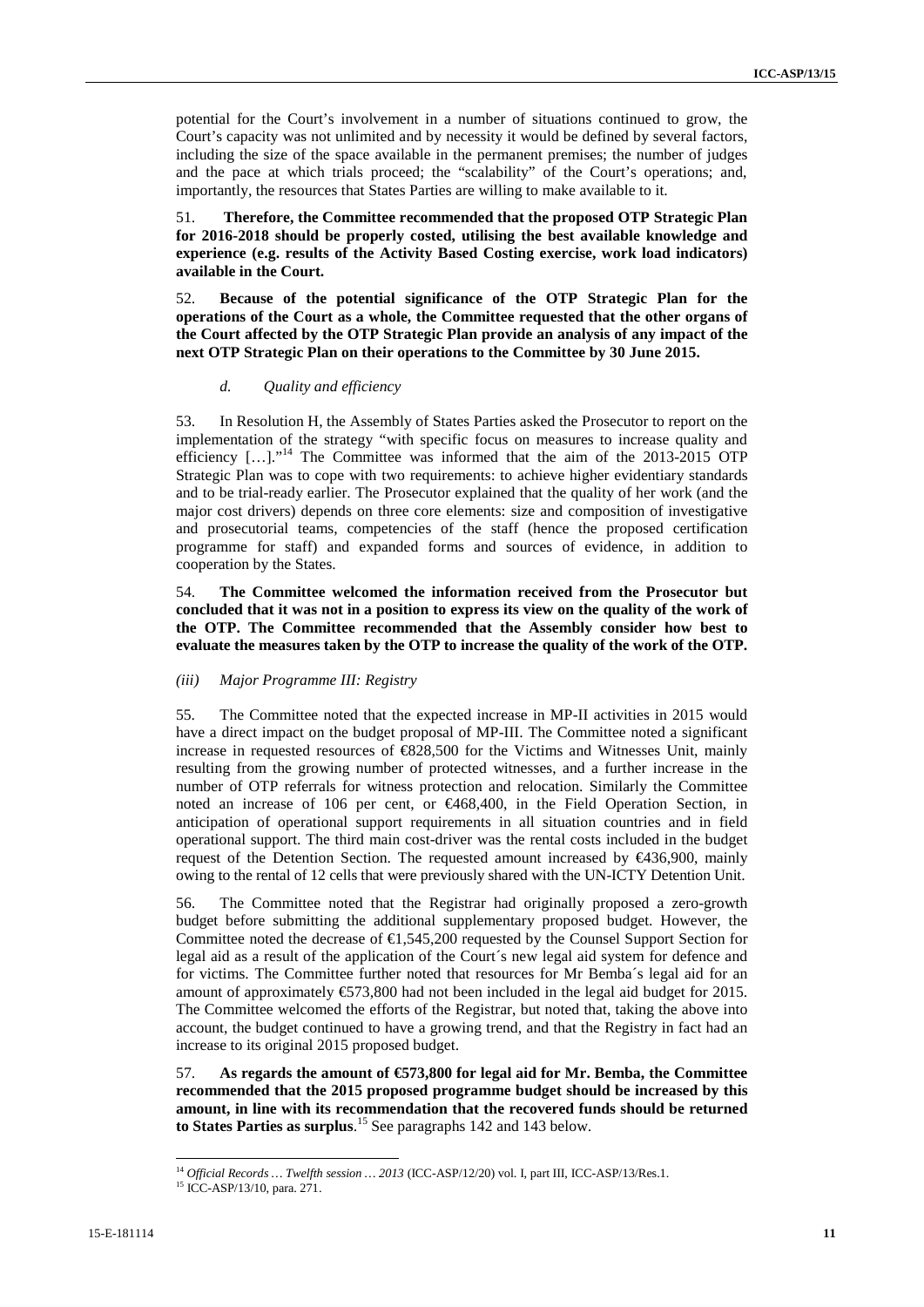### *(iv) Major Programme IV: Secretariat of the Assembly of States Parties*

58. When considering Major Programme IV, the Committee had the opportunity to review the expected workload of the Secretariat of the Assembly, State Parties requirements and financial resources considered for the fourteenth session of the Assembly, bearing in mind possible synergies and further savings that could be achieved.

59. With regard to the fourteenth session of the Assembly, the Committee reiterated the financial advantages of holding the Assembly two years out of three at the seat of the United Nations in New York, as it had already pointed out at least once in its previous report (ICC-ASP/11/15<sup>16</sup>). The potential savings for holding the Assembly in New York in 2015 were well over €500,000.00.

60. **The requests for the creation of two established posts at P-4 level, and one GTA position at P-2 level were considered on their individual merits and the Committee concluded that none of the new requests should be approved.**

61. **The Committee considered that the need for one P-4 Reviser could be met by existing in-house capacity in the Registry and, in order to guarantee the timely delivery of materials, that a formal arrangement be made with Registry.**

62. **Concerning one P-4 Legal Officer and a P-2 Associate Finance and Administration Officer, both posts were requested in part to assist with The Hague Working Group issues. The Committee was of the view that a better use of resources could be achieved by merging both requirements. The Committee therefore recommended that a P-3 Legal Officer/Finance and Administrative Officer for seven and five months respectively be approved as GTA for 12 months in total. This position would report to both the Secretariat and the Committee on major issues related to budgetary, financial and administrative matters and also assist the facilitator on the proposed programmed budget. The additional resources for this position would not be funded for 2015 and, if necessary, the Secretariat should relocate its resources to finance the position within the 2015 approved budget level.**

63. The Committee received a satisfactory explanation of the use of resources originally allocated to GTA positions that had been previously approved but that remained vacant. However, the Committee pointed out that greater budgetary discipline should be observed, and that transfers between budget lines should be the exception and not the rule.

64. The Committee noted that the Assembly would elect its new President at its thirteenth session, and that the 2015 proposed programme budget was drafted based on the assumptions available before the election, and thus did not include any possible changes that would arise as a result of different requirements from the incoming President. **In this regard, the Committee acknowledged that some flexibility would be needed to address possible changes of requirements from the incoming President during the implementation of the 2015 approved budget, in particular, the place of assignment of the Special Assistant to the President, and possible travel expenditure. The Committee recommended that the Assembly allow the Secretariat to meet this challenge within the approved budget resources.**

*(v) Major Programme V: Interim Premises*

65. The Committee took note of the proposed increase of  $\Theta$ 9.3 thousand (1.7 per cent) due to the cost of living indices applied to the costs for rent and maintenance of facilities in the Netherlands. The Committee was informed that the Registrar had formally advised the landlord that the lease for the interim premises would be terminated on 31December 2015. The Committee welcomed this development, as it would mitigate the risk of the lease for the interim premises extending beyond the date on which the Court is scheduled to move in to the permanent premises.

### *(vi) Major Programme VI: Trust Fund for Victims*

66. The Committee noted the TFV Strategic Plan for  $2014-2017$ <sup>17</sup> as adopted by the Board of Directors of the TFV and in this regard took note of the requested budget for assisting victims and administering reparations.

<sup>&</sup>lt;sup>16</sup> *Official Records … Eleventh session … 2012* (ICC-ASP/11/20), vol. II, part B.2, annex V.<br><sup>17</sup> TFV Strategic Plan 2014-2017, approved by the TFV Board of Directors, The Hague, August 2014.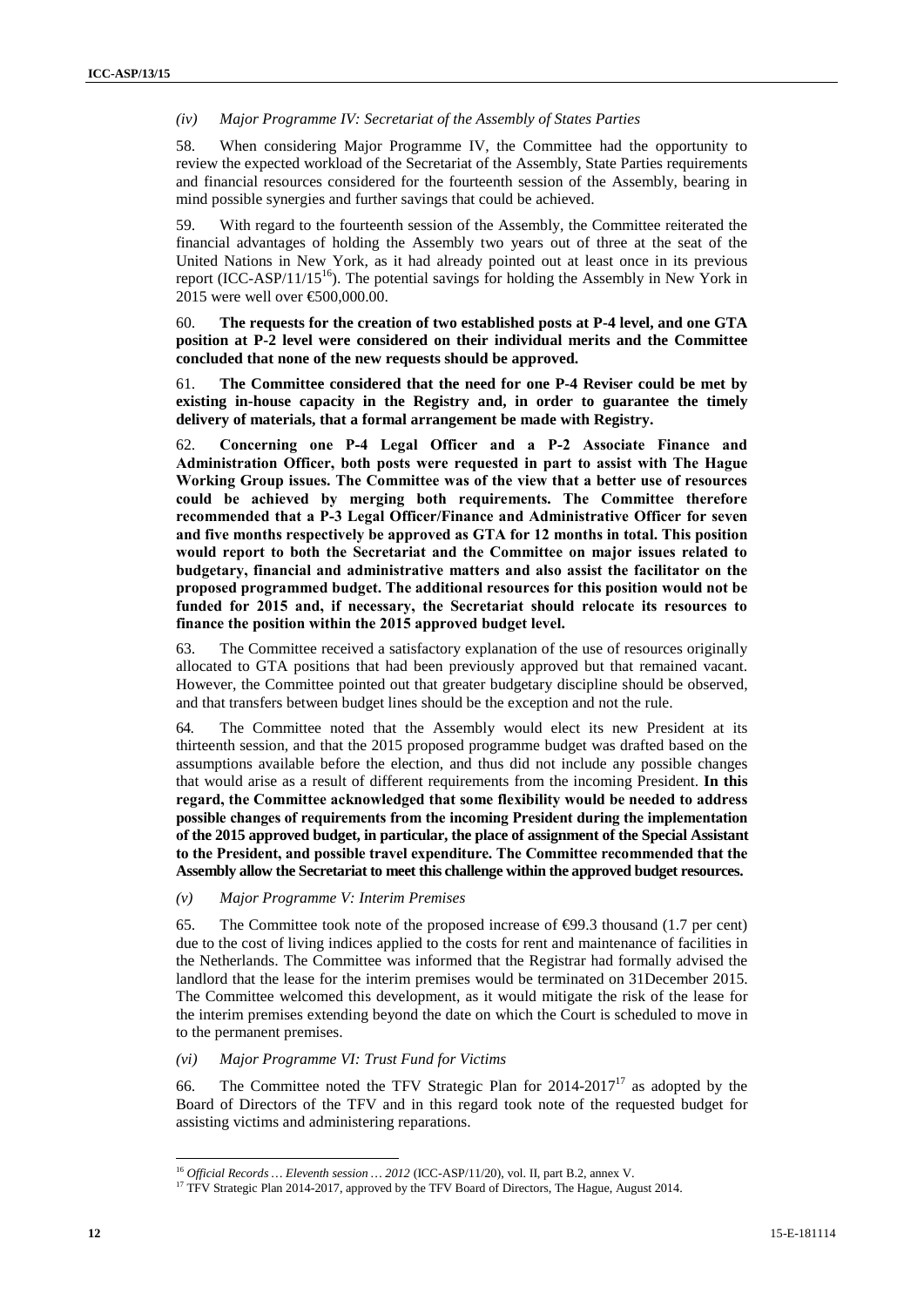67. The Committee was informed that decisions in the Lubanga and Katanga cases were expected to assign significant responsibilities to the TFV in the development and implementation of appropriate reparations awards, especially on the programmes and Field Offices activities.

68. The Committee therefore considered the request for a new Programme Officer (P-3) to be based in the Bunia Field Office, to anticipate and build the minimum structure required to provide timely and responsive follow up to Court-ordered reparations awards in eastern DRC, and to supervise and ensure the quality control of activities under the assistance mandate, in that light. At the same time, the Committee noted that no reparations awards had yet been issued. The Committee also recalled the principle of the freeze imposed on the creation of new positions until the review of the Court structure is completed. **The Committee therefore recommended approving the P-3 Programme Officer as GTA. Taking into account recruitment procedures, the Committee recommended that the position be funded for a period of nine months.**

69. The Committee noted the request for a new Fundraising and Visibility Officer (P-3). The Committee noted that fundraising is not a core function of the Court. At the same time, the Committee also noted that the purpose of the position was to encourage private donations to the TFV. The Committee recognized the work done by the TFV but also the need to find a way to include the concept of self-sustainability in the future. **The Committee recommended that the Assembly consider options that would ensure that the TFV's future activities, including fund-raising, were self-sustaining, in order to limit the draw on the assessed contributions of States Parties. In the meantime, the Committee recommended that the requested position be approved on a GTA basis for nine months, and recommended that the position be evaluated in light of the results achieved in raising awareness and attracting additional resources. The Committee also recommended that the TFV explore the possibility of donor contributions that would support this position through the Junior Professional Officer programme.**

70. **On the new position for a Data Entry Clerk (GS-OL) the Committee considered that the budget that had been allocated for consultants in order to develop a Management Information System for the TFV could fulfil this requirement. The Committee therefore recommended that this request not be approved.**

71. **The Committee also considered the request for three GS-OL Field Programme Assistants in Kampala, Nairobi and Abidjan, and recommended that these positions be approved for six months.**

#### *(vii) Major Programme VII-5: Independent Oversight Mechanism (IOM)*

72. **Taking into account that the Head of the IOM (P-5) and the GS-OL would be appointed during the latter part of 2014 or early 2015, and that only then could the recruitment process begin for one Senior Evaluations Specialist (P-4) and one Associate Investigator (P-2), the Committee recommended that both positions be approved, but that the P-2 position be funded for six months and the P-4 position not be allocated resources for the 2015 budget since no specific evaluation task had been requested at the time of the Committee's consideration.**

### **5. Investment of liquid funds**

### **(a) Explanations of the Court**

73. The Court presented the results of its investment policy review.<sup>18</sup> The review was prompted by the External Auditor's recommendation that the advance funding of employee benefit liabilities be halted until an appropriate funding mechanism had been established and funds invested according to a medium to long term strategy. In order for the Court to be able to make medium to long term investments, the Court explained that it would be necessary to amend the FRR, Regulation 9 and the Administrative Instruction on investment of surplus funds. The Court held €11.6 million of funds not needed for immediate requirements at 2013 year-end, which can be invested according to a medium term strategy.

<sup>18</sup> CBF/23/4/Rev.1.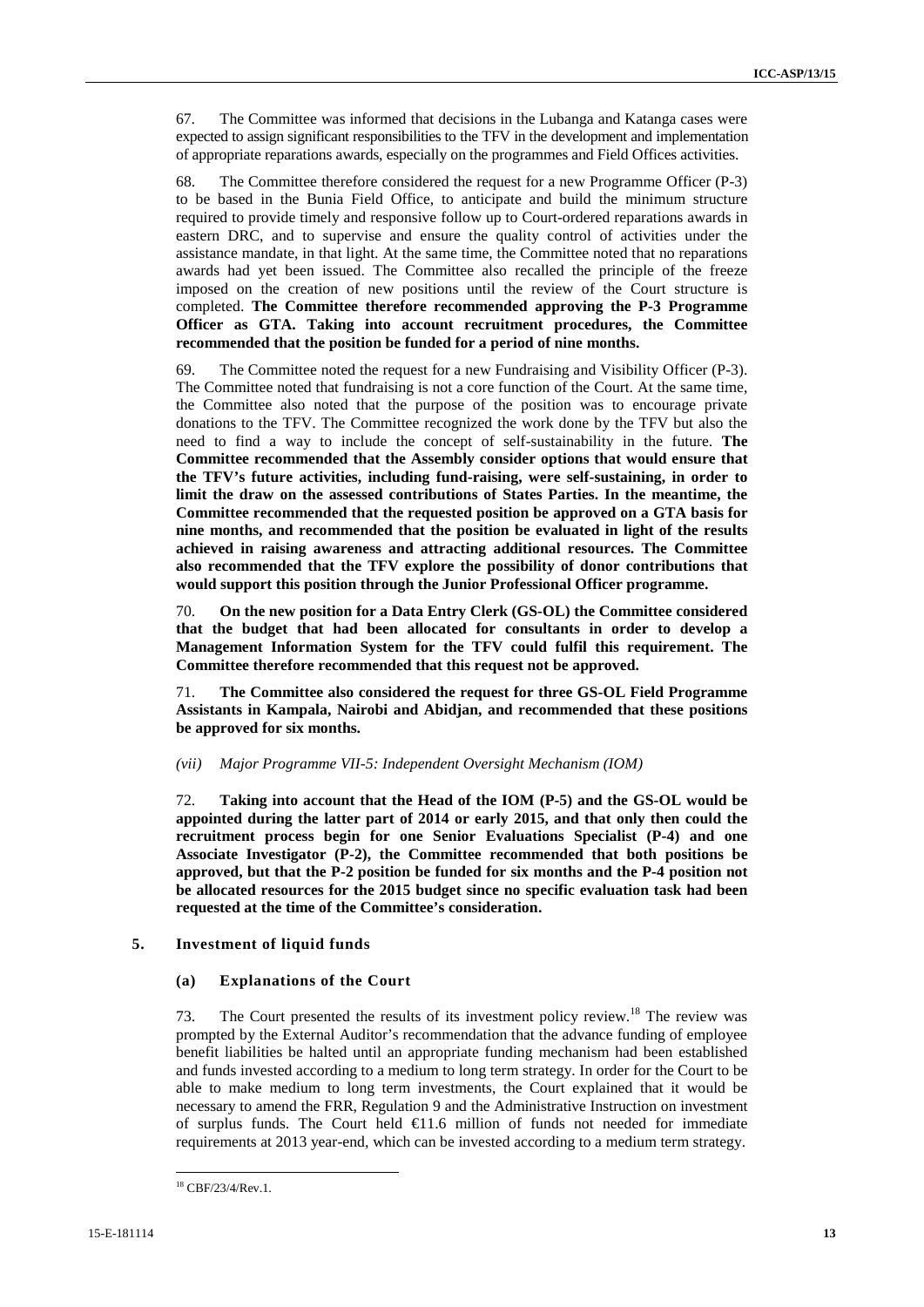### **(b) Observations of the Committee**

74. The Committee noted that, under the current FRR, the Registrar may invest liquid funds only for less than 12 months. It agreed with the Court that the Registrar should be given the option to invest for longer terms. Depending on market conditions, this may be a way to improve investment yields, provided the extended duration does not extend the risk profile. The Committee noted the Court's proposal for amending the FRR accordingly. Consequential amendments to the Administrative Instruction have yet to be refined. **The Committee invited the Court to present the full set of amendments to the FRR for consideration at its twenty-fourth session.**

75. Concerning the future investment policy, the Committee acknowledged the Court's concern that it would be better placed to determine its investment portfolio and strategy once the funding policy for employee benefit liabilities (EBL) had been approved.

76. **In the meantime, the Committee invited the Court to draw up an outline of the criteria and safeguards for choosing the longer term investment option, including further clarifications as to what this might entail in the FRR and the Administrative Instruction, to be submitted to it at its twenty-fourth session.**

### **6. Analytic accountability**

77. The Committee took note of the progress made by applying the Activity Based Costing tool, a form of analytical accountability model for 2013 financial data. The Court informed the Committee in its report that refinements to the tool were underway. **Therefore, the Committee invited the Court to come up with a presentation of the results of applying the tool for 2013 financial data at its twenty-fourth session, also indicating the estimated cost of setting up and running the system. The Committee noted that in order for its budgetary analysis to be more effective, cost estimates on the phases of proceedings and cases before the Court would be much needed.**

### **7. Financial performance data as at 30 June 2014**

78. The Committee had before it the Report on budget performance of the International Criminal Court as at 30 June  $2014$ ,<sup>19</sup> as well as the forecast performance as at 31 December 2014. The Committee noted that the mid-year implementation rate was 52.0 per cent, or  $\text{\textsterling}3.23$  million, against the 2014 approved budget of  $\text{\textsterling}21.66$  million. This represented an increase of 4.9 per cent compared to last year's implementation rate of 47.1 per cent as at 30 June 2013. The Court forecast an implementation rate of 98.0 per cent or  $\text{\textsterling}19.24$ million at year-end for the 2014 approved budget. If the forecast is correct, the Court will be in the position to absorb additional expenditure of up to  $\epsilon 2.42$  million against the Contingency Fund requests submitted so far within its regular budget.

79. Concerning the forecast expenditure for 2014 year-end per item of expenditure, the Court estimated an implementation of 97.8 and 96.6 per cent for staff costs and non-staff costs respectively. The implementation rate for judges is forecast at 115.0 per cent, due to the increased cost of the pension scheme and the premium refund not being received. The Committee noted that the actual implementation rate for established posts was 46.8 per cent as at 30 June 2014. With a spot vacancy rate of 11.52 per cent as at 30 June 2014, 676 of 764 approved posts had been filled.

80. As to the budget implementation status as at 30 June 2014 and the forecast expenditure for 2014 year-end per major programme, the implementation rate for the Judiciary as at 30 June 2014 was 45.2 per cent and the forecast at 2014 year-end was 100 per cent.

81. The OTP was at 46.8 per cent and forecast 98.8 per cent implementation at 2014 year-end.

82. The Registry had implemented 53.0 per cent of its 2014 approved budget and was expecting to achieve 97.5 per cent implementation rate at 2014 year-end.

<sup>&</sup>lt;sup>19</sup> ICC-ASP/13/8.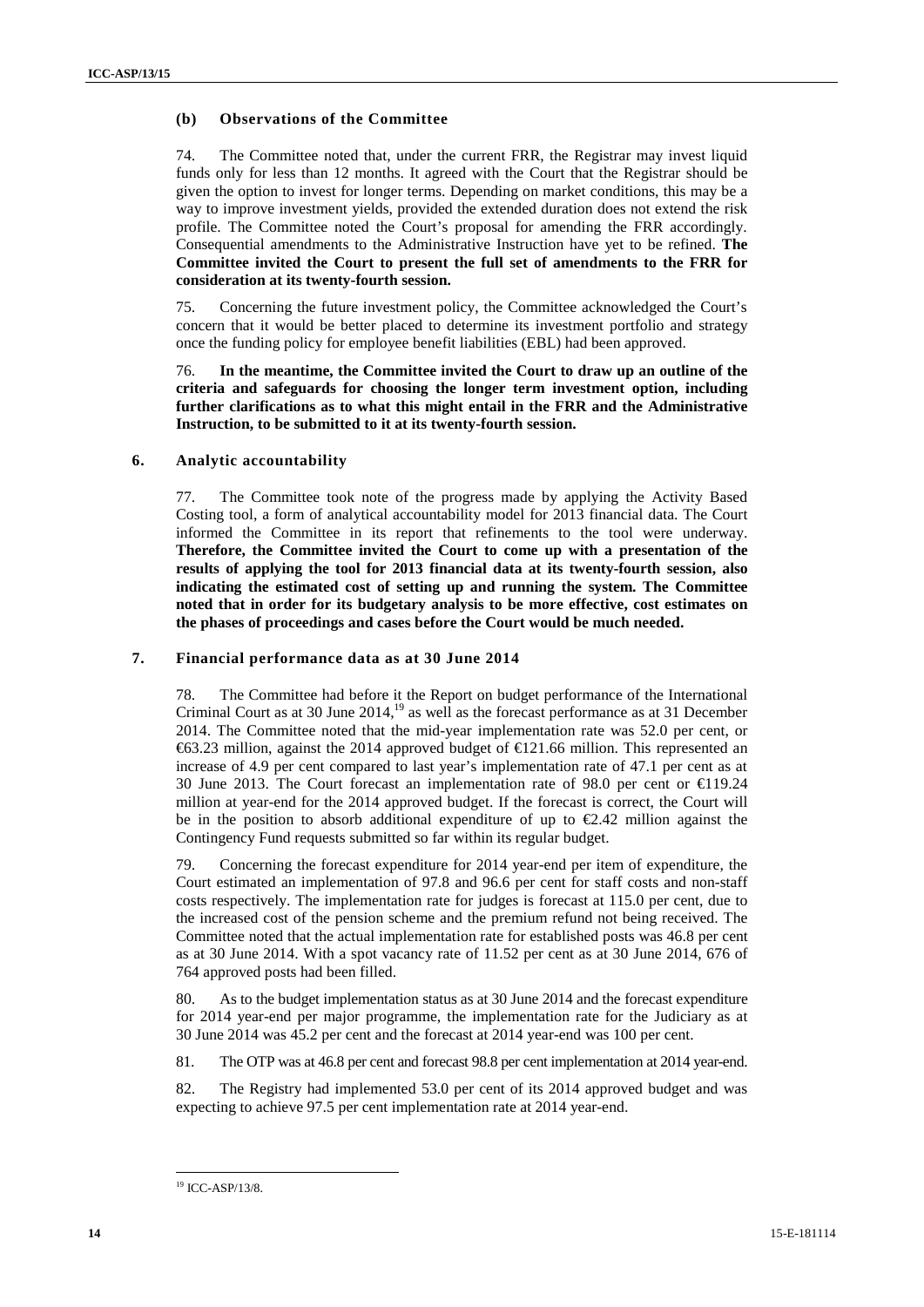83. The Secretariat of the Assembly had forecast that it would implement 95.8 per cent of its budget at 2014 year-end, although it had implemented only 26.2 per cent as at 30 June 2014.

84. The Secretariat of the TFV had implemented 38.9 per cent and expected at 2014 year-end to implement 100 per cent of its 2014 approved budget.

85. The Project Director's Office (permanent premises) forecast that it would implement 100 per cent of its budget against the implementation rate of 42.2 per cent as at 30 June.

86. Finally, the forecast implementation of the IOM at 2014 year-end was 33.5 per cent, in view of the fact that most of the non-staff cost would not be used, since the IOM was not expected to be fully operational until next year.

87. The new programmes, that is Major Programme V (interim premises) and Sub- Programme VII-2 (permanent premises – interest), were expected to achieve 100 per cent and 101 per cent implementation rates respectively.

88. As to the budget performance of the Contingency Fund notifications, the Committee had received four Contingency Fund notifications by the end of June 2014, for a total amount of  $\epsilon$ ,161,500. The Registrar informed the Committee that his approach towards the Contingency Fund notifications was to proceed by postponing notifications and carefully monitoring the actual implementation level.

89. As at 30 June 2014, the Court had implemented 12.5 per cent or  $\epsilon$ 0.27 million against the total four notifications of  $\epsilon 2.16$  million ( $\epsilon 7.21$  million last year as at 30 June). The Court indicated that the forecast implementation rate at 2014 year-end would be 97 per cent or €2.1 million (86.6 per cent or €6.24 million forecast last year as at 31 December).

90. **The Committee reiterated its recommendation that the Court limit its requests to draw upon the Contingency Fund to only what is strictly necessary. The Committee requested that the Court provide**<sup>20</sup> **an updated forecast to the Assembly that would include actual expenditure of both the regular budget and the Contingency Fund notifications up to the end of November 2014.**

#### **8. Savings achieved in the Registry and the OTP**

91. The Assembly had requested the Registrar, as part of his reorganisation plan, to achieve at least three per cent savings in the approved programme budget for the Registry to be found during the course of 2014 and requested that the Registrar report to the Assembly on the progress of implementation, including on savings, efficiencies and synergies.

92. The Registrar's report on the savings achieved in the 2014 approved programme budget had identified savings worth  $\epsilon 2.2$  million, or 3.4 per cent, against the Registry 2014 approved programme budget of  $666.3$  million. The Committee noted that the biggest savings had been achieved in the areas of staff costs,  $\epsilon$ 488,700, and GTA,  $\epsilon$ 214,800, mostly by delaying recruitment; in counsel for victims, €456,600, resulting from the implementation of the strict activities-based payment system for victims teams and utilising OPCV as much as possible instead of external counsel; travel,  $\epsilon$ 202,600, by prioritising and adjusting the travel plans, in general operating expenses of  $\epsilon$ 271,600 as a combination of several measures, including applying a lower refurbishment standard for the interim premises; in contractual services,  $\epsilon$ 287,200, resulting from the review of external services; and from training,  $\bigoplus$  15,900, by revising training plans and suspending some training events.

93. The Committee noted that several efficiency measures applied brought true savings that can be sustained over several budget years, but also that some of the savings had been achieved by postponing activities, therefore potentially resulting in higher expenditures from future budgets. Moreover, the Committee was informed that the report had only identified initial savings, which may have to be sacrificed if circumstances change during the fiscal year. Also, the Registrar stated that further efficiencies and synergies could be accomplished by completing the Registry ReVision project, and by careful avoidance of duplication and the pooling of resources across all organs and other units of the Court.

 $20$  Through the Committee pursuant to regulations 6.7 and 6.8 of the FRR.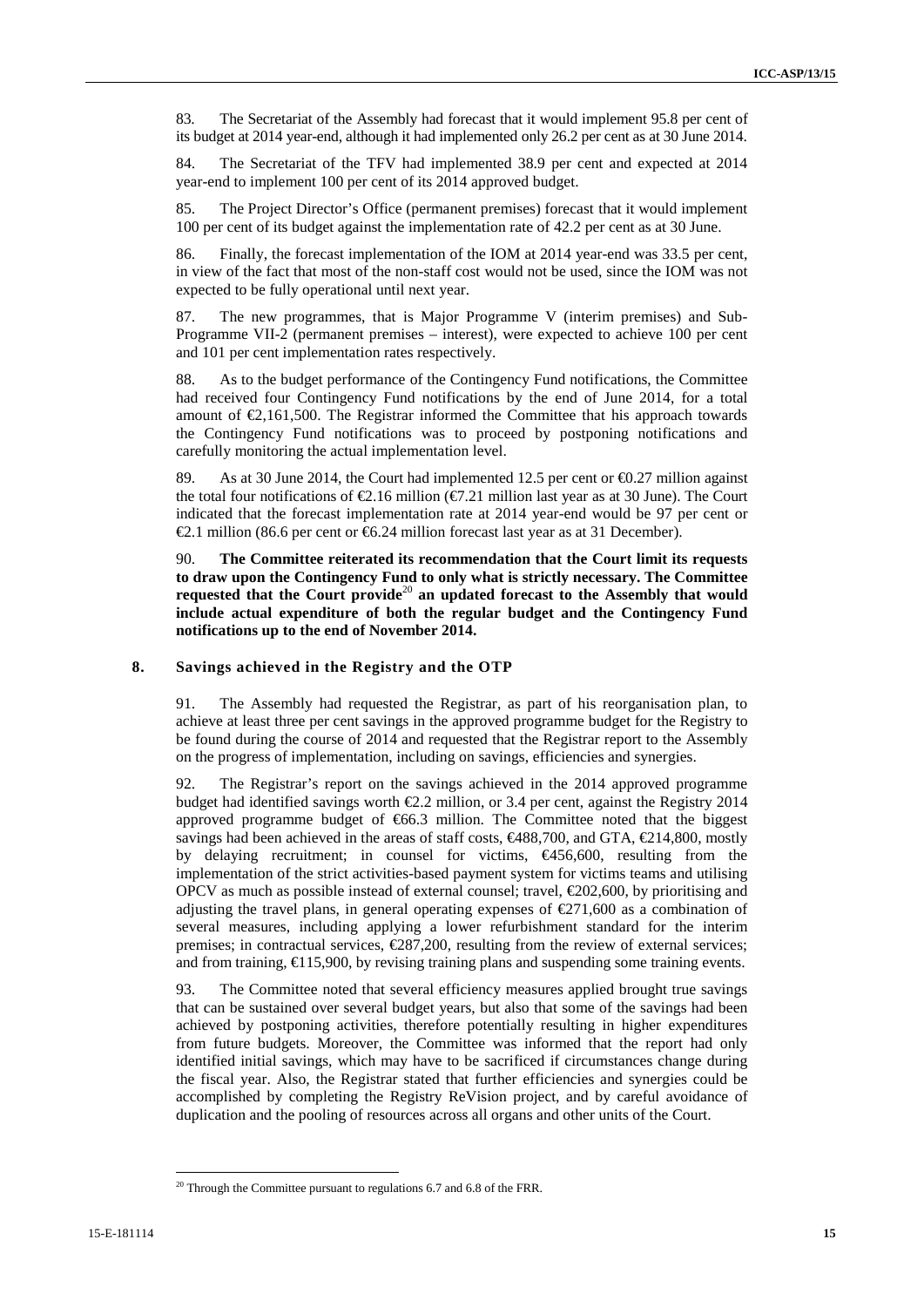### 94. **The Committee recommended that the Registrar continue to identify savings throughout 2014 and beyond, and report to the Committee on the final results of the savings identified as of 31 December 2014 and on additional efficiencies and synergies identified after completion of the ReVision project at its twenty-fourth session.**

95. The Assembly had also welcomed the Prosecutor's efficiency target of two per cent savings, calculated on the funds allocated for investigative resources in 2014, and requested that the Prosecutor report to the Assembly on the progress made in implementing the Strategy through the Committee at its twenty-second and twenty-third sessions with a specific focus on measures aimed at increasing quality and efficiency, especially in the areas of recruitment, absorption capacity and change management. **The Committee was not informed whether and how such measures for saving two per cent on the funds allocated for investigative resources in 2014 were applied, and therefore recommended that the Prosecutor report on the application of those measures at its twenty-fourth session.**

### **9. Contingency Fund**

96. As at 1 January 2014, the opening balance of the Contingency Fund stood at €7.46 million.

97. Up until the end of September 2014, the Court had submitted six notifications to access the Contingency Fund to cover expenditure in various situations, as shown in annex IV, for a revised total amount of €3,815,100.

98. An overview of the requests made in 2014 showed that of the €3,815,100 requested, €1,789,700, or 46.9 per cent, had been spent as at 13 October 2014.

99. The Committee noted with satisfaction that the Court had submitted a table at each session of the Committee, showing a breakdown of the requested funds into categories of expenditure, and continued to send reports to the Committee within 60 calendar days following notification.<sup>21</sup>

100. The Committee stressed once again that use of the Contingency Fund must only be considered when the event giving rise to the request could not have been foreseen or could not be accurately estimated when the budget was drawn up. Such events would include the opening of a new situation or unforeseeable developments in a current case. **The Committee urged the Court to continue to maintain very strict budgetary discipline when making requests to access the Contingency Fund. Furthermore, the Committee encouraged the Court to continue to make every effort to absorb all unforeseen expenditure in the regular budget.**

### **10. Synergies**

101. The Committee noted with appreciations that the OTP, the Registry, the TFV, and the Secretariat of the Assembly were focusing on the issue of synergies.<sup>22</sup> Rather than continuing to move forward in isolation when they each have many similar functions, the Committee strongly recommended that the organs consult one another, in line with the progress made with the ReVision project and the implementation of the OTP Strategic Plan, in order to make use of possible synergies in the following areas, while at the same time respecting the independence and confidentiality required to allow the OTP to carry out its duties:

- (a) Language services;
- (b) Human resources;
- (c) Field operations;
- (d) The Common Administrative Services Division and the Division of Court Services;
- (e) Victims at the Court; and
- (f) Public Information and Documentation.

### 102. **The Committee requested that the results of the above synergies be included in the report requested in paragraph 52 above for its twenty-fourth session.**

<sup>&</sup>lt;sup>21</sup> *Official Records ... Eleventh session ...* 2012 (ICC-ASP/11/20), vol. II, part B.2, para. 29. <sup>22</sup>ICC-ASP/13/10, para. 140 (b).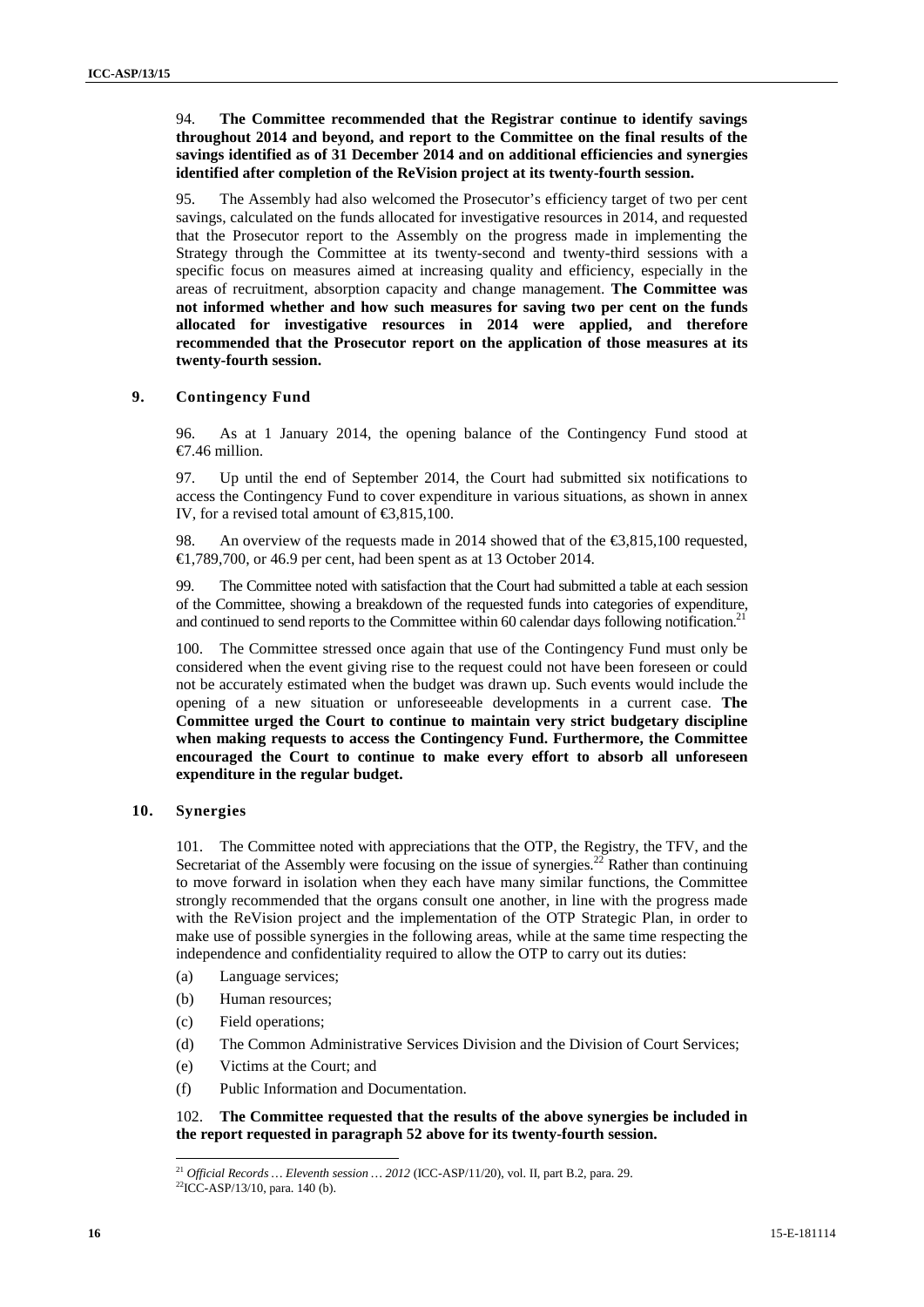## **B. Administrative matters**

### **1. The organizational structure of the Registry**

103. The Committee considered the report on the review of the organizational structure of the Registry and noted that the timeline for the completion of the project was the end of July 2015, and would be implemented in four phases: Registry Foundation and Organizational Design, Immediate Change Measures, Functions Performance Review and Project Closing.

The Committee was informed of the new structure and the creation of a Registry Management Team, composed of the Registrar, three Divisions directors and a Registry Legal Services Section centralizing the currently fragmented legal function of the Registry. Moreover, the ReVision project envisaged the consolidation of all victim-related functions into a new Victims Office and all defence support functions into a new Defence Office. Furthermore, it is proposed that Field Offices will be re-designed so as to increase their impact and enable them to take on more substantive responsibilities.

105. The Committee noted that, while the envisaged structure was readily implementable, the establishment of the Victims Office and Defence Office required an amendment to the Regulations of the Court, and thus approval by the Judges by the end of 2014. The full impact of the ReVision project on the number of posts and the related total budget envelope would therefore only be known at the end of the current phase of the project in March 2015. **The Committee recommended that the full impact of the ReVision project should be included in the report requested at paragraph 52 above for its twenty-fourth session, and that the new request for GTA position in the human resources section not be approved until the conclusion of the project.**

### **2. Policy on Employee Benefit Liability**

### **(a) Background**

106. At its two recent meetings the Committee had an initial discussion about the Court's method for calculating accruals for EBL, such as annual leave, repatriation grants, relocation allowance and after-service health insurance for pensioners. The discussion had been prompted by the External Auditor who, in his report on the 2012 Financial Statements, recommended halting the funding of EBL until an appropriate funding mechanism was set up and investing the funds according to a medium to long term strategy. Moreover, the External Auditor recommended that the amounts accumulated  $(\text{\e}0.9$  million at that time) should be reconsidered by the Assembly, as there was no legal requirement for such benefits to be totally funded.

107. In response, the Committee proposed that the provision of €0.8 million in the 2014 budget should not be approved, pending the development of a policy for future accruals. The Court then suggested that long term EBL should, as a rule, be fully funded, while short-term EBL, e.g. annual leave, should be funded at the rate of 50 per cent. However, the Committee asked the Court for more detailed information on the manner in which liabilities were calculated, including assumptions about expected annual drawdown on EBL in future years.

### **(b) Methodology for calculating accruals**

108. The Committee had before it the requested methodology report.<sup>23</sup> The report explained the manner in which employee benefit liabilities were classified as short-term or long-term. Furthermore, it clarified that the calculation of short-term benefits was straightforward, while the calculation of long-term benefits was complex and was performed by certified actuaries. The report also provided an illustrative example of the difference between cash outflows and accrual-based expenses and liability and an overview of expected future cash outflows.

<sup>23</sup> CBF/23/4/Rev.1.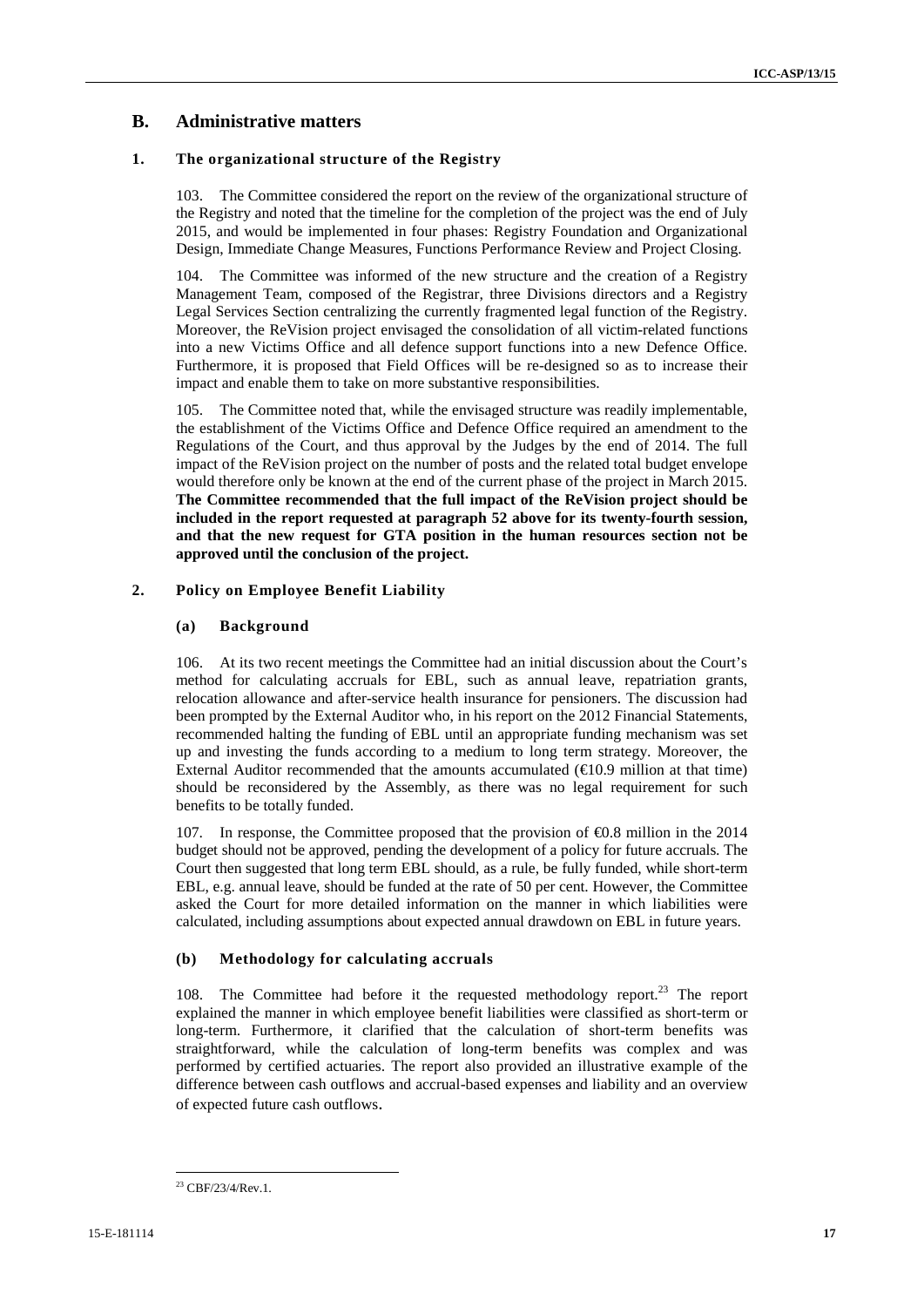### **(c) Observations of the Committee**

109. In the Committee's view, the need for, and the extent of, funding EBL upfront, whether fully or partially, requires a deeper analysis.

- 110. To put the issues in perspective, the Committee would like to recall that:
- (i) The transparency of EBL will henceforth be ensured through IPSAS-compliant reporting in the financial statements. Although IPSAS will require accounting for EBL, there is no obligation under IPSAS (or otherwise) to fund EBL upfront. The extent of any upfront EBL funding is a policy decision for the Assembly to take;
- (ii) It may also be recalled that a significant portion of the Court's budget has always been earmarked to meet obligations of a long term nature (e.g. Judges` benefit entitlements for their nine-year terms),  $24$  and that annual budgeting for long-term commitments as they fall due has worked well; and
- (iii) The Court's financial situation with regard to EBL funding remains comfortable. The most recent available actuarial valuation by Deloitte as at the end of December 2013 shows that the major part of EBL was 100 per cent funded. This applies to repatriation grants/relocation allowances, removal cost, travel on separation and other long-term benefits, totalling  $\bigoplus$  1.6 million and fully covered by liquid assets for the same amount. This does not include the recently approved subsidy for the after service health insurance subsidy of pensioners ("ASHI"), valued by Deloitte at  $66.7$ million. However, as the Court is a young institution, these entitlements are accruing gradually with limited budget impact over the next few years. With its current funding cover ratio, the Court is well placed compared to other UN organizations.<sup>25</sup>

111. That said, the Committee agreed with the Court that unfunded liabilities should not be allowed to produce a financial burden with which the organization would struggle in the future, resulting in undue pressure on its core business. The ratio of the volume and maturity profile of EBL to the budget must not become unsustainable. **To better assess any long-term risk and the appropriate policy response, the Committee invited the Court to produce long-term scenarios, projecting budget size under different assumptions, together with the corresponding volume and maturity profile of EBL, broken down by category of EBL. Judges' benefit entitlements should be included in the projections. The Committee requested a report for its twenty-fourth session.**

112. In view of the ongoing policy discussion, the Committee welcomed the fact that the Court did not propose, in its 2015 proposed programme budget, to add further to the EBL accruals already established upfront. This relieved the budget by  $\bigoplus$ .2 million.

### **(d) Accruals for judges**

113. The Committee noted that the 2015 proposed budget for salary and entitlements for judges included accruals for annual leave and relocation of judges for an amount of €406,000. This amount represented 100 per cent liquidity needed to cover liabilities for judges.

114. **As salaries and entitlements are subject to different regulations, which were** approved by the Assembly at its third session,<sup>26</sup> the Committee recommended that  $50$ **per cent of the resources requested for an amount of €406,000 for this purpose be approved, until a comprehensive policy on accruals, including accruals for judges, is approved by the Assembly.**

### **3. Implementation of IPSAS**

115. At its seventh session, the Assembly decided that the Court would work towards implementation of IPSAS in the period from 2011 to  $2015.^{27}$ 

<sup>&</sup>lt;sup>24</sup> Judges' pension entitlements (21.6 million Euros) are fully covered by the insurance at Allianz.<br><sup>25</sup> For detail on EBL funding in UN organisations, annex I to the Report of the Court on policy issue, CBF/22/9.<br><sup>26</sup>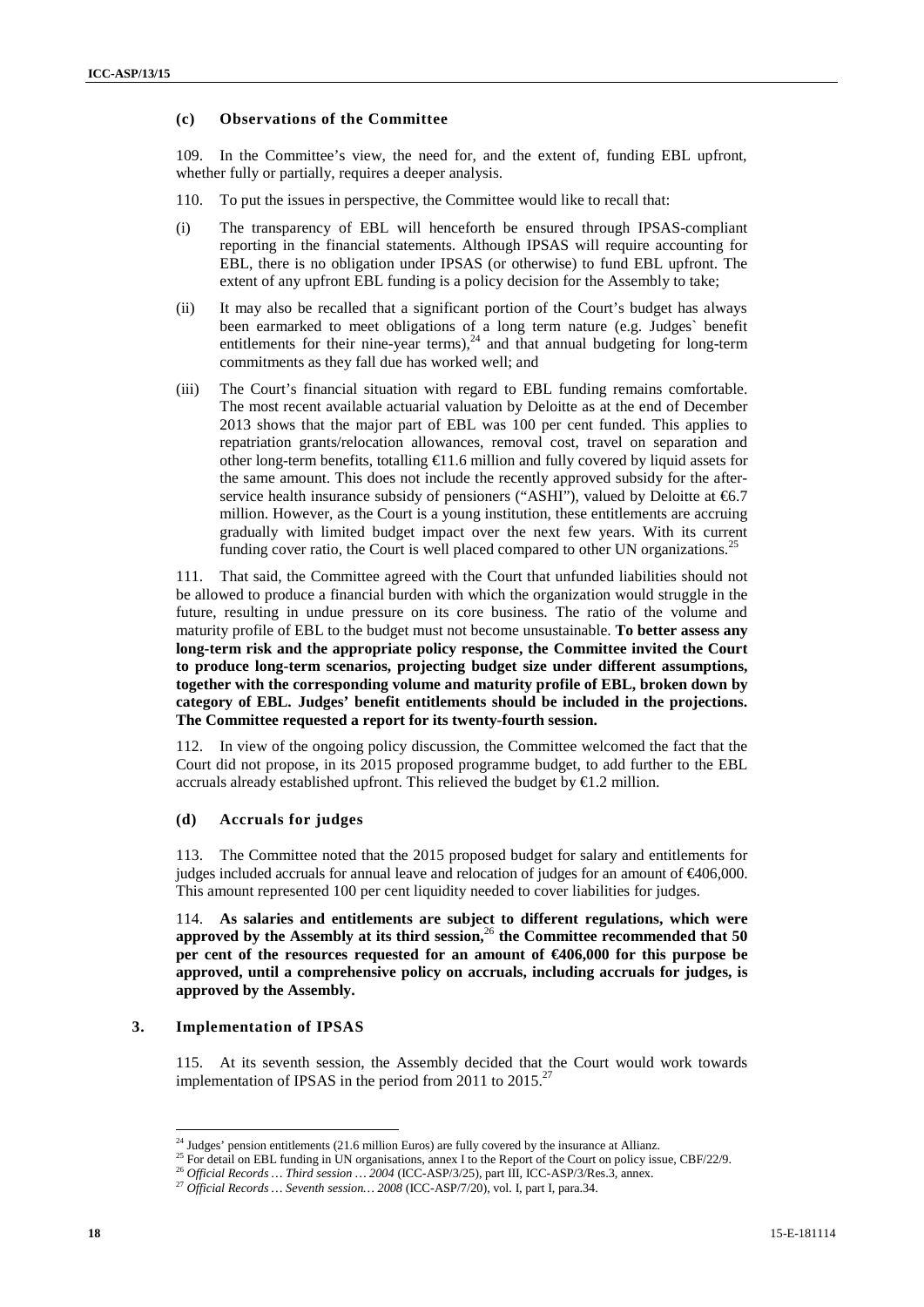116. The total amount approved for this multi-year project was €1,917,550. The overall project funding was distributed for the duration of the project on a yearly basis, based on the activities planned in the respective years. The cumulative expenditure for 2011 to 2014 was forecast to be €1,736,500 and the completion of the project was planned for June 2015.

117. The Committee welcomed the fact that the IPSAS project was proceeding as planned, against both the budget and the schedule. The Committee was assured by the External Auditors that the Court was well placed for the year-end closing and the preparation of its first IPSAS-compliant financial statements for the year 2014. The Committee noted that a further final evaluation by the External Auditors would take place during the interim external audit mission in 2015.

118. In the 2015 proposed programme budget, the Court requested  $\bigoplus$  73,600 for activities to be performed in 2015. Thus the project was expected to be implemented with a small saving of  $\epsilon$ 7,400, compared to the budget of  $\epsilon$ 1,917,550 originally approved.

119. The Committee was informed that neither the Court nor the External Auditors had identified any new amendments to the FRR relating to the implementation of IPSAS.

120. **The Committee requested that it be informed at its twenty-fourth session about the actual implementation of IPSAS, as well as the progress made in preparing to transfer all activities to Budget and Finance Section staff by September 2015.**

### **4. General Temporary Assistance**

121. **The Committee recommended that the Court enhance the transparency and accountability of its policies on the use of GTA and report to it as part of the human resources management report at its twenty-fourth session.** The Committee noted that the External Auditor had recommended establishing two separate budget lines, namely long-term Assistance (LTA) and short-term temporary assistance (STA), based on the periods of need. The Committee reiterated its previous recommendations in relation to the policies of the Court on the use of GTAs. The Committee looked forward to considering the proposals by the Court at its twenty-fourth session, including the possible use of multiple year GTA contracts.

122. The Committee noted the Court's intention to implement the conversion of GTA positions to established posts, in addition to the conversion of security personnel that it had recommended as an exception to its previous recommendation<sup>28</sup> that the creation of posts be frozen pending submission of the "skeleton" of the Court. In this regard, the Committee did not concur with the Court that the criteria for the conversion of GTA positions to established posts communicated to it would be a good basis for requesting conversions in future budget submissions. In particular, the criterion whereby "the incumbent must have been in position for a minimum of three years and performance must have been at least satisfactory" needed to be reconsidered, since three years would not be long enough to justify a "permanent" need for the functions in the Court, taking into account the length of the judicial procedures to date, and performance appraisals for the incumbent would not provide evidence that the functions in question were needed on a permanent basis.

123. The Committee expressed its concern over the repeated practice of the Court to resort to the use of many "non-approved GTAs." While the Committee noted the necessity for some degree of flexibility to meet changing circumstances during the implementation of the approved budget, overuse of "non-approved GTAs" would undermine budget discipline and proper management oversight of the Assembly in approving the proposed budget.

### **5. Retirement age**

124. The Committee noted that the United Nations General Assembly (UNGA) had not made any decision on the mandatory age of separation for staff members who joined the organization before 1 January 2014 and that other international organizations with the UN common system took different approaches. **The Committee recommended that the Court continue to apply the interim solution, pending the decision by UNGA, as recommended**

<sup>28</sup> ICC-ASP/13/5, para. 58.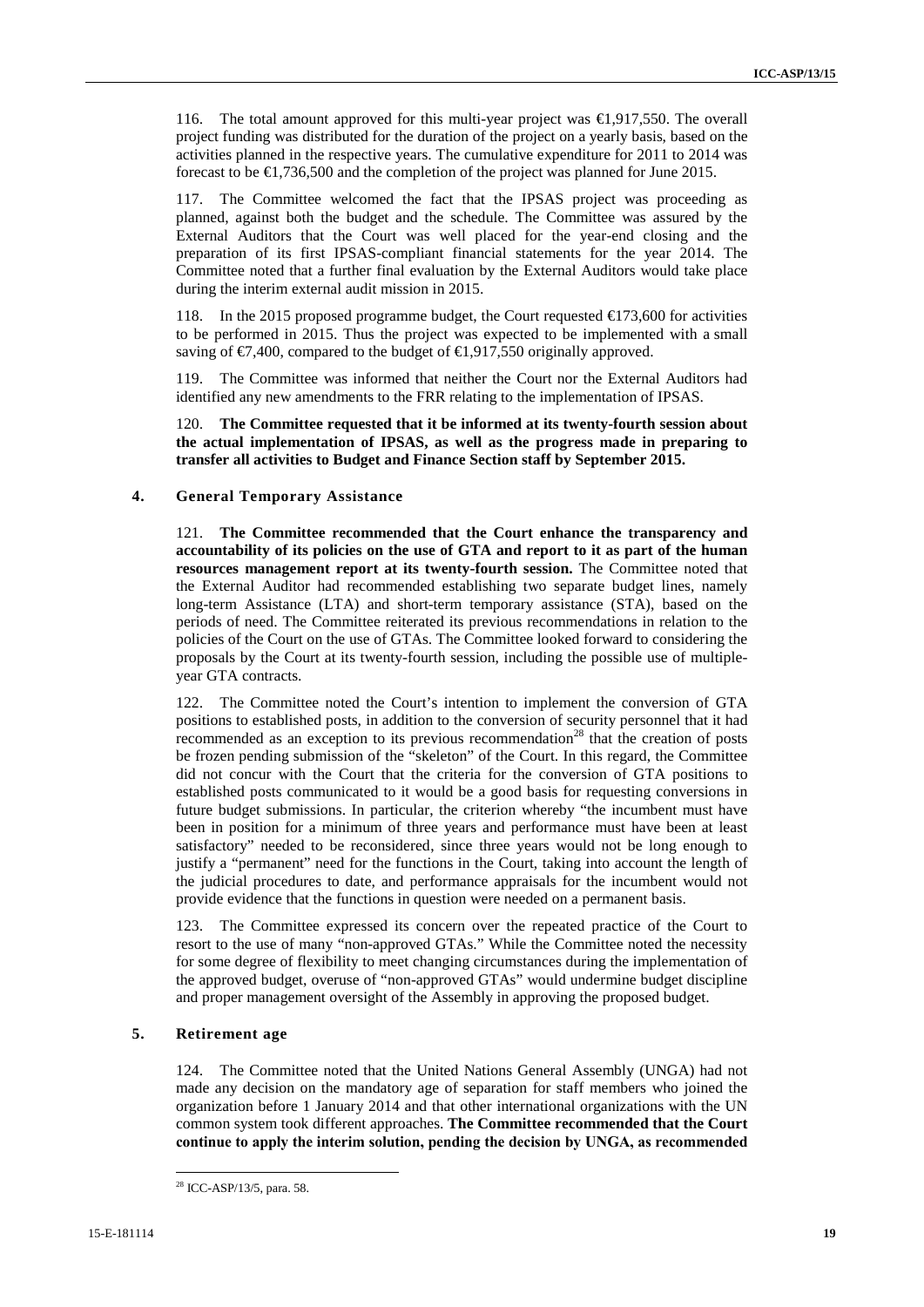**by the Committee at its twenty-first session. This interim solution was to grant extensions up to the end of 2015 to any staff who reached the age of 62 in 2014 and would reach the age of 62 in 2015 if they wished to continue service with the Court, unless the member of staff was subject to separation for reasons other than age, in compliance with the Staff Regulations and Rules of the Court. The Committee requested that the Court submit a report on possible decisions by UNGA and the approaches of other international organizations at its twenty-fourth session for its consideration.**

### **6. Geographical representation of staff at the Court**

125. The Committee reiterated its concern about the continued imbalance in geographical representation of staff at the Court and its recommendation that the Court make further efforts to improve the situation and report on the measures taken, outcomes and proposals to the Committee at its twenty-fourth session as part of the human resources management report. **The Committee noted that ongoing major structural changes involving many established posts and GTA positions, such as the reorganization of the Registry and the implementation of the OTP's strategic plan, would afford the Court a unique opportunity to address the chronic imbalance in geographical representation and recommended that the Court report on the impact of these projects on the geographical representation of staff in the context of the human resources management report at its twenty-fourth session.**

### **7. Consultants**

126. The Committee concurred with the External Auditor that budget lines for "Consultants" be removed from the "other staff" part of the budget tables and be included under "non-staff" in the budget tables, since consultants are not supposed to carry out activities as substitutes for or equivalent to staff of the Court. **The Committee recommended that the Court implement this revision as of 1 January 2015. The Committee also reiterated its previous recommendations in relation to consultants and Special Services Agreements and looked forward to considering the proposals by the Court in its future sessions as it requested.**

### **8. Asset management**

127. The Committee took note that the Court had been reviewing and strengthening its asset management procedures and the General Services Section had been going through an exercise to clean up its asset records over the last two years, in preparation for the implementation of the new asset management module in the SAP system. **The Committee advised the Court to take advantage of this opportunity and recommended that:**

- (a) **In order to locate and to reduce the amount of missing equipment, the General Services Section should apply a barcoding system to every piece of equipment and furniture and assign them to staff that are using them. In addition, a list of equipment and furniture can be generated and duly signed by the staff. General equipment, such as large printers in the corridors, can be assigned to the Administrative Officer/Assistant in that section or unit. This procedure should be applied to the permanent premises and to the field offices;**
- (b) **All items of equipment, including those attractive in nature, should be safeguarded and correctly reported in the financial statements by reinforcing the control of asset tracking;**
- (c) **The General Services Section should update the lists of equipment and furniture at least once a year; and**
- (d) **The Committee took this opportunity to highlight that, in view of the transition to the new permanent premises and the large amount of equipment and furniture that will be either transferred from the current premises or purchased, the Court should strengthen itsasset control procedures.**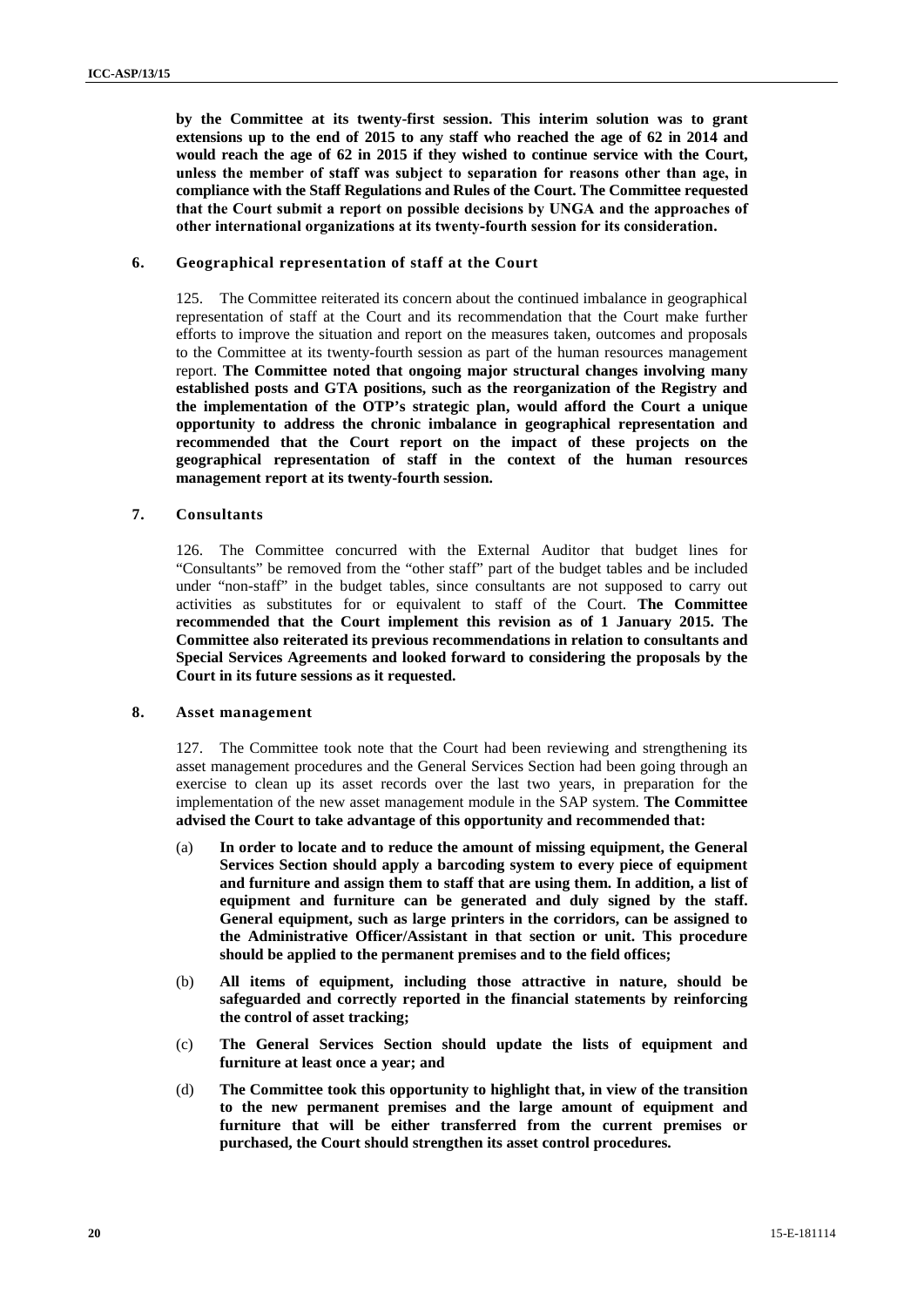### **9. Hospitality**

128. **The Committee recommended that hospitality in 2015 be approved for all organs at the same level as the 2014 approved budget.**

### **C. Audit matters**

### **1. Financial statements of the Court for the period 1 January to 31 December 2013, and financial statements of the Trust Fund for Victims for the period 1 January to 31 December 2013**

129. The Committee welcomed the presentation by the External Auditor and expressed its appreciation for the quality of the work produced by him.

130. Introducing his reports on the financial statements of the Court<sup>29</sup> and of the TFV,  $30$ the External Auditor informed the Committee that the statements were free of material misstatement and presented fairly the financial position of the Court and of the TFV and that he was able to offer an unqualified audit opinion.

131. **In line with the External Auditor's second recommendation, regarding the Audit Committee and the Office of Internal Audit, the Committee recommended that the budget for the Office of Internal Audit be moved to Major Programme VII-6, in order to ensure the full independence of the Office. The Director of the Office of Internal Audit consults with the Registrar on administrative matters for which the Office receives assistance from the Registry.**

### **2. Audit Committee**

132. The Committee recalled that its requests for a review of the terms of reference, composition and appointments to the Audit Committee had been outstanding for a long time. The Audit Committee had not met since June 2012.

133. The Committee concurred with the external auditor's view that the present setup – whereby the Audit Committee consists of both internal and external members of the Court and reports to the Presidency – is not satisfactory, and agreed that the Audit Committee should be dissolved and re-established according to the best international practice, assisting the Assembly in fulfilling its oversight responsibilities for the financial reporting process, the system of internal control, and the internal and external audit process.

134. **The Committee recommended that a new Audit Committee be established and consist of four or five external members with an appropriate mix of skills and experience in finance and accounting, Court-specific and industry-wide business knowledge, internal and external auditing, risk management, regulatory compliance, legal, IT and information security. The Audit Committee members would be appointed for a term of three years, and the terms should be staggered for continuity purposes. Designated members of the Committee could organise the selection of the independent Audit Committee members.**

135. **The Committee also recommended that the existing Audit Committee be terminated immediately and that, as a transitional measure until the new Audit Committee is established, an ad hoc Audit Committee be set up for 2015 comprising two members of the Committee on Budget and Finance with relevant experience, the Vice President of the Assembly in The Hague, a representative of the External Auditor, and a representative of the Court as an observer. This temporary arrangement would be most cost-effective, since no budget for the Audit Committee was envisaged for 2015.**

136. **As part of the temporary arrangements, the reporting lines for the Director of the Internal Audit Office would be through the Chair of the Committee on Budget and Finance, but once the Audit Committee was setup, then the Director of the**

<sup>29</sup> ICC-ASP/13/12 and Corr.1.

 $30$  ICC-ASP/13/13.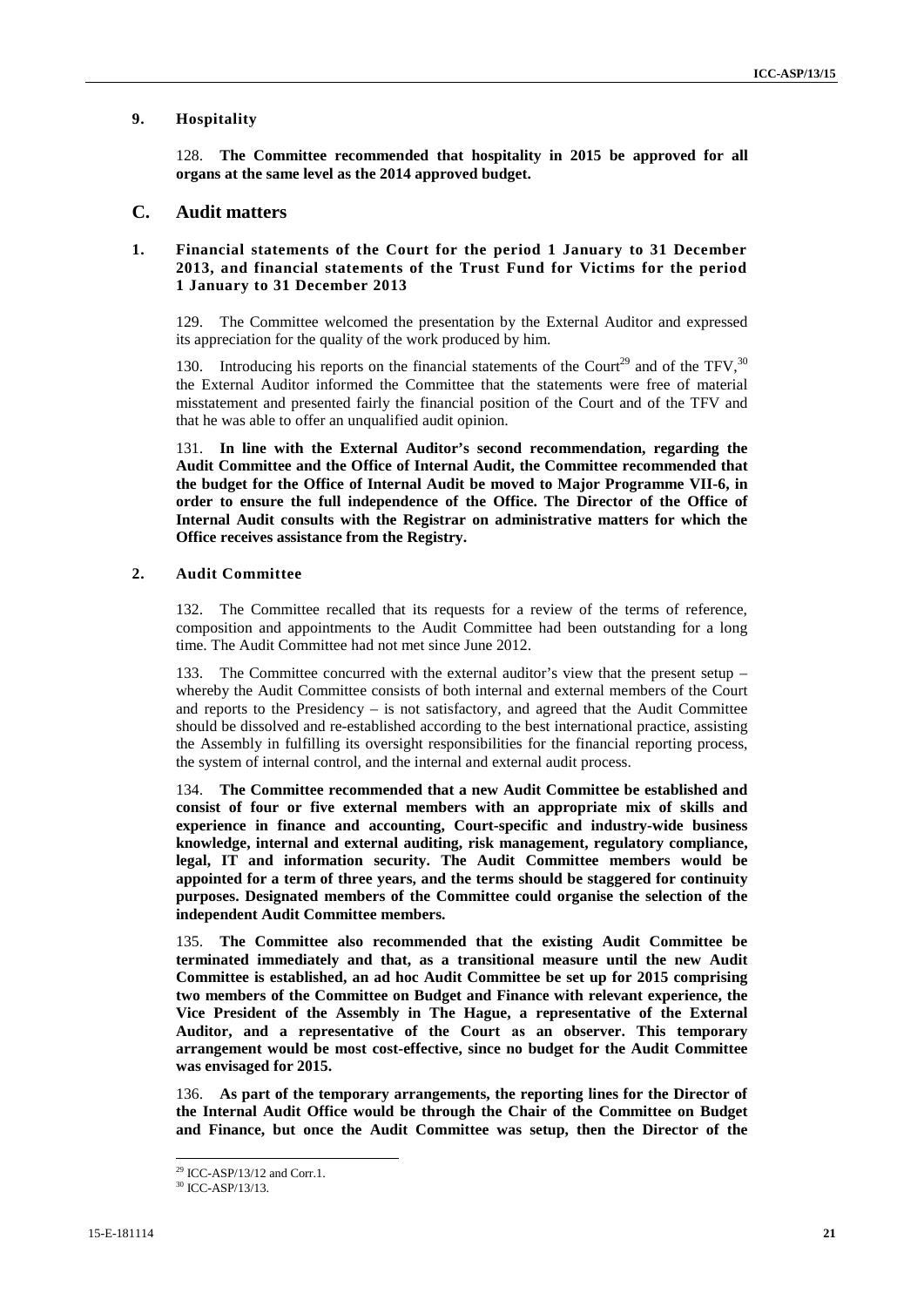**Internal Audit Office would report directly to the Chair of the Audit Committee. This temporary arrangement would entail approving the Office of Internal Audit's audit plan and monitoring its subsequent implementation.**

## **D. Legal aid**

137. At its twenty-second session, the Committee recommended that it no longer receive quarterly reports on the development of the legal aid mechanism, but rather half-yearly reports for its two annual sessions. The Court welcomed this recommendation and informed the Committee that the first half-yearly report would be submitted in December 2014. In the meantime, the Committee received a report from the Registry covering the period from 01 April to 30 June 2014 (Registry's sixth quarterly report on legal aid). This report detailed the savings made during this period with the implementation of the new legal aid mechanism to meet the needs of the various users, based on the principle of a balance between the resources and means of the accused and those of the OTP. **For the quarter under review, savings amounted to €406,964, bringing the total for the first half of 2014 to €712,526 (or 12.14 per cent of the 2014 approved budget). The Committee viewed this progress as encouraging and urged the Registry to maintain the momentum for maximizing savings in the future.**

138. However, during its twenty-second session the Committee had expressed some reservations on aspects of the proposals to streamline legal aid procedures and had recommended that the Court inform it at its twenty-third session of progress in the exploratory discussions with representatives of counsel. **This element of "proposals to streamline legal aid procedures" is missing from the Registry's sixth quarterly report on legal aid and the Committee expected it to be fully covered in the first half-yearly report to be submitted in December 2014. Furthermore, the Committee strongly urged that all efforts be made to recover the overpayment of**  $\epsilon$ **22,875 involving the Defence team in the situation in the DRC.**

### **Bemba case**

139. The Committee was informed that the defendant Mr Jean Pierre Bemba Gombo was found to be ineligible for legal aid as he was not indigent, and in May 2008 the Court initiated the tracking and seizure of his assets. However, since he was apparently facing temporary difficulties in accessing funds to pay his legal fees, Trial Chamber III ordered the Registrar to advance the required funds, subject to reimbursement by Mr Bemba, who signed a document agreeing to reimburse his debt to the Court. By December 2014, the Court will have advanced a total of  $\epsilon$ 2,799,380.94 to Mr Bemba for his defence.

140. At the current time, the Court has received previously a total amount of  $€164,120.74<sup>31</sup>$  and in May 2014  $€2,067,982.25$  from a State Party having implemented a seizure order against a bank account held by Mr Bemba. The Registrar proposed that, instead of returning these funds to the State Parties as surplus funds, the Assembly establish a special account, and authorize the Court to use the funds to finance the continued advances to Mr Bemba in both cases from 1 January 2015.

141. Under FRR 6.5, special accounts are either funded by voluntary or by assessed contributions, while the income in question would qualify as "miscellaneous income" under FRR 7.1, as they represent a debt owed to the Court by Mr. Bemba.

142. **The Committee recommended that the reimbursed funds from Mr. Bemba should be treated as miscellaneous income in accordance with FRR 6.5 and 7.1 and be returned to State Parties as a part of the eventual 2014 surplus.**

143. **However, the Committee noted that the Assembly might consider the possibility of adjusting the assessments of State Parties against the appropriations for 2015 based on the surplus funds in 2014 arising from this miscellaneous income, instead of**

<sup>&</sup>lt;sup>31</sup> From 2009 to 2011, the Court recovered the following funds from Mr. Bemba:  $69,578.57 + 25,689.85 +$ €68,852.32 adding up to €164,120.74. The Court used these funds to pay for a portion of Mr. Bemba's legal aid. Consequently, the budget of the Court was not charged in those years for a total amount of  $\epsilon$ 64,120.74. The unspent funds were returned to States as surplus funds in the corresponding years.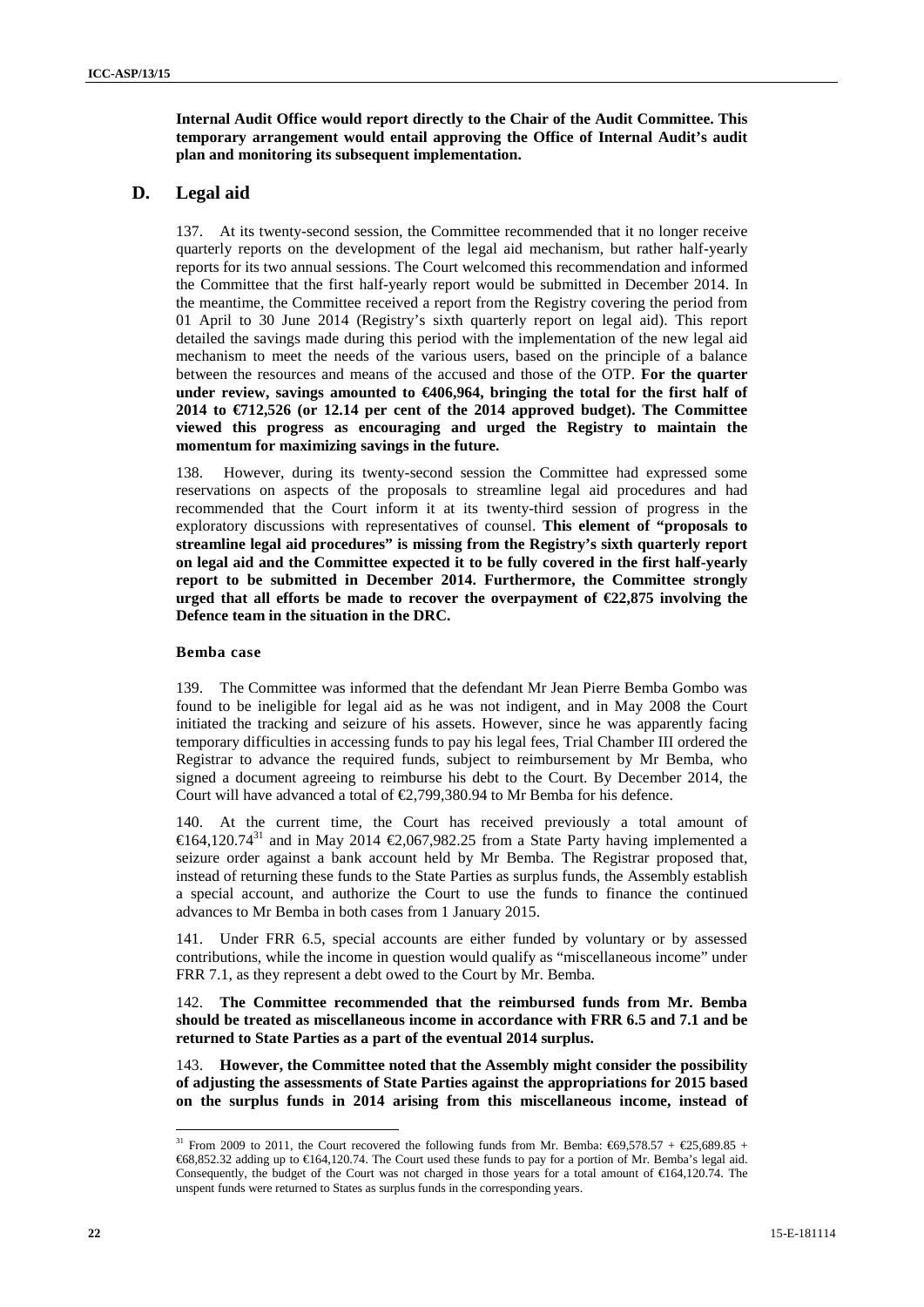**following the usual established procedure to include miscellaneous income in the cash surplus to be surrendered to State Parties as of 1 January following the year in which the audit of the accounts of the financial period is completed.**<sup>32</sup> **This would mean a reduction in assessed contributions for 2015 of €2.01 million.**

144. **In order to avoid an ad hoc or case-by-case basis approach in the future cases, the Committee recommended that the Court establish a procedure to deal with the issues of reimbursing any debt arising from the advance of legal aid and the financing of legal aid when the Court receives assets from defendants during its judicial procedure, taking into account the existing regulations and rules of the Court, any legal and judicial considerations that might be relevant, and lessons learned from the Bemba case.**

### **E. Permanent premises project**

145. The Chairman of the Oversight Committee briefed the Committee on the status of the project, focussing on financial risk monitoring and control. The Project Director, the Court and the Oversight Committee's independent expert gave additional explanations. The Committee had before it the most recent interim report on the activities of the Oversight Committee.<sup>33</sup>

### **1. Overview**

146. The Committee was informed that:<sup>34</sup>

- (a) Essentially, the project continues to proceed on schedule. The premises are expected to be completed and ready for occupation by the Court from September 2015;
- (b) To date, costs remain within the unified project budget set by the Assembly at €195.7 million, including both the reduced construction budget of €184.4 million and the transition budget of  $\in$ 1.3 million. However, there are currently pressures on both sub-budgets. Measures are needed to give financial security to the project in case of a cost overrun; and
- (c) Regarding the transition budget, all budget elements have been further reviewed through 2014. Where further savings have been identified, these have currently been taken up by pressures in other budget lines. No risk allowance remained for transition activities in the revised  $\in$  1.3 million budget.

147. The office floor plans have been re-designed to accommodate projected OTP staff growth by the end of 2016. This will leave free capacity to accommodate additional future needs. The Court is also looking into ways to utilize existing office space more efficiently.

148. The Project Director and the Court are confident that the timely relocation to the new premises is no longer at risk. The Registrar informed the Committee that he has, therefore, formally given notice to its landlords that the Court wishes to terminate the leases for the current interim premises as of end-December 2015. The Committee appreciated this initiative, given the risk of additional lease payments of up to  $\bigoplus$  million if the leases had run until their original termination dates in 2016.

149. **The Working Group on the Total Cost of Ownership is refining its analysis of the issues and options. Recalling its recommendations at the April meeting, the Committee looked forward to an update at its twenty-fourth session.**<sup>35</sup>

### **2. Financial risk**

#### **(a) The outlook**

150. As mentioned above, the current financial forecast shows that there is a risk of overrun for the approved project budget. The Project Director explained that on best-case assumptions

 $32$  In this case, the date will be 1 January 2016.

 $33$  CBF/23/10.

<sup>34</sup> The transition budget includes such costs as non-integrated user equipment, residual costs relating to the handing over of the interim premises to its landlords and moving costs.

<sup>&</sup>lt;sup>35</sup> ICC-ASP/13/5, paras. 91 to 101.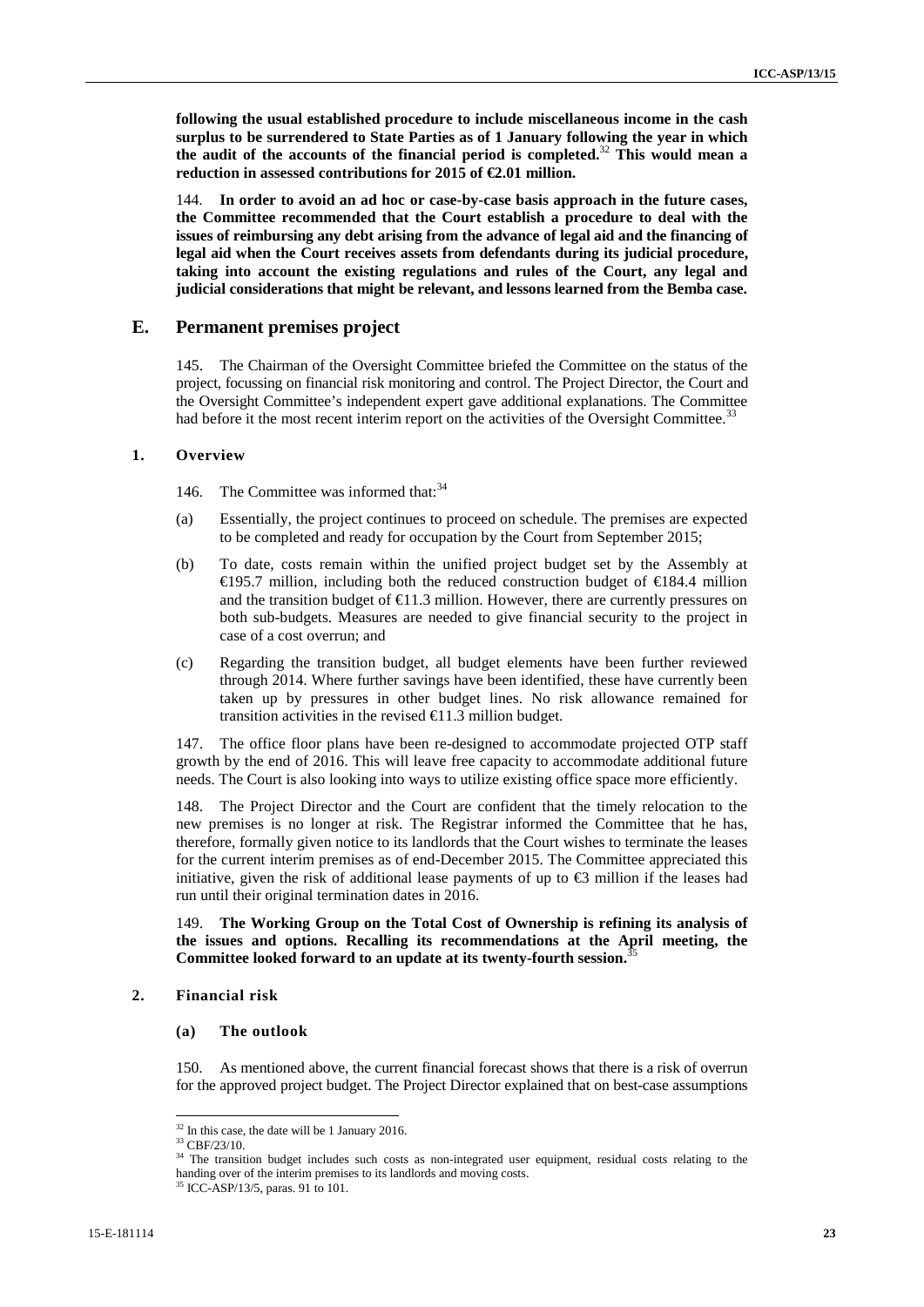there could still be an underspend of about  $\Theta$ .8 million. However, to give financial security to the project in the worst-case scenario, he would need authorization to commit funds beyond the current cap of €195.7 million. The Project Director and the Court therefore suggest requesting that the Assembly raise the unified project budget from  $\text{\textsterling}95.7$  million to €200 million, i.e. an authorization to spend up to an additional €4.3 million in case of need.<sup>36</sup>

151. The Oversight Committee confirmed that in the worst case scenario, where a project deficit would remain, the financial instruments of the project were expected to provide enough coverage for it. There is no need to make any extra provision in the 2015 Court budget or to change the financial strategy adopted last year.<sup>37</sup>

### **(b) Recommendations of the Oversight Committee**

152. The Oversight Committee requested the Committee's advice on the different options available at this stage to address the financial uncertainty. In particular, it submitted the following options for consideration:

- (i) Option 1: At the present time no budget increase under any circumstances. This, however, could disrupt the timely completion of the project.<sup>38</sup>
- (ii) Option 2: Budget increased with no conditions attached. The risk here would result from inadequate budget control. <sup>39</sup>
- (iii) Option 3: No budget increase, but the Oversight Committee is delegated authority to build financial security under its control. Under this option, the Assembly would not be asked to raise the budget beyond the present €197.5 million cap. Instead the Assembly would authorize the Oversight Committee to revise the project budget up to €4.3 million, if necessary and appropriate. The use of the additional resources would be controlled by the Oversight Committee. Building on the recommendation of the External Auditor regarding the management of the project reserve, a separate strategic reserve could be established under the direct and exclusive responsibility and control of the Oversight Committee.

### **(c) Observations of the Committee**

153. The Oversight Committee, the Project Director and the Court all agree, and the Committee concurs, that the project needs financial security to ensure the smooth finalization of the project. The smooth finalization is, indeed, key to delivering the optimum financial result of €195.7 million. **As option 1 (no budget increase under any circumstances) would put smooth finalization of the project at risk, the Committee recommended that this option be left aside.**

154. Concerning the management and control of the increased resources (e.g., under options 2 and 3), views still differ about where the demarcation line between the respective responsibilities should be precisely drawn.

155. It is nevertheless agreed that any arrangements must comply with the project governance as established by the Assembly. Accordingly, the mandate of the Project Director is to ensure that the premises are built on time and within budget. Reporting to both the Oversight Committee and the Court, he shall have the final responsibility for the overall management of the project and shall be responsible for meeting the project's goals,

<sup>&</sup>lt;sup>36</sup> Noting the risk of additional claims from the general constructor Courtys, the Oversight Committee's independent expert estimates the deficit could rise to € million. Taking account of the expert's note, the Project Director still deems an additional  $\epsilon 4.3$  million to be sufficient in the light of his worst-case scenario at the end of August. <sup>37</sup>CBF/23/10, paras 70 and 73.<br><sup>38</sup> Ibid., para 78.

<sup>&</sup>lt;sup>39</sup> Recommendation No. 2 of the Auditor, to which the Oversight Committee refers, reads as follows: "The external auditor recommends: (i) without calling into question the responsibility delegated to the Project Director in the commitment of funds, that the latter should be required to specify in greater detail the information on budget utilization provided by him retrospectively to the Oversight Committee, effectively limiting the project reserve to finance minor adjustments; (ii) if necessary, envisaging the creation, in an aggregate amount, of an additional special reserve to finance any substantial modifications of the construction programme, the adoption of which will first have to be formally submitted to the Oversight Committee for approval […]." ICC-ASP/13/12 and Corr.1, Report on the financial reporting and management of the permanent premises project (2013 financial year), recommendation No. 2.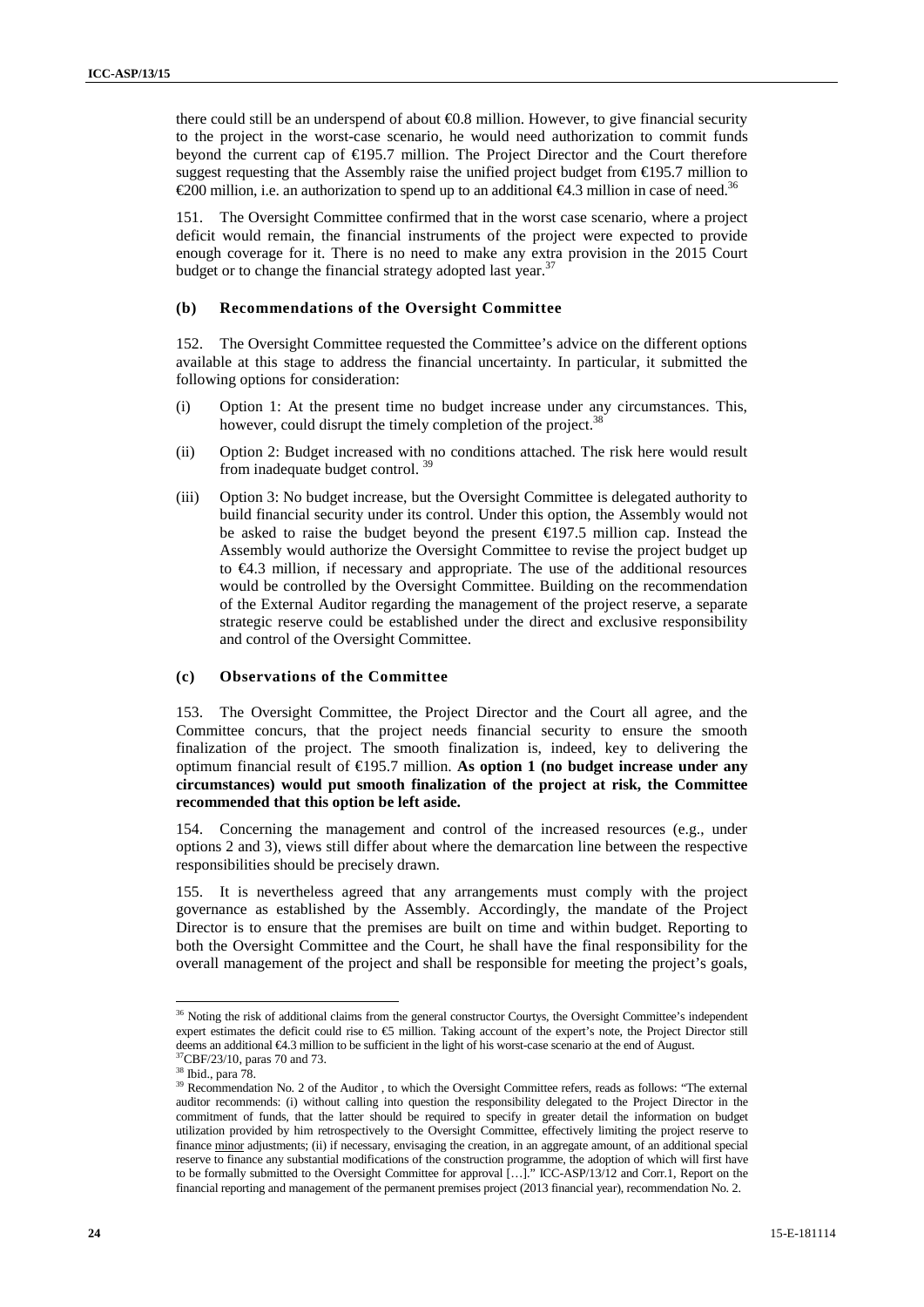timelines and cost and quality requirements. Thus, the Project Director needs flexibility to react and take timely decisions. At the same time, however, the Oversight Committee has been entrusted with strategic oversight to ensure the project objectives are achieved within budget and that risks and issues are identified and managed.<sup>40</sup>

156. It is now incumbent on the Oversight Committee, the Project Director and the Court to work out a viable, mutually agreed arrangement. **The Committee recommended, also considering an intermediate option, building on option 2, that:**

- (a) **The Assembly be requested to raise the budget cap from its current €195.7 million to €200 million. The additional €4.3 million would be a resource of last resort. Every effort would be made to mitigate risk, to seek opportunities for additional savings and to deliver the project within its current envelope.**
- (b) **In view of the exceptional nature of access to the budget top-up, an enhancement of strategic oversight would be justified. The parties involved should look into ways that this can be achieved. The Committee would like to recall that, in response to the substantial draw-down of funds from the project reserve, the Oversight Committee and the Project Director had already agreed in June 2014 to strengthen the control of the remaining reserve. This includes, inter alia, the provision of timely and sufficiently detailed information to the Oversight Committee on matters of a strategic, political, or significant financial impact. In a similar vein, and with respect to the broader construction project, the External Auditor recommended envisaging that the adoption and financing of any substantial modifications would have been submitted to the Oversight Committee for prior approval. These arrangements and recommendations** might inspire a solution for the budget top-up.<sup>4</sup>

157. **Given the inherent uncertainty of the current financial risk estimate, the Project Director and the Court should update their risk assessment in time for the Assembly meeting in December 2014. This should include a risk mitigation strategy identifying specific possible options, which are feasible over the remaining construction period, to achieve further savings and contain costs.**

158. The Committee noted that adopting this option does not require an assessment of additional resources at this time.

### **3. 2015 proposed programme budget**

159. The Committee considered the request for GTA resources for MP VII-1. In light of the fact that the permanent premises project is expected to reach its final phase in 2015, within its expected timelines, and taking into consideration the existing vacant posts within the PDO and possible synergies to be achieved among the PDO, the Registry and the Oversight Committee, **the Committee recommended that the resources requested to fund one GTA P-5 position for 12 months not be approved. In this regard, the Committee invited the Registry to ensure that the PDO has sufficient resources to complete the project on time.**

160. Following the adjustment of the Court's scale of assessment to match the new United Nations scale of assessments for the years 2013-2015, the Oversight Committee had instructed the Project Director to calculate the adjusted assessed contributions for the premises project based on the new 2013 scale of assessments. The new scale had negatively affected 44 States Parties that had opted for one-time payments under the previous 2009- 2012 scale. At its last meeting in April 2014, the Committee expressed concern about the effects of the recalculation.

161. The Oversight Committee and the Project Director explained that the recalculation was done for transparency and to enable States Parties to know in advance the effect of the change in the scale of assessment, as well as to ensure the fair treatment of all States

<sup>&</sup>lt;sup>40</sup> *Official Records … Sixth session … 2007* (ICC-ASP/6/20), vol. I, part III., ICC/ASP/6/Res.1, annexes II and IV.<br><sup>41</sup> ICC-ASP/13/12 and Corr.1, Report on the financial reporting and management of the permanent premise project (2013 financial year), List of recommendations.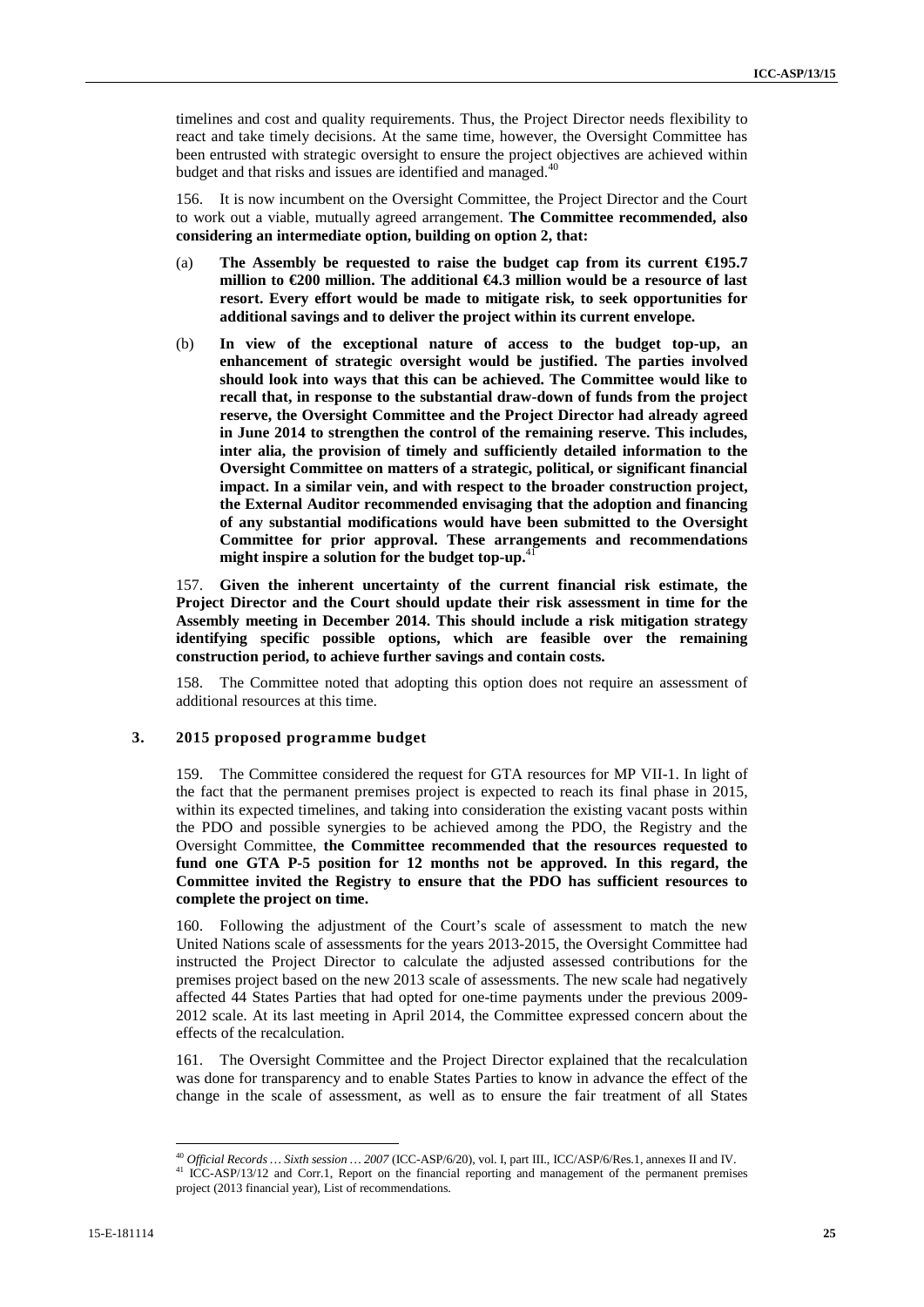Parties, in accordance with the relevant Assembly resolutions. A new set of informative *notes verbales* were being sent out to States Parties concerned.<sup>42</sup>

162. The Committee noted that States Parties had until 31 December 2014 to opt for a one-time payment. These payments would be based on the 2013-2015 scale of assessments and could be made in one or more instalments, as long as all one-time payments were received by 15 June 2015. States Parties could also choose either a full one-time payment or a partial one-time payment and a share in the loan.

163. The Committee noted that the handover of the permanent premises was scheduled for September 2015. The Committee further noted that the payments would be adjusted once the final cost of the project and amount of the host State subsidy were known. Final discharge of the project would be scheduled for a later date, during financial year 2016 or later.

164. The Committee noted that the UNGA would adopt a new scale of assessment for Member States' contributions, which would be applicable to the Court's budget for 2016, 2017 and 2018. **To avoid any ambiguity, the Committee recommended that the date for the assessment of contributions for the permanent premises project be fixed as the date on which the Court takes possession of the premises. Assuming that this will be on or about the scheduled date of September 15, 2015, this would mean that the liquidation of contributions would be based on the scale of assessments applicable for 2013-2015.**

165. In the 2015 proposed budget, the PDO requested €706,800 for settlement to the relevant sections of the Registry for the services provided to the permanent premises project. **The Committee noted that three GTA positions at G-7 or P-2 level would have to be filled in 2015 to help with transition during 2015 and therefore, taking into account the need for a recruitment process, the Committee recommended that the requested amount be reduced by 10 per cent.**

166. **The Committee welcomed the use of in-house experience under internal service-agreements. However, in order to achieve greater transparency in the future, the Committee asked to be provided, as part of the annual budget performance report, with detailed information on the utilisation of these resources.**

## **F. Trust Fund for Victims**

### **Projects and activities of the Board of Directors for the period 1 July 2013 to 30 June 2014**

167. The Executive Director of the TFV outlined the key features of the Fund's Strategic Plan for 2014-2017 that the Board of Directors adopted in March 2014. The Committee welcomed the attention given to the effectiveness and sustainability of projects. **Noting the share of non-Euro denominated funds of the TFV's balances with banks, it invited the TFV to pursue its efforts to manage and control exchange rate risk. The Committee looked forward to an update at its twenty-fourth session on the measures taken and results achieved.**

## **G. Other matters**

### **1. Case of Judges Cotte and Nsereko**

168. The Committee had before it an information note on the matter of the pensions of Judges Cotte and Nsereko. The information note recalled that Judges Cotte and Nsereko had lodged a complaint with the International Labour Organization Administrative Tribunal (ILOAT) in 2012 against what they considered to be an implied decision of the Assembly not to complete its reconsideration of the question of whether the original or amended pension scheme regulations would apply to them. On 9 July 2014, the ILOAT decided that Judges Cotte and Nsereko "are entitled to have the Assembly [of States Parties] complete its reconsideration" of its decision to apply the amended pension scheme regulations.

 $42$  Ibid., paras. 80 to 93.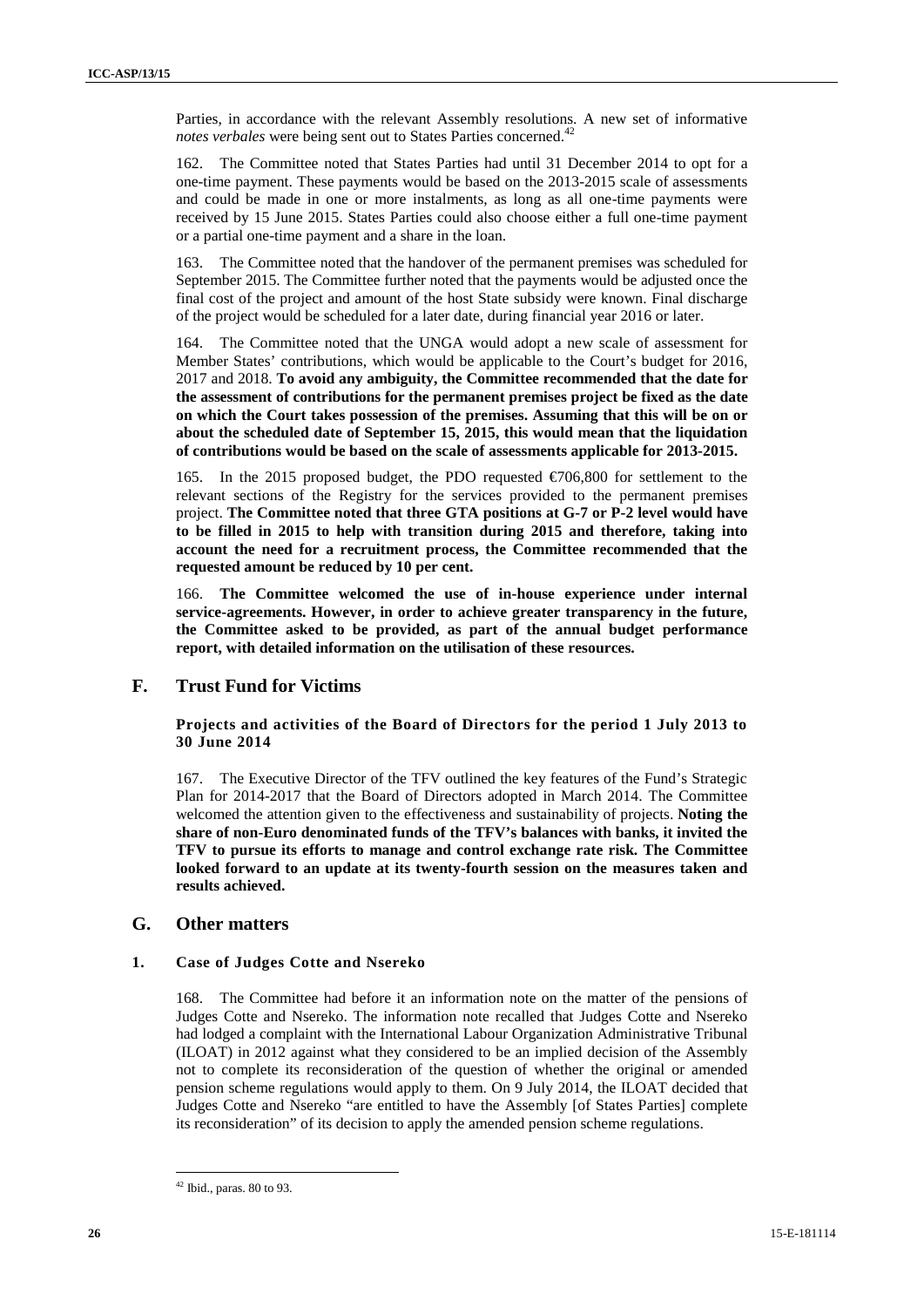169. The Committee noted that, according to the information provided, the costs of changing the pension provisions for Judges Cotte and Nsereko so that the original pension scheme applied would be an additional  $\epsilon$ 1.77 million, and that this amount would have to be added to the 2015 budget if the Assembly were to conclude that it would apply the original pension scheme to Judges Cotte and Nsereko.

### **2. Reclassification of posts**

170. The Committee took note of the report of the Court on Reclassification of Posts.<sup>43</sup> The Committee noted the intention of the Court to proceed with the policy for reclassification in order to be able to include the results of the reclassification exercise in the budget proposal for 2016. However, the Committee expressed reservations about this approach, as the consequence would be that the Committee and the Assembly would be bypassed. This could lead to the administrative instruction being promulgated without the benefit of consultation with the Committee, implying the possibility that the final approval authority of the Assembly in respect of reclassifications in the future might be disregarded.

171. The Committee reiterated its request to the Court to report on the outcome of the review of the policy for reclassification at its twenty-fourth session as part of the human resources management report. The Committee stressed that the new policy should be considered by it before the promulgation of an administrative instruction on reclassification, in order to ensure conformity with the recruitment principles laid down by the Assembly. **In this regard, the Committee recommended that the report on reclassification of posts be reviewed further and be submitted at its twenty-fourth session, with due consideration given to recruitment principles, including the principle of no preferential treatment for the incumbent of a reclassified post, and the authority of the Assembly.**

#### **3. Reporting lines**

172. It was brought to the attention of the Committee that there is a need to further clarify the administrative relationship between five posts with reporting lines to the Assembly and its subsidiary bodies via the President of the Assembly, Chair of the Committee, and the Chair of the Board of Directors of the TFV and/or Registry:

- (a) Director of the Secretariat of the Assembly of States Parties;
- (b) Special Assistant to the President of the Assembly of States Parties;
- (c) Head of Independent Oversight Mechanism;
- (d) Executive Secretary to the Committee on Budget and Finance; and
- (e) Executive Director of the Secretariat of Trust Fund for Victims.

173. **In this regard, the Committee requested that the Court explore the matter in other UN organizations, and submit a detailed proposal to the Committee at its twenty-fourth session on how to improve the administrative relationship referred to above, bearing in mind the specific nature of those bodies and the posts established.**

### **4. Future meetings of the Committee**

174. The Committee decided, tentatively, to hold its twenty-fourth and twenty-fifth sessions in The Hague, from 20-24 April 2015 and from 21 September to 2 October 2015 respectively.

<sup>43</sup> CBF/23/9.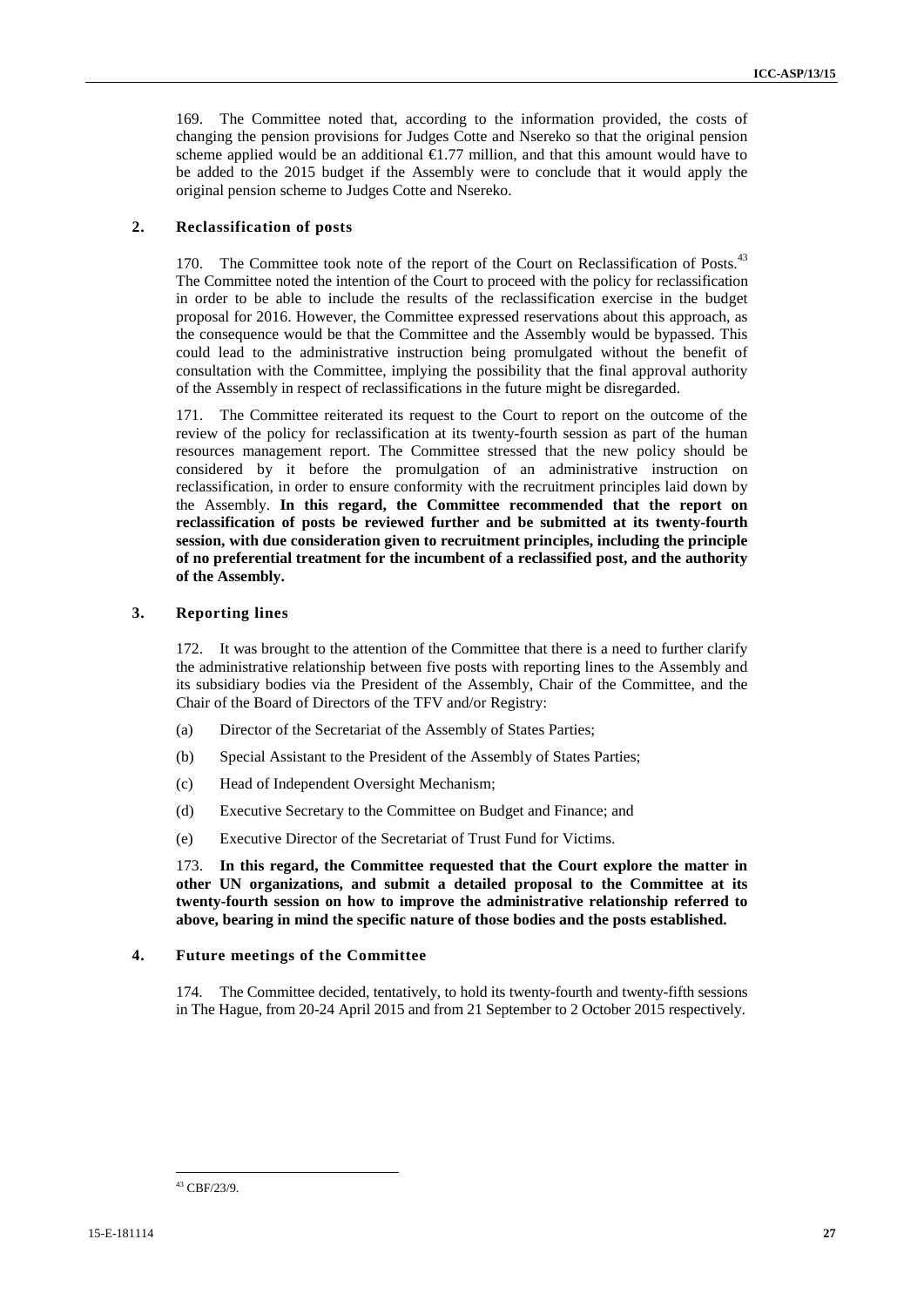# **Annex I**

# **List of documents**

| <b>CBF</b> document symbol Title |                                                                                                                                                                                                            | CBF document symbol<br>was converted to |
|----------------------------------|------------------------------------------------------------------------------------------------------------------------------------------------------------------------------------------------------------|-----------------------------------------|
| CBF/23/1/Rev.1                   | Provisional agenda                                                                                                                                                                                         |                                         |
| CBF/23/1/Add.1                   | Annotated list of items included in the provisional agenda                                                                                                                                                 |                                         |
| CBF/23/2                         | Report of the Registry on its achievement of savings in the approved programme<br>budget for 2014                                                                                                          |                                         |
| CBF/23/3                         | Registry's sixth quarterly report on legal aid                                                                                                                                                             | ICC-ASP/13/24 $*$                       |
| CBF/23/4/Rev.1                   | Report of the Court on the methodology for calculating accruals and investment<br>policy review                                                                                                            |                                         |
| CBF/23/5                         | Report of the Court on the implementation of its projects (IPSAS and analytic<br>accountability)                                                                                                           |                                         |
| CBF/23/6                         | Report on the anticipated financial impact of the new strategy of the Office of the<br>Prosecutor                                                                                                          | $ICC-ASP/13/25$                         |
| CBF/23/7/Rev.1                   | Report of the Court on specific matters related to Human Resources Management<br>(Mandatory age of separation, conversion of GTA-funded positions to established<br>posts and multiple-year GTA contracts) |                                         |
| CBF/23/8                         | Report on the review of the organizational structure of the Registry                                                                                                                                       | $ICC-ASP/13/26$                         |
| CBF/23/9                         | Report of the Court on specific matters related to Human Resources Management:<br>Reclassification of Posts                                                                                                |                                         |
| CBF/23/10                        | Second interim report on the activities of the Oversight Committee                                                                                                                                         |                                         |
| $ICC-ASP/13/5$                   | Report of the Committee on Budget and Finance on the work of its twenty-second session                                                                                                                     |                                         |
| $ICC-ASP/13/8$                   | Report on Budget Performance of the International Criminal Court as at 30 June 2014                                                                                                                        |                                         |
| $ICC-ASP/13/10$                  | Proposed Programme Budget for 2015 of the International Criminal Court                                                                                                                                     |                                         |
| ICC-ASP/13/10/Add.1              | Proposed supplementary budget of the International Criminal Court for 2015                                                                                                                                 |                                         |
| $ICC-ASP/13/11$                  | Proposed Programme Budget for 2015 of the International Criminal Court -<br>Executive Summary - 17 July 2014                                                                                               |                                         |
| $ICC-ASP/13/12$                  | Financial statements for the period 1 January to 31 December 2013                                                                                                                                          |                                         |
| ICC-ASP/13/12/Corr.1             | Financial statements for the period 1 January to 31 December 2013 – Corrigendum<br>(English only)                                                                                                          |                                         |
| $ICC-ASP/13/13$                  | Trust Fund for Victims financial statements for the period 1 January to 31 December 2013                                                                                                                   |                                         |
| $ICC-ASP/13/14$                  | Report to the Assembly of States Parties on the projects and the activities of the Board<br>of Directors of the Trust Fund for Victims for the period 1 July 2013 to 30 June 2014                          |                                         |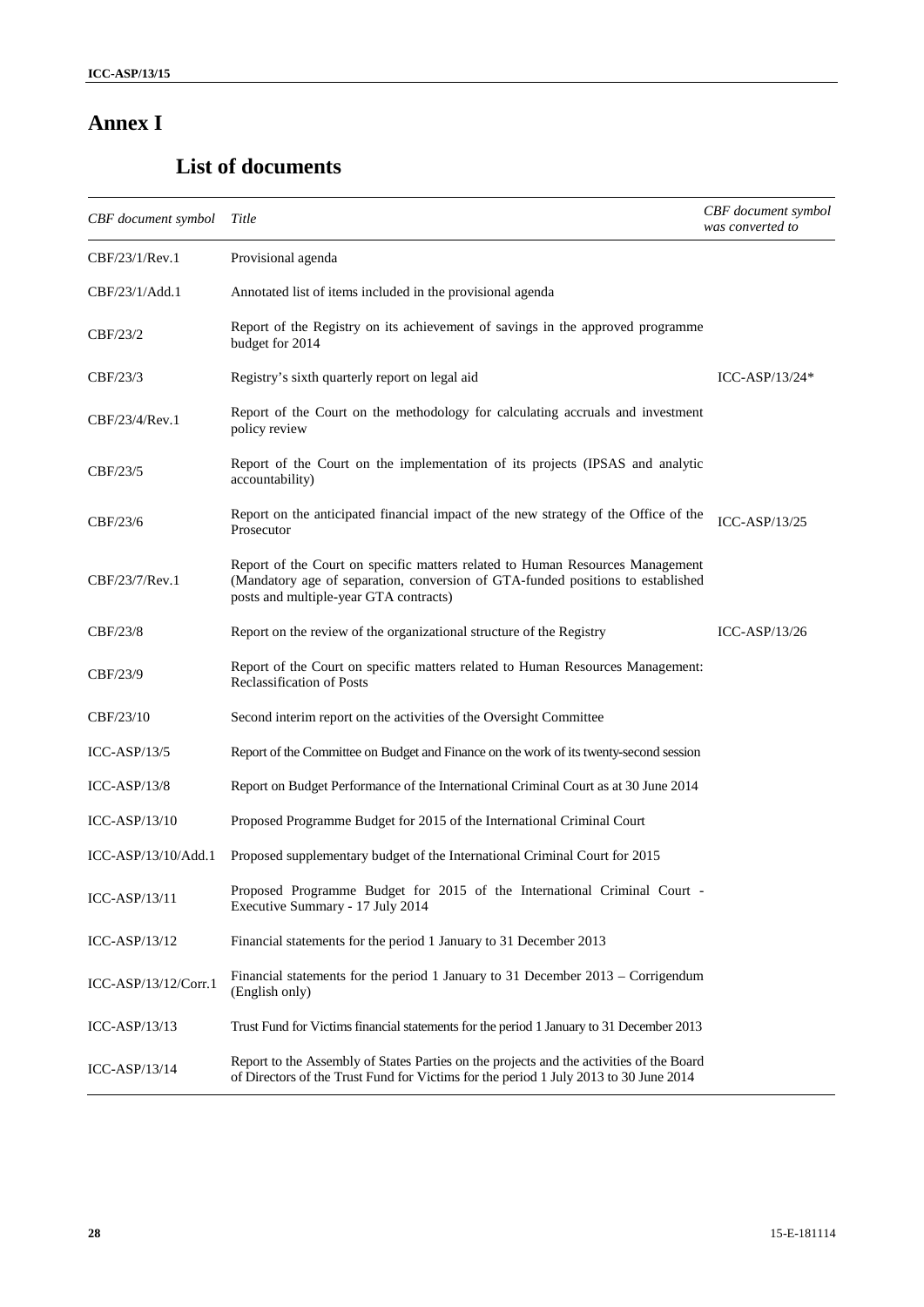# **Annex II**

# **Status of contributions as at 13 October 2014 (in euros)**

| Contributions<br><b>States Parties</b><br>Outstanding<br><b>Outstanding</b><br>Outstanding<br>Assessed<br>Receipts<br>Assessed<br>Receipts<br>Contingency<br>Contributions<br>and Credits<br>Contributions Contributions<br>and Credits<br>Contributions<br>Contributions<br>Fund<br>40,449<br>40,449<br>9,381<br>9,381<br>Afghanistan<br>112,398<br>Albania<br>112,398<br>18,874<br>18,874<br>104,936<br>104,936<br>15,063<br>15,063<br>Andorra<br>35,187<br>3,798<br>3,798<br>3,798<br>Antigua and Barbuda<br>35,187<br>$\overline{\phantom{a}}$<br>8,066,375<br>8,066,375<br>902<br>813,557<br>813,557<br>Argentina<br>814,459<br>28,080,319<br>28,080,319<br>3,909,979<br>3,909,979<br>Australia<br>$\overline{\phantom{a}}$<br>L,<br>13,384,211<br>13,384,211<br>1,505,888<br>Austria<br>1,505,888<br>÷,<br>51,677<br>11,875<br>11,875<br>Bangladesh<br>51,677<br>L,<br><b>Barbados</b><br>135,371<br>135,371<br>15,081<br>15,081<br>÷,<br>16,701,096<br>16,701,096<br>1,883,251<br>1,883,251<br>Belgium<br>8<br><b>Belize</b><br>15,555<br>15,441<br>114<br>1,900<br>1,900<br>2,022<br>$\overline{\phantom{a}}$<br>33,210<br>23,380<br>9,830<br>5,700<br>5,700<br>24<br>15,554<br>Benin<br>Bolivia<br>116,762<br>116,762<br>16,967<br>16,967<br>÷,<br>136,861<br>136,861<br>32,061<br>32,061<br>Bosnia & Herzegovina<br>$\frac{1}{2}$<br>L,<br>231,062<br>230,884<br>178<br>32,061<br>32,061<br>Botswana<br>135<br>32,374<br>19,030,288<br>5,224,519<br>5,536,711<br>23,316<br><b>Brazil</b><br>24,254,807<br>5,536,711<br>10,784,546<br>$\overline{\phantom{a}}$<br>88,700<br>Bulgaria<br>426,782<br>426,782<br>88,700<br>$\overline{\phantom{m}}$<br><b>Burkina Faso</b><br>35,254<br>35,254<br>5,696<br>5,696<br>$\overline{\phantom{a}}$<br>J.<br>8<br>13,931<br>13,822<br>109<br>1,900<br>Burundi<br>1,900<br>2,017<br>35,003<br>Cambodia<br>35,003<br>7,597<br>7,597<br>7,597<br>$\overline{\phantom{a}}$<br>$\overline{a}$<br>Canada<br>46,440,463<br>46,440,463<br>5,624,524<br>5,624,524<br>$\blacksquare$<br>$\overline{\phantom{a}}$<br>Cape Verde<br>3,403<br>3,403<br>1,900<br>1,900<br>1,900<br>$\overline{\phantom{a}}$<br>÷,<br>Central African Republic 15,555<br>11,744<br>3,811<br>1,900<br>1,900<br>5,757<br>46<br>Chad<br>17,335<br>17,115<br>220<br>3,800<br>3,800<br>4,036<br>16<br>Chile<br>1,777,824<br>1,777,824<br>629,934<br>629,934<br>$\overline{\phantom{a}}$<br>$\overline{\phantom{a}}$<br>Colombia<br>2,334,128<br>2,334,128<br>488,515<br>488,515<br>÷<br>$\overline{\phantom{a}}$<br>11,125<br>605<br>10,520<br>1,900<br>1,900<br>Comoros<br>46<br>12,466<br>$\overline{\phantom{a}}$<br>30,728<br>17,046<br>13,682<br>9,381<br>9,381<br>73<br>23,136<br>Congo<br>Cook Islands<br>8,245<br>8,245<br>1,900<br>1,900<br>L,<br>501,896<br>501,896<br>Costa Rica<br>71,650<br>71,650<br>20,780<br>Côte d'Ivoire<br>12,436<br>12,436<br>1,457<br>19,323<br>19,323<br>$\overline{a}$<br>1,073,089<br>1,073,089<br>237,722<br>237,722<br>Croatia<br>÷,<br>88,700<br>674,546<br>674,546<br>88,700<br>Cyprus<br>Czech Republic<br>2,423,946<br>2,423,946<br>727,754<br>727,754<br>÷,<br>Democratic Republic<br>35<br>47,282<br>41,969<br>5,313<br>5,694<br>5,694<br>24<br>11,031<br>$\sim$<br>of the Congo<br>11,280,420<br>1,273,748<br>1,273,748<br>Denmark<br>11,280,420<br>$\blacksquare$<br>$\overline{\phantom{a}}$<br>$\overline{a}$<br>Djibouti<br>15,359<br>5,245<br>10,114<br>1,900<br>1,900<br>12,060<br>46<br>4,940<br>Dominica<br>15,555<br>10,615<br>1,900<br>1,900<br>46<br>6,886<br>Dominican Republic<br>458,207<br>250,093<br>84,900<br>294,969<br>208,114<br>84,900<br>1,955<br>217<br>450,728<br>450,728<br>83,001<br>217<br>Ecuador<br>82,784<br>75,520<br>L.<br>383,959<br>383,959<br>$\overline{a}$<br>75,520<br>Estonia<br>$\overline{a}$<br>Fiji<br>56,057<br>56,042<br>15<br>5,700<br>5,700<br>24<br>5,739<br>8,544,297<br>8,544,297<br>978,172<br>978,172<br>Finland<br>L,<br>France<br>94,851,565<br>10,554,399<br>94,851,565<br>10,554,399<br>37,744<br>Gabon<br>37,760<br>37,744<br>181,647<br>181,647<br>16<br>1,900<br>$\mathfrak{2}$<br>1,898<br>1,898<br>15,555<br>15,555<br>Gambia<br>$\sim$<br>$\overline{\phantom{a}}$<br>66,129<br>66,129<br>13,174<br>Georgia<br>13,174<br>$\overline{a}$<br>129,238,072 129,238,072<br>13,475,695<br>13,475,695<br>Germany<br>90,033<br>90,033<br>26,361<br>19,613<br>6,748<br>Ghana<br>6,748<br>Greece<br>9,480,542<br>9,480,542<br>1,203,927<br>1,203,927<br>1,900<br>1,900<br>24<br>5,968<br>Grenada<br>4,044<br>4,044<br>70,630<br>68,256<br>2,374<br>50,940<br>50,940<br>215<br>53,529<br>Guatemala<br>84<br>Guinea<br>28,930<br>21,100<br>7,830<br>1,900<br>9,814<br>1,900<br>13,931<br>13,931<br>1,900<br>1,900<br>Guyana<br>1,918<br>96,950<br>1,918<br>Honduras<br>96,950<br>15,081<br>13,163<br>3,494,445<br>3,494,445<br>501,393<br>501,393<br>Hungary<br>566,041<br>566,041<br>50,877<br>50,877<br>Iceland<br>788,805<br>788,805<br>Ireland<br>6,637,035<br>6,637,035<br>Italy<br>76,655,054<br>76,655,054<br>8,383,363<br>8,383,363<br>123,975,803<br>20,442,774<br>20,442,774<br>Japan<br>123,975,803<br>Jordan<br>207,199<br>207,199<br>41,533<br>41,533 |                  |  | Prior Years |  | $\overline{2014}$ | Outstanding | Total |
|----------------------------------------------------------------------------------------------------------------------------------------------------------------------------------------------------------------------------------------------------------------------------------------------------------------------------------------------------------------------------------------------------------------------------------------------------------------------------------------------------------------------------------------------------------------------------------------------------------------------------------------------------------------------------------------------------------------------------------------------------------------------------------------------------------------------------------------------------------------------------------------------------------------------------------------------------------------------------------------------------------------------------------------------------------------------------------------------------------------------------------------------------------------------------------------------------------------------------------------------------------------------------------------------------------------------------------------------------------------------------------------------------------------------------------------------------------------------------------------------------------------------------------------------------------------------------------------------------------------------------------------------------------------------------------------------------------------------------------------------------------------------------------------------------------------------------------------------------------------------------------------------------------------------------------------------------------------------------------------------------------------------------------------------------------------------------------------------------------------------------------------------------------------------------------------------------------------------------------------------------------------------------------------------------------------------------------------------------------------------------------------------------------------------------------------------------------------------------------------------------------------------------------------------------------------------------------------------------------------------------------------------------------------------------------------------------------------------------------------------------------------------------------------------------------------------------------------------------------------------------------------------------------------------------------------------------------------------------------------------------------------------------------------------------------------------------------------------------------------------------------------------------------------------------------------------------------------------------------------------------------------------------------------------------------------------------------------------------------------------------------------------------------------------------------------------------------------------------------------------------------------------------------------------------------------------------------------------------------------------------------------------------------------------------------------------------------------------------------------------------------------------------------------------------------------------------------------------------------------------------------------------------------------------------------------------------------------------------------------------------------------------------------------------------------------------------------------------------------------------------------------------------------------------------------------------------------------------------------------------------------------------------------------------------------------------------------------------------------------------------------------------------------------------------------------------------------------------------------------------------------------------------------------------------------------------------------------------------------------------------------------------------------------------------------------------------------------------------------------------------------------------------------------------------------------------------------------------------------------------------------------------------------------------------------------------------------------------------------------------------------------------------------------------------------------------------------------------------------------------------------------------------------------------------------|------------------|--|-------------|--|-------------------|-------------|-------|
|                                                                                                                                                                                                                                                                                                                                                                                                                                                                                                                                                                                                                                                                                                                                                                                                                                                                                                                                                                                                                                                                                                                                                                                                                                                                                                                                                                                                                                                                                                                                                                                                                                                                                                                                                                                                                                                                                                                                                                                                                                                                                                                                                                                                                                                                                                                                                                                                                                                                                                                                                                                                                                                                                                                                                                                                                                                                                                                                                                                                                                                                                                                                                                                                                                                                                                                                                                                                                                                                                                                                                                                                                                                                                                                                                                                                                                                                                                                                                                                                                                                                                                                                                                                                                                                                                                                                                                                                                                                                                                                                                                                                                                                                                                                                                                                                                                                                                                                                                                                                                                                                                                                                                                                  |                  |  |             |  |                   |             |       |
|                                                                                                                                                                                                                                                                                                                                                                                                                                                                                                                                                                                                                                                                                                                                                                                                                                                                                                                                                                                                                                                                                                                                                                                                                                                                                                                                                                                                                                                                                                                                                                                                                                                                                                                                                                                                                                                                                                                                                                                                                                                                                                                                                                                                                                                                                                                                                                                                                                                                                                                                                                                                                                                                                                                                                                                                                                                                                                                                                                                                                                                                                                                                                                                                                                                                                                                                                                                                                                                                                                                                                                                                                                                                                                                                                                                                                                                                                                                                                                                                                                                                                                                                                                                                                                                                                                                                                                                                                                                                                                                                                                                                                                                                                                                                                                                                                                                                                                                                                                                                                                                                                                                                                                                  | $\mathbf{1}$     |  |             |  |                   |             |       |
|                                                                                                                                                                                                                                                                                                                                                                                                                                                                                                                                                                                                                                                                                                                                                                                                                                                                                                                                                                                                                                                                                                                                                                                                                                                                                                                                                                                                                                                                                                                                                                                                                                                                                                                                                                                                                                                                                                                                                                                                                                                                                                                                                                                                                                                                                                                                                                                                                                                                                                                                                                                                                                                                                                                                                                                                                                                                                                                                                                                                                                                                                                                                                                                                                                                                                                                                                                                                                                                                                                                                                                                                                                                                                                                                                                                                                                                                                                                                                                                                                                                                                                                                                                                                                                                                                                                                                                                                                                                                                                                                                                                                                                                                                                                                                                                                                                                                                                                                                                                                                                                                                                                                                                                  | $\boldsymbol{2}$ |  |             |  |                   |             |       |
|                                                                                                                                                                                                                                                                                                                                                                                                                                                                                                                                                                                                                                                                                                                                                                                                                                                                                                                                                                                                                                                                                                                                                                                                                                                                                                                                                                                                                                                                                                                                                                                                                                                                                                                                                                                                                                                                                                                                                                                                                                                                                                                                                                                                                                                                                                                                                                                                                                                                                                                                                                                                                                                                                                                                                                                                                                                                                                                                                                                                                                                                                                                                                                                                                                                                                                                                                                                                                                                                                                                                                                                                                                                                                                                                                                                                                                                                                                                                                                                                                                                                                                                                                                                                                                                                                                                                                                                                                                                                                                                                                                                                                                                                                                                                                                                                                                                                                                                                                                                                                                                                                                                                                                                  | 3                |  |             |  |                   |             |       |
|                                                                                                                                                                                                                                                                                                                                                                                                                                                                                                                                                                                                                                                                                                                                                                                                                                                                                                                                                                                                                                                                                                                                                                                                                                                                                                                                                                                                                                                                                                                                                                                                                                                                                                                                                                                                                                                                                                                                                                                                                                                                                                                                                                                                                                                                                                                                                                                                                                                                                                                                                                                                                                                                                                                                                                                                                                                                                                                                                                                                                                                                                                                                                                                                                                                                                                                                                                                                                                                                                                                                                                                                                                                                                                                                                                                                                                                                                                                                                                                                                                                                                                                                                                                                                                                                                                                                                                                                                                                                                                                                                                                                                                                                                                                                                                                                                                                                                                                                                                                                                                                                                                                                                                                  | $\overline{4}$   |  |             |  |                   |             |       |
|                                                                                                                                                                                                                                                                                                                                                                                                                                                                                                                                                                                                                                                                                                                                                                                                                                                                                                                                                                                                                                                                                                                                                                                                                                                                                                                                                                                                                                                                                                                                                                                                                                                                                                                                                                                                                                                                                                                                                                                                                                                                                                                                                                                                                                                                                                                                                                                                                                                                                                                                                                                                                                                                                                                                                                                                                                                                                                                                                                                                                                                                                                                                                                                                                                                                                                                                                                                                                                                                                                                                                                                                                                                                                                                                                                                                                                                                                                                                                                                                                                                                                                                                                                                                                                                                                                                                                                                                                                                                                                                                                                                                                                                                                                                                                                                                                                                                                                                                                                                                                                                                                                                                                                                  | 5                |  |             |  |                   |             |       |
|                                                                                                                                                                                                                                                                                                                                                                                                                                                                                                                                                                                                                                                                                                                                                                                                                                                                                                                                                                                                                                                                                                                                                                                                                                                                                                                                                                                                                                                                                                                                                                                                                                                                                                                                                                                                                                                                                                                                                                                                                                                                                                                                                                                                                                                                                                                                                                                                                                                                                                                                                                                                                                                                                                                                                                                                                                                                                                                                                                                                                                                                                                                                                                                                                                                                                                                                                                                                                                                                                                                                                                                                                                                                                                                                                                                                                                                                                                                                                                                                                                                                                                                                                                                                                                                                                                                                                                                                                                                                                                                                                                                                                                                                                                                                                                                                                                                                                                                                                                                                                                                                                                                                                                                  | $\overline{6}$   |  |             |  |                   |             |       |
|                                                                                                                                                                                                                                                                                                                                                                                                                                                                                                                                                                                                                                                                                                                                                                                                                                                                                                                                                                                                                                                                                                                                                                                                                                                                                                                                                                                                                                                                                                                                                                                                                                                                                                                                                                                                                                                                                                                                                                                                                                                                                                                                                                                                                                                                                                                                                                                                                                                                                                                                                                                                                                                                                                                                                                                                                                                                                                                                                                                                                                                                                                                                                                                                                                                                                                                                                                                                                                                                                                                                                                                                                                                                                                                                                                                                                                                                                                                                                                                                                                                                                                                                                                                                                                                                                                                                                                                                                                                                                                                                                                                                                                                                                                                                                                                                                                                                                                                                                                                                                                                                                                                                                                                  | $\tau$           |  |             |  |                   |             |       |
|                                                                                                                                                                                                                                                                                                                                                                                                                                                                                                                                                                                                                                                                                                                                                                                                                                                                                                                                                                                                                                                                                                                                                                                                                                                                                                                                                                                                                                                                                                                                                                                                                                                                                                                                                                                                                                                                                                                                                                                                                                                                                                                                                                                                                                                                                                                                                                                                                                                                                                                                                                                                                                                                                                                                                                                                                                                                                                                                                                                                                                                                                                                                                                                                                                                                                                                                                                                                                                                                                                                                                                                                                                                                                                                                                                                                                                                                                                                                                                                                                                                                                                                                                                                                                                                                                                                                                                                                                                                                                                                                                                                                                                                                                                                                                                                                                                                                                                                                                                                                                                                                                                                                                                                  | $\,$ 8 $\,$      |  |             |  |                   |             |       |
|                                                                                                                                                                                                                                                                                                                                                                                                                                                                                                                                                                                                                                                                                                                                                                                                                                                                                                                                                                                                                                                                                                                                                                                                                                                                                                                                                                                                                                                                                                                                                                                                                                                                                                                                                                                                                                                                                                                                                                                                                                                                                                                                                                                                                                                                                                                                                                                                                                                                                                                                                                                                                                                                                                                                                                                                                                                                                                                                                                                                                                                                                                                                                                                                                                                                                                                                                                                                                                                                                                                                                                                                                                                                                                                                                                                                                                                                                                                                                                                                                                                                                                                                                                                                                                                                                                                                                                                                                                                                                                                                                                                                                                                                                                                                                                                                                                                                                                                                                                                                                                                                                                                                                                                  | 9                |  |             |  |                   |             |       |
|                                                                                                                                                                                                                                                                                                                                                                                                                                                                                                                                                                                                                                                                                                                                                                                                                                                                                                                                                                                                                                                                                                                                                                                                                                                                                                                                                                                                                                                                                                                                                                                                                                                                                                                                                                                                                                                                                                                                                                                                                                                                                                                                                                                                                                                                                                                                                                                                                                                                                                                                                                                                                                                                                                                                                                                                                                                                                                                                                                                                                                                                                                                                                                                                                                                                                                                                                                                                                                                                                                                                                                                                                                                                                                                                                                                                                                                                                                                                                                                                                                                                                                                                                                                                                                                                                                                                                                                                                                                                                                                                                                                                                                                                                                                                                                                                                                                                                                                                                                                                                                                                                                                                                                                  | 10               |  |             |  |                   |             |       |
|                                                                                                                                                                                                                                                                                                                                                                                                                                                                                                                                                                                                                                                                                                                                                                                                                                                                                                                                                                                                                                                                                                                                                                                                                                                                                                                                                                                                                                                                                                                                                                                                                                                                                                                                                                                                                                                                                                                                                                                                                                                                                                                                                                                                                                                                                                                                                                                                                                                                                                                                                                                                                                                                                                                                                                                                                                                                                                                                                                                                                                                                                                                                                                                                                                                                                                                                                                                                                                                                                                                                                                                                                                                                                                                                                                                                                                                                                                                                                                                                                                                                                                                                                                                                                                                                                                                                                                                                                                                                                                                                                                                                                                                                                                                                                                                                                                                                                                                                                                                                                                                                                                                                                                                  | 11               |  |             |  |                   |             |       |
|                                                                                                                                                                                                                                                                                                                                                                                                                                                                                                                                                                                                                                                                                                                                                                                                                                                                                                                                                                                                                                                                                                                                                                                                                                                                                                                                                                                                                                                                                                                                                                                                                                                                                                                                                                                                                                                                                                                                                                                                                                                                                                                                                                                                                                                                                                                                                                                                                                                                                                                                                                                                                                                                                                                                                                                                                                                                                                                                                                                                                                                                                                                                                                                                                                                                                                                                                                                                                                                                                                                                                                                                                                                                                                                                                                                                                                                                                                                                                                                                                                                                                                                                                                                                                                                                                                                                                                                                                                                                                                                                                                                                                                                                                                                                                                                                                                                                                                                                                                                                                                                                                                                                                                                  | 12               |  |             |  |                   |             |       |
|                                                                                                                                                                                                                                                                                                                                                                                                                                                                                                                                                                                                                                                                                                                                                                                                                                                                                                                                                                                                                                                                                                                                                                                                                                                                                                                                                                                                                                                                                                                                                                                                                                                                                                                                                                                                                                                                                                                                                                                                                                                                                                                                                                                                                                                                                                                                                                                                                                                                                                                                                                                                                                                                                                                                                                                                                                                                                                                                                                                                                                                                                                                                                                                                                                                                                                                                                                                                                                                                                                                                                                                                                                                                                                                                                                                                                                                                                                                                                                                                                                                                                                                                                                                                                                                                                                                                                                                                                                                                                                                                                                                                                                                                                                                                                                                                                                                                                                                                                                                                                                                                                                                                                                                  | 13               |  |             |  |                   |             |       |
|                                                                                                                                                                                                                                                                                                                                                                                                                                                                                                                                                                                                                                                                                                                                                                                                                                                                                                                                                                                                                                                                                                                                                                                                                                                                                                                                                                                                                                                                                                                                                                                                                                                                                                                                                                                                                                                                                                                                                                                                                                                                                                                                                                                                                                                                                                                                                                                                                                                                                                                                                                                                                                                                                                                                                                                                                                                                                                                                                                                                                                                                                                                                                                                                                                                                                                                                                                                                                                                                                                                                                                                                                                                                                                                                                                                                                                                                                                                                                                                                                                                                                                                                                                                                                                                                                                                                                                                                                                                                                                                                                                                                                                                                                                                                                                                                                                                                                                                                                                                                                                                                                                                                                                                  | 14               |  |             |  |                   |             |       |
|                                                                                                                                                                                                                                                                                                                                                                                                                                                                                                                                                                                                                                                                                                                                                                                                                                                                                                                                                                                                                                                                                                                                                                                                                                                                                                                                                                                                                                                                                                                                                                                                                                                                                                                                                                                                                                                                                                                                                                                                                                                                                                                                                                                                                                                                                                                                                                                                                                                                                                                                                                                                                                                                                                                                                                                                                                                                                                                                                                                                                                                                                                                                                                                                                                                                                                                                                                                                                                                                                                                                                                                                                                                                                                                                                                                                                                                                                                                                                                                                                                                                                                                                                                                                                                                                                                                                                                                                                                                                                                                                                                                                                                                                                                                                                                                                                                                                                                                                                                                                                                                                                                                                                                                  | 15               |  |             |  |                   |             |       |
|                                                                                                                                                                                                                                                                                                                                                                                                                                                                                                                                                                                                                                                                                                                                                                                                                                                                                                                                                                                                                                                                                                                                                                                                                                                                                                                                                                                                                                                                                                                                                                                                                                                                                                                                                                                                                                                                                                                                                                                                                                                                                                                                                                                                                                                                                                                                                                                                                                                                                                                                                                                                                                                                                                                                                                                                                                                                                                                                                                                                                                                                                                                                                                                                                                                                                                                                                                                                                                                                                                                                                                                                                                                                                                                                                                                                                                                                                                                                                                                                                                                                                                                                                                                                                                                                                                                                                                                                                                                                                                                                                                                                                                                                                                                                                                                                                                                                                                                                                                                                                                                                                                                                                                                  | 16               |  |             |  |                   |             |       |
|                                                                                                                                                                                                                                                                                                                                                                                                                                                                                                                                                                                                                                                                                                                                                                                                                                                                                                                                                                                                                                                                                                                                                                                                                                                                                                                                                                                                                                                                                                                                                                                                                                                                                                                                                                                                                                                                                                                                                                                                                                                                                                                                                                                                                                                                                                                                                                                                                                                                                                                                                                                                                                                                                                                                                                                                                                                                                                                                                                                                                                                                                                                                                                                                                                                                                                                                                                                                                                                                                                                                                                                                                                                                                                                                                                                                                                                                                                                                                                                                                                                                                                                                                                                                                                                                                                                                                                                                                                                                                                                                                                                                                                                                                                                                                                                                                                                                                                                                                                                                                                                                                                                                                                                  | 17               |  |             |  |                   |             |       |
|                                                                                                                                                                                                                                                                                                                                                                                                                                                                                                                                                                                                                                                                                                                                                                                                                                                                                                                                                                                                                                                                                                                                                                                                                                                                                                                                                                                                                                                                                                                                                                                                                                                                                                                                                                                                                                                                                                                                                                                                                                                                                                                                                                                                                                                                                                                                                                                                                                                                                                                                                                                                                                                                                                                                                                                                                                                                                                                                                                                                                                                                                                                                                                                                                                                                                                                                                                                                                                                                                                                                                                                                                                                                                                                                                                                                                                                                                                                                                                                                                                                                                                                                                                                                                                                                                                                                                                                                                                                                                                                                                                                                                                                                                                                                                                                                                                                                                                                                                                                                                                                                                                                                                                                  | 18               |  |             |  |                   |             |       |
|                                                                                                                                                                                                                                                                                                                                                                                                                                                                                                                                                                                                                                                                                                                                                                                                                                                                                                                                                                                                                                                                                                                                                                                                                                                                                                                                                                                                                                                                                                                                                                                                                                                                                                                                                                                                                                                                                                                                                                                                                                                                                                                                                                                                                                                                                                                                                                                                                                                                                                                                                                                                                                                                                                                                                                                                                                                                                                                                                                                                                                                                                                                                                                                                                                                                                                                                                                                                                                                                                                                                                                                                                                                                                                                                                                                                                                                                                                                                                                                                                                                                                                                                                                                                                                                                                                                                                                                                                                                                                                                                                                                                                                                                                                                                                                                                                                                                                                                                                                                                                                                                                                                                                                                  | 19               |  |             |  |                   |             |       |
|                                                                                                                                                                                                                                                                                                                                                                                                                                                                                                                                                                                                                                                                                                                                                                                                                                                                                                                                                                                                                                                                                                                                                                                                                                                                                                                                                                                                                                                                                                                                                                                                                                                                                                                                                                                                                                                                                                                                                                                                                                                                                                                                                                                                                                                                                                                                                                                                                                                                                                                                                                                                                                                                                                                                                                                                                                                                                                                                                                                                                                                                                                                                                                                                                                                                                                                                                                                                                                                                                                                                                                                                                                                                                                                                                                                                                                                                                                                                                                                                                                                                                                                                                                                                                                                                                                                                                                                                                                                                                                                                                                                                                                                                                                                                                                                                                                                                                                                                                                                                                                                                                                                                                                                  | 20               |  |             |  |                   |             |       |
|                                                                                                                                                                                                                                                                                                                                                                                                                                                                                                                                                                                                                                                                                                                                                                                                                                                                                                                                                                                                                                                                                                                                                                                                                                                                                                                                                                                                                                                                                                                                                                                                                                                                                                                                                                                                                                                                                                                                                                                                                                                                                                                                                                                                                                                                                                                                                                                                                                                                                                                                                                                                                                                                                                                                                                                                                                                                                                                                                                                                                                                                                                                                                                                                                                                                                                                                                                                                                                                                                                                                                                                                                                                                                                                                                                                                                                                                                                                                                                                                                                                                                                                                                                                                                                                                                                                                                                                                                                                                                                                                                                                                                                                                                                                                                                                                                                                                                                                                                                                                                                                                                                                                                                                  | 21               |  |             |  |                   |             |       |
|                                                                                                                                                                                                                                                                                                                                                                                                                                                                                                                                                                                                                                                                                                                                                                                                                                                                                                                                                                                                                                                                                                                                                                                                                                                                                                                                                                                                                                                                                                                                                                                                                                                                                                                                                                                                                                                                                                                                                                                                                                                                                                                                                                                                                                                                                                                                                                                                                                                                                                                                                                                                                                                                                                                                                                                                                                                                                                                                                                                                                                                                                                                                                                                                                                                                                                                                                                                                                                                                                                                                                                                                                                                                                                                                                                                                                                                                                                                                                                                                                                                                                                                                                                                                                                                                                                                                                                                                                                                                                                                                                                                                                                                                                                                                                                                                                                                                                                                                                                                                                                                                                                                                                                                  | 22               |  |             |  |                   |             |       |
|                                                                                                                                                                                                                                                                                                                                                                                                                                                                                                                                                                                                                                                                                                                                                                                                                                                                                                                                                                                                                                                                                                                                                                                                                                                                                                                                                                                                                                                                                                                                                                                                                                                                                                                                                                                                                                                                                                                                                                                                                                                                                                                                                                                                                                                                                                                                                                                                                                                                                                                                                                                                                                                                                                                                                                                                                                                                                                                                                                                                                                                                                                                                                                                                                                                                                                                                                                                                                                                                                                                                                                                                                                                                                                                                                                                                                                                                                                                                                                                                                                                                                                                                                                                                                                                                                                                                                                                                                                                                                                                                                                                                                                                                                                                                                                                                                                                                                                                                                                                                                                                                                                                                                                                  | 23               |  |             |  |                   |             |       |
|                                                                                                                                                                                                                                                                                                                                                                                                                                                                                                                                                                                                                                                                                                                                                                                                                                                                                                                                                                                                                                                                                                                                                                                                                                                                                                                                                                                                                                                                                                                                                                                                                                                                                                                                                                                                                                                                                                                                                                                                                                                                                                                                                                                                                                                                                                                                                                                                                                                                                                                                                                                                                                                                                                                                                                                                                                                                                                                                                                                                                                                                                                                                                                                                                                                                                                                                                                                                                                                                                                                                                                                                                                                                                                                                                                                                                                                                                                                                                                                                                                                                                                                                                                                                                                                                                                                                                                                                                                                                                                                                                                                                                                                                                                                                                                                                                                                                                                                                                                                                                                                                                                                                                                                  | 24               |  |             |  |                   |             |       |
|                                                                                                                                                                                                                                                                                                                                                                                                                                                                                                                                                                                                                                                                                                                                                                                                                                                                                                                                                                                                                                                                                                                                                                                                                                                                                                                                                                                                                                                                                                                                                                                                                                                                                                                                                                                                                                                                                                                                                                                                                                                                                                                                                                                                                                                                                                                                                                                                                                                                                                                                                                                                                                                                                                                                                                                                                                                                                                                                                                                                                                                                                                                                                                                                                                                                                                                                                                                                                                                                                                                                                                                                                                                                                                                                                                                                                                                                                                                                                                                                                                                                                                                                                                                                                                                                                                                                                                                                                                                                                                                                                                                                                                                                                                                                                                                                                                                                                                                                                                                                                                                                                                                                                                                  | 25               |  |             |  |                   |             |       |
|                                                                                                                                                                                                                                                                                                                                                                                                                                                                                                                                                                                                                                                                                                                                                                                                                                                                                                                                                                                                                                                                                                                                                                                                                                                                                                                                                                                                                                                                                                                                                                                                                                                                                                                                                                                                                                                                                                                                                                                                                                                                                                                                                                                                                                                                                                                                                                                                                                                                                                                                                                                                                                                                                                                                                                                                                                                                                                                                                                                                                                                                                                                                                                                                                                                                                                                                                                                                                                                                                                                                                                                                                                                                                                                                                                                                                                                                                                                                                                                                                                                                                                                                                                                                                                                                                                                                                                                                                                                                                                                                                                                                                                                                                                                                                                                                                                                                                                                                                                                                                                                                                                                                                                                  | 26               |  |             |  |                   |             |       |
|                                                                                                                                                                                                                                                                                                                                                                                                                                                                                                                                                                                                                                                                                                                                                                                                                                                                                                                                                                                                                                                                                                                                                                                                                                                                                                                                                                                                                                                                                                                                                                                                                                                                                                                                                                                                                                                                                                                                                                                                                                                                                                                                                                                                                                                                                                                                                                                                                                                                                                                                                                                                                                                                                                                                                                                                                                                                                                                                                                                                                                                                                                                                                                                                                                                                                                                                                                                                                                                                                                                                                                                                                                                                                                                                                                                                                                                                                                                                                                                                                                                                                                                                                                                                                                                                                                                                                                                                                                                                                                                                                                                                                                                                                                                                                                                                                                                                                                                                                                                                                                                                                                                                                                                  | 27               |  |             |  |                   |             |       |
|                                                                                                                                                                                                                                                                                                                                                                                                                                                                                                                                                                                                                                                                                                                                                                                                                                                                                                                                                                                                                                                                                                                                                                                                                                                                                                                                                                                                                                                                                                                                                                                                                                                                                                                                                                                                                                                                                                                                                                                                                                                                                                                                                                                                                                                                                                                                                                                                                                                                                                                                                                                                                                                                                                                                                                                                                                                                                                                                                                                                                                                                                                                                                                                                                                                                                                                                                                                                                                                                                                                                                                                                                                                                                                                                                                                                                                                                                                                                                                                                                                                                                                                                                                                                                                                                                                                                                                                                                                                                                                                                                                                                                                                                                                                                                                                                                                                                                                                                                                                                                                                                                                                                                                                  | 28               |  |             |  |                   |             |       |
|                                                                                                                                                                                                                                                                                                                                                                                                                                                                                                                                                                                                                                                                                                                                                                                                                                                                                                                                                                                                                                                                                                                                                                                                                                                                                                                                                                                                                                                                                                                                                                                                                                                                                                                                                                                                                                                                                                                                                                                                                                                                                                                                                                                                                                                                                                                                                                                                                                                                                                                                                                                                                                                                                                                                                                                                                                                                                                                                                                                                                                                                                                                                                                                                                                                                                                                                                                                                                                                                                                                                                                                                                                                                                                                                                                                                                                                                                                                                                                                                                                                                                                                                                                                                                                                                                                                                                                                                                                                                                                                                                                                                                                                                                                                                                                                                                                                                                                                                                                                                                                                                                                                                                                                  | 29               |  |             |  |                   |             |       |
|                                                                                                                                                                                                                                                                                                                                                                                                                                                                                                                                                                                                                                                                                                                                                                                                                                                                                                                                                                                                                                                                                                                                                                                                                                                                                                                                                                                                                                                                                                                                                                                                                                                                                                                                                                                                                                                                                                                                                                                                                                                                                                                                                                                                                                                                                                                                                                                                                                                                                                                                                                                                                                                                                                                                                                                                                                                                                                                                                                                                                                                                                                                                                                                                                                                                                                                                                                                                                                                                                                                                                                                                                                                                                                                                                                                                                                                                                                                                                                                                                                                                                                                                                                                                                                                                                                                                                                                                                                                                                                                                                                                                                                                                                                                                                                                                                                                                                                                                                                                                                                                                                                                                                                                  | 30               |  |             |  |                   |             |       |
|                                                                                                                                                                                                                                                                                                                                                                                                                                                                                                                                                                                                                                                                                                                                                                                                                                                                                                                                                                                                                                                                                                                                                                                                                                                                                                                                                                                                                                                                                                                                                                                                                                                                                                                                                                                                                                                                                                                                                                                                                                                                                                                                                                                                                                                                                                                                                                                                                                                                                                                                                                                                                                                                                                                                                                                                                                                                                                                                                                                                                                                                                                                                                                                                                                                                                                                                                                                                                                                                                                                                                                                                                                                                                                                                                                                                                                                                                                                                                                                                                                                                                                                                                                                                                                                                                                                                                                                                                                                                                                                                                                                                                                                                                                                                                                                                                                                                                                                                                                                                                                                                                                                                                                                  | 31               |  |             |  |                   |             |       |
|                                                                                                                                                                                                                                                                                                                                                                                                                                                                                                                                                                                                                                                                                                                                                                                                                                                                                                                                                                                                                                                                                                                                                                                                                                                                                                                                                                                                                                                                                                                                                                                                                                                                                                                                                                                                                                                                                                                                                                                                                                                                                                                                                                                                                                                                                                                                                                                                                                                                                                                                                                                                                                                                                                                                                                                                                                                                                                                                                                                                                                                                                                                                                                                                                                                                                                                                                                                                                                                                                                                                                                                                                                                                                                                                                                                                                                                                                                                                                                                                                                                                                                                                                                                                                                                                                                                                                                                                                                                                                                                                                                                                                                                                                                                                                                                                                                                                                                                                                                                                                                                                                                                                                                                  | 32               |  |             |  |                   |             |       |
|                                                                                                                                                                                                                                                                                                                                                                                                                                                                                                                                                                                                                                                                                                                                                                                                                                                                                                                                                                                                                                                                                                                                                                                                                                                                                                                                                                                                                                                                                                                                                                                                                                                                                                                                                                                                                                                                                                                                                                                                                                                                                                                                                                                                                                                                                                                                                                                                                                                                                                                                                                                                                                                                                                                                                                                                                                                                                                                                                                                                                                                                                                                                                                                                                                                                                                                                                                                                                                                                                                                                                                                                                                                                                                                                                                                                                                                                                                                                                                                                                                                                                                                                                                                                                                                                                                                                                                                                                                                                                                                                                                                                                                                                                                                                                                                                                                                                                                                                                                                                                                                                                                                                                                                  | 33               |  |             |  |                   |             |       |
|                                                                                                                                                                                                                                                                                                                                                                                                                                                                                                                                                                                                                                                                                                                                                                                                                                                                                                                                                                                                                                                                                                                                                                                                                                                                                                                                                                                                                                                                                                                                                                                                                                                                                                                                                                                                                                                                                                                                                                                                                                                                                                                                                                                                                                                                                                                                                                                                                                                                                                                                                                                                                                                                                                                                                                                                                                                                                                                                                                                                                                                                                                                                                                                                                                                                                                                                                                                                                                                                                                                                                                                                                                                                                                                                                                                                                                                                                                                                                                                                                                                                                                                                                                                                                                                                                                                                                                                                                                                                                                                                                                                                                                                                                                                                                                                                                                                                                                                                                                                                                                                                                                                                                                                  | 34               |  |             |  |                   |             |       |
|                                                                                                                                                                                                                                                                                                                                                                                                                                                                                                                                                                                                                                                                                                                                                                                                                                                                                                                                                                                                                                                                                                                                                                                                                                                                                                                                                                                                                                                                                                                                                                                                                                                                                                                                                                                                                                                                                                                                                                                                                                                                                                                                                                                                                                                                                                                                                                                                                                                                                                                                                                                                                                                                                                                                                                                                                                                                                                                                                                                                                                                                                                                                                                                                                                                                                                                                                                                                                                                                                                                                                                                                                                                                                                                                                                                                                                                                                                                                                                                                                                                                                                                                                                                                                                                                                                                                                                                                                                                                                                                                                                                                                                                                                                                                                                                                                                                                                                                                                                                                                                                                                                                                                                                  |                  |  |             |  |                   |             |       |
|                                                                                                                                                                                                                                                                                                                                                                                                                                                                                                                                                                                                                                                                                                                                                                                                                                                                                                                                                                                                                                                                                                                                                                                                                                                                                                                                                                                                                                                                                                                                                                                                                                                                                                                                                                                                                                                                                                                                                                                                                                                                                                                                                                                                                                                                                                                                                                                                                                                                                                                                                                                                                                                                                                                                                                                                                                                                                                                                                                                                                                                                                                                                                                                                                                                                                                                                                                                                                                                                                                                                                                                                                                                                                                                                                                                                                                                                                                                                                                                                                                                                                                                                                                                                                                                                                                                                                                                                                                                                                                                                                                                                                                                                                                                                                                                                                                                                                                                                                                                                                                                                                                                                                                                  |                  |  |             |  |                   |             |       |
|                                                                                                                                                                                                                                                                                                                                                                                                                                                                                                                                                                                                                                                                                                                                                                                                                                                                                                                                                                                                                                                                                                                                                                                                                                                                                                                                                                                                                                                                                                                                                                                                                                                                                                                                                                                                                                                                                                                                                                                                                                                                                                                                                                                                                                                                                                                                                                                                                                                                                                                                                                                                                                                                                                                                                                                                                                                                                                                                                                                                                                                                                                                                                                                                                                                                                                                                                                                                                                                                                                                                                                                                                                                                                                                                                                                                                                                                                                                                                                                                                                                                                                                                                                                                                                                                                                                                                                                                                                                                                                                                                                                                                                                                                                                                                                                                                                                                                                                                                                                                                                                                                                                                                                                  | 36               |  |             |  |                   |             |       |
|                                                                                                                                                                                                                                                                                                                                                                                                                                                                                                                                                                                                                                                                                                                                                                                                                                                                                                                                                                                                                                                                                                                                                                                                                                                                                                                                                                                                                                                                                                                                                                                                                                                                                                                                                                                                                                                                                                                                                                                                                                                                                                                                                                                                                                                                                                                                                                                                                                                                                                                                                                                                                                                                                                                                                                                                                                                                                                                                                                                                                                                                                                                                                                                                                                                                                                                                                                                                                                                                                                                                                                                                                                                                                                                                                                                                                                                                                                                                                                                                                                                                                                                                                                                                                                                                                                                                                                                                                                                                                                                                                                                                                                                                                                                                                                                                                                                                                                                                                                                                                                                                                                                                                                                  | 37               |  |             |  |                   |             |       |
|                                                                                                                                                                                                                                                                                                                                                                                                                                                                                                                                                                                                                                                                                                                                                                                                                                                                                                                                                                                                                                                                                                                                                                                                                                                                                                                                                                                                                                                                                                                                                                                                                                                                                                                                                                                                                                                                                                                                                                                                                                                                                                                                                                                                                                                                                                                                                                                                                                                                                                                                                                                                                                                                                                                                                                                                                                                                                                                                                                                                                                                                                                                                                                                                                                                                                                                                                                                                                                                                                                                                                                                                                                                                                                                                                                                                                                                                                                                                                                                                                                                                                                                                                                                                                                                                                                                                                                                                                                                                                                                                                                                                                                                                                                                                                                                                                                                                                                                                                                                                                                                                                                                                                                                  | 38               |  |             |  |                   |             |       |
|                                                                                                                                                                                                                                                                                                                                                                                                                                                                                                                                                                                                                                                                                                                                                                                                                                                                                                                                                                                                                                                                                                                                                                                                                                                                                                                                                                                                                                                                                                                                                                                                                                                                                                                                                                                                                                                                                                                                                                                                                                                                                                                                                                                                                                                                                                                                                                                                                                                                                                                                                                                                                                                                                                                                                                                                                                                                                                                                                                                                                                                                                                                                                                                                                                                                                                                                                                                                                                                                                                                                                                                                                                                                                                                                                                                                                                                                                                                                                                                                                                                                                                                                                                                                                                                                                                                                                                                                                                                                                                                                                                                                                                                                                                                                                                                                                                                                                                                                                                                                                                                                                                                                                                                  | 39               |  |             |  |                   |             |       |
|                                                                                                                                                                                                                                                                                                                                                                                                                                                                                                                                                                                                                                                                                                                                                                                                                                                                                                                                                                                                                                                                                                                                                                                                                                                                                                                                                                                                                                                                                                                                                                                                                                                                                                                                                                                                                                                                                                                                                                                                                                                                                                                                                                                                                                                                                                                                                                                                                                                                                                                                                                                                                                                                                                                                                                                                                                                                                                                                                                                                                                                                                                                                                                                                                                                                                                                                                                                                                                                                                                                                                                                                                                                                                                                                                                                                                                                                                                                                                                                                                                                                                                                                                                                                                                                                                                                                                                                                                                                                                                                                                                                                                                                                                                                                                                                                                                                                                                                                                                                                                                                                                                                                                                                  | 40               |  |             |  |                   |             |       |
|                                                                                                                                                                                                                                                                                                                                                                                                                                                                                                                                                                                                                                                                                                                                                                                                                                                                                                                                                                                                                                                                                                                                                                                                                                                                                                                                                                                                                                                                                                                                                                                                                                                                                                                                                                                                                                                                                                                                                                                                                                                                                                                                                                                                                                                                                                                                                                                                                                                                                                                                                                                                                                                                                                                                                                                                                                                                                                                                                                                                                                                                                                                                                                                                                                                                                                                                                                                                                                                                                                                                                                                                                                                                                                                                                                                                                                                                                                                                                                                                                                                                                                                                                                                                                                                                                                                                                                                                                                                                                                                                                                                                                                                                                                                                                                                                                                                                                                                                                                                                                                                                                                                                                                                  | 41               |  |             |  |                   |             |       |
|                                                                                                                                                                                                                                                                                                                                                                                                                                                                                                                                                                                                                                                                                                                                                                                                                                                                                                                                                                                                                                                                                                                                                                                                                                                                                                                                                                                                                                                                                                                                                                                                                                                                                                                                                                                                                                                                                                                                                                                                                                                                                                                                                                                                                                                                                                                                                                                                                                                                                                                                                                                                                                                                                                                                                                                                                                                                                                                                                                                                                                                                                                                                                                                                                                                                                                                                                                                                                                                                                                                                                                                                                                                                                                                                                                                                                                                                                                                                                                                                                                                                                                                                                                                                                                                                                                                                                                                                                                                                                                                                                                                                                                                                                                                                                                                                                                                                                                                                                                                                                                                                                                                                                                                  | 42               |  |             |  |                   |             |       |
|                                                                                                                                                                                                                                                                                                                                                                                                                                                                                                                                                                                                                                                                                                                                                                                                                                                                                                                                                                                                                                                                                                                                                                                                                                                                                                                                                                                                                                                                                                                                                                                                                                                                                                                                                                                                                                                                                                                                                                                                                                                                                                                                                                                                                                                                                                                                                                                                                                                                                                                                                                                                                                                                                                                                                                                                                                                                                                                                                                                                                                                                                                                                                                                                                                                                                                                                                                                                                                                                                                                                                                                                                                                                                                                                                                                                                                                                                                                                                                                                                                                                                                                                                                                                                                                                                                                                                                                                                                                                                                                                                                                                                                                                                                                                                                                                                                                                                                                                                                                                                                                                                                                                                                                  | 43               |  |             |  |                   |             |       |
|                                                                                                                                                                                                                                                                                                                                                                                                                                                                                                                                                                                                                                                                                                                                                                                                                                                                                                                                                                                                                                                                                                                                                                                                                                                                                                                                                                                                                                                                                                                                                                                                                                                                                                                                                                                                                                                                                                                                                                                                                                                                                                                                                                                                                                                                                                                                                                                                                                                                                                                                                                                                                                                                                                                                                                                                                                                                                                                                                                                                                                                                                                                                                                                                                                                                                                                                                                                                                                                                                                                                                                                                                                                                                                                                                                                                                                                                                                                                                                                                                                                                                                                                                                                                                                                                                                                                                                                                                                                                                                                                                                                                                                                                                                                                                                                                                                                                                                                                                                                                                                                                                                                                                                                  | 44               |  |             |  |                   |             |       |
|                                                                                                                                                                                                                                                                                                                                                                                                                                                                                                                                                                                                                                                                                                                                                                                                                                                                                                                                                                                                                                                                                                                                                                                                                                                                                                                                                                                                                                                                                                                                                                                                                                                                                                                                                                                                                                                                                                                                                                                                                                                                                                                                                                                                                                                                                                                                                                                                                                                                                                                                                                                                                                                                                                                                                                                                                                                                                                                                                                                                                                                                                                                                                                                                                                                                                                                                                                                                                                                                                                                                                                                                                                                                                                                                                                                                                                                                                                                                                                                                                                                                                                                                                                                                                                                                                                                                                                                                                                                                                                                                                                                                                                                                                                                                                                                                                                                                                                                                                                                                                                                                                                                                                                                  | 45               |  |             |  |                   |             |       |
|                                                                                                                                                                                                                                                                                                                                                                                                                                                                                                                                                                                                                                                                                                                                                                                                                                                                                                                                                                                                                                                                                                                                                                                                                                                                                                                                                                                                                                                                                                                                                                                                                                                                                                                                                                                                                                                                                                                                                                                                                                                                                                                                                                                                                                                                                                                                                                                                                                                                                                                                                                                                                                                                                                                                                                                                                                                                                                                                                                                                                                                                                                                                                                                                                                                                                                                                                                                                                                                                                                                                                                                                                                                                                                                                                                                                                                                                                                                                                                                                                                                                                                                                                                                                                                                                                                                                                                                                                                                                                                                                                                                                                                                                                                                                                                                                                                                                                                                                                                                                                                                                                                                                                                                  | 46               |  |             |  |                   |             |       |
|                                                                                                                                                                                                                                                                                                                                                                                                                                                                                                                                                                                                                                                                                                                                                                                                                                                                                                                                                                                                                                                                                                                                                                                                                                                                                                                                                                                                                                                                                                                                                                                                                                                                                                                                                                                                                                                                                                                                                                                                                                                                                                                                                                                                                                                                                                                                                                                                                                                                                                                                                                                                                                                                                                                                                                                                                                                                                                                                                                                                                                                                                                                                                                                                                                                                                                                                                                                                                                                                                                                                                                                                                                                                                                                                                                                                                                                                                                                                                                                                                                                                                                                                                                                                                                                                                                                                                                                                                                                                                                                                                                                                                                                                                                                                                                                                                                                                                                                                                                                                                                                                                                                                                                                  | 47               |  |             |  |                   |             |       |
|                                                                                                                                                                                                                                                                                                                                                                                                                                                                                                                                                                                                                                                                                                                                                                                                                                                                                                                                                                                                                                                                                                                                                                                                                                                                                                                                                                                                                                                                                                                                                                                                                                                                                                                                                                                                                                                                                                                                                                                                                                                                                                                                                                                                                                                                                                                                                                                                                                                                                                                                                                                                                                                                                                                                                                                                                                                                                                                                                                                                                                                                                                                                                                                                                                                                                                                                                                                                                                                                                                                                                                                                                                                                                                                                                                                                                                                                                                                                                                                                                                                                                                                                                                                                                                                                                                                                                                                                                                                                                                                                                                                                                                                                                                                                                                                                                                                                                                                                                                                                                                                                                                                                                                                  | 48               |  |             |  |                   |             |       |
|                                                                                                                                                                                                                                                                                                                                                                                                                                                                                                                                                                                                                                                                                                                                                                                                                                                                                                                                                                                                                                                                                                                                                                                                                                                                                                                                                                                                                                                                                                                                                                                                                                                                                                                                                                                                                                                                                                                                                                                                                                                                                                                                                                                                                                                                                                                                                                                                                                                                                                                                                                                                                                                                                                                                                                                                                                                                                                                                                                                                                                                                                                                                                                                                                                                                                                                                                                                                                                                                                                                                                                                                                                                                                                                                                                                                                                                                                                                                                                                                                                                                                                                                                                                                                                                                                                                                                                                                                                                                                                                                                                                                                                                                                                                                                                                                                                                                                                                                                                                                                                                                                                                                                                                  | 49               |  |             |  |                   |             |       |
|                                                                                                                                                                                                                                                                                                                                                                                                                                                                                                                                                                                                                                                                                                                                                                                                                                                                                                                                                                                                                                                                                                                                                                                                                                                                                                                                                                                                                                                                                                                                                                                                                                                                                                                                                                                                                                                                                                                                                                                                                                                                                                                                                                                                                                                                                                                                                                                                                                                                                                                                                                                                                                                                                                                                                                                                                                                                                                                                                                                                                                                                                                                                                                                                                                                                                                                                                                                                                                                                                                                                                                                                                                                                                                                                                                                                                                                                                                                                                                                                                                                                                                                                                                                                                                                                                                                                                                                                                                                                                                                                                                                                                                                                                                                                                                                                                                                                                                                                                                                                                                                                                                                                                                                  | 50               |  |             |  |                   |             |       |
|                                                                                                                                                                                                                                                                                                                                                                                                                                                                                                                                                                                                                                                                                                                                                                                                                                                                                                                                                                                                                                                                                                                                                                                                                                                                                                                                                                                                                                                                                                                                                                                                                                                                                                                                                                                                                                                                                                                                                                                                                                                                                                                                                                                                                                                                                                                                                                                                                                                                                                                                                                                                                                                                                                                                                                                                                                                                                                                                                                                                                                                                                                                                                                                                                                                                                                                                                                                                                                                                                                                                                                                                                                                                                                                                                                                                                                                                                                                                                                                                                                                                                                                                                                                                                                                                                                                                                                                                                                                                                                                                                                                                                                                                                                                                                                                                                                                                                                                                                                                                                                                                                                                                                                                  | 51               |  |             |  |                   |             |       |
|                                                                                                                                                                                                                                                                                                                                                                                                                                                                                                                                                                                                                                                                                                                                                                                                                                                                                                                                                                                                                                                                                                                                                                                                                                                                                                                                                                                                                                                                                                                                                                                                                                                                                                                                                                                                                                                                                                                                                                                                                                                                                                                                                                                                                                                                                                                                                                                                                                                                                                                                                                                                                                                                                                                                                                                                                                                                                                                                                                                                                                                                                                                                                                                                                                                                                                                                                                                                                                                                                                                                                                                                                                                                                                                                                                                                                                                                                                                                                                                                                                                                                                                                                                                                                                                                                                                                                                                                                                                                                                                                                                                                                                                                                                                                                                                                                                                                                                                                                                                                                                                                                                                                                                                  | 52               |  |             |  |                   |             |       |
|                                                                                                                                                                                                                                                                                                                                                                                                                                                                                                                                                                                                                                                                                                                                                                                                                                                                                                                                                                                                                                                                                                                                                                                                                                                                                                                                                                                                                                                                                                                                                                                                                                                                                                                                                                                                                                                                                                                                                                                                                                                                                                                                                                                                                                                                                                                                                                                                                                                                                                                                                                                                                                                                                                                                                                                                                                                                                                                                                                                                                                                                                                                                                                                                                                                                                                                                                                                                                                                                                                                                                                                                                                                                                                                                                                                                                                                                                                                                                                                                                                                                                                                                                                                                                                                                                                                                                                                                                                                                                                                                                                                                                                                                                                                                                                                                                                                                                                                                                                                                                                                                                                                                                                                  | 53               |  |             |  |                   |             |       |
|                                                                                                                                                                                                                                                                                                                                                                                                                                                                                                                                                                                                                                                                                                                                                                                                                                                                                                                                                                                                                                                                                                                                                                                                                                                                                                                                                                                                                                                                                                                                                                                                                                                                                                                                                                                                                                                                                                                                                                                                                                                                                                                                                                                                                                                                                                                                                                                                                                                                                                                                                                                                                                                                                                                                                                                                                                                                                                                                                                                                                                                                                                                                                                                                                                                                                                                                                                                                                                                                                                                                                                                                                                                                                                                                                                                                                                                                                                                                                                                                                                                                                                                                                                                                                                                                                                                                                                                                                                                                                                                                                                                                                                                                                                                                                                                                                                                                                                                                                                                                                                                                                                                                                                                  | 54               |  |             |  |                   |             |       |
|                                                                                                                                                                                                                                                                                                                                                                                                                                                                                                                                                                                                                                                                                                                                                                                                                                                                                                                                                                                                                                                                                                                                                                                                                                                                                                                                                                                                                                                                                                                                                                                                                                                                                                                                                                                                                                                                                                                                                                                                                                                                                                                                                                                                                                                                                                                                                                                                                                                                                                                                                                                                                                                                                                                                                                                                                                                                                                                                                                                                                                                                                                                                                                                                                                                                                                                                                                                                                                                                                                                                                                                                                                                                                                                                                                                                                                                                                                                                                                                                                                                                                                                                                                                                                                                                                                                                                                                                                                                                                                                                                                                                                                                                                                                                                                                                                                                                                                                                                                                                                                                                                                                                                                                  | 55               |  |             |  |                   |             |       |
|                                                                                                                                                                                                                                                                                                                                                                                                                                                                                                                                                                                                                                                                                                                                                                                                                                                                                                                                                                                                                                                                                                                                                                                                                                                                                                                                                                                                                                                                                                                                                                                                                                                                                                                                                                                                                                                                                                                                                                                                                                                                                                                                                                                                                                                                                                                                                                                                                                                                                                                                                                                                                                                                                                                                                                                                                                                                                                                                                                                                                                                                                                                                                                                                                                                                                                                                                                                                                                                                                                                                                                                                                                                                                                                                                                                                                                                                                                                                                                                                                                                                                                                                                                                                                                                                                                                                                                                                                                                                                                                                                                                                                                                                                                                                                                                                                                                                                                                                                                                                                                                                                                                                                                                  | 56               |  |             |  |                   |             |       |
|                                                                                                                                                                                                                                                                                                                                                                                                                                                                                                                                                                                                                                                                                                                                                                                                                                                                                                                                                                                                                                                                                                                                                                                                                                                                                                                                                                                                                                                                                                                                                                                                                                                                                                                                                                                                                                                                                                                                                                                                                                                                                                                                                                                                                                                                                                                                                                                                                                                                                                                                                                                                                                                                                                                                                                                                                                                                                                                                                                                                                                                                                                                                                                                                                                                                                                                                                                                                                                                                                                                                                                                                                                                                                                                                                                                                                                                                                                                                                                                                                                                                                                                                                                                                                                                                                                                                                                                                                                                                                                                                                                                                                                                                                                                                                                                                                                                                                                                                                                                                                                                                                                                                                                                  | 57               |  |             |  |                   |             |       |
|                                                                                                                                                                                                                                                                                                                                                                                                                                                                                                                                                                                                                                                                                                                                                                                                                                                                                                                                                                                                                                                                                                                                                                                                                                                                                                                                                                                                                                                                                                                                                                                                                                                                                                                                                                                                                                                                                                                                                                                                                                                                                                                                                                                                                                                                                                                                                                                                                                                                                                                                                                                                                                                                                                                                                                                                                                                                                                                                                                                                                                                                                                                                                                                                                                                                                                                                                                                                                                                                                                                                                                                                                                                                                                                                                                                                                                                                                                                                                                                                                                                                                                                                                                                                                                                                                                                                                                                                                                                                                                                                                                                                                                                                                                                                                                                                                                                                                                                                                                                                                                                                                                                                                                                  | 58               |  |             |  |                   |             |       |
|                                                                                                                                                                                                                                                                                                                                                                                                                                                                                                                                                                                                                                                                                                                                                                                                                                                                                                                                                                                                                                                                                                                                                                                                                                                                                                                                                                                                                                                                                                                                                                                                                                                                                                                                                                                                                                                                                                                                                                                                                                                                                                                                                                                                                                                                                                                                                                                                                                                                                                                                                                                                                                                                                                                                                                                                                                                                                                                                                                                                                                                                                                                                                                                                                                                                                                                                                                                                                                                                                                                                                                                                                                                                                                                                                                                                                                                                                                                                                                                                                                                                                                                                                                                                                                                                                                                                                                                                                                                                                                                                                                                                                                                                                                                                                                                                                                                                                                                                                                                                                                                                                                                                                                                  | 59               |  |             |  |                   |             |       |
|                                                                                                                                                                                                                                                                                                                                                                                                                                                                                                                                                                                                                                                                                                                                                                                                                                                                                                                                                                                                                                                                                                                                                                                                                                                                                                                                                                                                                                                                                                                                                                                                                                                                                                                                                                                                                                                                                                                                                                                                                                                                                                                                                                                                                                                                                                                                                                                                                                                                                                                                                                                                                                                                                                                                                                                                                                                                                                                                                                                                                                                                                                                                                                                                                                                                                                                                                                                                                                                                                                                                                                                                                                                                                                                                                                                                                                                                                                                                                                                                                                                                                                                                                                                                                                                                                                                                                                                                                                                                                                                                                                                                                                                                                                                                                                                                                                                                                                                                                                                                                                                                                                                                                                                  | 60               |  |             |  |                   |             |       |
|                                                                                                                                                                                                                                                                                                                                                                                                                                                                                                                                                                                                                                                                                                                                                                                                                                                                                                                                                                                                                                                                                                                                                                                                                                                                                                                                                                                                                                                                                                                                                                                                                                                                                                                                                                                                                                                                                                                                                                                                                                                                                                                                                                                                                                                                                                                                                                                                                                                                                                                                                                                                                                                                                                                                                                                                                                                                                                                                                                                                                                                                                                                                                                                                                                                                                                                                                                                                                                                                                                                                                                                                                                                                                                                                                                                                                                                                                                                                                                                                                                                                                                                                                                                                                                                                                                                                                                                                                                                                                                                                                                                                                                                                                                                                                                                                                                                                                                                                                                                                                                                                                                                                                                                  | 61               |  |             |  |                   |             |       |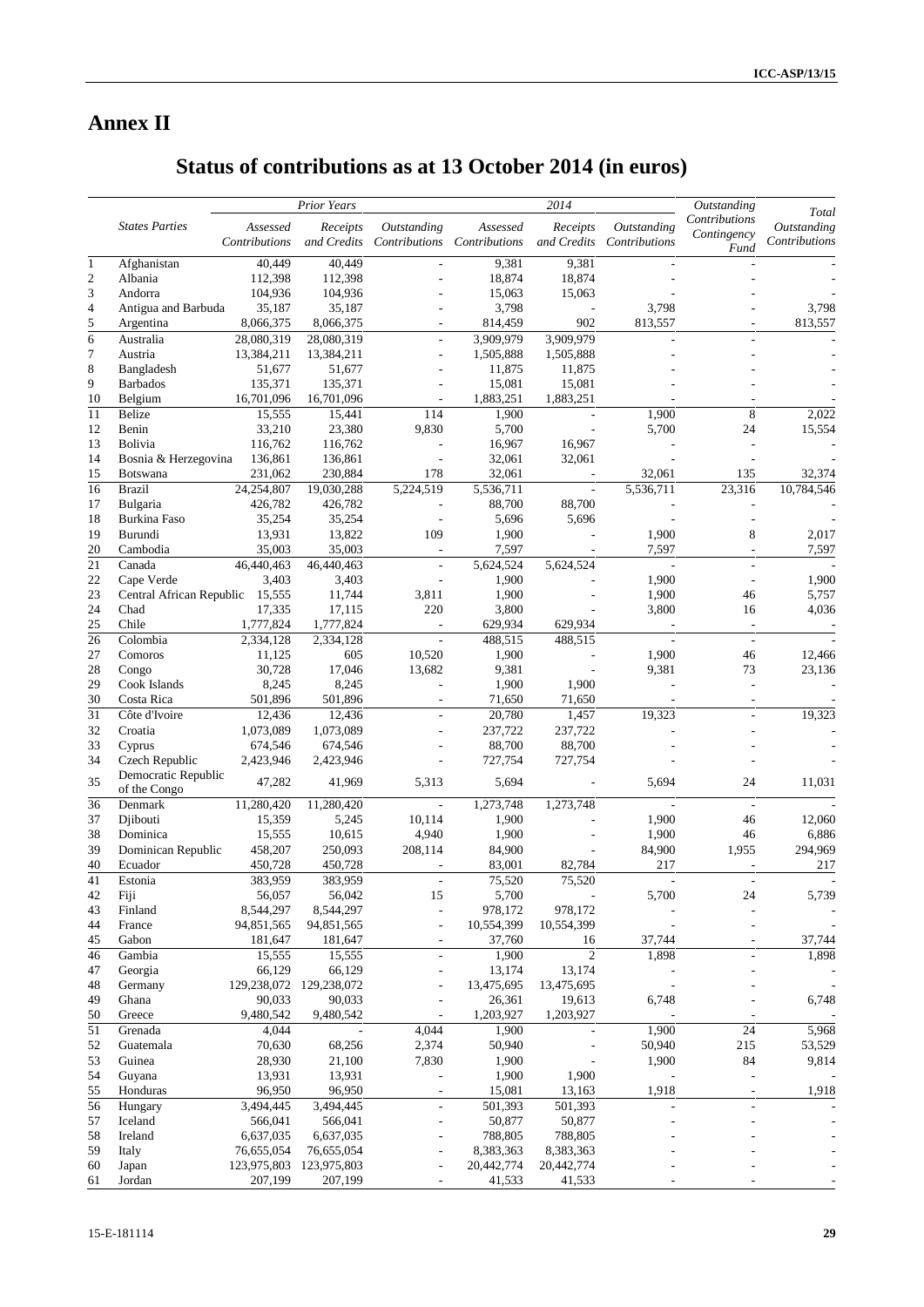|            |                                       |                           | Prior Years             |                          |                                         | $\frac{2014}{ }$         |                              | Outstanding                          |                                       |
|------------|---------------------------------------|---------------------------|-------------------------|--------------------------|-----------------------------------------|--------------------------|------------------------------|--------------------------------------|---------------------------------------|
|            | <b>States Parties</b>                 | Assessed<br>Contributions | Receipts<br>and Credits | Outstanding              | Assessed<br>Contributions Contributions | Receipts<br>and Credits  | Outstanding<br>Contributions | Contributions<br>Contingency<br>Fund | Total<br>Outstanding<br>Contributions |
| 62         | Kenya                                 | 144,880                   | 144,880                 |                          | 24,579                                  | 24,579                   |                              |                                      |                                       |
| 63         | Latvia                                | 408,015                   | 408,015                 |                          | 88,700                                  | 88,700                   |                              |                                      |                                       |
| 64         | Lesotho                               | 15,555                    | 15,555                  |                          | 1,900                                   | 1,900                    |                              |                                      |                                       |
| 65         | Liberia                               | 13,931                    | 10,433                  | 3,498                    | 1,900                                   |                          | 1,900                        | 46                                   | 5,444                                 |
| 66         | Liechtenstein                         | 126,093                   | 126,093                 |                          | 16,959                                  | 16,959                   |                              |                                      |                                       |
| 67         | Lithuania                             | 671,567                   | 671,567                 | ÷,                       | 137,673                                 | 137,673                  |                              |                                      |                                       |
| 68         | Luxembourg                            | 1,301,787                 | 1,301,787               | $\overline{a}$           | 152,637                                 | 152,637                  |                              |                                      |                                       |
| 69         | Madagascar                            | 23,866                    | 17,786                  | 6,080                    | 5,700                                   |                          | 5,700                        | 24                                   | 11,804                                |
| 70         | Malawi                                | 17,728                    | 12,533                  | 5,195                    | 3,800                                   |                          | 3,800                        | 26                                   | 9,021                                 |
| 71         | Maldives                              | 3,531                     | 3,531                   | $\overline{\phantom{a}}$ | 1,900                                   | 1,731                    | 169                          | $\overline{\phantom{a}}$             | 169                                   |
| 72         | Mali                                  | 35,003                    | 35,003                  | L,                       | 7,599                                   |                          | 7,599                        | ÷,                                   | 7,599                                 |
| 73         | Malta                                 | 246,011                   | 246,011                 | Ĭ.                       | 30,160                                  | 30,160                   |                              |                                      |                                       |
| 74         | Marshall Islands                      | 15,555                    | 8,445                   | 7,110                    | 1,900                                   |                          | 1,900                        | 46                                   | 9,056                                 |
| 75         | Mauritius                             | 174,592                   | 174,592                 | $\overline{\phantom{a}}$ | 24,556                                  | 24,556                   | ÷,                           | $\overline{\phantom{a}}$             |                                       |
| 76         | Mexico                                | 27,217,158                | 27, 217, 158            | $\overline{a}$           | 3,471,751                               | 3,471,751                |                              |                                      |                                       |
| 77         | Mongolia                              | 23,825                    | 23,825                  |                          | 5,700                                   | 5,700                    |                              |                                      |                                       |
| 78         | Montenegro                            | 32,918                    | 32,918                  | L,                       | 9,378                                   | 9,378                    |                              |                                      |                                       |
| 79         | Namibia                               | 110,385                   | 110,385                 | L,                       | 18,880                                  |                          | 18,880                       |                                      | 18,880                                |
| 80         | Nauru                                 | 15,555                    | 15,470                  | 85                       | 1,900                                   | $\overline{\phantom{a}}$ | 1,900                        | 8                                    | 1,993                                 |
| 81<br>82   | Netherlands<br>New Zealand            | 27,811,527<br>3,901,870   | 27,811,527<br>3,901,870 | $\Box$<br>÷,             | 3,121,258<br>477,463                    | 3,121,258                | $\blacksquare$               | $\overline{\phantom{a}}$             |                                       |
| 83         |                                       | 22,032                    | 7,943                   | 14,089                   | 3,800                                   | 477,463                  | 3,800                        | 92                                   | 17,981                                |
| 84         | Niger<br>Nigeria                      | 947,473                   | 947,473                 |                          | 169,801                                 | 71,750                   | 98,051                       | ÷,                                   | 98,051                                |
| 85         | Norway                                | 12,192,205                | 12,192,205              | $\overline{a}$           | 1,605,869                               | 1,605,869                | L,                           |                                      |                                       |
| 86         | Panama                                | 338,738                   | 338,738                 | $\frac{1}{2}$            | 48,992                                  | 48,992                   | ÷,                           |                                      |                                       |
| 87         | Paraguay                              | 131,359                   | 131,258                 | 101                      | 18,880                                  |                          | 18,880                       | $\overline{\phantom{a}}$<br>80       | 19,061                                |
| 88         | Peru                                  | 1,420,170                 | 1,420,170               | L,                       | 220,742                                 | 205,455                  | 15,287                       |                                      | 15,287                                |
| 89         | Philippines                           | 442,411                   | 442,411                 | L,                       | 290,393                                 | 290,393                  |                              |                                      |                                       |
| 90         | Poland                                | 9,819,956                 | 9,819,956               | ÷,                       | 1,738,029                               | 1,738,029                |                              |                                      |                                       |
| 91         | Portugal                              | 7,750,169                 | 7,750,169               | $\overline{a}$           | 893,376                                 | 893,376                  |                              |                                      |                                       |
| 92         | Republic of Korea                     | 31,765,028                | 31,765,028              | ÷.                       | 3,762,599                               | 3,762,599                |                              |                                      |                                       |
| 93         | Republic of Moldova                   | 11,673                    | 11,673                  |                          | 5,700                                   | 5,700                    |                              |                                      |                                       |
| 94         | Romania                               | 1,819,460                 | 1,819,460               | L,                       | 426,522                                 | 326,522                  | 100,000                      |                                      | 100,000                               |
| 95         | Saint Kitts and Nevis                 | 11,125                    | 11,125                  |                          | 1,900                                   | 1,900                    |                              |                                      |                                       |
| 96         | Saint Lucia                           | 5,197                     | 5,197                   |                          | 1,900                                   | 1,870                    | 30                           |                                      | 30                                    |
|            | Saint Vincent and                     |                           |                         |                          |                                         |                          |                              |                                      |                                       |
| 97         | the Grenadines                        | 15,359                    | 11,956                  | 3,403                    | 1,900                                   | $\overline{\phantom{a}}$ | 1,900                        | 11                                   | 5,314                                 |
| 98         | Samoa                                 | 15,437                    | 15,437                  |                          | 1,898                                   | 1,898                    |                              |                                      |                                       |
| 99         | San Marino                            | 46,046                    | 46,046                  |                          | 5,694                                   | 5,694                    |                              |                                      |                                       |
| 100        | Senegal                               | 79,772                    | 79,772                  | ÷,                       | 11,281                                  | 11,281                   | ٠                            |                                      |                                       |
| 101        | Serbia                                | 426,521                   | 426,521                 | L,                       | 75,474                                  | 75,474                   |                              |                                      |                                       |
| 102        | Seychelles                            | 8,601                     | 8,601                   | L,                       | 1,900                                   | 1,900                    | ÷,                           |                                      |                                       |
| 103        | Sierra Leone                          | 15,555                    | 11,542                  | 4,013                    | 1,900                                   |                          | 1,900                        | 46                                   | 5,959                                 |
| 104        | Slovakia                              | 1,480,671                 | 1,480,671               |                          | 322,604                                 | 322,604                  |                              |                                      |                                       |
| 105        | Slovenia                              | 1,465,738                 | 1,465,738               | $\overline{\phantom{a}}$ | 188,681                                 | 188,681                  | $\overline{\phantom{a}}$     | $\overline{a}$                       |                                       |
| 106        | South Africa                          | 5,180,646                 | 5,180,646               | $\overline{\phantom{a}}$ | 701,374                                 | 1,159                    | 700,215                      | $\overline{a}$                       | 700,215                               |
| 107        | Spain                                 | 45,021,245                | 45,021,245              | ÷,                       | 5,610,332                               | 5,610,332                |                              |                                      |                                       |
| 108        | Suriname                              | 22,996                    | 22,996                  | L,                       | 7,597                                   | 7,597                    |                              |                                      |                                       |
| 109        | Sweden                                | 16,093,326                | 16,093,326              |                          | 1,809,404                               | 1,809,404                |                              |                                      |                                       |
| 110        | Switzerland                           | 18,155,632                | 18,155,632              |                          | 1,973,303                               | 1,973,303                |                              |                                      |                                       |
| 111        | Tajikistan                            | 23,825                    | 23,825                  |                          | 5,700                                   | 2,611                    | 3,089                        | $\sim$                               | 3,089                                 |
| 112        | The FYR of Macedonia                  | 97,118                    | 94,438                  | 2,680                    | 15,081                                  |                          | 15,081                       | 64                                   | 17,825                                |
| 113        | Timor-Leste                           | 17,229                    | 17,229                  |                          | 3,798                                   | 3,798                    |                              |                                      |                                       |
| 114        | Trinidad and Tobago                   | 502,430                   | 502,430                 |                          | 82,942                                  | 82,942                   |                              |                                      |                                       |
| 115        | Tunisia                               | 127,825                   | 127,825                 |                          | 67,920                                  | 67,920                   |                              |                                      |                                       |
| 116<br>117 | Uganda<br>United Kingdom              | 79,473<br>97,682,175      | 68,880<br>97,682,175    | 10,593                   | 11,281<br>9,773,195                     | 9,773,195                | 11,281                       | 48                                   | 21,922                                |
| 118        | <b>United Republic</b><br>of Tanzania | 101,605                   | 65,966                  | 35,639                   | 11,875                                  |                          | 11,875                       | 354                                  | 47,868                                |
| 119        | Uruguay                               | 582,725                   | 532,730                 | 49,995                   | 98,081                                  |                          | 98,081                       | 413                                  | 148,489                               |
| 120        | Vanuatu                               | 3,273                     |                         | 3,273                    | 1,900                                   |                          | 1,900                        | 8                                    | 5,181                                 |
| 121        | Venezuela                             | 4,290,537                 | 3,350,783               | 939,754                  | 1,183,147                               |                          | 1,183,147                    | $\overline{4,983}$                   | 2,127,884                             |
| 122        | Zambia                                | 42,778                    | 42,778                  | $\overline{\phantom{a}}$ | 11,281                                  | 11,281                   | ä,                           | ÷,                                   |                                       |
|            | Rounding diff.                        | 26                        | 26                      |                          | $-8$                                    | -8                       |                              |                                      |                                       |
|            | <b>Total</b>                          |                           | 934,828,346 928,237,111 | 6,591,235                |                                         | 118,705,850 109,754,698  | 8,951,152                    | 32,339                               | 15,574,726                            |

Note: Concerns outstanding assessed programme budget contributions and replenishments of Contingency Fund but does not include outstanding advances to Working Capital Fund.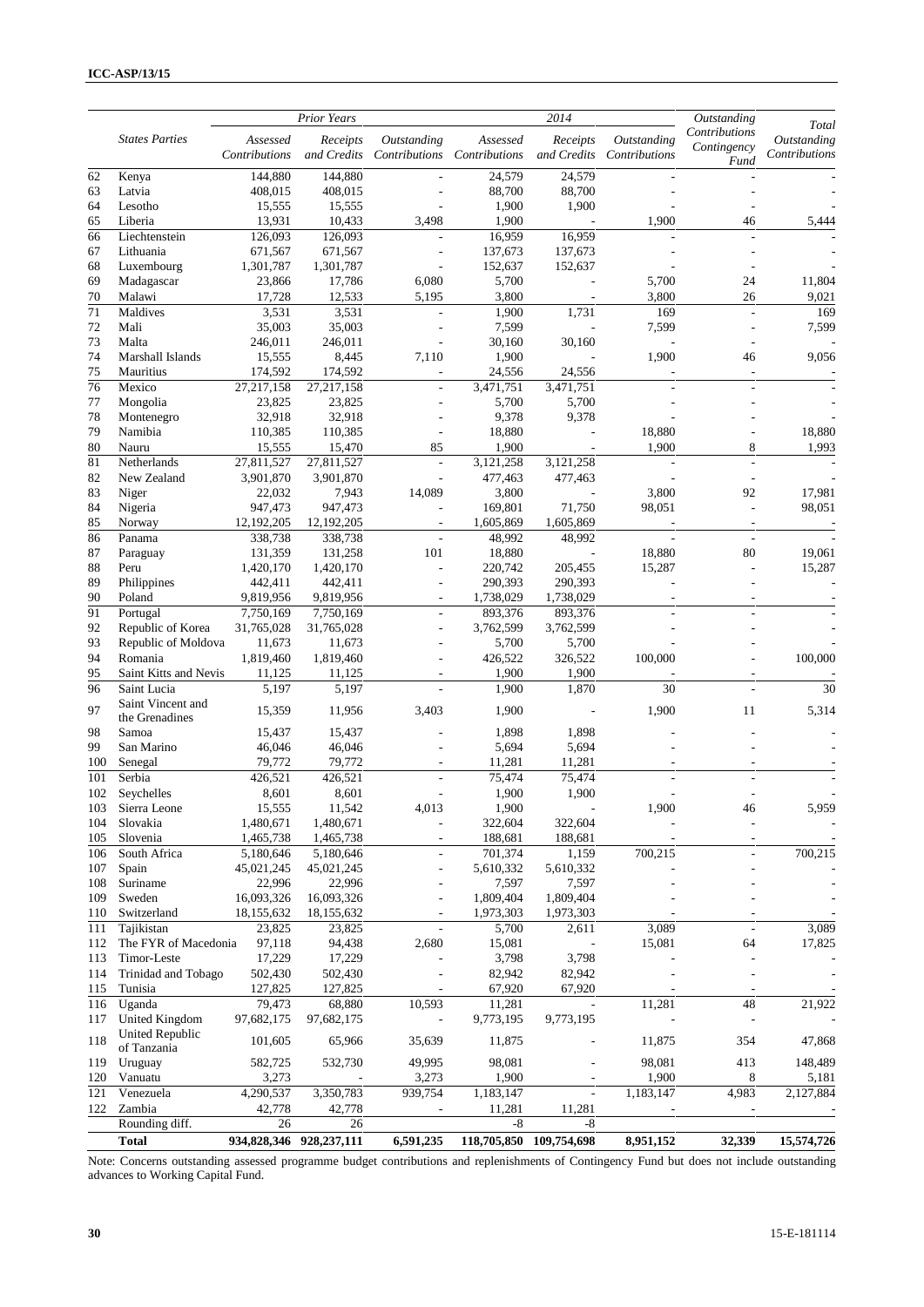## **Annex III**

# **List of potential developments which could impact on the 2015 proposed programme budget**

## **A. Procedural developments provided for by the Rome Statute but not yet certain**

- 1. *Blé Goudé* trial preparation/trial in 2015 following confirmation of charges in late 2014 (possible financial implications to be determined); and
- 2. *Bemba et al* article 70 trial preparation/trial in 2015 following confirmation of charges in late 2014 (possible financial implications to be determined).

### **B. Procedural developments leading to delays in ongoing proceedings**

- 1. Delays in proceedings due to unexpected evidentiary obstacles (example: (temporary) unavailability of witnesses);
- 2. Delays in proceedings due to health issues of the accused (example: Pre-Trial proceedings in 2012 in *Gbagbo*); and
- 3. Issues subject to interlocutory appeals before the Appeals Chamber: any interlocutory appeals (requiring suspensive effect) in cases on trial, delaying progress in proceedings on the merits.

### **C. Procedural developments currently unforeseeable**

- 1. United Nations Security Council referral of a situation to the Court;
- 2. State Party referral;
- 3. Prosecutor opening a *proprio motu* investigation in a new situation (after having sought and obtained leave to do so from the Pre-Trial Chamber):
- 4. Arrest or surrender to the Court of persons sought under a warrant of arrest (example: Bosco Ntaganda earlier this year);
- 5. Surrender to the Court of persons sought under a warrant of arrest and already detained in other countries (examples: Simone Gbagbo; Saif Al-Islam Gaddafi; Abdullah Al-Senussi); and
- 6. (Temporary) unavailability of a judge or other key party to the proceedings due to serious illness.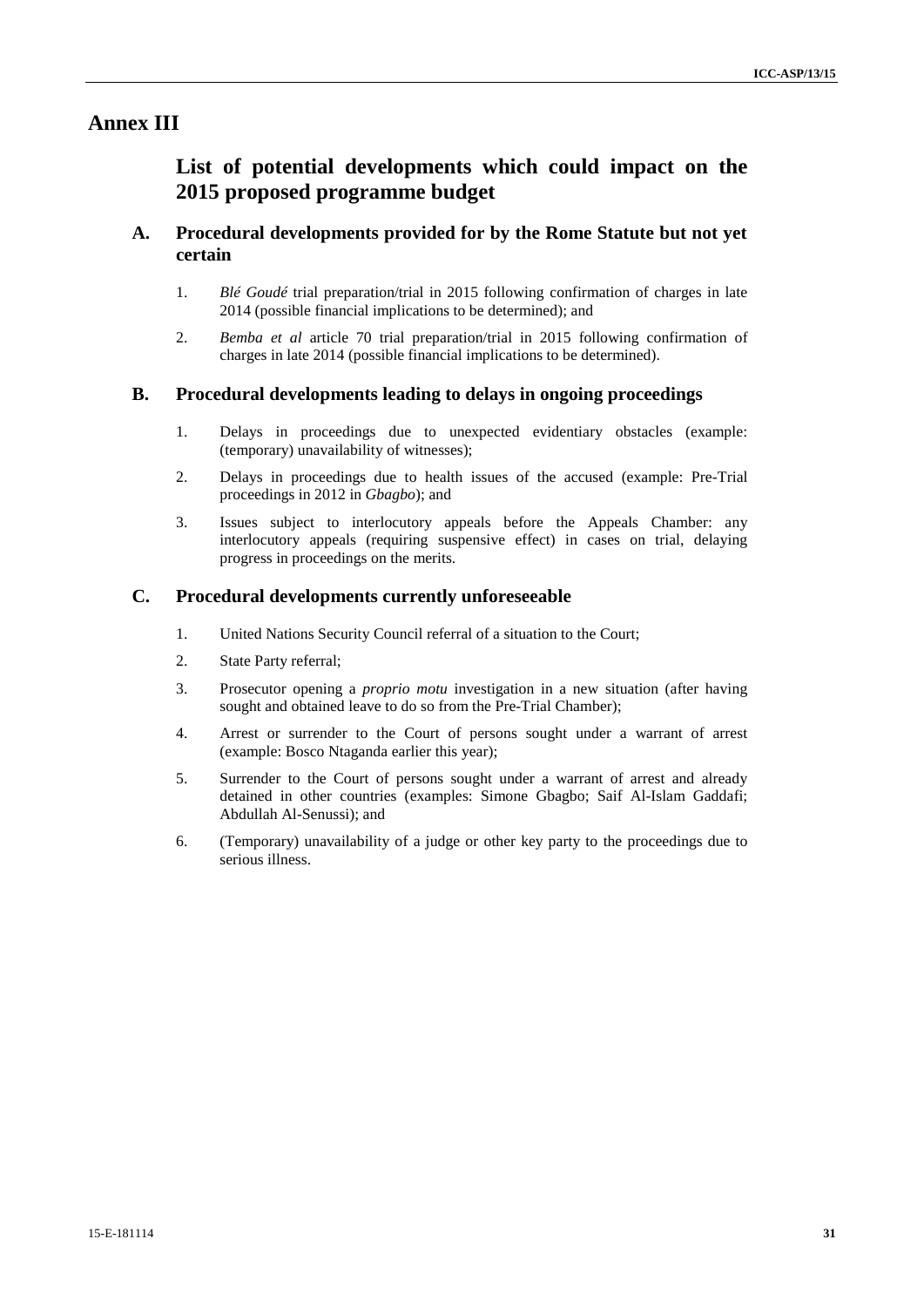# **Annex IV**

# **Requests to access the Contingency Fund – 2014**

| No. | Date                                 | Description of the request                                                                                                                                                                                                                                                                                                                                                                                                                                      | <i>Initial</i><br>amount | Adjustments            | Updated<br>amounts requested |
|-----|--------------------------------------|-----------------------------------------------------------------------------------------------------------------------------------------------------------------------------------------------------------------------------------------------------------------------------------------------------------------------------------------------------------------------------------------------------------------------------------------------------------------|--------------------------|------------------------|------------------------------|
| 1   | 01/04/2014                           | Unavoidable costs in the case of <i>The Prosecutor v. Jean-</i><br>Pierre Combo in the situation in the Central African Republic,<br>namely the need to further extend the mandate of one judge of<br>Trial Chamber III beyond end of her current extended mandate<br>as well as a limited number of Judiciary support staff.                                                                                                                                   | €245,900                 |                        | €245,900                     |
| 2   | 01/05/2014                           | Further unforeseen and unavoidable costs in the case of <i>The</i><br>Prosecutor v. Germain Katanga in the situation in the<br>Democratic Republic of the Congo, namely the need to further<br>extend the mandates of two judges of Trial Chamber II beyond<br>the end of their previously extended mandates as well as<br>limited number of Judiciary staff.                                                                                                   | €284,300                 |                        | €284,300                     |
| 3   | 09/06/2014                           | Unforeseen and unavoidable costs in the situation in the<br>Central African Republic, namely the need to reopen the<br>Court's field office in Bangui.                                                                                                                                                                                                                                                                                                          | €261,400                 |                        | €261,400                     |
| 4   | 27/06/2014                           | Unforeseen and unavoidable costs in the case of The<br>Prosecutor v. William Samoei Ruto and Joshua Arap Sang in<br>the situation in Kenya, namely the need to cater for<br>prosecutorial activities related to offences against the<br>administration of justice under article 70 and to implement<br>witness relocation and assisted moves.                                                                                                                   | €1,369,900               | €87,000                | €782,900                     |
| 5   | 31/07/2014                           | Further unforeseen and unavoidable costs in the case of <i>The</i><br><i>Prosecutor v. Jean-Pierre Combo</i> in the situation in the<br>Central African Republic, namely the need to cater for<br>prosecutorial activities related to offences against the<br>administration of justice under article 70 and to the provision<br>of services related to the unforeseen developments, including<br>legal aid, detention, witness, relocation and assisted moves. | €2,593,400               | $\bigoplus$ 13,000     | €1,880,400                   |
| 6   | 30/09/2014                           | Unforeseen and unavoidable costs in the case of The<br>Prosecutor v. Charles Blé Goudé in the situation in Côte<br>d'Ivoire, including the provision of legal aid, the transfer of the<br>suspect to the seat of the Court and Judiciary support staff.                                                                                                                                                                                                         | €360,000                 |                        | €360,200                     |
|     | <b>Total amount of notifications</b> |                                                                                                                                                                                                                                                                                                                                                                                                                                                                 | €5,114,900               | $\bigoplus$ 1,300,000) | €3,815,100                   |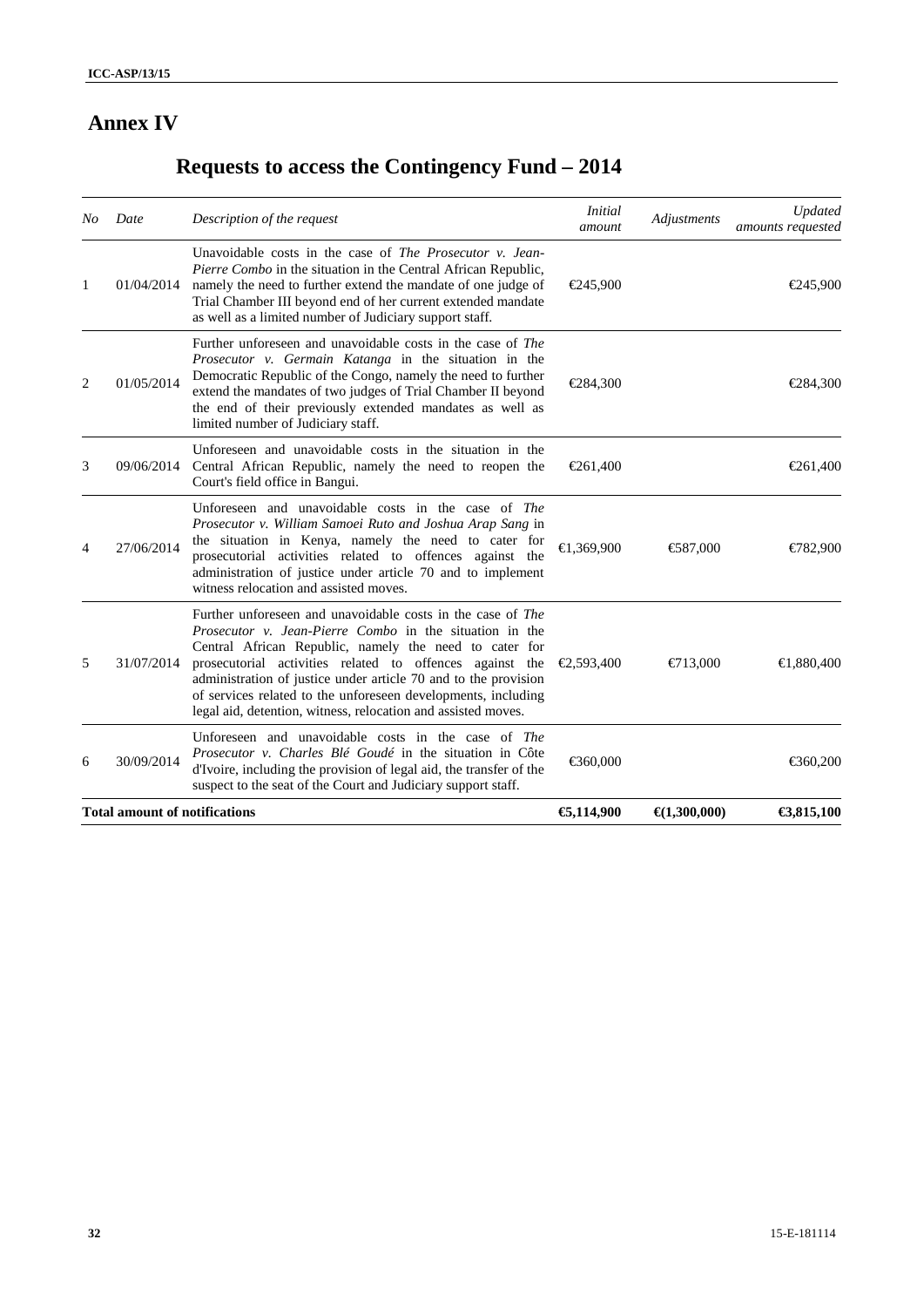# **Annex V**

# **Budgetary implications of the implementation of the recommendations of the Committee on Budget and Finance**

**Comparison of proposed budget and the recommendations of the Committee on Budget and Finance (thousands of euros)**

|                                   | Proposed Budget 2015<br><b>Before CBF</b> recommendations |                       |           |              | Proposed Budget 2015<br>After CBF recommendations |           |              | <b>Difference</b><br><b>Before CBF</b> vs After CBF |            |  |
|-----------------------------------|-----------------------------------------------------------|-----------------------|-----------|--------------|---------------------------------------------------|-----------|--------------|-----------------------------------------------------|------------|--|
| <b>Total ICC</b>                  | <b>Basic</b>                                              | Situation-<br>related | Total     | <b>Basic</b> | Situation-<br>related                             | Total     | <b>Basic</b> | Situation-<br>related                               | Total      |  |
| Judges                            | 5,727.6                                                   |                       | 5,727.6   | 5,524.6      |                                                   | 5,524.6   | $-203.0$     |                                                     | $-203.0$   |  |
| Professional staff                | 21,234.1                                                  | 22,109.8              | 43,343.8  | 20,857.9     | 21,985.2                                          | 42,843.1  | $-376.2$     | $-124.5$                                            | $-500.7$   |  |
| General Service staff             | 13,146.1                                                  | 9.916.9               | 23,063.0  | 13,146.1     | 9,898.0                                           | 23,044.2  |              | $-18.8$                                             | $-18.8$    |  |
| Subtotal staff                    | 34,380.2                                                  | 32,026.6              | 66,406.8  | 34,004.0     | 31,883.2                                          | 65,887.3  | $-376.2$     | $-143.4$                                            | $-519.5$   |  |
| General temporary assistance      | 2,753.8                                                   | 24,006.1              | 26,759.9  | 2,314.0      | 19,875.7                                          | 22,189.7  | $-439.8$     | $-4,130.4$                                          | $-4,570.2$ |  |
| Temporary assistance for meetings | 399.9                                                     | 308.4                 | 708.3     | 399.9        | 308.4                                             | 708.3     |              |                                                     |            |  |
| Overtime                          | 273.4                                                     | 119.6                 | 392.9     | 273.4        | 119.6                                             | 392.9     |              |                                                     |            |  |
| Consultants                       | 97.5                                                      | 462.8                 | 560.3     | 97.5         | 462.8                                             | 560.3     |              |                                                     |            |  |
| Subtotal other staff              | 3,524.6                                                   | 24,897.0              | 28,421.5  | 3,084.8      | 20,766.6                                          | 23,851.3  | $-439.8$     | $-4,130.4$                                          | $-4,570.2$ |  |
| Travel                            | 1,122.8                                                   | 4,835.8               | 5,958.6   | 1,122.8      | 4,376.2                                           | 5,498.9   |              | $-459.6$                                            | $-459.6$   |  |
| Hospitality                       | 30.0                                                      | 8.0                   | 38.0      | 31.0         |                                                   | 31.0      | 1.0          | $-8.0$                                              | $-7.0$     |  |
| Contractual services              | 2,491.2                                                   | 1,767.5               | 4,258.7   | 2,420.5      | 1,717.5                                           | 4,138.0   | $-70.7$      | $-50.0$                                             | $-120.7$   |  |
| Training                          | 406.7                                                     | 394.7                 | 801.5     | 406.7        | 394.7                                             | 801.5     |              |                                                     |            |  |
| <b>Counsel for Defence</b>        |                                                           | 2,207.2               | 2,207.2   |              | 2,781.0                                           | 2,781.0   |              | 573.8                                               | 573.8      |  |
| <b>Counsel for Victims</b>        |                                                           | 2,114.7               | 2,114.7   |              | 2,114.7                                           | 2,114.7   |              |                                                     |            |  |
| General operating expenses        | 13,908.4                                                  | 7,049.2               | 20,957.6  | 13,627.4     | 6,545.4                                           | 20,172.8  | $-281.0$     | $-503.8$                                            | $-784.8$   |  |
| Supplies and materials            | 549.2                                                     | 370.8                 | 919.9     | 549.2        | 370.8                                             | 919.9     |              |                                                     |            |  |
| Furniture and equipment           | 335.0                                                     | 874.4                 | 1,209.4   | 335.0        | 585.4                                             | 920.4     |              | $-289.0$                                            | $-289.0$   |  |
| Subtotal non-staff                | 18,843.2                                                  | 19,622.4              | 38,465.7  | 18,492.6     | 18,885.8                                          | 37,378.3  | $-350.6$     | $-736.7$                                            | $-1,087.3$ |  |
| <b>Total</b>                      | 62,475.6                                                  | 76,546.0              | 139,021.6 | 61,105.9     | 71,535.6                                          | 132,641.5 | $-1,369.6$   | $-5,010.4$                                          | $-6,380.0$ |  |

**Table 1: Total of all Major Programmes**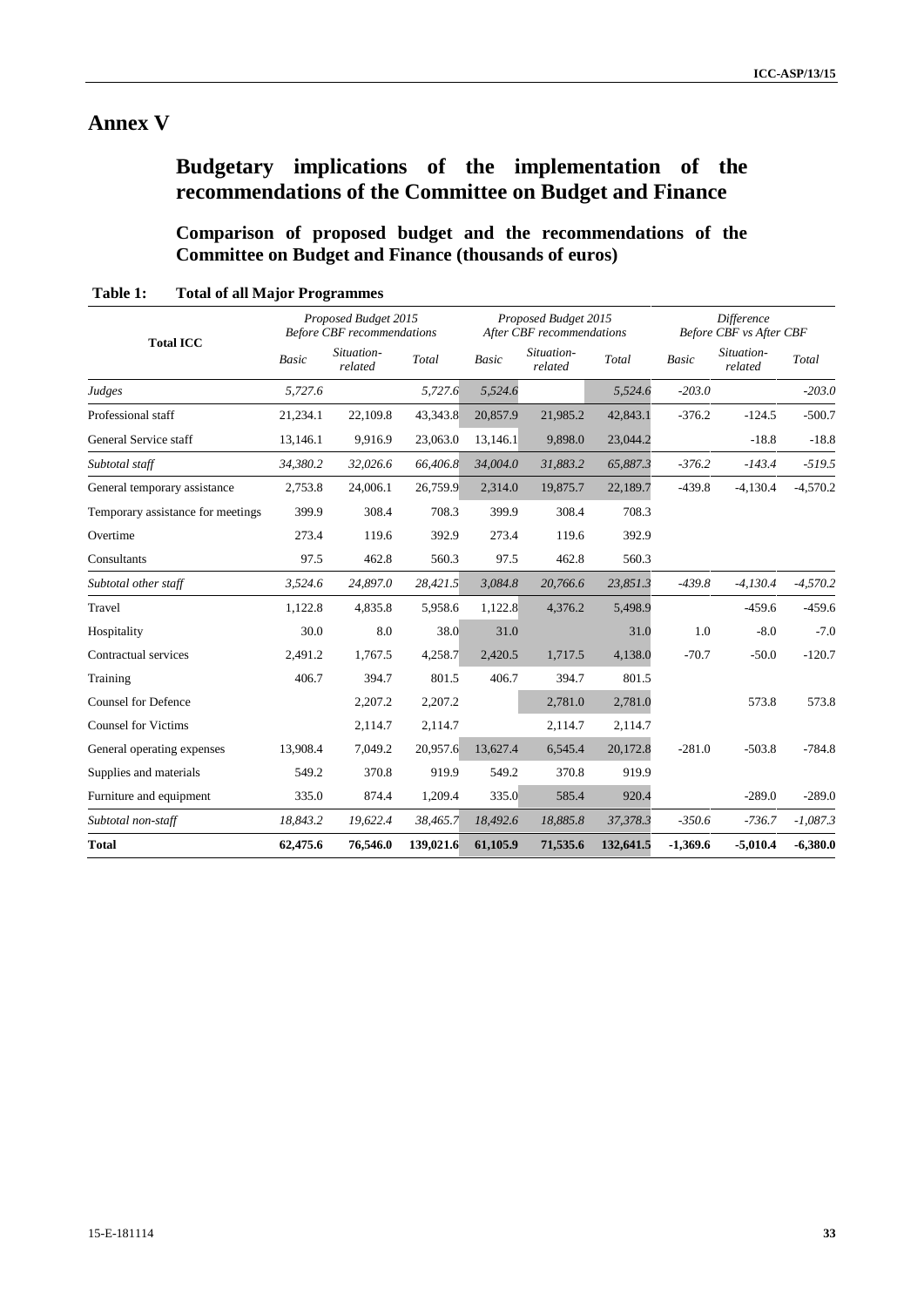| Table 2: | <b>Major Programme I: Judiciary</b> |  |
|----------|-------------------------------------|--|
|----------|-------------------------------------|--|

| <b>Major Programme I</b>          | Proposed Budget 2015<br><b>Before CBF</b> recommendations |                       |          |              | Proposed Budget 2015<br>After CBF recommendations |          | Difference<br><b>Before CBF</b> vs After CBF |                       |          |
|-----------------------------------|-----------------------------------------------------------|-----------------------|----------|--------------|---------------------------------------------------|----------|----------------------------------------------|-----------------------|----------|
| <b>Judiciary</b>                  | Basic                                                     | Situation-<br>related | Total    | <b>Basic</b> | Situation-<br>related                             | Total    | <b>Basic</b>                                 | Situation-<br>related | Total    |
| Judges                            | 5,727.6                                                   |                       | 5,727.6  | 5,524.6      |                                                   | 5,524.6  | $-203.0$                                     |                       | $-203.0$ |
| Professional staff                | 3.139.4                                                   | 512.1                 | 3,651.6  | 3,139.4      | 512.1                                             | 3,651.6  |                                              |                       |          |
| General Service staff             | 914.0                                                     | 209.0                 | 1,123.0  | 914.0        | 209.0                                             | 1,123.0  |                                              |                       |          |
| Subtotal staff                    | 4,053.4                                                   | 721.1                 | 4,774.5  | 4,053.4      | 721.1                                             | 4,774.5  |                                              |                       |          |
| General temporary assistance      | 233.0                                                     | 1,692.0               | 1,925.0  | 174.8        | 1,409.0                                           | 1,583.8  | $-58.2$                                      | $-283.0$              | $-341.2$ |
| Temporary assistance for meetings |                                                           |                       |          |              |                                                   |          |                                              |                       |          |
| Overtime                          |                                                           |                       |          |              |                                                   |          |                                              |                       |          |
| Consultants                       | 10.0                                                      |                       | 10.0     | 10.0         |                                                   | 10.0     |                                              |                       |          |
| Subtotal other staff              | 243.0                                                     | 1,692.0               | 1,935.0  | 184.8        | 1,409.0                                           | 1,593.8  | $-58.2$                                      | $-283.0$              | $-341.2$ |
| Travel                            | 161.8                                                     |                       | 161.8    | 161.8        |                                                   | 161.8    |                                              |                       |          |
| Hospitality                       | 16.0                                                      |                       | 16.0     | 12.0         |                                                   | 12.0     | $-4.0$                                       |                       | $-4.0$   |
| Contractual services              | 5.0                                                       |                       | 5.0      | 5.0          |                                                   | 5.0      |                                              |                       |          |
| Training                          | 22.0                                                      |                       | 22.0     | 22.0         |                                                   | 22.0     |                                              |                       |          |
| General operating expenses        | 67.4                                                      |                       | 67.4     | 67.4         |                                                   | 67.4     |                                              |                       |          |
| Supplies and materials            | 5.0                                                       |                       | 5.0      | 5.0          |                                                   | 5.0      |                                              |                       |          |
| Furniture and equipment           |                                                           |                       |          |              |                                                   |          |                                              |                       |          |
| Subtotal non-staff                | 277.2                                                     |                       | 277.2    | 273.2        |                                                   | 273.2    | $-4.0$                                       |                       | $-4.0$   |
| <b>Total</b>                      | 10,301.2                                                  | 2,413.1               | 12,714.4 | 10,036.0     | 2,130.2                                           | 12,166.2 | $-265.2$                                     | $-283.0$              | $-548.2$ |

# **Table 3: Programme 1100: The Presidency**

| 1100                              | Proposed Budget 2015<br><b>Before CBF</b> recommendations |                                |              | Proposed Budget 2015<br>After CBF recommendations |         |              | Difference<br><b>Before CBF</b> vs After CBF |         |  |
|-----------------------------------|-----------------------------------------------------------|--------------------------------|--------------|---------------------------------------------------|---------|--------------|----------------------------------------------|---------|--|
| <b>The Presidency</b>             | <b>Basic</b>                                              | Situation-<br>Total<br>related | <b>Basic</b> | Situation-<br>related                             | Total   | <b>Basic</b> | Situation-<br>related                        | Total   |  |
| Judges                            | 28.0                                                      | 28.0                           | 28.0         |                                                   | 28.0    |              |                                              |         |  |
| Professional staff                | 800.3                                                     | 800.3                          | 800.3        |                                                   | 800.3   |              |                                              |         |  |
| General Service staff             | 293.9                                                     | 293.9                          | 293.9        |                                                   | 293.9   |              |                                              |         |  |
| Subtotal staff                    | 1,094.1                                                   | 1,094.1                        | 1,094.1      |                                                   | 1,094.1 |              |                                              |         |  |
| General temporary assistance      | 233.0                                                     | 233.0                          | 174.8        |                                                   | 174.8   | $-58.2$      |                                              | $-58.2$ |  |
| Temporary assistance for meetings |                                                           |                                |              |                                                   |         |              |                                              |         |  |
| Overtime                          |                                                           |                                |              |                                                   |         |              |                                              |         |  |
| Consultants                       | 10.0                                                      | 10.0                           | 10.0         |                                                   | 10.0    |              |                                              |         |  |
| Subtotal other staff              | 243.0                                                     | 243.0                          | 184.8        |                                                   | 184.8   | $-58.2$      |                                              | $-58.2$ |  |
| Travel                            | 154.2                                                     | 154.2                          | 154.2        |                                                   | 154.2   |              |                                              |         |  |
| Hospitality                       | 14.0                                                      | 14.0                           | 10.0         |                                                   | 10.0    | $-4.0$       |                                              | $-4.0$  |  |
| Contractual services              |                                                           |                                |              |                                                   |         |              |                                              |         |  |
| Training                          | 6.0                                                       | 6.0                            | 6.0          |                                                   | 6.0     |              |                                              |         |  |
| General operating expenses        |                                                           |                                |              |                                                   |         |              |                                              |         |  |
| Supplies and materials            |                                                           |                                |              |                                                   |         |              |                                              |         |  |
| Furniture and equipment           |                                                           |                                |              |                                                   |         |              |                                              |         |  |
| Subtotal non-staff                | 174.2                                                     | 174.2                          | 170.2        |                                                   | 170.2   | $-4.0$       |                                              | $-4.0$  |  |
| <b>Total</b>                      | 1,539.3                                                   | 1,539.3                        | 1,477.1      |                                                   | 1,477.1 | $-62.2$      |                                              | $-62.2$ |  |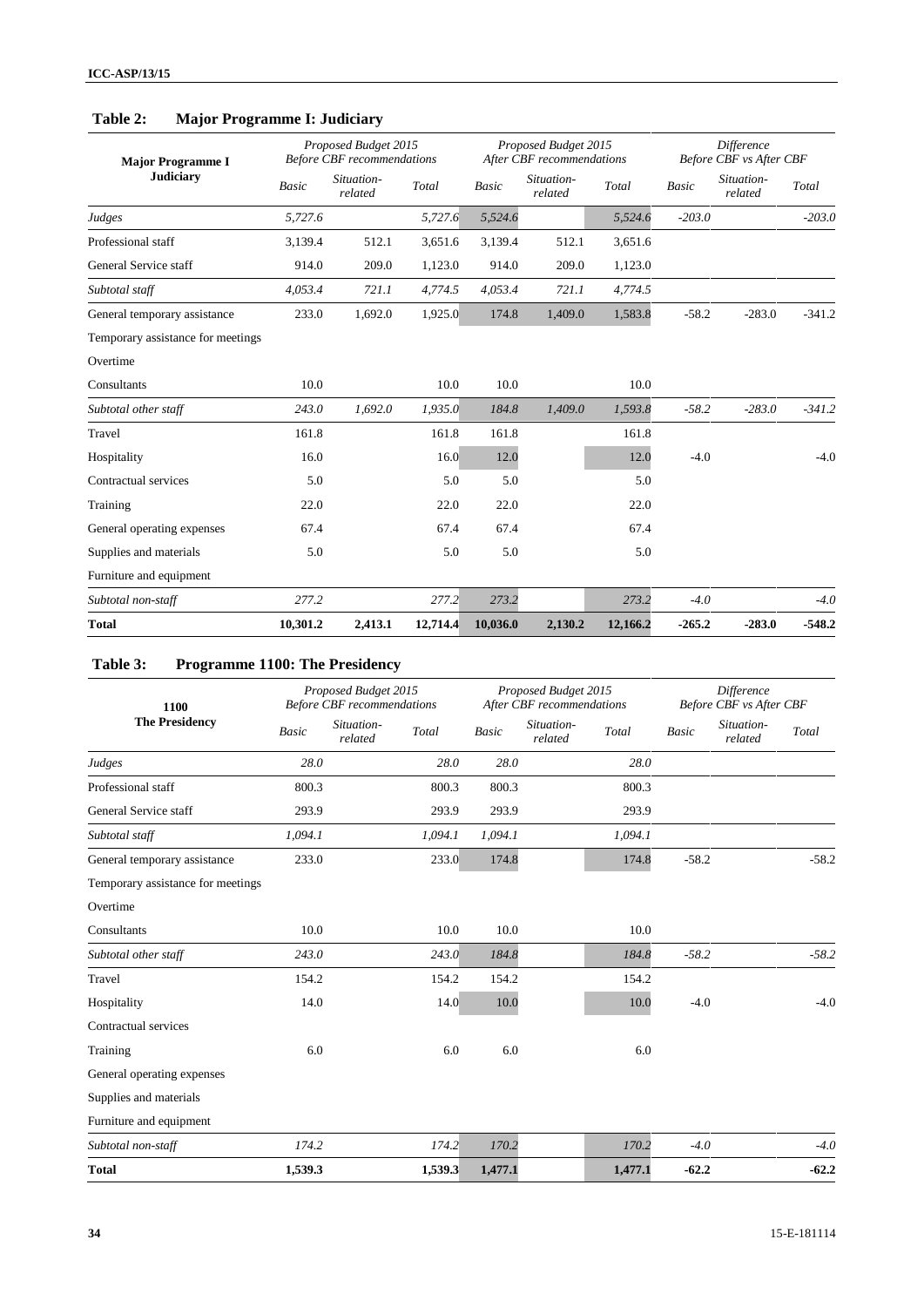## **Table 4: Programme 1200: Chambers**

| 1200                              |              | Proposed Budget 2015<br><b>Before CBF</b> recommendations |          |              | Proposed Budget 2015<br>After CBF recommendations |          |              | Difference<br><b>Before CBF</b> vs After CBF |          |  |
|-----------------------------------|--------------|-----------------------------------------------------------|----------|--------------|---------------------------------------------------|----------|--------------|----------------------------------------------|----------|--|
| <b>Chambers</b>                   | <b>Basic</b> | Situation-<br>related                                     | Total    | <b>Basic</b> | Situation-<br>related                             | Total    | <b>Basic</b> | Situation-<br>related                        | Total    |  |
| Judges                            | 5,699.6      |                                                           | 5,699.6  | 5,496.6      |                                                   | 5,496.6  | $-203.0$     |                                              | $-203.0$ |  |
| Professional staff                | 2,171.9      | 512.1                                                     | 2,684.0  | 2,171.9      | 512.1                                             | 2,684.0  |              |                                              |          |  |
| General Service staff             | 557.3        | 209.0                                                     | 766.3    | 557.3        | 209.0                                             | 766.3    |              |                                              |          |  |
| Subtotal staff                    | 2,729.2      | 721.1                                                     | 3,450.3  | 2,729.2      | 721.1                                             | 3,450.3  |              |                                              |          |  |
| General temporary assistance      |              | 1,692.0                                                   | 1,692.0  |              | 1,409.0                                           | 1,409.0  |              | $-283.0$                                     | $-283.0$ |  |
| Temporary assistance for meetings |              |                                                           |          |              |                                                   |          |              |                                              |          |  |
| Overtime                          |              |                                                           |          |              |                                                   |          |              |                                              |          |  |
| Consultants                       |              |                                                           |          |              |                                                   |          |              |                                              |          |  |
| Subtotal other staff              |              | 1,692.0                                                   | 1,692.0  |              | 1,409.0                                           | 1,409.0  |              | $-283.0$                                     | $-283.0$ |  |
| Travel                            |              |                                                           |          |              |                                                   |          |              |                                              |          |  |
| Hospitality                       | 1.0          |                                                           | 1.0      | 1.0          |                                                   | 1.0      |              |                                              |          |  |
| Contractual services              |              |                                                           |          |              |                                                   |          |              |                                              |          |  |
| Training                          | 16.0         |                                                           | 16.0     | 16.0         |                                                   | 16.0     |              |                                              |          |  |
| General operating expenses        |              |                                                           |          |              |                                                   |          |              |                                              |          |  |
| Supplies and materials            |              |                                                           |          |              |                                                   |          |              |                                              |          |  |
| Furniture and equipment           |              |                                                           |          |              |                                                   |          |              |                                              |          |  |
| Subtotal non-staff                | 17.0         |                                                           | 17.0     | 17.0         |                                                   | 17.0     |              |                                              |          |  |
| <b>Total</b>                      | 8,445.8      | 2,413.1                                                   | 10,858.9 | 8,242.8      | 2,130.2                                           | 10,373.0 | $-203.0$     | $-283.0$                                     | $-486.0$ |  |

# **Table 5: Sub-programme 1310: New York Liaison Office**

| 1310                              |       | Proposed Budget 2015<br><b>Before CBF</b> recommendations |       |              | Proposed Budget 2015<br>After CBF recommendations |       |              | Difference<br><b>Before CBF vs After CBF</b> |       |
|-----------------------------------|-------|-----------------------------------------------------------|-------|--------------|---------------------------------------------------|-------|--------------|----------------------------------------------|-------|
| <b>New York Liaison Office</b>    | Basic | Situation-<br>related                                     | Total | <b>Basic</b> | Situation-<br>related                             | Total | <b>Basic</b> | Situation-<br>related                        | Total |
| Judges                            |       |                                                           |       |              |                                                   |       |              |                                              |       |
| Professional staff                | 167.3 |                                                           | 167.3 | 167.3        |                                                   | 167.3 |              |                                              |       |
| General Service staff             | 62.8  |                                                           | 62.8  | 62.8         |                                                   | 62.8  |              |                                              |       |
| Subtotal staff                    | 230.1 |                                                           | 230.1 | 230.1        |                                                   | 230.1 |              |                                              |       |
| General temporary assistance      |       |                                                           |       |              |                                                   |       |              |                                              |       |
| Temporary assistance for meetings |       |                                                           |       |              |                                                   |       |              |                                              |       |
| Overtime                          |       |                                                           |       |              |                                                   |       |              |                                              |       |
| Consultants                       |       |                                                           |       |              |                                                   |       |              |                                              |       |
| Subtotal other staff              |       |                                                           |       |              |                                                   |       |              |                                              |       |
| Travel                            | 7.6   |                                                           | 7.6   | 7.6          |                                                   | 7.6   |              |                                              |       |
| Hospitality                       | 1.0   |                                                           | 1.0   | 1.0          |                                                   | 1.0   |              |                                              |       |
| Contractual services              | 5.0   |                                                           | 5.0   | 5.0          |                                                   | 5.0   |              |                                              |       |
| Training                          |       |                                                           |       |              |                                                   |       |              |                                              |       |
| General operating expenses        | 67.4  |                                                           | 67.4  | 67.4         |                                                   | 67.4  |              |                                              |       |
| Supplies and materials            | 5.0   |                                                           | 5.0   | 5.0          |                                                   | 5.0   |              |                                              |       |
| Furniture and equipment           |       |                                                           |       |              |                                                   |       |              |                                              |       |
| Subtotal non-staff                | 86.0  |                                                           | 86.0  | 86.0         |                                                   | 86.0  |              |                                              |       |
| <b>Total</b>                      | 316.1 |                                                           | 316.1 | 316.1        |                                                   | 316.1 |              |                                              |       |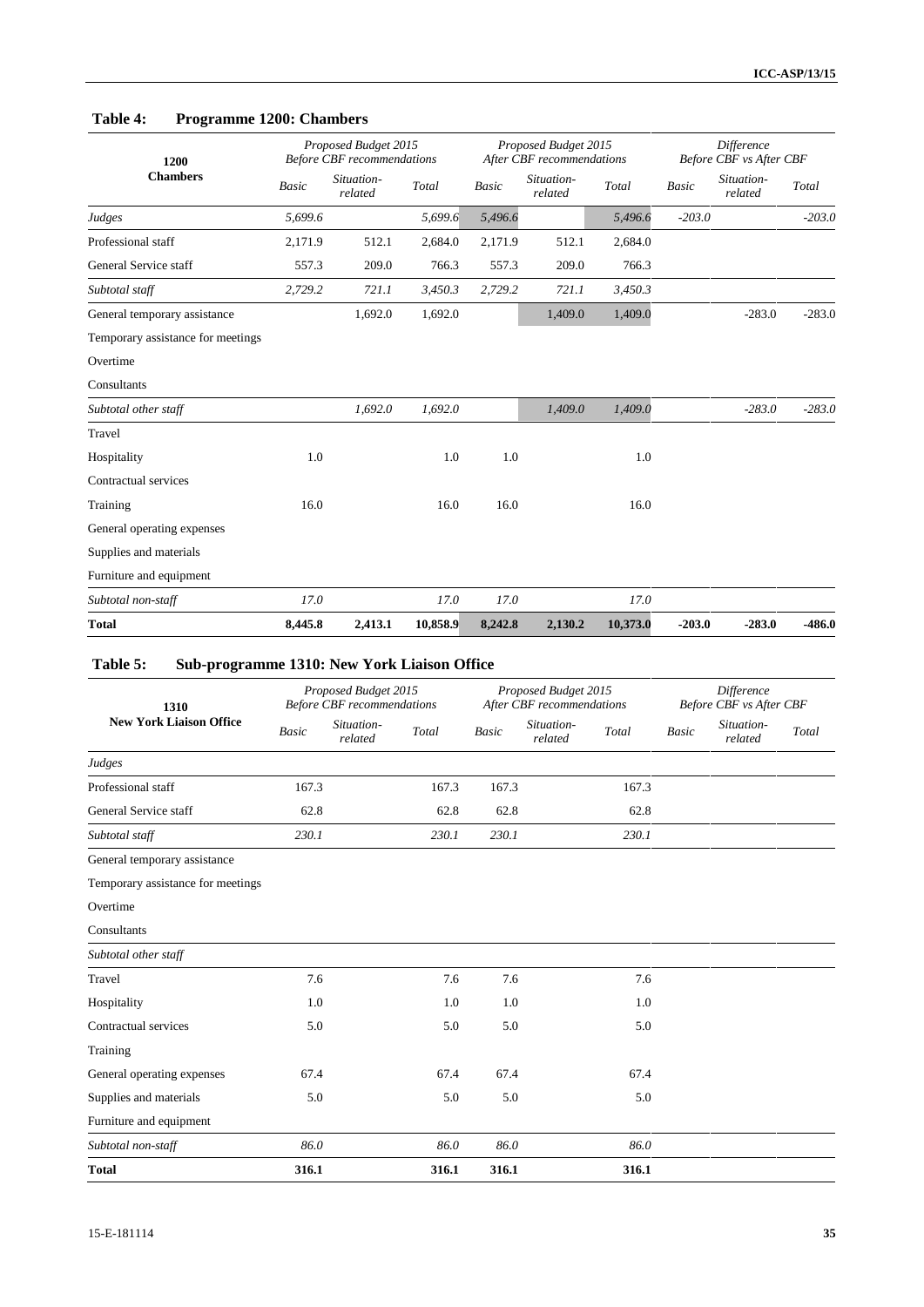| <b>Major Programme II</b>         |         | Proposed Budget 2015<br><b>Before CBF</b> recommendations |          |              | Proposed Budget 2015<br>After CBF recommendations |          | <b>Difference</b><br><b>Before CBF</b> vs After CBF |                       |            |
|-----------------------------------|---------|-----------------------------------------------------------|----------|--------------|---------------------------------------------------|----------|-----------------------------------------------------|-----------------------|------------|
| <b>Office of The Prosecutor</b>   | Basic   | Situation-<br>related                                     | Total    | <b>Basic</b> | Situation-<br>related                             | Total    | <b>Basic</b>                                        | Situation-<br>related | Total      |
| Professional staff                | 4,230.5 | 12,608.7                                                  | 16,839.2 | 4,230.5      | 12,608.7                                          | 16,839.2 |                                                     |                       |            |
| General Service staff             | 1,094.2 | 3,043.7                                                   | 4,137.9  | 1,094.2      | 3,043.7                                           | 4,137.9  |                                                     |                       |            |
| Subtotal staff                    | 5,324.7 | 15,652.4                                                  | 20,977.1 | 5,324.7      | 15,652.4                                          | 20,977.1 |                                                     |                       |            |
| General temporary assistance      | 463.7   | 18,084.4                                                  | 18,548.1 | 459.8        | 14,241.3                                          | 14,701.1 | $-3.9$                                              | $-3,843.1$            | $-3,847.0$ |
| Temporary assistance for meetings |         |                                                           |          |              |                                                   |          |                                                     |                       |            |
| Overtime                          |         |                                                           |          |              |                                                   |          |                                                     |                       |            |
| Consultants                       |         | 111.9                                                     | 111.9    |              | 111.9                                             | 111.9    |                                                     |                       |            |
| Subtotal other staff              | 463.7   | 18,196.3                                                  | 18,660.0 | 459.8        | 14,353.2                                          | 14,813.0 | $-3.9$                                              | $-3,843.1$            | $-3,847.0$ |
| Travel                            | 278.8   | 2,681.9                                                   | 2,960.7  | 278.8        | 2,222.3                                           | 2,501.0  |                                                     | $-459.6$              | $-459.6$   |
| Hospitality                       |         | 8.0                                                       | 8.0      | 5.0          |                                                   | 5.0      | 5.0                                                 | $-8.0$                | $-3.0$     |
| Contractual services              | 50.0    | 509.5                                                     | 559.5    | 50.0         | 459.5                                             | 509.5    |                                                     | $-50.0$               | $-50.0$    |
| Training                          | 135.2   | 215.0                                                     | 350.2    | 135.2        | 215.0                                             | 350.2    |                                                     |                       |            |
| General operating expenses        |         | 633.8                                                     | 633.8    |              | 490.0                                             | 490.0    |                                                     | $-143.8$              | $-143.8$   |
| Supplies and materials            | 38.0    | 71.0                                                      | 109.0    | 38.0         | 71.0                                              | 109.0    |                                                     |                       |            |
| Furniture and equipment           |         | 140.0                                                     | 140.0    |              | 140.0                                             | 140.0    |                                                     |                       |            |
| Subtotal non-staff                | 502.0   | 4,259.2                                                   | 4,761.2  | 507.0        | 3,597.8                                           | 4,104.7  | 5.0                                                 | $-661.4$              | $-656.4$   |
| Total                             | 6,290.3 | 38,107.9                                                  | 44,398.2 | 6,291.4      | 33,603.4                                          | 39,894.8 | 1.1                                                 | $-4,504.5$            | $-4,503.4$ |

# **Table 6: Major Programme II: Office of the Prosecutor**

## **Table 7: Programme 2100: The Prosecutor**

| 2100                              |              | Proposed Budget 2015<br><b>Before CBF</b> recommendations |          |              | Proposed Budget 2015<br>After CBF recommendations |         | <b>Difference</b><br><b>Before CBF</b> vs After CBF |                       |          |
|-----------------------------------|--------------|-----------------------------------------------------------|----------|--------------|---------------------------------------------------|---------|-----------------------------------------------------|-----------------------|----------|
| <b>The Prosecutor</b>             | <b>Basic</b> | Situation-<br>related                                     | Total    | <b>Basic</b> | Situation-<br>related                             | Total   | <b>Basic</b>                                        | Situation-<br>related | Total    |
| Professional staff                | 2,324.7      | 460.0                                                     | 2,784.6  | 2,324.7      | 460.0                                             | 2,784.6 |                                                     |                       |          |
| General Service staff             | 689.4        | 1,214.4                                                   | 1,903.7  | 689.4        | 1,214.4                                           | 1,903.7 |                                                     |                       |          |
| Subtotal staff                    | 3,014.0      | 1,674.3                                                   | 4,688.4  | 3,014.0      | 1,674.3                                           | 4,688.4 |                                                     |                       |          |
| General temporary assistance      | 210.8        | 3,351.9                                                   | 3,562.7  | 209.4        | 2,983.7                                           | 3,193.0 | $-1.4$                                              | $-368.2$              | $-369.7$ |
| Temporary assistance for meetings |              |                                                           |          |              |                                                   |         |                                                     |                       |          |
| Overtime                          |              |                                                           |          |              |                                                   |         |                                                     |                       |          |
| Consultants                       |              | 111.9                                                     | 111.9    |              | 111.9                                             | 111.9   |                                                     |                       |          |
| Subtotal other staff              | 210.8        | 3,463.8                                                   | 3,674.6  | 209.4        | 3,095.6                                           | 3,304.9 | $-1.4$                                              | $-368.2$              | $-369.7$ |
| Travel                            | 101.4        | 383.1                                                     | 484.5    | 101.4        | 366.7                                             | 468.2   |                                                     | $-16.4$               | $-16.4$  |
| Hospitality                       |              | 8.0                                                       | 8.0      | 5.0          |                                                   | 5.0     | 5.0                                                 | $-8.0$                | $-3.0$   |
| Contractual services              | 50.0         | 509.5                                                     | 559.5    | 50.0         | 459.5                                             | 509.5   |                                                     | $-50.0$               | $-50.0$  |
| Training                          | 135.2        | 215.0                                                     | 350.2    | 135.2        | 215.0                                             | 350.2   |                                                     |                       |          |
| General operating expenses        |              | 26.0                                                      | 26.0     |              |                                                   |         |                                                     | $-26.0$               | $-26.0$  |
| Supplies and materials            | 38.0         | 71.0                                                      | 109.0    | 38.0         | 71.0                                              | 109.0   |                                                     |                       |          |
| Furniture and equipment           |              | 140.0                                                     | 140.0    |              | 140.0                                             | 140.0   |                                                     |                       |          |
| Subtotal non-staff                | 324.6        | 1,352.6                                                   | 1,677.2  | 329.6        | 1,252.2                                           | 1,581.9 | 5.0                                                 | $-100.4$              | $-95.4$  |
| <b>Total</b>                      | 3,549.5      | 6,490.7                                                   | 10.040.2 | 3,553.0      | 6,022.1                                           | 9,575.2 | 3.6                                                 | $-468.6$              | $-465.0$ |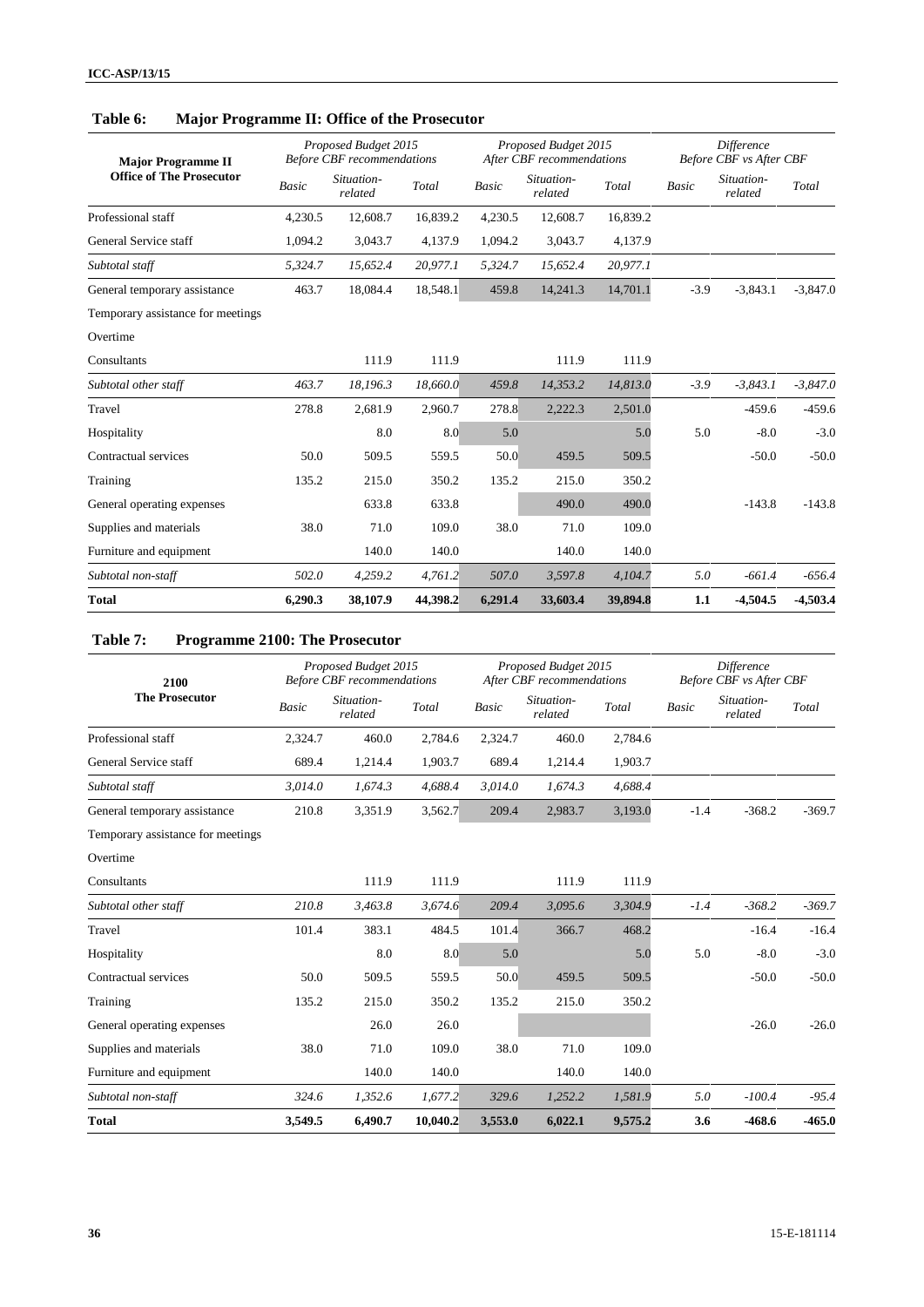| 2110<br><b>Immediate Office of the</b> |              | Proposed Budget 2015<br><b>Before CBF</b> recommendations |         |              | Proposed Budget 2015<br>After CBF recommendations |         |              | Difference<br><b>Before CBF</b> vs After CBF |        |  |
|----------------------------------------|--------------|-----------------------------------------------------------|---------|--------------|---------------------------------------------------|---------|--------------|----------------------------------------------|--------|--|
| <b>Prosecutor</b>                      | <b>Basic</b> | Situation-<br>related                                     | Total   | <b>Basic</b> | Situation-<br>related                             | Total   | <b>Basic</b> | Situation-<br>related                        | Total  |  |
| Professional staff                     | 1,180.1      |                                                           | 1,180.1 | 1,180.1      |                                                   | 1,180.1 |              |                                              |        |  |
| General Service staff                  | 352.1        |                                                           | 352.1   | 352.1        |                                                   | 352.1   |              |                                              |        |  |
| Subtotal staff                         | 1,532.1      |                                                           | 1,532.1 | 1,532.1      |                                                   | 1,532.1 |              |                                              |        |  |
| General temporary assistance           | 210.8        | 236.9                                                     | 447.7   | 209.4        | 234.4                                             | 443.8   | $-1.4$       | $-2.5$                                       | $-3.9$ |  |
| Temporary assistance for meetings      |              |                                                           |         |              |                                                   |         |              |                                              |        |  |
| Overtime                               |              |                                                           |         |              |                                                   |         |              |                                              |        |  |
| Consultants                            |              | 111.9                                                     | 111.9   |              | 111.9                                             | 111.9   |              |                                              |        |  |
| Subtotal other staff                   | 210.8        | 348.8                                                     | 559.6   | 209.4        | 346.3                                             | 555.7   | $-1.4$       | $-2.5$                                       | $-3.9$ |  |
| Travel                                 | 62.2         | 98.7                                                      | 160.9   | 62.2         | 98.7                                              | 160.9   |              |                                              |        |  |
| Hospitality                            |              | 8.0                                                       | 8.0     | 5.0          |                                                   | 5.0     | 5.0          | $-8.0$                                       | $-3.0$ |  |
| Contractual services                   |              | 50.0                                                      | 50.0    |              | 50.0                                              | 50.0    |              |                                              |        |  |
| Training                               | 135.2        | 215.0                                                     | 350.2   | 135.2        | 215.0                                             | 350.2   |              |                                              |        |  |
| General operating expenses             |              |                                                           |         |              |                                                   |         |              |                                              |        |  |
| Supplies and materials                 |              |                                                           |         |              |                                                   |         |              |                                              |        |  |
| Furniture and equipment                |              |                                                           |         |              |                                                   |         |              |                                              |        |  |
| Subtotal non-staff                     | 197.4        | 371.7                                                     | 569.1   | 202.4        | 363.7                                             | 566.1   | 5.0          | $-8.0$                                       | $-3.0$ |  |
| <b>Total</b>                           | 1,940.4      | 720.5                                                     | 2,660.9 | 1,943.9      | 710.1                                             | 2,654.0 | 3.6          | $-10.5$                                      | $-6.9$ |  |

## **Table 8: Sub-programme 2110: Immediate Office of the Prosecutor**

# **Table 9: Sub-programme 2120: Services Section**

| 2120                              |         | Proposed Budget 2015<br><b>Before CBF</b> recommendations |         |              | Proposed Budget 2015<br>After CBF recommendations |         |              | <b>Difference</b><br>Before CBF vs After CBF |          |
|-----------------------------------|---------|-----------------------------------------------------------|---------|--------------|---------------------------------------------------|---------|--------------|----------------------------------------------|----------|
| <b>Services Section</b>           | Basic   | Situation-<br>related                                     | Total   | <b>Basic</b> | Situation-<br>related                             | Total   | <b>Basic</b> | Situation-<br>related                        | Total    |
| Professional staff                | 1,144.6 | 460.0                                                     | 1,604.5 | 1,144.6      | 460.0                                             | 1,604.5 |              |                                              |          |
| General Service staff             | 337.3   | 1,214.4                                                   | 1,551.7 | 337.3        | 1,214.4                                           | 1,551.7 |              |                                              |          |
| Subtotal staff                    | 1,481.9 | 1,674.3                                                   | 3,156.2 | 1,481.9      | 1,674.3                                           | 3,156.2 |              |                                              |          |
| General temporary assistance      |         | 3,115.0                                                   | 3,115.0 |              | 2,749.2                                           | 2,749.2 |              | $-365.8$                                     | $-365.8$ |
| Temporary assistance for meetings |         |                                                           |         |              |                                                   |         |              |                                              |          |
| Overtime                          |         |                                                           |         |              |                                                   |         |              |                                              |          |
| Consultants                       |         |                                                           |         |              |                                                   |         |              |                                              |          |
| Subtotal other staff              |         | 3,115.0                                                   | 3,115.0 |              | 2,749.2                                           | 2,749.2 |              | $-365.8$                                     | $-365.8$ |
| Travel                            | 39.2    | 284.4                                                     | 323.6   | 39.2         | 268.0                                             | 307.2   |              | $-16.4$                                      | $-16.4$  |
| Hospitality                       |         |                                                           |         |              |                                                   |         |              |                                              |          |
| Contractual services              | 50.0    | 459.5                                                     | 509.5   | 50.0         | 409.5                                             | 459.5   |              | $-50.0$                                      | $-50.0$  |
| Training                          |         |                                                           |         |              |                                                   |         |              |                                              |          |
| General operating expenses        |         | 26.0                                                      | 26.0    |              |                                                   |         |              | $-26.0$                                      | $-26.0$  |
| Supplies and materials            | 38.0    | 71.0                                                      | 109.0   | 38.0         | 71.0                                              | 109.0   |              |                                              |          |
| Furniture and equipment           |         | 140.0                                                     | 140.0   |              | 140.0                                             | 140.0   |              |                                              |          |
| Subtotal non-staff                | 127.2   | 980.9                                                     | 1,108.1 | 127.2        | 888.5                                             | 1,015.7 |              | $-92.4$                                      | $-92.4$  |
| <b>Total</b>                      | 1.609.1 | 5,770.2                                                   | 7,379.3 | 1.609.1      | 5,312.1                                           | 6.921.2 |              | $-458.1$                                     | $-458.1$ |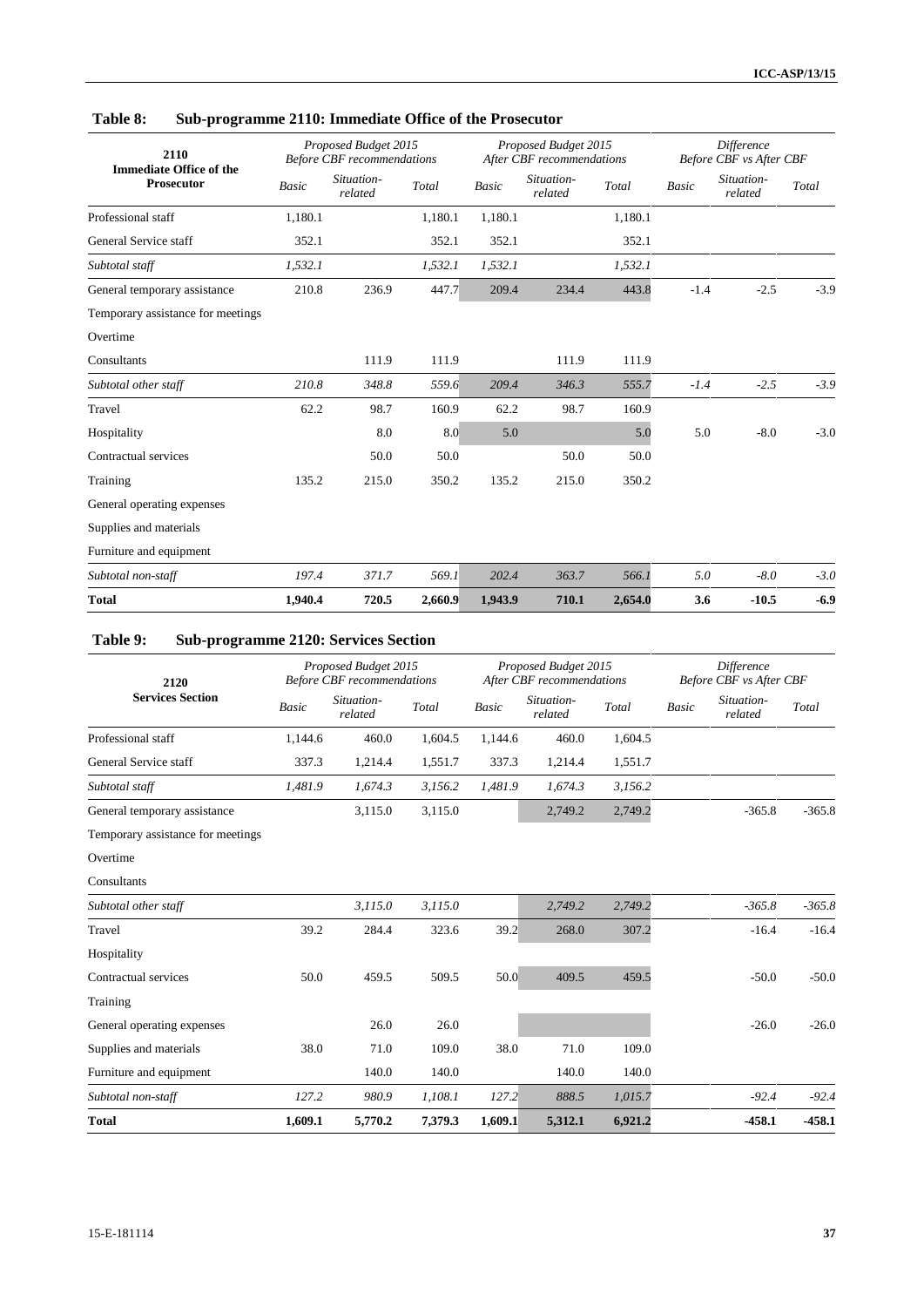| 2200                                                             |              | Proposed Budget 2015<br><b>Before CBF</b> recommendations |         |         | Proposed Budget 2015<br>After CBF recommendations |         | <b>Difference</b><br><b>Before CBF</b> vs After CBF |                       |          |
|------------------------------------------------------------------|--------------|-----------------------------------------------------------|---------|---------|---------------------------------------------------|---------|-----------------------------------------------------|-----------------------|----------|
| <b>Jurisdiction, Complementarity</b><br>and Cooperation Division | <b>Basic</b> | Situation-<br>related                                     | Total   | Basic   | Situation-<br>related                             | Total   | <b>Basic</b>                                        | Situation-<br>related | Total    |
| Professional staff                                               | 777.6        | 927.4                                                     | 1,705.0 | 777.6   | 927.4                                             | 1,705.0 |                                                     |                       |          |
| General Service staff                                            | 134.9        |                                                           | 134.9   | 134.9   |                                                   | 134.9   |                                                     |                       |          |
| Subtotal staff                                                   | 912.5        | 927.4                                                     | 1,839.9 | 912.5   | 927.4                                             | 1,839.9 |                                                     |                       |          |
| General temporary assistance                                     |              | 1,568.0                                                   | 1,568.0 |         | 1,460.4                                           | 1,460.4 |                                                     | $-107.7$              | $-107.7$ |
| Temporary assistance for meetings                                |              |                                                           |         |         |                                                   |         |                                                     |                       |          |
| Overtime                                                         |              |                                                           |         |         |                                                   |         |                                                     |                       |          |
| Consultants                                                      |              |                                                           |         |         |                                                   |         |                                                     |                       |          |
| Subtotal other staff                                             |              | 1,568.0                                                   | 1,568.0 |         | 1,460.4                                           | 1,460.4 |                                                     | $-107.7$              | $-107.7$ |
| Travel                                                           | 154.1        | 316.8                                                     | 470.9   | 154.1   | 296.4                                             | 450.5   |                                                     | $-20.5$               | $-20.5$  |
| Hospitality                                                      |              |                                                           |         |         |                                                   |         |                                                     |                       |          |
| Contractual services                                             |              |                                                           |         |         |                                                   |         |                                                     |                       |          |
| Training                                                         |              |                                                           |         |         |                                                   |         |                                                     |                       |          |
| General operating expenses                                       |              |                                                           |         |         |                                                   |         |                                                     |                       |          |
| Supplies and materials                                           |              |                                                           |         |         |                                                   |         |                                                     |                       |          |
| Furniture and equipment                                          |              |                                                           |         |         |                                                   |         |                                                     |                       |          |
| Subtotal non-staff                                               | 154.1        | 316.8                                                     | 470.9   | 154.1   | 296.4                                             | 450.5   |                                                     | $-20.5$               | $-20.5$  |
| <b>Total</b>                                                     | 1,066.6      | 2,812.3                                                   | 3,878.8 | 1,066.6 | 2,684.2                                           | 3,750.7 |                                                     | $-128.1$              | $-128.1$ |

# **Table 10: Programme 2200: Jurisdiction, Complementarity and Cooperation Division (JCCD)**

| Table 11: | <b>Programme 2300: Investigation Division</b> |  |
|-----------|-----------------------------------------------|--|
|           |                                               |  |

| 2300                              |              | Proposed Budget 2015<br><b>Before CBF</b> recommendations |          |              | Proposed Budget 2015<br>After CBF recommendations |          | <b>Difference</b><br>Before CBF vs After CBF |                       |            |
|-----------------------------------|--------------|-----------------------------------------------------------|----------|--------------|---------------------------------------------------|----------|----------------------------------------------|-----------------------|------------|
| <b>Investigation Division</b>     | <b>Basic</b> | Situation-<br>related                                     | Total    | <b>Basic</b> | Situation-<br>related                             | Total    | <b>Basic</b>                                 | Situation-<br>related | Total      |
| Professional staff                | 303.7        | 7,693.6                                                   | 7,997.3  | 303.7        | 7,823.0                                           | 8,126.7  |                                              | 129.4                 | 129.4      |
| General Service staff             | 134.9        | 1,357.1                                                   | 1,492.0  | 134.9        | 1,357.1                                           | 1,492.0  |                                              |                       |            |
| Subtotal staff                    | 438.7        | 9,050.7                                                   | 9,489.4  | 438.7        | 9,180.1                                           | 9,618.8  |                                              | 129.4                 | 129.4      |
| General temporary assistance      |              | 7,165.8                                                   | 7,165.8  |              | 4,565.5                                           | 4,565.5  |                                              | $-2,600.3$            | $-2,600.3$ |
| Temporary assistance for meetings |              |                                                           |          |              |                                                   |          |                                              |                       |            |
| Overtime                          |              |                                                           |          |              |                                                   |          |                                              |                       |            |
| Consultants                       |              |                                                           |          |              |                                                   |          |                                              |                       |            |
| Subtotal other staff              |              | 7,165.8                                                   | 7,165.8  |              | 4,565.5                                           | 4,565.5  |                                              | $-2,600.3$            | $-2,600.3$ |
| Travel                            |              | 1,714.7                                                   | 1,714.7  |              | 1,332.8                                           | 1,332.8  |                                              | $-381.9$              | $-381.9$   |
| Hospitality                       |              |                                                           |          |              |                                                   |          |                                              |                       |            |
| Contractual services              |              |                                                           |          |              |                                                   |          |                                              |                       |            |
| Training                          |              |                                                           |          |              |                                                   |          |                                              |                       |            |
| General operating expenses        |              | 607.8                                                     | 607.8    |              | 490.0                                             | 490.0    |                                              | $-117.8$              | $-117.8$   |
| Supplies and materials            |              |                                                           |          |              |                                                   |          |                                              |                       |            |
| Furniture and equipment           |              |                                                           |          |              |                                                   |          |                                              |                       |            |
| Subtotal non-staff                |              | 2,322.5                                                   | 2,322.5  |              | 1,822.8                                           | 1,822.8  |                                              | $-499.7$              | $-499.7$   |
| <b>Total</b>                      | 438.7        | 18,539.1                                                  | 18,977.8 | 438.7        | 15,568.4                                          | 16,007.1 |                                              | $-2,970.7$            | $-2,970.7$ |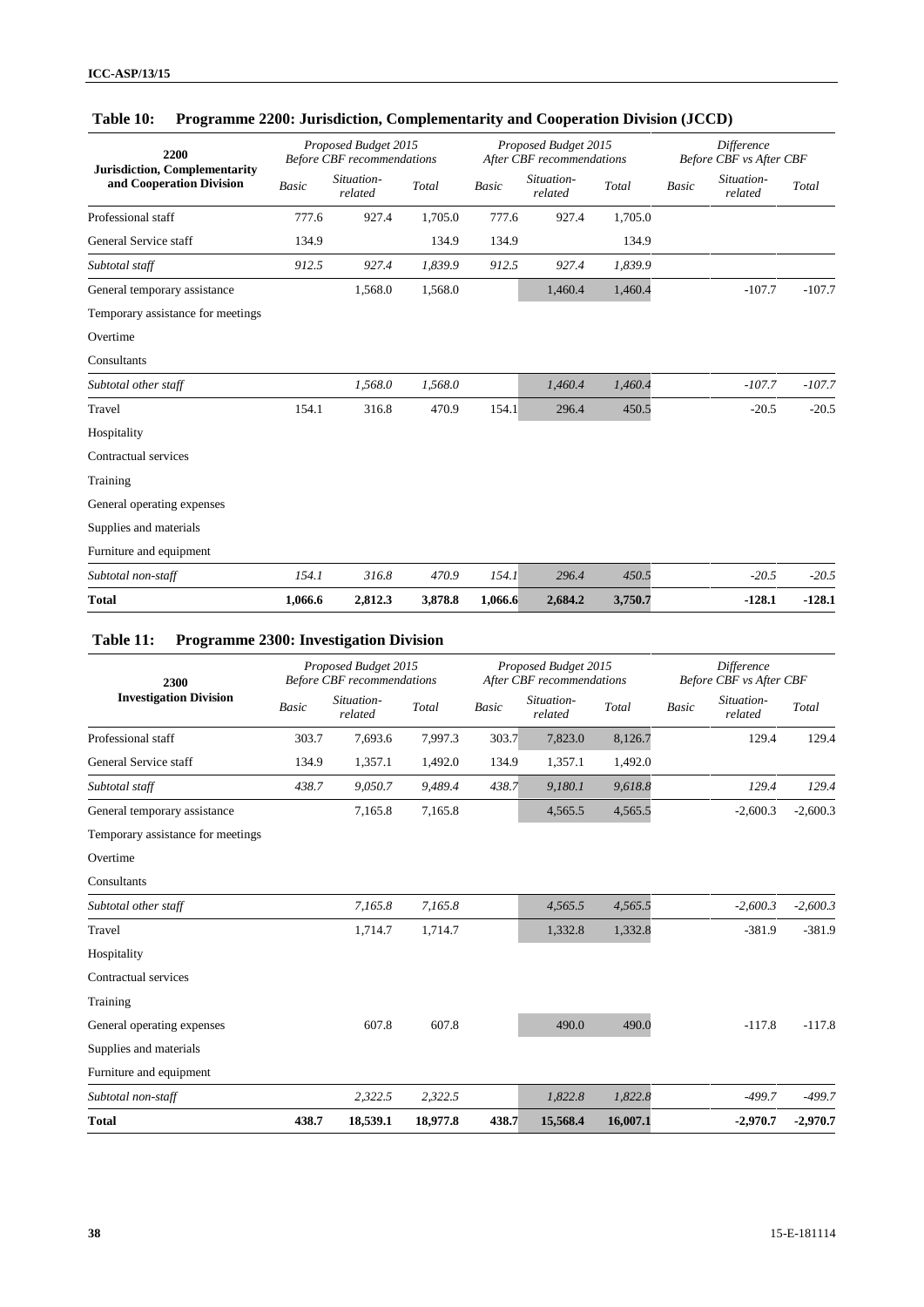## **Table 12: Sub-programme 2320: Planning and Operations Section**

| 2320                                   |       | Proposed Budget 2015<br><b>Before CBF</b> recommendations |         |              | Proposed Budget 2015<br>After CBF recommendations |         | <b>Difference</b><br>Before CBF vs After CBF |                       |            |
|----------------------------------------|-------|-----------------------------------------------------------|---------|--------------|---------------------------------------------------|---------|----------------------------------------------|-----------------------|------------|
| <b>Planning and Operations Section</b> | Basic | Situation-<br>related                                     | Total   | <b>Basic</b> | Situation-<br>related                             | Total   | <b>Basic</b>                                 | Situation-<br>related | Total      |
| Professional staff                     | 303.7 | 3,177.2                                                   | 3,480.9 | 303.7        | 3,177.2                                           | 3,480.9 |                                              |                       |            |
| General Service staff                  | 134.9 | 1,019.8                                                   | 1,154.7 | 134.9        | 1,019.8                                           | 1,154.7 |                                              |                       |            |
| Subtotal staff                         | 438.7 | 4,197.0                                                   | 4,635.7 | 438.7        | 4,197.0                                           | 4,635.7 |                                              |                       |            |
| General temporary assistance           |       | 3,073.9                                                   | 3,073.9 |              | 1,949.5                                           | 1,949.5 |                                              | $-1,124.5$            | $-1,124.5$ |
| Temporary assistance for meetings      |       |                                                           |         |              |                                                   |         |                                              |                       |            |
| Overtime                               |       |                                                           |         |              |                                                   |         |                                              |                       |            |
| Consultants                            |       |                                                           |         |              |                                                   |         |                                              |                       |            |
| Subtotal other staff                   |       | 3,073.9                                                   | 3,073.9 |              | 1,949.5                                           | 1,949.5 |                                              | $-1,124.5$            | $-1,124.5$ |
| Travel                                 |       | 462.8                                                     | 462.8   |              | 430.1                                             | 430.1   |                                              | $-32.7$               | $-32.7$    |
| Hospitality                            |       |                                                           |         |              |                                                   |         |                                              |                       |            |
| Contractual services                   |       |                                                           |         |              |                                                   |         |                                              |                       |            |
| Training                               |       |                                                           |         |              |                                                   |         |                                              |                       |            |
| General operating expenses             |       | 102.8                                                     | 102.8   |              |                                                   |         |                                              | $-102.8$              | $-102.8$   |
| Supplies and materials                 |       |                                                           |         |              |                                                   |         |                                              |                       |            |
| Furniture and equipment                |       |                                                           |         |              |                                                   |         |                                              |                       |            |
| Subtotal non-staff                     |       | 565.6                                                     | 565.6   |              | 430.1                                             | 430.1   |                                              | $-135.5$              | $-135.5$   |
| Total                                  | 438.7 | 7,836.5                                                   | 8,275.2 | 438.7        | 6,576.6                                           | 7,015.2 |                                              | $-1,260.0$            | $-1,260.0$ |

# **Table 13: Sub-programme 2330: Investigation Teams**

| 2330                              |              | Proposed Budget 2015<br><b>Before CBF</b> recommendations |          |              | Proposed Budget 2015<br>After CBF recommendations |         | <b>Difference</b><br><b>Before CBF</b> vs After CBF |                       |            |
|-----------------------------------|--------------|-----------------------------------------------------------|----------|--------------|---------------------------------------------------|---------|-----------------------------------------------------|-----------------------|------------|
| <b>Investigation Teams</b>        | <b>Basic</b> | Situation-<br>related                                     | Total    | <b>Basic</b> | Situation-<br>related                             | Total   | <b>Basic</b>                                        | Situation-<br>related | Total      |
| Professional staff                |              | 4,516.4                                                   | 4,516.4  |              | 4,645.8                                           | 4,645.8 |                                                     | 129.4                 | 129.4      |
| General Service staff             |              | 337.3                                                     | 337.3    |              | 337.3                                             | 337.3   |                                                     |                       |            |
| Subtotal staff                    |              | 4,853.7                                                   | 4,853.7  |              | 4,983.1                                           | 4,983.1 |                                                     | 129.4                 | 129.4      |
| General temporary assistance      |              | 4,091.9                                                   | 4,091.9  |              | 2,616.0                                           | 2,616.0 |                                                     | $-1,475.9$            | $-1,475.9$ |
| Temporary assistance for meetings |              |                                                           |          |              |                                                   |         |                                                     |                       |            |
| Overtime                          |              |                                                           |          |              |                                                   |         |                                                     |                       |            |
| Consultants                       |              |                                                           |          |              |                                                   |         |                                                     |                       |            |
| Subtotal other staff              |              | 4,091.9                                                   | 4,091.9  |              | 2,616.0                                           | 2,616.0 |                                                     | $-1,475.9$            | $-1,475.9$ |
| Travel                            |              | 1,251.9                                                   | 1,251.9  |              | 902.7                                             | 902.7   |                                                     | $-349.2$              | $-349.2$   |
| Hospitality                       |              |                                                           |          |              |                                                   |         |                                                     |                       |            |
| Contractual services              |              |                                                           |          |              |                                                   |         |                                                     |                       |            |
| Training                          |              |                                                           |          |              |                                                   |         |                                                     |                       |            |
| General operating expenses        |              | 505.0                                                     | 505.0    |              | 490.0                                             | 490.0   |                                                     | $-15.0$               | $-15.0$    |
| Supplies and materials            |              |                                                           |          |              |                                                   |         |                                                     |                       |            |
| Furniture and equipment           |              |                                                           |          |              |                                                   |         |                                                     |                       |            |
| Subtotal non-staff                |              | 1,756.9                                                   | 1,756.9  |              | 1,392.7                                           | 1,392.7 |                                                     | $-364.2$              | $-364.2$   |
| <b>Total</b>                      |              | 10,702.5                                                  | 10,702.5 |              | 8,991.9                                           | 8,991.9 |                                                     | $-1,710.7$            | $-1,710.7$ |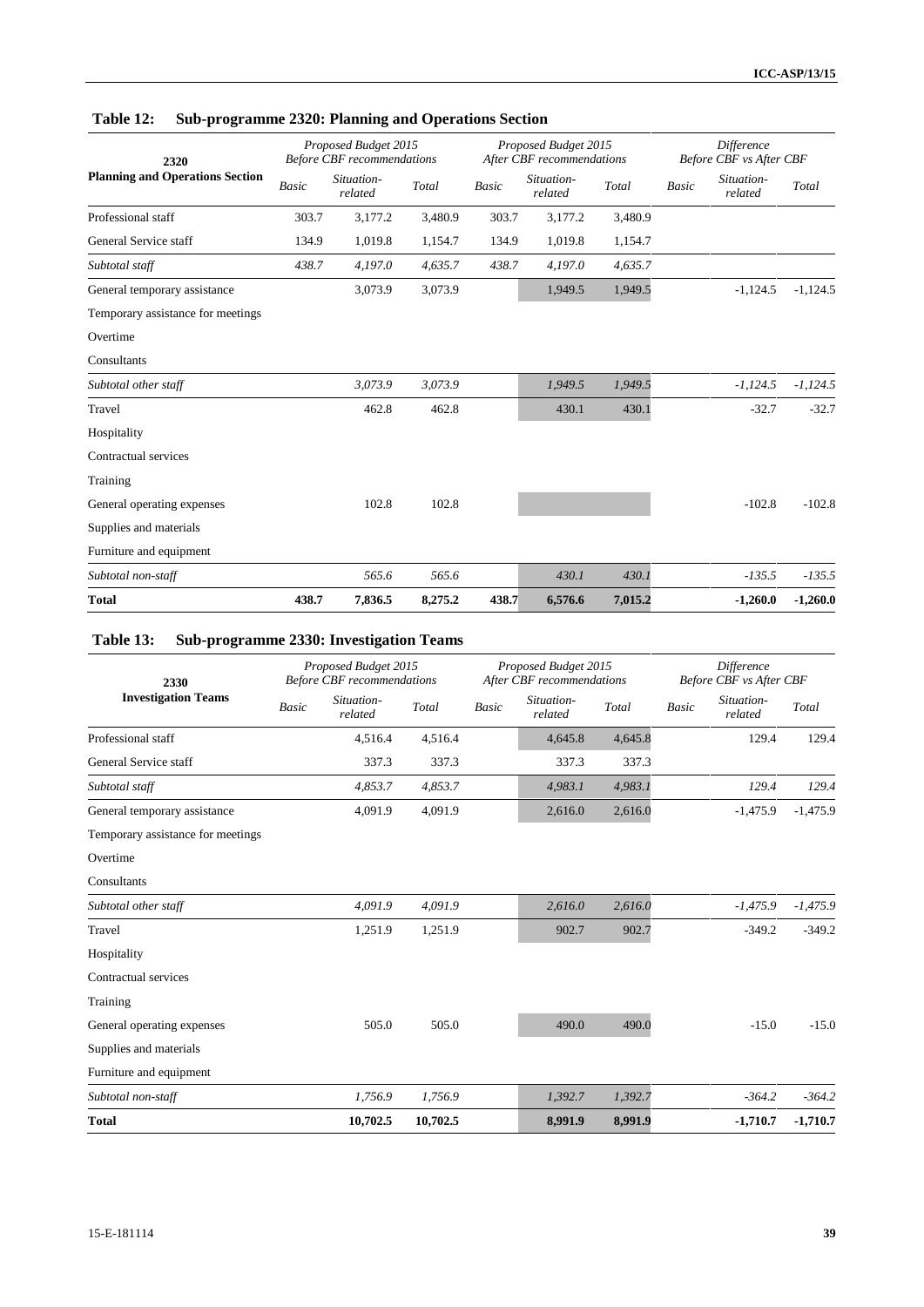## **Table 14: Programme 2400: Prosecution Division**

| 2400                              |              | Proposed Budget 2015<br><b>Before CBF</b> recommendations |          |              | Proposed Budget 2015<br>After CBF recommendations |          | <b>Difference</b><br><b>Before CBF</b> vs After CBF |                       |          |
|-----------------------------------|--------------|-----------------------------------------------------------|----------|--------------|---------------------------------------------------|----------|-----------------------------------------------------|-----------------------|----------|
| <b>Prosecution Division</b>       | <b>Basic</b> | Situation-<br>related                                     | Total    | <b>Basic</b> | Situation-<br>related                             | Total    | <b>Basic</b>                                        | Situation-<br>related | Total    |
| Professional staff                | 824.5        | 3,527.7                                                   | 4,352.3  | 824.5        | 3,398.4                                           | 4,222.9  |                                                     | $-129.4$              | $-129.4$ |
| General Service staff             | 134.9        | 472.2                                                     | 607.2    | 134.9        | 472.2                                             | 607.2    |                                                     |                       |          |
| Subtotal staff                    | 959.5        | 4,000.0                                                   | 4,959.4  | 959.5        | 3,870.6                                           | 4,830.1  |                                                     | $-129.4$              | $-129.4$ |
| General temporary assistance      | 252.9        | 5,998.8                                                   | 6,251.7  | 250.4        | 5,231.8                                           | 5,482.2  | $-2.5$                                              | $-767.0$              | $-769.5$ |
| Temporary assistance for meetings |              |                                                           |          |              |                                                   |          |                                                     |                       |          |
| Overtime                          |              |                                                           |          |              |                                                   |          |                                                     |                       |          |
| Consultants                       |              |                                                           |          |              |                                                   |          |                                                     |                       |          |
| Subtotal other staff              | 252.9        | 5,998.8                                                   | 6,251.7  | 250.4        | 5,231.8                                           | 5,482.2  | $-2.5$                                              | $-767.0$              | $-769.5$ |
| Travel                            | 23.2         | 267.2                                                     | 290.5    | 23.2         | 226.3                                             | 249.6    |                                                     | $-40.9$               | $-40.9$  |
| Hospitality                       |              |                                                           |          |              |                                                   |          |                                                     |                       |          |
| Contractual services              |              |                                                           |          |              |                                                   |          |                                                     |                       |          |
| Training                          |              |                                                           |          |              |                                                   |          |                                                     |                       |          |
| General operating expenses        |              |                                                           |          |              |                                                   |          |                                                     |                       |          |
| Supplies and materials            |              |                                                           |          |              |                                                   |          |                                                     |                       |          |
| Furniture and equipment           |              |                                                           |          |              |                                                   |          |                                                     |                       |          |
| Subtotal non-staff                | 23.2         | 267.2                                                     | 290.5    | 23.2         | 226.3                                             | 249.6    |                                                     | $-40.9$               | $-40.9$  |
| Total                             | 1,235.6      | 10,266.0                                                  | 11,501.6 | 1,233.2      | 9,328.7                                           | 10,561.8 | $-2.5$                                              | $-937.3$              | $-939.8$ |

# **Table 15: Major Programme III: The Registry**

| <b>Major Programme III</b>        |          | Proposed Budget 2015<br><b>Before CBF</b> recommendations |          |              | Proposed Budget 2015<br>After CBF recommendations |          | <b>Difference</b><br>Before CBF vs After CBF |                       |          |
|-----------------------------------|----------|-----------------------------------------------------------|----------|--------------|---------------------------------------------------|----------|----------------------------------------------|-----------------------|----------|
| <b>The Registry</b>               | Basic    | Situation-<br>related                                     | Total    | <b>Basic</b> | Situation-<br>related                             | Total    | <b>Basic</b>                                 | Situation-<br>related | Total    |
| Professional staff                | 11.709.5 | 8.426.8                                                   | 20,136.3 | 11,709.5     | 8,426.8                                           | 20,136.3 |                                              |                       |          |
| General Service staff             | 10,581.2 | 6,579.3                                                   | 17,160.5 | 10,581.2     | 6,579.3                                           | 17,160.5 |                                              |                       |          |
| Subtotal staff                    | 22,290.7 | 15,006.1                                                  | 37,296.8 | 22,290.7     | 15,006.1                                          | 37,296.8 |                                              |                       |          |
| General temporary assistance      | 875.2    | 3,990.9                                                   | 4,866.1  | 787.5        | 3,929.5                                           | 4,717.0  | $-87.7$                                      | $-61.4$               | $-149.1$ |
| Temporary assistance for meetings | 179.9    | 308.4                                                     | 488.3    | 179.9        | 308.4                                             | 488.3    |                                              |                       |          |
| Overtime                          | 235.4    | 119.6                                                     | 354.9    | 235.4        | 119.6                                             | 354.9    |                                              |                       |          |
| Consultants                       | 42.5     | 251.0                                                     | 293.5    | 42.5         | 251.0                                             | 293.5    |                                              |                       |          |
| Subtotal other staff              | 1,333.0  | 4,669.8                                                   | 6,002.8  | 1,245.2      | 4,608.5                                           | 5,853.7  | $-87.7$                                      | $-61.4$               | $-149.1$ |
| Travel                            | 197.5    | 2,007.8                                                   | 2,205.2  | 197.5        | 2,007.8                                           | 2,205.2  |                                              |                       |          |
| Hospitality                       | 4.0      |                                                           | 4.0      | 4.0          |                                                   | 4.0      |                                              |                       |          |
| Contractual services              | 731.4    | 1,202.5                                                   | 1,933.9  | 731.4        | 1,202.5                                           | 1,933.9  |                                              |                       |          |
| Training                          | 207.5    | 159.6                                                     | 367.1    | 207.5        | 159.6                                             | 367.1    |                                              |                       |          |
| <b>Counsel for Defence</b>        |          | 2,207.2                                                   | 2,207.2  |              | 2,781.0                                           | 2,781.0  |                                              | 573.8                 | 573.8    |
| <b>Counsel for Victims</b>        |          | 2,114.7                                                   | 2,114.7  |              | 2,114.7                                           | 2,114.7  |                                              |                       |          |
| General operating expenses        | 6,175.8  | 6.400.4                                                   | 12,576.2 | 5,894.8      | 6,040.4                                           | 11,935.2 | $-281.0$                                     | $-360.0$              | $-641.0$ |
| Supplies and materials            | 487.5    | 299.8                                                     | 787.2    | 487.5        | 299.8                                             | 787.2    |                                              |                       |          |
| Furniture and equipment           | 308.5    | 734.4                                                     | 1,042.9  | 308.5        | 445.4                                             | 753.9    |                                              | $-289.0$              | $-289.0$ |
| Subtotal non-staff                | 8,112.1  | 15,126.5                                                  | 23,238.6 | 7,831.1      | 15,051.2                                          | 22,882.3 | $-281.0$                                     | $-75.2$               | $-356.2$ |
| <b>Total</b>                      | 31,735.8 | 34,802.4                                                  | 66,538.2 | 31,367.1     | 34,665.8                                          | 66,032.9 | $-368.7$                                     | $-136.6$              | $-505.3$ |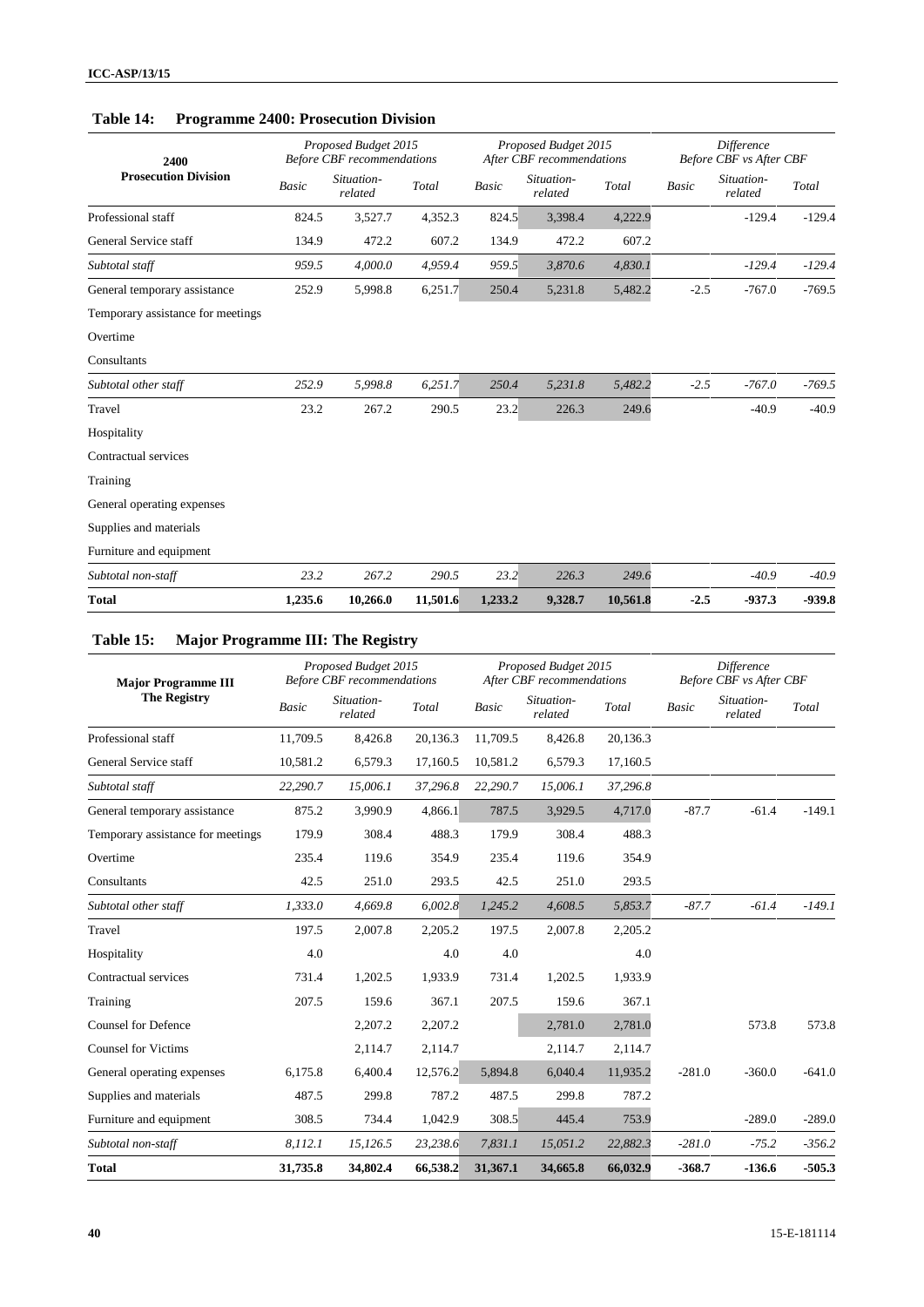## **Table 16: Programme 3100: Office of the Registrar**

| 3100                                 |         | Proposed Budget 2015<br><b>Before CBF</b> recommendations |         |         | Proposed Budget 2015<br>After CBF recommendations |         | <b>Difference</b><br>Before CBF vs After CBF |                       |        |  |
|--------------------------------------|---------|-----------------------------------------------------------|---------|---------|---------------------------------------------------|---------|----------------------------------------------|-----------------------|--------|--|
| <b>Office of the Registrar</b>       | Basic   | Situation-<br>related                                     | Total   | Basic   | Situation-<br>related                             | Total   | <b>Basic</b>                                 | Situation-<br>related | Total  |  |
| Professional staff                   | 2,134.2 | 558.9                                                     | 2,693.1 | 2,134.2 | 558.9                                             | 2,693.1 |                                              |                       |        |  |
| General Service staff                | 3,576.9 | 1,460.2                                                   | 5,037.1 | 3,576.9 | 1,460.2                                           | 5,037.1 |                                              |                       |        |  |
| Subtotal staff                       | 5,711.1 | 2,019.1                                                   | 7,730.2 | 5,711.1 | 2,019.1                                           | 7,730.2 |                                              |                       |        |  |
| General temporary assistance         |         | 294.8                                                     | 294.8   |         | 289.5                                             | 289.5   |                                              | $-5.3$                | $-5.3$ |  |
| Temporary assistance for<br>meetings |         |                                                           |         |         |                                                   |         |                                              |                       |        |  |
| Overtime                             | 134.8   | 62.4                                                      | 197.2   | 134.8   | 62.4                                              | 197.2   |                                              |                       |        |  |
| Consultants                          |         |                                                           |         |         |                                                   |         |                                              |                       |        |  |
| Subtotal other staff                 | 134.8   | 357.2                                                     | 492.0   | 134.8   | 351.9                                             | 486.7   |                                              | $-5.3$                | $-5.3$ |  |
| Travel                               | 18.3    | 315.0                                                     | 333.3   | 18.3    | 315.0                                             | 333.3   |                                              |                       |        |  |
| Hospitality                          | 4.0     |                                                           | 4.0     | 4.0     |                                                   | 4.0     |                                              |                       |        |  |
| Contractual services                 | 117.4   | 244.0                                                     | 361.4   | 117.4   | 244.0                                             | 361.4   |                                              |                       |        |  |
| Training                             | 60.5    | 83.5                                                      | 144.0   | 60.5    | 83.5                                              | 144.0   |                                              |                       |        |  |
| <b>Counsel for Defence</b>           |         |                                                           |         |         |                                                   |         |                                              |                       |        |  |
| <b>Counsel for Victims</b>           |         |                                                           |         |         |                                                   |         |                                              |                       |        |  |
| General operating expenses           | 153.0   | 120.0                                                     | 273.0   | 153.0   | 120.0                                             | 273.0   |                                              |                       |        |  |
| Supplies and materials               | 34.3    | 22.2                                                      | 56.4    | 34.3    | 22.2                                              | 56.4    |                                              |                       |        |  |
| Furniture and equipment              | 8.5     | 8.0                                                       | 16.5    | $8.5\,$ | 8.0                                               | 16.5    |                                              |                       |        |  |
| Subtotal non-staff                   | 395.9   | 792.6                                                     | 1,188.5 | 395.9   | 792.6                                             | 1,188.5 |                                              |                       |        |  |
| <b>Total</b>                         | 6,241.8 | 3,168.9                                                   | 9,410.7 | 6,241.8 | 3,163.7                                           | 9,405.4 |                                              | $-5.3$                | $-5.3$ |  |

# **Table 17: Sub-programme 3110: Immediate Office of the Registrar**

| 3110<br><b>Immediate Office of the</b> |         | Proposed Budget 2015<br><b>Before CBF</b> recommendations |         |              | Proposed Budget 2015<br>After CBF recommendations |         | <b>Difference</b><br>Before CBF vs After CBF |                       |       |  |
|----------------------------------------|---------|-----------------------------------------------------------|---------|--------------|---------------------------------------------------|---------|----------------------------------------------|-----------------------|-------|--|
| Registrar                              | Basic   | Situation-<br>related                                     | Total   | <b>Basic</b> | Situation-<br>related                             | Total   | <b>Basic</b>                                 | Situation-<br>related | Total |  |
| Professional staff                     | 954.0   |                                                           | 954.0   | 954.0        |                                                   | 954.0   |                                              |                       |       |  |
| General Service staff                  | 212.4   |                                                           | 212.4   | 212.4        |                                                   | 212.4   |                                              |                       |       |  |
| Subtotal staff                         | 1,166.5 |                                                           | 1,166.5 | 1,166.5      |                                                   | 1,166.5 |                                              |                       |       |  |
| General temporary assistance           |         |                                                           |         |              |                                                   |         |                                              |                       |       |  |
| Temporary assistance for meetings      |         |                                                           |         |              |                                                   |         |                                              |                       |       |  |
| Overtime                               |         |                                                           |         |              |                                                   |         |                                              |                       |       |  |
| Consultants                            |         |                                                           |         |              |                                                   |         |                                              |                       |       |  |
| Subtotal other staff                   |         |                                                           |         |              |                                                   |         |                                              |                       |       |  |
| Travel                                 | 8.4     | 24.4                                                      | 32.8    | 8.4          | 24.4                                              | 32.8    |                                              |                       |       |  |
| Hospitality                            | 4.0     |                                                           | 4.0     | 4.0          |                                                   | 4.0     |                                              |                       |       |  |
| Contractual services                   |         |                                                           |         |              |                                                   |         |                                              |                       |       |  |
| Training                               |         |                                                           |         |              |                                                   |         |                                              |                       |       |  |
| General operating expenses             |         |                                                           |         |              |                                                   |         |                                              |                       |       |  |
| Supplies and materials                 |         |                                                           |         |              |                                                   |         |                                              |                       |       |  |
| Furniture and equipment                |         |                                                           |         |              |                                                   |         |                                              |                       |       |  |
| Subtotal non-staff                     | 12.4    | 24.4                                                      | 36.8    | 12.4         | 24.4                                              | 36.8    |                                              |                       |       |  |
| <b>Total</b>                           | 1,178.9 | 24.4                                                      | 1,203.2 | 1,178.9      | 24.4                                              | 1,203.2 |                                              |                       |       |  |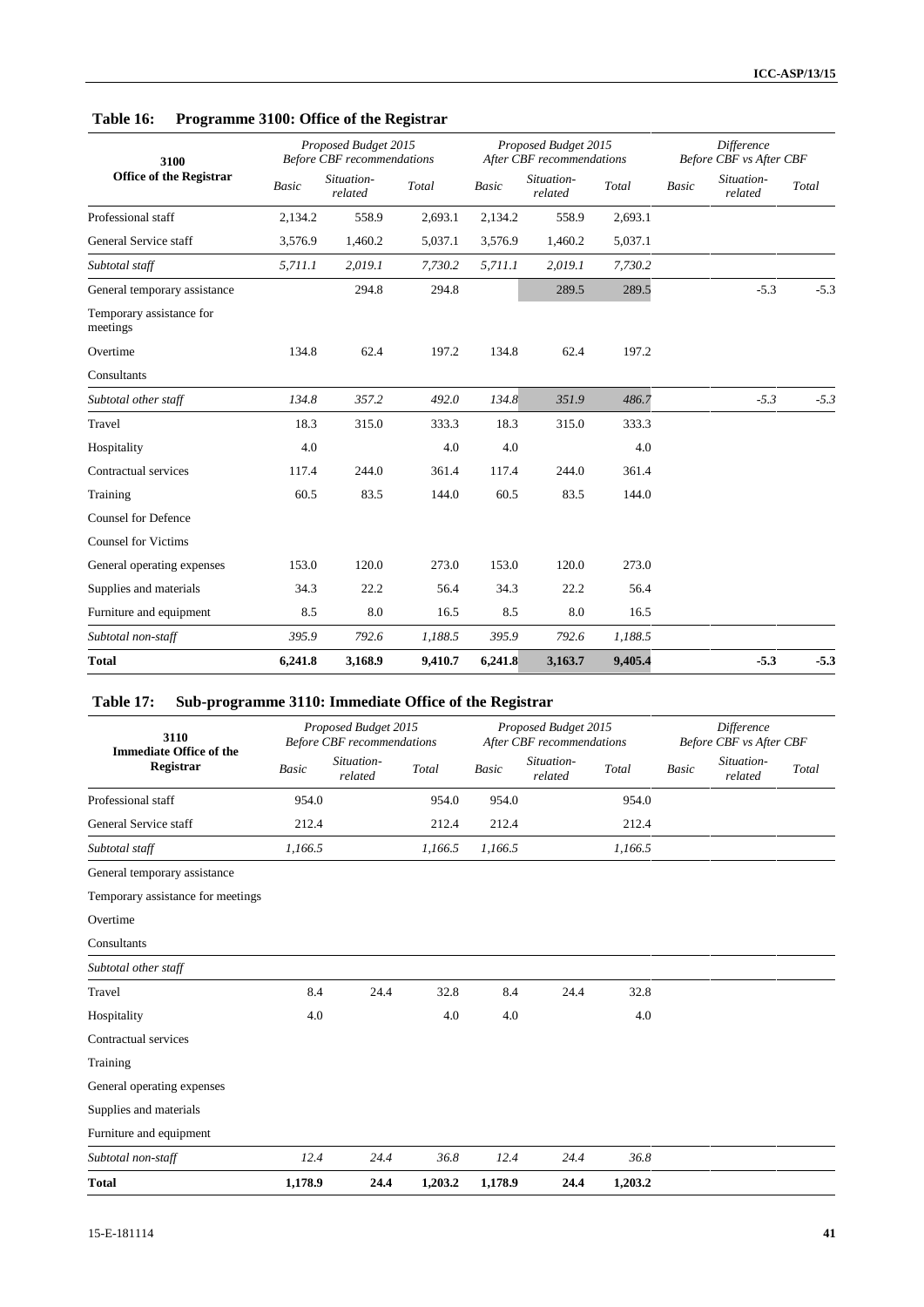## **Table 18: Sub-programme 3130: Legal Advisory Services Section**

| 3130                                   |              | Proposed Budget 2015<br><b>Before CBF</b> recommendations |       |              | Proposed Budget 2015<br>After CBF recommendations |       | Difference<br>Before CBF vs After CBF |                       |       |  |
|----------------------------------------|--------------|-----------------------------------------------------------|-------|--------------|---------------------------------------------------|-------|---------------------------------------|-----------------------|-------|--|
| <b>Legal Advisory Services Section</b> | <b>Basic</b> | Situation-<br>related                                     | Total | <b>Basic</b> | Situation-<br>related                             | Total | Basic                                 | Situation-<br>related | Total |  |
| Professional staff                     | 590.1        |                                                           | 590.1 | 590.1        |                                                   | 590.1 |                                       |                       |       |  |
| General Service staff                  | 132.0        |                                                           | 132.0 | 132.0        |                                                   | 132.0 |                                       |                       |       |  |
| Subtotal staff                         | 722.1        |                                                           | 722.1 | 722.1        |                                                   | 722.1 |                                       |                       |       |  |
| General temporary assistance           |              |                                                           |       |              |                                                   |       |                                       |                       |       |  |
| Temporary assistance for meetings      |              |                                                           |       |              |                                                   |       |                                       |                       |       |  |
| Overtime                               |              |                                                           |       |              |                                                   |       |                                       |                       |       |  |
| Consultants                            |              |                                                           |       |              |                                                   |       |                                       |                       |       |  |
| Subtotal other staff                   |              |                                                           |       |              |                                                   |       |                                       |                       |       |  |
| Travel                                 |              |                                                           |       |              |                                                   |       |                                       |                       |       |  |
| Hospitality                            |              |                                                           |       |              |                                                   |       |                                       |                       |       |  |
| Contractual services                   | 17.5         |                                                           | 17.5  | 17.5         |                                                   | 17.5  |                                       |                       |       |  |
| Training                               |              |                                                           |       |              |                                                   |       |                                       |                       |       |  |
| General operating expenses             |              |                                                           |       |              |                                                   |       |                                       |                       |       |  |
| Supplies and materials                 |              |                                                           |       |              |                                                   |       |                                       |                       |       |  |
| Furniture and equipment                |              |                                                           |       |              |                                                   |       |                                       |                       |       |  |
| Subtotal non-staff                     | 17.5         |                                                           | 17.5  | 17.5         |                                                   | 17.5  |                                       |                       |       |  |
| <b>Total</b>                           | 739.6        |                                                           | 739.6 | 739.6        |                                                   | 739.6 |                                       |                       |       |  |
|                                        |              |                                                           |       |              |                                                   |       |                                       |                       |       |  |

# **Table 19: Sub-programme 3140: Security and Safety Section**

| 3140                               |              | Proposed Budget 2015<br><b>Before CBF</b> recommendations |         |              | Proposed Budget 2015<br>After CBF recommendations |         | <b>Difference</b><br>Before CBF vs After CBF |                       |        |
|------------------------------------|--------------|-----------------------------------------------------------|---------|--------------|---------------------------------------------------|---------|----------------------------------------------|-----------------------|--------|
| <b>Security and Safety Section</b> | <b>Basic</b> | Situation-<br>related                                     | Total   | <b>Basic</b> | Situation-<br>related                             | Total   | <b>Basic</b>                                 | Situation-<br>related | Total  |
| Professional staff                 | 590.1        | 558.9                                                     | 1,149.0 | 590.1        | 558.9                                             | 1,149.0 |                                              |                       |        |
| General Service staff              | 3,232.5      | 1,460.2                                                   | 4,692.7 | 3,232.5      | 1,460.2                                           | 4,692.7 |                                              |                       |        |
| Subtotal staff                     | 3,822.6      | 2,019.1                                                   | 5,841.7 | 3,822.6      | 2,019.1                                           | 5,841.7 |                                              |                       |        |
| General temporary assistance       |              | 294.8                                                     | 294.8   |              | 289.5                                             | 289.5   |                                              | $-5.3$                | $-5.3$ |
| Temporary assistance for meetings  |              |                                                           |         |              |                                                   |         |                                              |                       |        |
| Overtime                           | 134.8        | 62.4                                                      | 197.2   | 134.8        | 62.4                                              | 197.2   |                                              |                       |        |
| Consultants                        |              |                                                           |         |              |                                                   |         |                                              |                       |        |
| Subtotal other staff               | 134.8        | 357.2                                                     | 492.0   | 134.8        | 351.9                                             | 486.7   |                                              | $-5.3$                | $-5.3$ |
| Travel                             | 9.9          | 290.6                                                     | 300.5   | 9.9          | 290.6                                             | 300.5   |                                              |                       |        |
| Hospitality                        |              |                                                           |         |              |                                                   |         |                                              |                       |        |
| Contractual services               | 99.9         | 244.0                                                     | 343.9   | 99.9         | 244.0                                             | 343.9   |                                              |                       |        |
| Training                           | 60.5         | 83.5                                                      | 144.0   | 60.5         | 83.5                                              | 144.0   |                                              |                       |        |
| General operating expenses         | 153.0        | 120.0                                                     | 273.0   | 153.0        | 120.0                                             | 273.0   |                                              |                       |        |
| Supplies and materials             | 34.3         | 22.2                                                      | 56.4    | 34.3         | 22.2                                              | 56.4    |                                              |                       |        |
| Furniture and equipment            | 8.5          | 8.0                                                       | 16.5    | 8.5          | 8.0                                               | 16.5    |                                              |                       |        |
| Subtotal non-staff                 | 366.0        | 768.3                                                     | 1,134.3 | 366.0        | 768.3                                             | 1,134.3 |                                              |                       |        |
| <b>Total</b>                       | 4,323.3      | 3,144.6                                                   | 7,467.9 | 4,323.3      | 3,139.3                                           | 7,462.6 |                                              | $-5.3$                | $-5.3$ |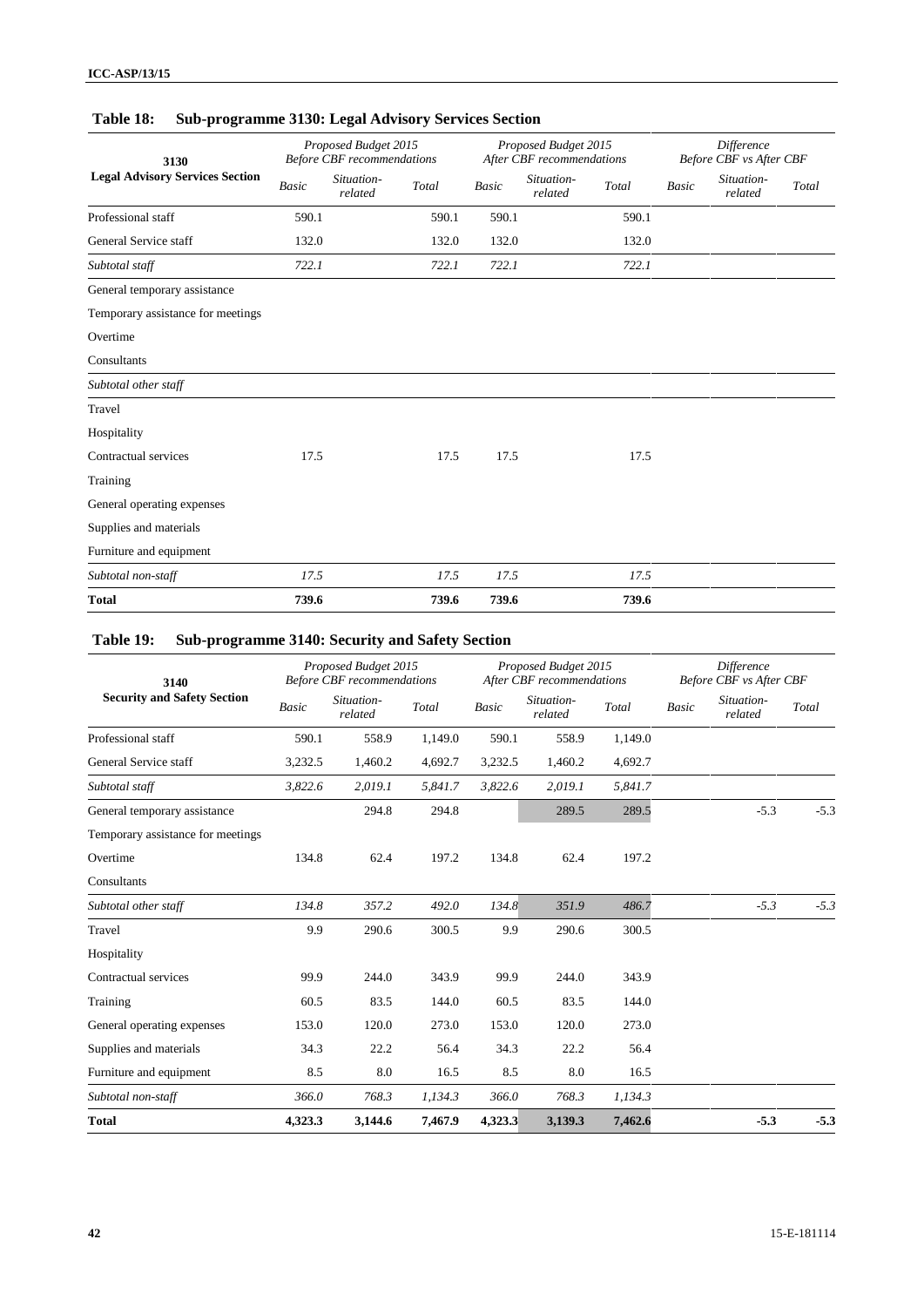## **Table 20: Sub-programme 3180: Field Operations Section**

| 3180                              |       | Proposed Budget 2015<br><b>Before CBF</b> recommendations |         |       | Proposed Budget 2015<br>After CBF recommendations |         | Difference<br>Before CBF vs After CBF |                       |          |  |
|-----------------------------------|-------|-----------------------------------------------------------|---------|-------|---------------------------------------------------|---------|---------------------------------------|-----------------------|----------|--|
| <b>Field Operations Section</b>   | Basic | Situation-<br>related                                     | Total   | Basic | Situation-<br>related                             | Total   | <b>Basic</b>                          | Situation-<br>related | Total    |  |
| Professional staff                |       | 858.9                                                     | 858.9   |       | 858.9                                             | 858.9   |                                       |                       |          |  |
| General Service staff             |       | 708.2                                                     | 708.2   |       | 708.2                                             | 708.2   |                                       |                       |          |  |
| Subtotal staff                    |       | 1,567.1                                                   | 1,567.1 |       | 1,567.1                                           | 1,567.1 |                                       |                       |          |  |
| General temporary assistance      |       | 534.6                                                     | 534.6   |       | 526.8                                             | 526.8   |                                       | $-7.8$                | $-7.8$   |  |
| Temporary assistance for meetings |       |                                                           |         |       |                                                   |         |                                       |                       |          |  |
| Overtime                          |       |                                                           |         |       |                                                   |         |                                       |                       |          |  |
| Consultants                       |       |                                                           |         |       |                                                   |         |                                       |                       |          |  |
| Subtotal other staff              |       | 534.6                                                     | 534.6   |       | 526.8                                             | 526.8   |                                       | $-7.8$                | $-7.8$   |  |
| Travel                            |       | 102.9                                                     | 102.9   |       | 102.9                                             | 102.9   |                                       |                       |          |  |
| Hospitality                       |       |                                                           |         |       |                                                   |         |                                       |                       |          |  |
| Contractual services              |       | 166.7                                                     | 166.7   |       | 166.7                                             | 166.7   |                                       |                       |          |  |
| Training                          |       | 10.0                                                      | 10.0    |       | 10.0                                              | 10.0    |                                       |                       |          |  |
| General operating expenses        |       | 912.7                                                     | 912.7   |       | 912.7                                             | 912.7   |                                       |                       |          |  |
| Supplies and materials            |       | 198.5                                                     | 198.5   |       | 198.5                                             | 198.5   |                                       |                       |          |  |
| Furniture and equipment           |       | 437.4                                                     | 437.4   |       | 202.4                                             | 202.4   |                                       | $-235.0$              | $-235.0$ |  |
| Subtotal non-staff                |       | 1,828.2                                                   | 1,828.2 |       | 1,593.2                                           | 1,593.2 |                                       | $-235.0$              | $-235.0$ |  |
| Total                             |       | 3,929.9                                                   | 3,929.9 |       | 3,687.1                                           | 3,687.1 |                                       | $-242.8$              | $-242.8$ |  |

# **Table 21: Sub-programme 3190: Counsel Support Section**

| 3190                              |              | Proposed Budget 2015<br><b>Before CBF</b> recommendations |         |              | Proposed Budget 2015<br>After CBF recommendations |         | <b>Difference</b><br>Before CBF vs After CBF |                       |       |
|-----------------------------------|--------------|-----------------------------------------------------------|---------|--------------|---------------------------------------------------|---------|----------------------------------------------|-----------------------|-------|
| <b>Counsel Support Section</b>    | <b>Basic</b> | Situation-<br>related                                     | Total   | <b>Basic</b> | Situation-<br>related                             | Total   | <b>Basic</b>                                 | Situation-<br>related | Total |
| Professional staff                | 445.4        | 211.4                                                     | 656.8   | 445.4        | 211.4                                             | 656.8   |                                              |                       |       |
| General Service staff             | 132.0        | 66.0                                                      | 198.0   | 132.0        | 66.0                                              | 198.0   |                                              |                       |       |
| Subtotal staff                    | 577.4        | 277.4                                                     | 854.8   | 577.4        | 277.4                                             | 854.8   |                                              |                       |       |
| General temporary assistance      |              |                                                           |         |              |                                                   |         |                                              |                       |       |
| Temporary assistance for meetings |              |                                                           |         |              |                                                   |         |                                              |                       |       |
| Overtime                          |              |                                                           |         |              |                                                   |         |                                              |                       |       |
| Consultants                       |              |                                                           |         |              |                                                   |         |                                              |                       |       |
| Subtotal other staff              |              |                                                           |         |              |                                                   |         |                                              |                       |       |
| Travel                            | 19.3         | 4.5                                                       | 23.9    | 19.3         | 4.5                                               | 23.9    |                                              |                       |       |
| Hospitality                       |              |                                                           |         |              |                                                   |         |                                              |                       |       |
| Contractual services              |              |                                                           |         |              |                                                   |         |                                              |                       |       |
| Training                          |              |                                                           |         |              |                                                   |         |                                              |                       |       |
| <b>Counsel for Defence</b>        |              | 2,207.2                                                   | 2,207.2 |              | 2,781.0                                           | 2,781.0 |                                              | 573.8                 | 573.8 |
| <b>Counsel for Victims</b>        |              | 2,114.7                                                   | 2,114.7 |              | 2,114.7                                           | 2,114.7 |                                              |                       |       |
| General operating expenses        | 2.0          |                                                           | 2.0     | 2.0          |                                                   | 2.0     |                                              |                       |       |
| Supplies and materials            |              |                                                           |         |              |                                                   |         |                                              |                       |       |
| Furniture and equipment           |              |                                                           |         |              |                                                   |         |                                              |                       |       |
| Subtotal non-staff                | 21.3         | 4,326.5                                                   | 4,347.8 | 21.3         | 4,900.2                                           | 4,921.6 |                                              | 573.8                 | 573.8 |
| <b>Total</b>                      | 598.7        | 4,603.9                                                   | 5,202.6 | 598.7        | 5,177.7                                           | 5,776.4 |                                              | 573.8                 | 573.8 |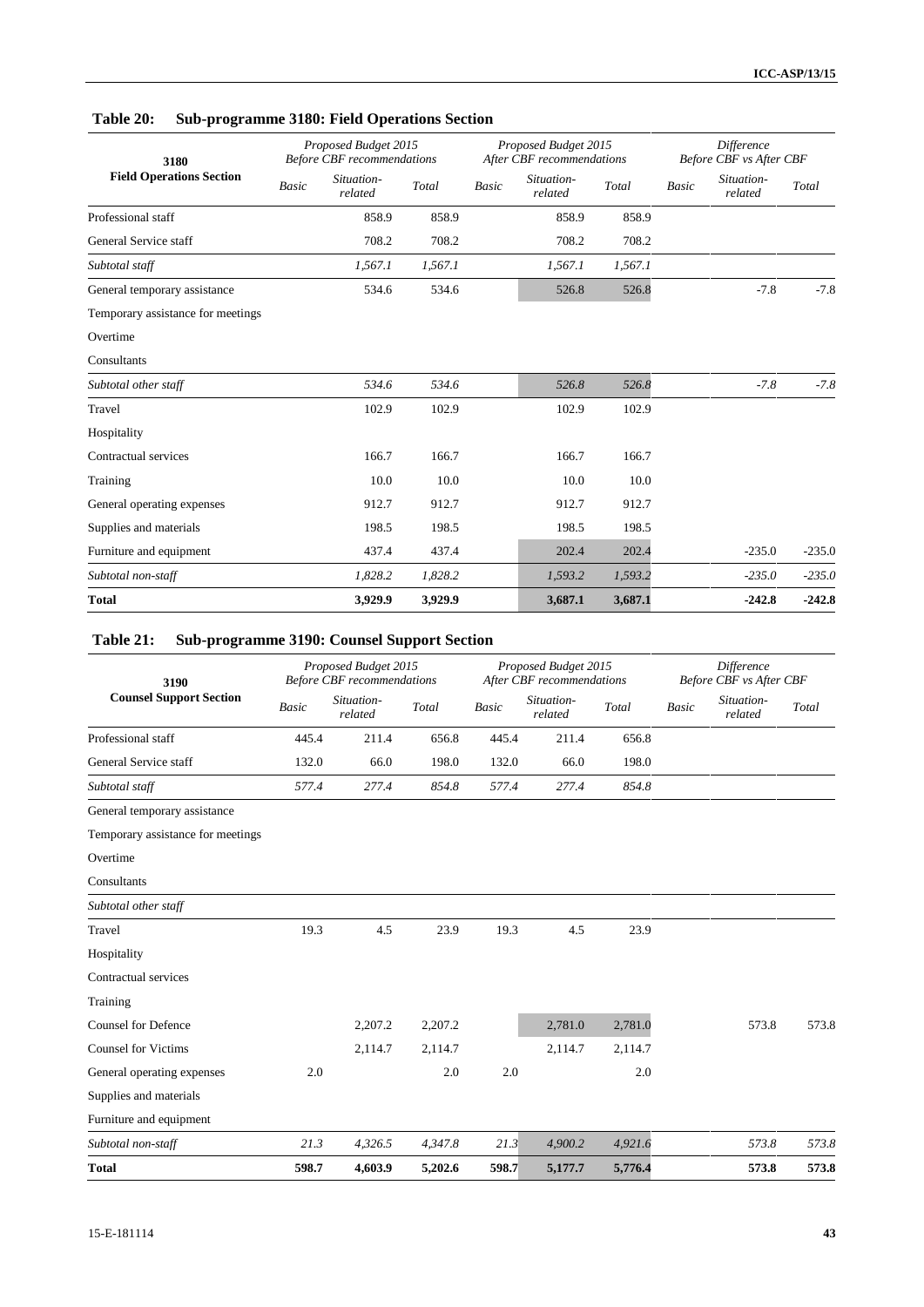| 3200<br><b>Common Administrative</b> |          | Proposed Budget 2015<br><b>Before CBF</b> recommendations |          |              | Proposed Budget 2015<br>After CBF recommendations |          | <b>Difference</b><br><b>Before CBF</b> vs After CBF |                       |          |  |
|--------------------------------------|----------|-----------------------------------------------------------|----------|--------------|---------------------------------------------------|----------|-----------------------------------------------------|-----------------------|----------|--|
| <b>Services Division</b>             | Basic    | Situation-<br>related                                     | Total    | <b>Basic</b> | Situation-<br>related                             | Total    | <b>Basic</b>                                        | Situation-<br>related | Total    |  |
| Professional staff                   | 3.644.4  | 1,426.7                                                   | 5,071.1  | 3,644.4      | 1,426.7                                           | 5.071.1  |                                                     |                       |          |  |
| General Service staff                | 5,471.9  | 2,285.1                                                   | 7,757.0  | 5,471.9      | 2,285.1                                           | 7,757.0  |                                                     |                       |          |  |
| Subtotal staff                       | 9,116.3  | 3,711.8                                                   | 12,828.1 | 9,116.3      | 3,711.8                                           | 12,828.1 |                                                     |                       |          |  |
| General temporary assistance         | 718.0    | 817.3                                                     | 1,535.3  | 632.1        | 802.9                                             | 1,435.0  | $-85.9$                                             | $-14.4$               | $-100.3$ |  |
| Temporary assistance for meetings    | 10.0     |                                                           | 10.0     | 10.0         |                                                   | 10.0     |                                                     |                       |          |  |
| Overtime                             | 100.6    | 42.2                                                      | 142.8    | 100.6        | 42.2                                              | 142.8    |                                                     |                       |          |  |
| Consultants                          | 40.0     |                                                           | 40.0     | 40.0         |                                                   | 40.0     |                                                     |                       |          |  |
| Subtotal other staff                 | 868.6    | 859.5                                                     | 1,728.1  | 782.7        | 845.1                                             | 1,627.8  | $-85.9$                                             | $-14.4$               | $-100.3$ |  |
| Travel                               | 97.7     | 127.5                                                     | 225.2    | 97.7         | 127.5                                             | 225.2    |                                                     |                       |          |  |
| Hospitality                          |          |                                                           |          |              |                                                   |          |                                                     |                       |          |  |
| Contractual services                 | 274.1    | 253.7                                                     | 527.8    | 274.1        | 253.7                                             | 527.8    |                                                     |                       |          |  |
| Training                             | 132.9    | 22.0                                                      | 154.9    | 132.9        | 22.0                                              | 154.9    |                                                     |                       |          |  |
| General operating expenses           | 4,075.8  | 2,352.6                                                   | 6.428.3  | 4,055.8      | 2,352.6                                           | 6,408.3  | $-20.0$                                             |                       | $-20.0$  |  |
| Supplies and materials               | 331.5    | 213.3                                                     | 544.8    | 331.5        | 213.3                                             | 544.8    |                                                     |                       |          |  |
| Furniture and equipment              | 300.0    | 726.4                                                     | 1,026.4  | 300.0        | 437.4                                             | 737.4    |                                                     | $-289.0$              | $-289.0$ |  |
| Subtotal non-staff                   | 5,212.0  | 3,695.5                                                   | 8,907.5  | 5,192.0      | 3,406.5                                           | 8,598.5  | $-20.0$                                             | $-289.0$              | $-309.0$ |  |
| <b>Total</b>                         | 15,196.9 | 8,266.7                                                   | 23,463.6 | 15,091.0     | 7,963.3                                           | 23,054.4 | $-105.9$                                            | $-303.4$              | $-409.3$ |  |

### **Table 22: Programme 3200: Common Administrative Services Division**

# **Table 23: Sub-programme 3210: Office of the Director CASD**

| 3210                               |              | Proposed Budget 2015<br><b>Before CBF</b> recommendations |       |              | Proposed Budget 2015<br>After CBF recommendations |       | <b>Difference</b><br>Before CBF vs After CBF |                       |       |  |
|------------------------------------|--------------|-----------------------------------------------------------|-------|--------------|---------------------------------------------------|-------|----------------------------------------------|-----------------------|-------|--|
| <b>Office of the Director CASD</b> | <b>Basic</b> | Situation-<br>related                                     | Total | <b>Basic</b> | Situation-<br>related                             | Total | Basic                                        | Situation-<br>related | Total |  |
| Professional staff                 | 380.3        |                                                           | 380.3 | 380.3        |                                                   | 380.3 |                                              |                       |       |  |
| General Service staff              | 66.0         |                                                           | 66.0  | 66.0         |                                                   | 66.0  |                                              |                       |       |  |
| Subtotal staff                     | 446.3        |                                                           | 446.3 | 446.3        |                                                   | 446.3 |                                              |                       |       |  |
| General temporary assistance       |              |                                                           |       |              |                                                   |       |                                              |                       |       |  |
| Temporary assistance for meetings  |              |                                                           |       |              |                                                   |       |                                              |                       |       |  |
| Overtime                           |              |                                                           |       |              |                                                   |       |                                              |                       |       |  |
| Consultants                        |              |                                                           |       |              |                                                   |       |                                              |                       |       |  |
| Subtotal other staff               |              |                                                           |       |              |                                                   |       |                                              |                       |       |  |
| Travel                             | 17.5         |                                                           | 17.5  | 17.5         |                                                   | 17.5  |                                              |                       |       |  |
| Hospitality                        |              |                                                           |       |              |                                                   |       |                                              |                       |       |  |
| Contractual services               |              |                                                           |       |              |                                                   |       |                                              |                       |       |  |
| Training                           |              |                                                           |       |              |                                                   |       |                                              |                       |       |  |
| General operating expenses         |              |                                                           |       |              |                                                   |       |                                              |                       |       |  |
| Supplies and materials             |              |                                                           |       |              |                                                   |       |                                              |                       |       |  |
| Furniture and equipment            |              |                                                           |       |              |                                                   |       |                                              |                       |       |  |
| Subtotal non-staff                 | 17.5         |                                                           | 17.5  | 17.5         |                                                   | 17.5  |                                              |                       |       |  |
| <b>Total</b>                       | 463.8        |                                                           | 463.8 | 463.8        |                                                   | 463.8 |                                              |                       |       |  |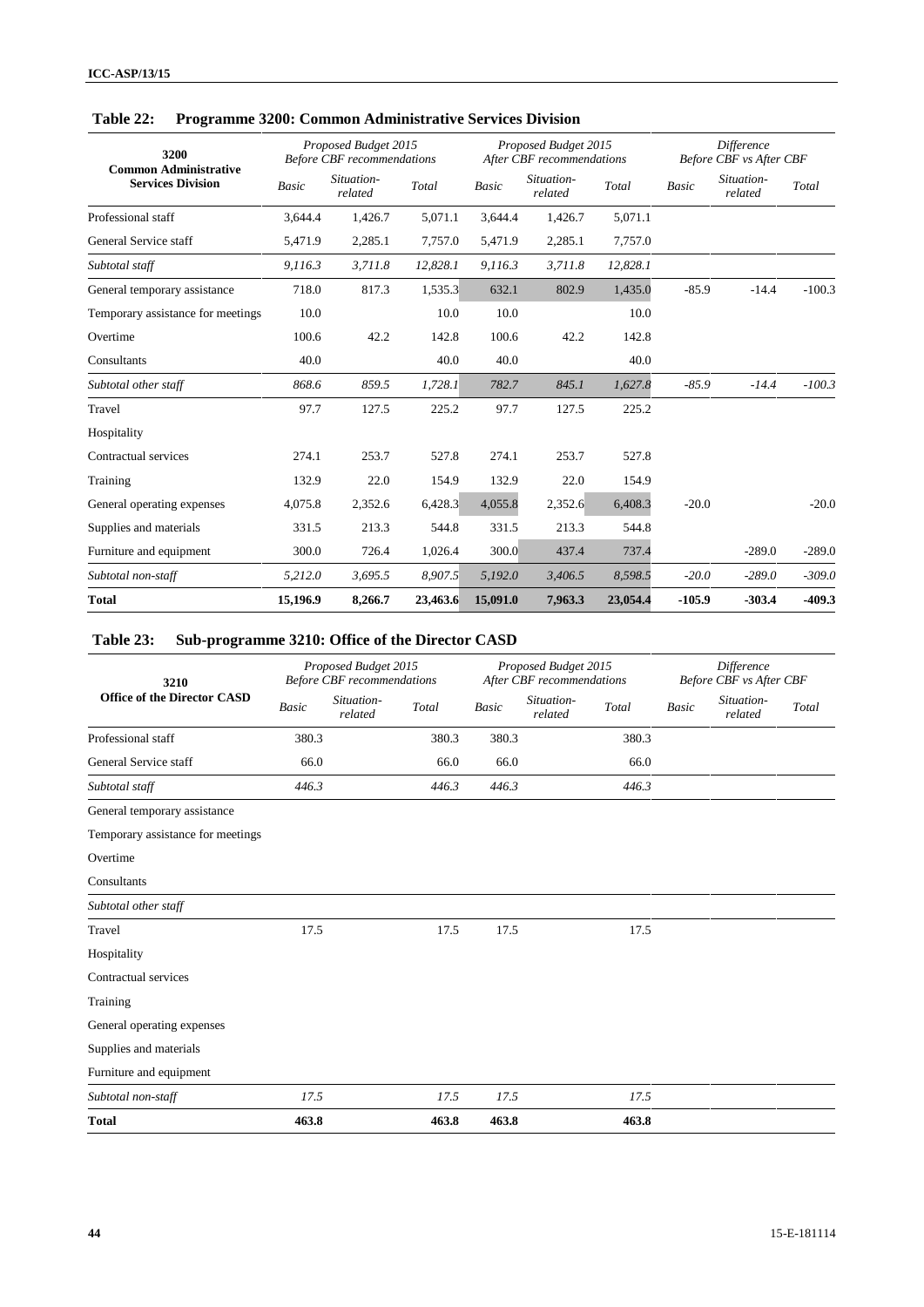| 3220                              |         | Proposed Budget 2015<br><b>Before CBF</b> recommendations |         |              | Proposed Budget 2015<br>After CBF recommendations |         | <b>Difference</b><br><b>Before CBF</b> vs After CBF |                       |         |
|-----------------------------------|---------|-----------------------------------------------------------|---------|--------------|---------------------------------------------------|---------|-----------------------------------------------------|-----------------------|---------|
| <b>Human Resources Section</b>    | Basic   | Situation-<br>related                                     | Total   | <b>Basic</b> | Situation-<br>related                             | Total   | <b>Basic</b>                                        | Situation-<br>related | Total   |
| Professional staff                | 799.8   |                                                           | 799.8   | 799.8        |                                                   | 799.8   |                                                     |                       |         |
| General Service staff             | 820.8   | 198.0                                                     | 1,018.8 | 820.8        | 198.0                                             | 1,018.8 |                                                     |                       |         |
| Subtotal staff                    | 1,620.6 | 198.0                                                     | 1,818.6 | 1,620.6      | 198.0                                             | 1,818.6 |                                                     |                       |         |
| General temporary assistance      | 366.5   |                                                           | 366.5   | 285.9        |                                                   | 285.9   | $-80.6$                                             |                       | $-80.6$ |
| Temporary assistance for meetings |         |                                                           |         |              |                                                   |         |                                                     |                       |         |
| Overtime                          |         |                                                           |         |              |                                                   |         |                                                     |                       |         |
| Consultants                       | 35.0    |                                                           | 35.0    | 35.0         |                                                   | 35.0    |                                                     |                       |         |
| Subtotal other staff              | 401.5   |                                                           | 401.5   | 320.9        |                                                   | 320.9   | $-80.6$                                             |                       | $-80.6$ |
| Travel                            | 14.2    |                                                           | 14.2    | 14.2         |                                                   | 14.2    |                                                     |                       |         |
| Hospitality                       |         |                                                           |         |              |                                                   |         |                                                     |                       |         |
| Contractual services              | 20.0    |                                                           | 20.0    | 20.0         |                                                   | 20.0    |                                                     |                       |         |
| Training                          | 46.8    | 12.0                                                      | 58.8    | 46.8         | 12.0                                              | 58.8    |                                                     |                       |         |
| General operating expenses        |         |                                                           |         |              |                                                   |         |                                                     |                       |         |
| Supplies and materials            |         |                                                           |         |              |                                                   |         |                                                     |                       |         |
| Furniture and equipment           |         |                                                           |         |              |                                                   |         |                                                     |                       |         |
| Subtotal non-staff                | 81.0    | 12.0                                                      | 93.0    | 81.0         | 12.0                                              | 93.0    |                                                     |                       |         |
| <b>Total</b>                      | 2,103.1 | 210.0                                                     | 2,313.1 | 2,022.5      | 210.0                                             | 2,232.5 | $-80.6$                                             |                       | $-80.6$ |

## **Table 24: Sub-programme 3220: Human Resources Section**

# **Table 25: Sub-programme 3240: Budget and Finance Section**

| 3240<br><b>Budget and Finance</b>    |              | Proposed Budget 2015<br><b>Before CBF</b> recommendations |              |         |              | Proposed Budget 2015<br>After CBF recommendations |              |         |        | <b>Difference</b><br><b>Before CBF vs After CBF</b> |              |        |
|--------------------------------------|--------------|-----------------------------------------------------------|--------------|---------|--------------|---------------------------------------------------|--------------|---------|--------|-----------------------------------------------------|--------------|--------|
| <b>Section</b>                       | <b>Basic</b> | Situation-<br>related                                     | <b>IPSAS</b> | Total   | <b>Basic</b> | Situation-<br>related                             | <b>IPSAS</b> | Total   | Basic  | Situation-<br>related                               | <b>IPSAS</b> | Total  |
| Professional staff                   | 758.1        |                                                           |              | 758.1   | 758.1        |                                                   |              | 758.1   |        |                                                     |              |        |
| General Service staff                | 792.0        | 344.4                                                     |              | 1,136.4 | 792.0        | 344.4                                             |              | 1,136.4 |        |                                                     |              |        |
| Subtotal staff                       | 1,550.1      | 344.4                                                     |              | 1,894.5 | 1,550.1      | 344.4                                             |              | 1,894.5 |        |                                                     |              |        |
| General temporary<br>assistance      | 137.3        |                                                           | 140.9        | 278.2   | 133.9        |                                                   | 140.9        | 274.8   | $-3.4$ |                                                     |              | $-3.4$ |
| Temporary assistance<br>for meetings |              |                                                           |              |         |              |                                                   |              |         |        |                                                     |              |        |
| Overtime                             | 10.0         |                                                           |              | 10.0    | 10.0         |                                                   |              | 10.0    |        |                                                     |              |        |
| Consultants                          |              |                                                           |              |         |              |                                                   |              |         |        |                                                     |              |        |
| Subtotal other staff                 | 147.3        |                                                           | 140.9        | 288.2   | 143.9        |                                                   | 140.9        | 284.8   | $-3.4$ |                                                     |              | $-3.4$ |
| Travel                               | 7.5          |                                                           | 9.3          | 16.8    | 7.5          |                                                   | 9.3          | 16.8    |        |                                                     |              |        |
| Hospitality                          |              |                                                           |              |         |              |                                                   |              |         |        |                                                     |              |        |
| Contractual services                 | 80.5         |                                                           | 13.4         | 93.9    | 80.5         |                                                   | 13.4         | 93.9    |        |                                                     |              |        |
| Training                             | 5.7          |                                                           | 10.0         | 15.7    | 5.7          |                                                   | 10.0         | 15.7    |        |                                                     |              |        |
| General operating<br>expenses        | 55.5         |                                                           |              | 55.5    | 55.5         |                                                   |              | 55.5    |        |                                                     |              |        |
| Supplies and materials               |              |                                                           |              |         |              |                                                   |              |         |        |                                                     |              |        |
| Furniture and<br>equipment           |              |                                                           |              |         |              |                                                   |              |         |        |                                                     |              |        |
| Subtotal non-staff                   | 149.2        |                                                           | 32.7         | 181.9   | 149.2        |                                                   | 32.7         | 181.9   |        |                                                     |              |        |
| <b>Total</b>                         | 1,846.6      | 344.4                                                     | 173.6        | 2,364.6 | 1,843.2      | 344.4                                             | 173.6        | 2,361.2 | $-3.4$ |                                                     |              | $-3.4$ |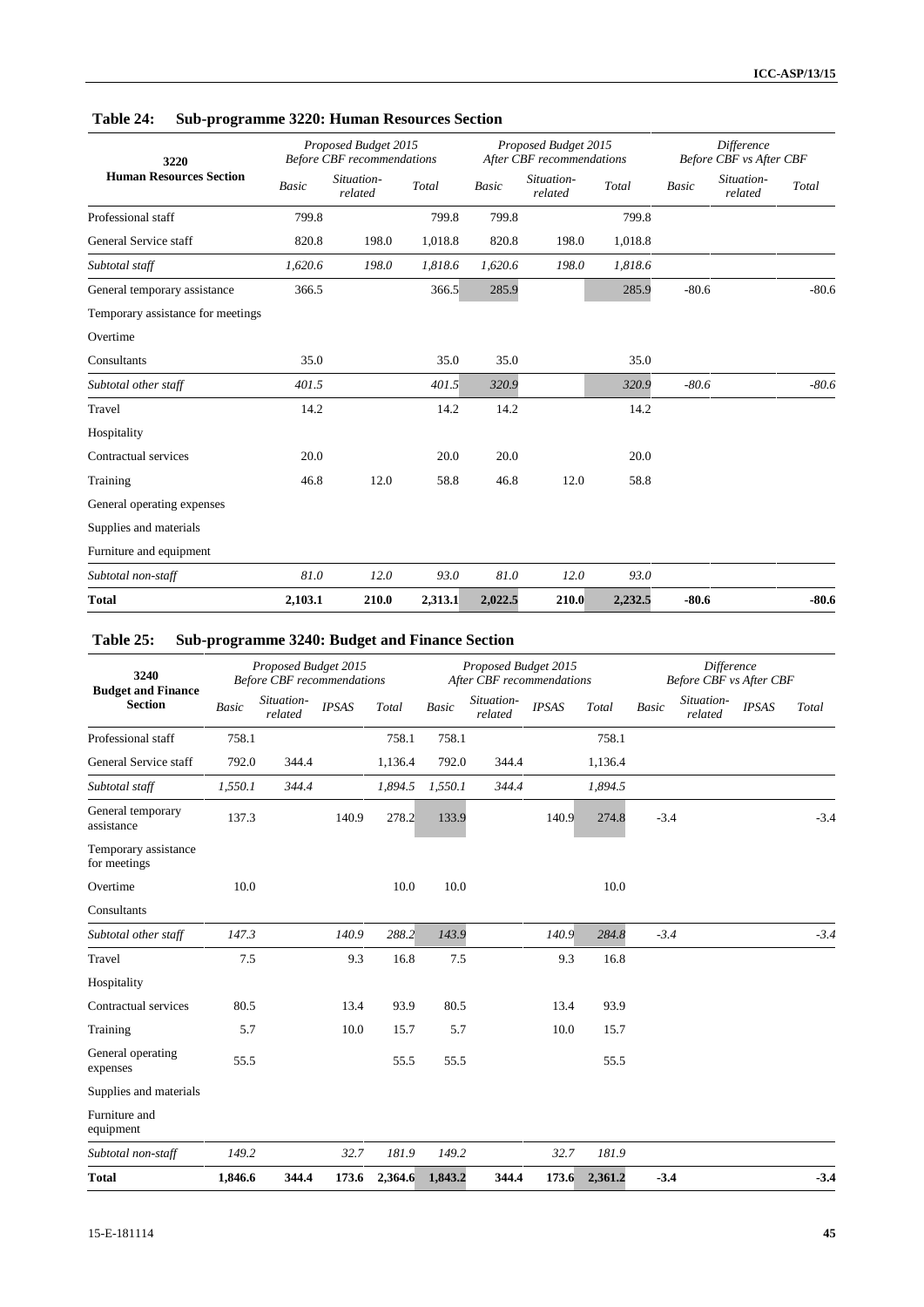| 3250                              |         | Proposed Budget 2015<br><b>Before CBF</b> recommendations |         |              | Proposed Budget 2015<br>After CBF recommendations |         | Difference<br>Before CBF vs After CBF |                       |         |  |
|-----------------------------------|---------|-----------------------------------------------------------|---------|--------------|---------------------------------------------------|---------|---------------------------------------|-----------------------|---------|--|
| <b>General Services Section</b>   | Basic   | Situation-<br>related                                     | Total   | <b>Basic</b> | Situation-<br>related                             | Total   | <b>Basic</b>                          | Situation-<br>related | Total   |  |
| Professional staff                | 568.4   |                                                           | 568.4   | 568.4        |                                                   | 568.4   |                                       |                       |         |  |
| General Service staff             | 2,392.8 |                                                           | 2,392.8 | 2,392.8      |                                                   | 2,392.8 |                                       |                       |         |  |
| Subtotal staff                    | 2,961.2 |                                                           | 2,961.2 | 2,961.2      |                                                   | 2,961.2 |                                       |                       |         |  |
| General temporary assistance      | 73.3    |                                                           | 73.3    | 71.5         |                                                   | 71.5    | $-1.8$                                |                       | $-1.8$  |  |
| Temporary assistance for meetings |         |                                                           |         |              |                                                   |         |                                       |                       |         |  |
| Overtime                          | 55.6    | 42.2                                                      | 97.8    | 55.6         | 42.2                                              | 97.8    |                                       |                       |         |  |
| Consultants                       | 5.0     |                                                           | 5.0     | 5.0          |                                                   | 5.0     |                                       |                       |         |  |
| Subtotal other staff              | 133.9   | 42.2                                                      | 176.1   | 132.1        | 42.2                                              | 174.2   | $-1.8$                                |                       | $-1.8$  |  |
| Travel                            | 16.0    |                                                           | 16.0    | 16.0         |                                                   | 16.0    |                                       |                       |         |  |
| Hospitality                       |         |                                                           |         |              |                                                   |         |                                       |                       |         |  |
| Contractual services              | 20.0    |                                                           | 20.0    | 20.0         |                                                   | 20.0    |                                       |                       |         |  |
| Training                          | 9.8     |                                                           | 9.8     | 9.8          |                                                   | 9.8     |                                       |                       |         |  |
| General operating expenses        | 1,918.6 |                                                           | 1,918.6 | 1,898.6      |                                                   | 1,898.6 | $-20.0$                               |                       | $-20.0$ |  |
| Supplies and materials            | 211.5   |                                                           | 211.5   | 211.5        |                                                   | 211.5   |                                       |                       |         |  |
| Furniture and equipment           |         | 54.0                                                      | 54.0    |              |                                                   |         |                                       | $-54.0$               | $-54.0$ |  |
| Subtotal non-staff                | 2,175.9 | 54.0                                                      | 2,229.9 | 2,155.9      |                                                   | 2,155.9 | $-20.0$                               | $-54.0$               | $-74.0$ |  |
| <b>Total</b>                      | 5,271.0 | 96.2                                                      | 5,367.1 | 5,249.1      | 42.2                                              | 5,291.3 | $-21.8$                               | $-54.0$               | $-75.8$ |  |

## **Table 26: Sub-programme 3250: General Services Section**

# **Table 27: Sub-programme 3260: Information and Communication Technologies Section**

| 3260<br><b>Information and</b>                      |         | Proposed Budget 2015<br><b>Before CBF</b> recommendations |         |              | Proposed Budget 2015<br>After CBF recommendations |         |              | <b>Difference</b><br><b>Before CBF</b> vs After CBF |        |  |
|-----------------------------------------------------|---------|-----------------------------------------------------------|---------|--------------|---------------------------------------------------|---------|--------------|-----------------------------------------------------|--------|--|
| <b>Communication Technologies</b><br><b>Section</b> | Basic   | Situation-<br>related                                     | Total   | <b>Basic</b> | Situation-<br>related                             | Total   | <b>Basic</b> | Situation-<br>related                               | Total  |  |
| Professional staff                                  | 1,137.7 | 567.8                                                     | 1,705.4 | 1,137.7      | 567.8                                             | 1,705.4 |              |                                                     |        |  |
| General Service staff                               | 1,400.4 | 1,034.5                                                   | 2,434.9 | 1,400.4      | 1,034.5                                           | 2,434.9 |              |                                                     |        |  |
| Subtotal staff                                      | 2,538.0 | 1,602.3                                                   | 4,140.3 | 2,538.0      | 1,602.3                                           | 4,140.3 |              |                                                     |        |  |
| General temporary assistance                        |         | 282.7                                                     | 282.7   |              | 276.1                                             | 276.1   |              | $-6.6$                                              | $-6.6$ |  |
| Temporary assistance for meetings                   | 10.0    |                                                           | 10.0    | 10.0         |                                                   | 10.0    |              |                                                     |        |  |
| Overtime                                            | 35.0    |                                                           | 35.0    | 35.0         |                                                   | 35.0    |              |                                                     |        |  |
| Consultants                                         |         |                                                           |         |              |                                                   |         |              |                                                     |        |  |
| Subtotal other staff                                | 45.0    | 282.7                                                     | 327.7   | 45.0         | 276.1                                             | 321.1   |              | $-6.6$                                              | $-6.6$ |  |
| Travel                                              | 33.3    | 24.6                                                      | 57.8    | 33.3         | 24.6                                              | 57.8    |              |                                                     |        |  |
| Hospitality                                         |         |                                                           |         |              |                                                   |         |              |                                                     |        |  |
| Contractual services                                | 140.2   | 87.0                                                      | 227.2   | 140.2        | 87.0                                              | 227.2   |              |                                                     |        |  |
| Training                                            | 60.7    |                                                           | 60.7    | 60.7         |                                                   | 60.7    |              |                                                     |        |  |
| General operating expenses                          | 2,101.7 | 1.439.9                                                   | 3,541.6 | 2,101.7      | 1,439.9                                           | 3,541.6 |              |                                                     |        |  |
| Supplies and materials                              | 120.0   | 14.8                                                      | 134.8   | 120.0        | 14.8                                              | 134.8   |              |                                                     |        |  |
| Furniture and equipment                             | 300.0   | 235.0                                                     | 535.0   | 300.0        | 235.0                                             | 535.0   |              |                                                     |        |  |
| Subtotal non-staff                                  | 2,755.8 | 1,801.3                                                   | 4,557.1 | 2,755.8      | 1,801.3                                           | 4,557.1 |              |                                                     |        |  |
| <b>Total</b>                                        | 5,338.8 | 3,686.3                                                   | 9,025.1 | 5,338.8      | 3,679.7                                           | 9,018.6 |              | $-6.6$                                              | $-6.6$ |  |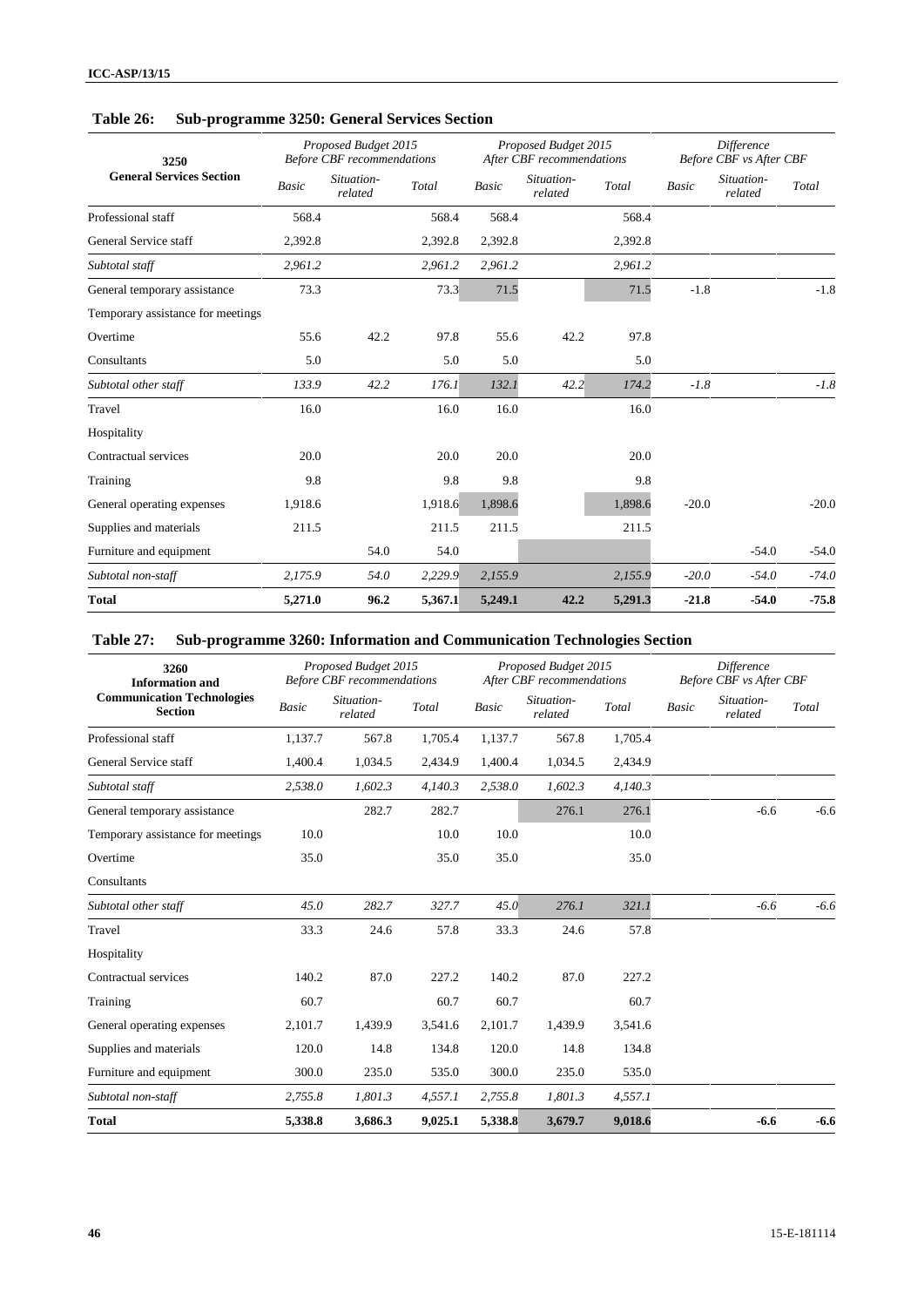| Table 28: | <b>Programme 3300: Division of Court Services</b> |  |
|-----------|---------------------------------------------------|--|
|-----------|---------------------------------------------------|--|

| 3300                              |         | Proposed Budget 2015<br><b>Before CBF</b> recommendations |          |              | Proposed Budget 2015<br>After CBF recommendations |          |              | <b>Difference</b><br><b>Before CBF</b> vs After CBF |          |  |
|-----------------------------------|---------|-----------------------------------------------------------|----------|--------------|---------------------------------------------------|----------|--------------|-----------------------------------------------------|----------|--|
| <b>Division of Court Services</b> | Basic   | Situation-<br>related                                     | Total    | <b>Basic</b> | Situation-<br>related                             | Total    | <b>Basic</b> | Situation-<br>related                               | Total    |  |
| Professional staff                | 4.959.7 | 6,070.5                                                   | 11,030.2 | 4,959.7      | 6,070.5                                           | 11,030.2 |              |                                                     |          |  |
| General Service staff             | 924.0   | 2,645.2                                                   | 3,569.2  | 924.0        | 2,645.2                                           | 3,569.2  |              |                                                     |          |  |
| Subtotal staff                    | 5,883.7 | 8,715.7                                                   | 14,599.4 | 5,883.7      | 8,715.7                                           | 14,599.4 |              |                                                     |          |  |
| General temporary assistance      |         | 2,732.2                                                   | 2,732.2  |              | 2,692.3                                           | 2,692.3  |              | $-39.9$                                             | $-39.9$  |  |
| Temporary assistance for meetings | 169.9   | 308.4                                                     | 478.3    | 169.9        | 308.4                                             | 478.3    |              |                                                     |          |  |
| Overtime                          |         | 15.0                                                      | 15.0     |              | 15.0                                              | 15.0     |              |                                                     |          |  |
| Consultants                       | 2.5     | 251.0                                                     | 253.5    | 2.5          | 251.0                                             | 253.5    |              |                                                     |          |  |
| Subtotal other staff              | 172.4   | 3,306.6                                                   | 3,479.0  | 172.4        | 3,266.7                                           | 3,439.1  |              | $-39.9$                                             | $-39.9$  |  |
| Travel                            | 70.8    | 1,459.7                                                   | 1,530.5  | 70.8         | 1,459.7                                           | 1,530.5  |              |                                                     |          |  |
| Hospitality                       |         |                                                           |          |              |                                                   |          |              |                                                     |          |  |
| Contractual services              | 113.8   | 188.4                                                     | 302.2    | 113.8        | 188.4                                             | 302.2    |              |                                                     |          |  |
| Training                          | 7.2     | 54.1                                                      | 61.2     | 7.2          | 54.1                                              | 61.2     |              |                                                     |          |  |
| <b>Counsel for Defence</b>        |         | 2,207.2                                                   | 2,207.2  |              | 2,781.0                                           | 2,781.0  |              | 573.8                                               | 573.8    |  |
| <b>Counsel for Victims</b>        |         | 2,114.7                                                   | 2,114.7  |              | 2,114.7                                           | 2,114.7  |              |                                                     |          |  |
| General operating expenses        | 1,892.0 | 3,914.4                                                   | 5,806.4  | 1,631.0      | 3,554.4                                           | 5,185.4  | $-261.0$     | $-360.0$                                            | $-621.0$ |  |
| Supplies and materials            | 16.2    | 64.3                                                      | 80.5     | 16.2         | 64.3                                              | 80.5     |              |                                                     |          |  |
| Furniture and equipment           |         |                                                           |          |              |                                                   |          |              |                                                     |          |  |
| Subtotal non-staff                | 2,100.0 | 10,002.8                                                  | 12,102.8 | 1,839.0      | 10,216.6                                          | 12,055.5 | $-261.0$     | 213.8                                               | $-47.2$  |  |
| <b>Total</b>                      | 8,156.0 | 22,025.1                                                  | 30,181.1 | 7,895.0      | 22,199.0                                          | 30,094.0 | $-261.0$     | 173.9                                               | $-87.1$  |  |

## **Table 29: Sub-programme 3310: Office of the Director DCS**

| 3310                              |       | Proposed Budget 2015<br><b>Before CBF</b> recommendations |       |              | Proposed Budget 2015<br>After CBF recommendations |       | <b>Difference</b><br>Before CBF vs After CBF |                       |       |
|-----------------------------------|-------|-----------------------------------------------------------|-------|--------------|---------------------------------------------------|-------|----------------------------------------------|-----------------------|-------|
| <b>Office of the Director DCS</b> | Basic | Situation-<br>related                                     | Total | <b>Basic</b> | Situation-<br>related                             | Total | <b>Basic</b>                                 | Situation-<br>related | Total |
| Professional staff                | 170.6 | 294.6                                                     | 465.2 | 170.6        | 294.6                                             | 465.2 |                                              |                       |       |
| General Service staff             | 66.0  |                                                           | 66.0  | 66.0         |                                                   | 66.0  |                                              |                       |       |
| Subtotal staff                    | 236.6 | 294.6                                                     | 531.2 | 236.6        | 294.6                                             | 531.2 |                                              |                       |       |
| General temporary assistance      |       |                                                           |       |              |                                                   |       |                                              |                       |       |
| Temporary assistance for meetings |       |                                                           |       |              |                                                   |       |                                              |                       |       |
| Overtime                          |       |                                                           |       |              |                                                   |       |                                              |                       |       |
| Consultants                       | 2.5   | 17.5                                                      | 20.0  | 2.5          | 17.5                                              | 20.0  |                                              |                       |       |
| Subtotal other staff              | 2.5   | 17.5                                                      | 20.0  | 2.5          | 17.5                                              | 20.0  |                                              |                       |       |
| Travel                            | 20.1  | 16.3                                                      | 36.4  | 20.1         | 16.3                                              | 36.4  |                                              |                       |       |
| Hospitality                       |       |                                                           |       |              |                                                   |       |                                              |                       |       |
| Contractual services              |       |                                                           |       |              |                                                   |       |                                              |                       |       |
| Training                          | 1.7   |                                                           | 1.7   | 1.7          |                                                   | 1.7   |                                              |                       |       |
| General operating expenses        |       | 38.7                                                      | 38.7  |              | 38.7                                              | 38.7  |                                              |                       |       |
| Supplies and materials            |       |                                                           |       |              |                                                   |       |                                              |                       |       |
| Furniture and equipment           |       |                                                           |       |              |                                                   |       |                                              |                       |       |
| Subtotal non-staff                | 21.7  | 55.1                                                      | 76.8  | 21.7         | 55.1                                              | 76.8  |                                              |                       |       |
| Total                             | 260.8 | 367.2                                                     | 628.0 | 260.8        | 367.2                                             | 628.0 |                                              |                       |       |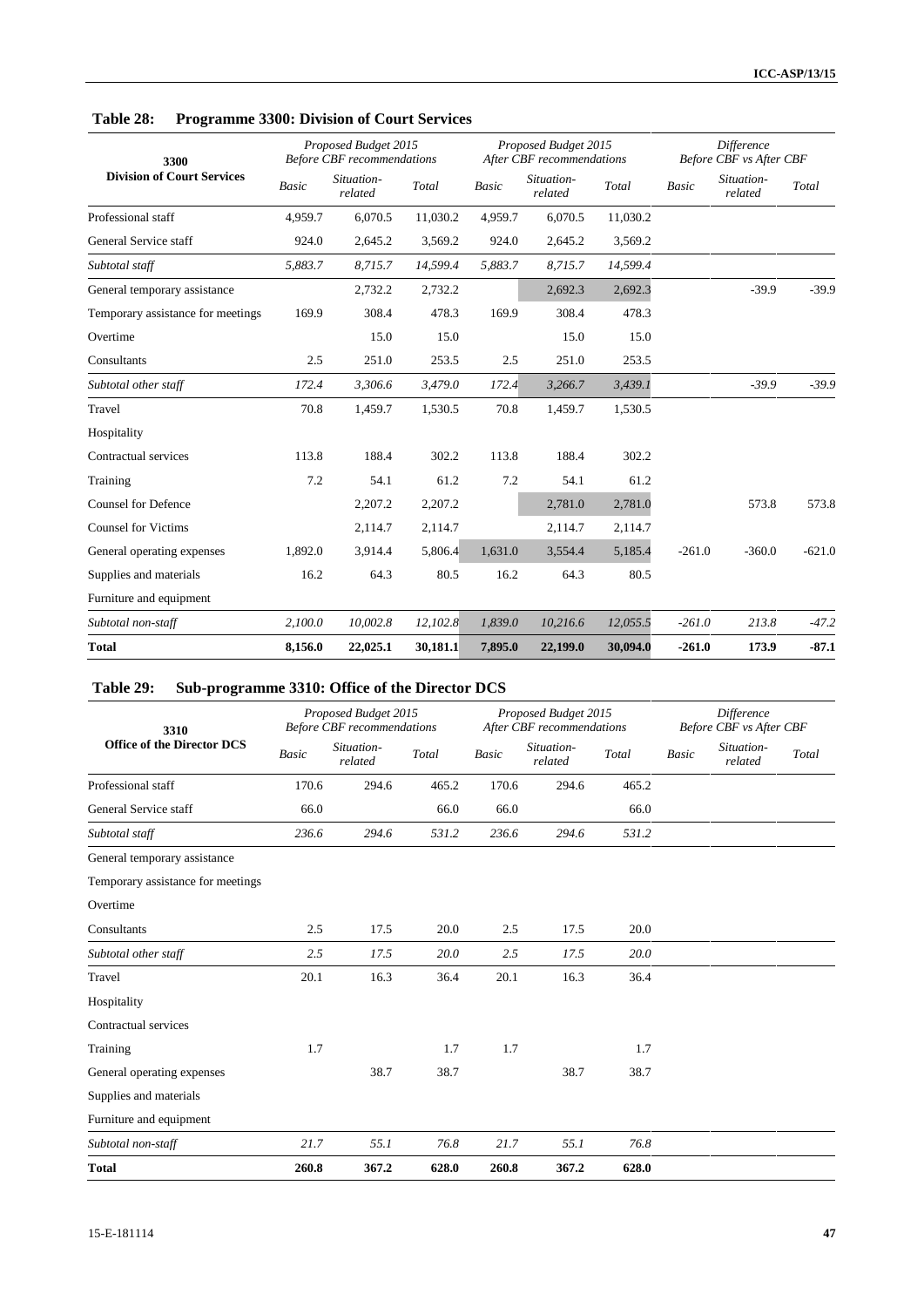# **Table 30: Sub-programme 3320: Court Management Section**

| 3320                              |              | Proposed Budget 2015<br><b>Before CBF</b> recommendations |         |              | Proposed Budget 2015<br>After CBF recommendations |         | <b>Difference</b><br><b>Before CBF</b> vs After CBF |                       |        |
|-----------------------------------|--------------|-----------------------------------------------------------|---------|--------------|---------------------------------------------------|---------|-----------------------------------------------------|-----------------------|--------|
| <b>Court Management Section</b>   | <b>Basic</b> | Situation-<br>related                                     | Total   | <b>Basic</b> | Situation-<br>related                             | Total   | <b>Basic</b>                                        | Situation-<br>related | Total  |
| Professional staff                | 421.8        | 783.9                                                     | 1,205.7 | 421.8        | 783.9                                             | 1,205.7 |                                                     |                       |        |
| General Service staff             | 132.0        | 740.4                                                     | 872.4   | 132.0        | 740.4                                             | 872.4   |                                                     |                       |        |
| Subtotal staff                    | 553.8        | 1,524.3                                                   | 2,078.1 | 553.8        | 1,524.3                                           | 2,078.1 |                                                     |                       |        |
| General temporary assistance      |              | 238.3                                                     | 238.3   |              | 234.1                                             | 234.1   |                                                     | $-4.2$                | $-4.2$ |
| Temporary assistance for meetings |              |                                                           |         |              |                                                   |         |                                                     |                       |        |
| Overtime                          |              | 15.0                                                      | 15.0    |              | 15.0                                              | 15.0    |                                                     |                       |        |
| Consultants                       |              |                                                           |         |              |                                                   |         |                                                     |                       |        |
| Subtotal other staff              |              | 253.3                                                     | 253.3   |              | 249.1                                             | 249.1   |                                                     | $-4.2$                | $-4.2$ |
| Travel                            |              |                                                           |         |              |                                                   |         |                                                     |                       |        |
| Hospitality                       |              |                                                           |         |              |                                                   |         |                                                     |                       |        |
| Contractual services              | 56.3         |                                                           | 56.3    | 56.3         |                                                   | 56.3    |                                                     |                       |        |
| Training                          | 5.5          |                                                           | 5.5     | 5.5          |                                                   | 5.5     |                                                     |                       |        |
| General operating expenses        |              |                                                           |         |              |                                                   |         |                                                     |                       |        |
| Supplies and materials            |              | 47.0                                                      | 47.0    |              | 47.0                                              | 47.0    |                                                     |                       |        |
| Furniture and equipment           |              |                                                           |         |              |                                                   |         |                                                     |                       |        |
| Subtotal non-staff                | 61.8         | 47.0                                                      | 108.8   | 61.8         | 47.0                                              | 108.8   |                                                     |                       |        |
| <b>Total</b>                      | 615.6        | 1,824.6                                                   | 2,440.2 | 615.6        | 1,820.4                                           | 2,436.0 |                                                     | $-4.2$                | $-4.2$ |

# **Table 31: Sub-programme 3330: Detention Section**

| 3330                              |         | Proposed Budget 2015<br><b>Before CBF</b> recommendations |         |              | Proposed Budget 2015<br>After CBF recommendations |         | <b>Difference</b><br><b>Before CBF</b> vs After CBF |                       |          |
|-----------------------------------|---------|-----------------------------------------------------------|---------|--------------|---------------------------------------------------|---------|-----------------------------------------------------|-----------------------|----------|
| <b>Detention Section</b>          | Basic   | Situation-<br>related                                     | Total   | <b>Basic</b> | Situation-<br>related                             | Total   | <b>Basic</b>                                        | Situation-<br>related | Total    |
| Professional staff                | 211.4   | 84.9                                                      | 296.3   | 211.4        | 84.9                                              | 296.3   |                                                     |                       |          |
| General Service staff             | 66.0    | 66.0                                                      | 132.0   | 66.0         | 66.0                                              | 132.0   |                                                     |                       |          |
| Subtotal staff                    | 277.4   | 150.9                                                     | 428.3   | 277.4        | 150.9                                             | 428.3   |                                                     |                       |          |
| General temporary assistance      |         |                                                           |         |              |                                                   |         |                                                     |                       |          |
| Temporary assistance for meetings |         |                                                           |         |              |                                                   |         |                                                     |                       |          |
| Overtime                          |         |                                                           |         |              |                                                   |         |                                                     |                       |          |
| Consultants                       |         | 6.0                                                       | 6.0     |              | 6.0                                               | 6.0     |                                                     |                       |          |
| Subtotal other staff              |         | 6.0                                                       | 6.0     |              | 6.0                                               | 6.0     |                                                     |                       |          |
| Travel                            |         |                                                           |         |              |                                                   |         |                                                     |                       |          |
| Hospitality                       |         |                                                           |         |              |                                                   |         |                                                     |                       |          |
| Contractual services              |         |                                                           |         |              |                                                   |         |                                                     |                       |          |
| Training                          |         |                                                           |         |              |                                                   |         |                                                     |                       |          |
| General operating expenses        | 1,890.0 | 46.3                                                      | 1,936.3 | 1,629.0      | 46.3                                              | 1,675.3 | $-261.0$                                            |                       | $-261.0$ |
| Supplies and materials            | 7.5     |                                                           | 7.5     | 7.5          |                                                   | 7.5     |                                                     |                       |          |
| Furniture and equipment           |         |                                                           |         |              |                                                   |         |                                                     |                       |          |
| Subtotal non-staff                | 1,897.5 | 46.3                                                      | 1,943.8 | 1,636.5      | 46.3                                              | 1,682.8 | $-261.0$                                            |                       | $-261.0$ |
| <b>Total</b>                      | 2,174.9 | 203.2                                                     | 2,378.1 | 1,913.9      | 203.2                                             | 2,117.1 | $-261.0$                                            |                       | $-261.0$ |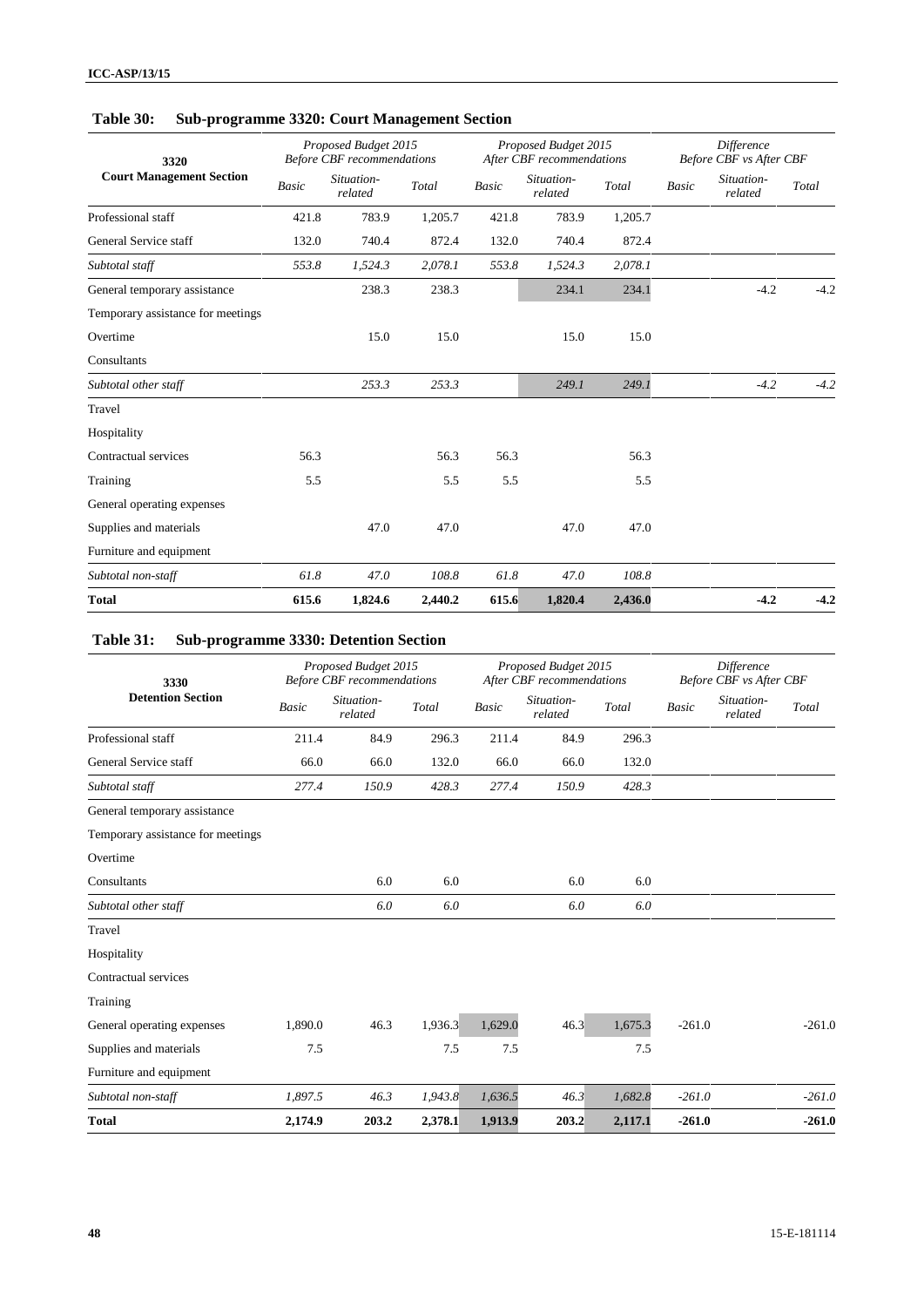| 3340<br><b>Court Interpretation and</b> |         | Proposed Budget 2015<br><b>Before CBF</b> recommendations |         |              | Proposed Budget 2015<br>After CBF recommendations |         |              | <b>Difference</b><br><b>Before CBF</b> vs After CBF |        |  |
|-----------------------------------------|---------|-----------------------------------------------------------|---------|--------------|---------------------------------------------------|---------|--------------|-----------------------------------------------------|--------|--|
| <b>Translation Section</b>              | Basic   | Situation-<br>related                                     | Total   | <b>Basic</b> | Situation-<br>related                             | Total   | <b>Basic</b> | Situation-<br>related                               | Total  |  |
| Professional staff                      | 1,852.1 | 2,400.6                                                   | 4,252.7 | 1,852.1      | 2,400.6                                           | 4,252.7 |              |                                                     |        |  |
| General Service staff                   | 264.0   | 278.4                                                     | 542.4   | 264.0        | 278.4                                             | 542.4   |              |                                                     |        |  |
| Subtotal staff                          | 2,116.1 | 2,679.0                                                   | 4,795.1 | 2,116.1      | 2,679.0                                           | 4,795.1 |              |                                                     |        |  |
| General temporary assistance            |         | 598.9                                                     | 598.9   |              | 596.5                                             | 596.5   |              | $-2.4$                                              | $-2.4$ |  |
| Temporary assistance for meetings       | 169.9   | 308.4                                                     | 478.3   | 169.9        | 308.4                                             | 478.3   |              |                                                     |        |  |
| Overtime                                |         |                                                           |         |              |                                                   |         |              |                                                     |        |  |
| Consultants                             |         | 15.1                                                      | 15.1    |              | 15.1                                              | 15.1    |              |                                                     |        |  |
| Subtotal other staff                    | 169.9   | 922.4                                                     | 1,092.3 | 169.9        | 920.0                                             | 1,089.9 |              | $-2.4$                                              | $-2.4$ |  |
| Travel                                  | 3.6     | 108.0                                                     | 111.6   | 3.6          | 108.0                                             | 111.6   |              |                                                     |        |  |
| Hospitality                             |         |                                                           |         |              |                                                   |         |              |                                                     |        |  |
| Contractual services                    | 57.5    | 65.9                                                      | 123.4   | 57.5         | 65.9                                              | 123.4   |              |                                                     |        |  |
| Training                                |         | 2.7                                                       | 2.7     |              | 2.7                                               | 2.7     |              |                                                     |        |  |
| General operating expenses              |         |                                                           |         |              |                                                   |         |              |                                                     |        |  |
| Supplies and materials                  | 8.7     | 9.5                                                       | 18.2    | 8.7          | 9.5                                               | 18.2    |              |                                                     |        |  |
| Furniture and equipment                 |         |                                                           |         |              |                                                   |         |              |                                                     |        |  |
| Subtotal non-staff                      | 69.8    | 186.1                                                     | 255.9   | 69.8         | 186.1                                             | 255.9   |              |                                                     |        |  |
| <b>Total</b>                            | 2,355.8 | 3,787.5                                                   | 6,143.3 | 2,355.8      | 3,785.1                                           | 6,140.9 |              | $-2.4$                                              | $-2.4$ |  |

## **Table 32: Sub-programme 3340: Court Interpretation and Translation Section**

# **Table 33: Sub-programme 3350: Victims and Witnesses Unit**

| 3350                              |       | Proposed Budget 2015<br><b>Before CBF</b> recommendations |         |              | Proposed Budget 2015<br>After CBF recommendations |         | Difference<br>Before CBF vs After CBF |                       |          |
|-----------------------------------|-------|-----------------------------------------------------------|---------|--------------|---------------------------------------------------|---------|---------------------------------------|-----------------------|----------|
| <b>Victims and Witnesses Unit</b> | Basic | Situation-<br>related                                     | Total   | <b>Basic</b> | Situation-<br>related                             | Total   | <b>Basic</b>                          | Situation-<br>related | Total    |
| Professional staff                | 714.7 | 1,086.2                                                   | 1,800.9 | 714.7        | 1,086.2                                           | 1,800.9 |                                       |                       |          |
| General Service staff             | 66.0  | 1,296.9                                                   | 1,362.9 | 66.0         | 1,296.9                                           | 1,362.9 |                                       |                       |          |
| Subtotal staff                    | 780.7 | 2,383.1                                                   | 3,163.8 | 780.7        | 2,383.1                                           | 3,163.8 |                                       |                       |          |
| General temporary assistance      |       | 1,153.8                                                   | 1,153.8 |              | 1,137.2                                           | 1,137.2 |                                       | $-16.6$               | $-16.6$  |
| Temporary assistance for meetings |       |                                                           |         |              |                                                   |         |                                       |                       |          |
| Overtime                          |       |                                                           |         |              |                                                   |         |                                       |                       |          |
| Consultants                       |       |                                                           |         |              |                                                   |         |                                       |                       |          |
| Subtotal other staff              |       | 1,153.8                                                   | 1,153.8 |              | 1,137.2                                           | 1,137.2 |                                       | $-16.6$               | $-16.6$  |
| Travel                            | 25.3  | 1,114.7                                                   | 1,139.9 | 25.3         | 1,114.7                                           | 1,139.9 |                                       |                       |          |
| Hospitality                       |       |                                                           |         |              |                                                   |         |                                       |                       |          |
| Contractual services              |       |                                                           |         |              |                                                   |         |                                       |                       |          |
| Training                          |       | 47.0                                                      | 47.0    |              | 47.0                                              | 47.0    |                                       |                       |          |
| General operating expenses        |       | 3,818.3                                                   | 3,818.3 |              | 3,458.3                                           | 3,458.3 |                                       | $-360.0$              | $-360.0$ |
| Supplies and materials            |       | 4.8                                                       | 4.8     |              | 4.8                                               | 4.8     |                                       |                       |          |
| Furniture and equipment           |       |                                                           |         |              |                                                   |         |                                       |                       |          |
| Subtotal non-staff                | 25.3  | 4,984.9                                                   | 5,010.1 | 25.3         | 4,624.9                                           | 4,650.1 |                                       | $-360.0$              | $-360.0$ |
| <b>Total</b>                      | 805.9 | 8,521.8                                                   | 9,327.7 | 805.9        | 8,145.2                                           | 8,951.1 |                                       | $-376.6$              | $-376.6$ |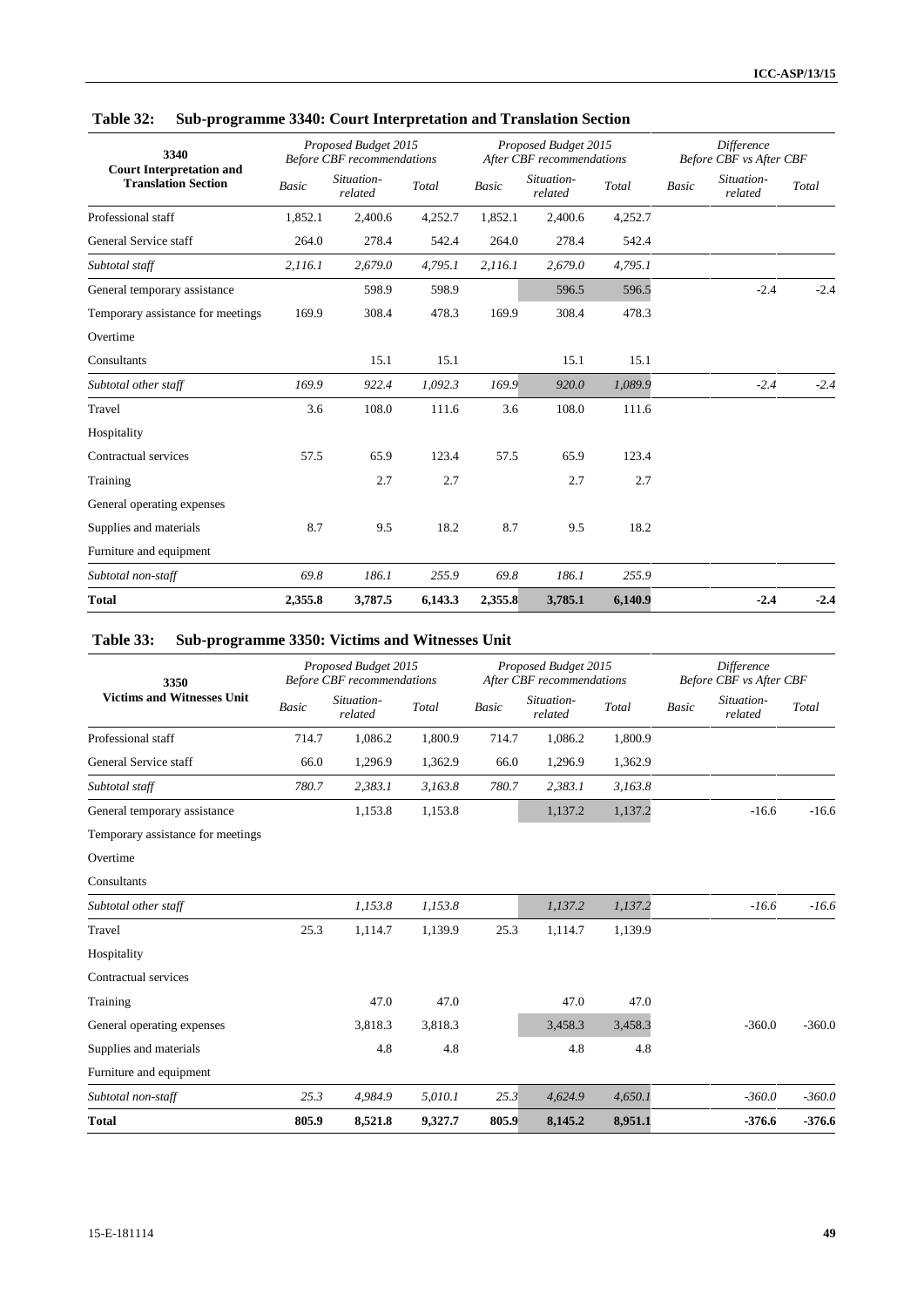| 3360                                                           |       | Proposed Budget 2015<br><b>Before CBF</b> recommendations |         | Proposed Budget 2015<br>After CBF recommendations |                       |         | <b>Difference</b><br>Before CBF vs After CBF |                       |         |
|----------------------------------------------------------------|-------|-----------------------------------------------------------|---------|---------------------------------------------------|-----------------------|---------|----------------------------------------------|-----------------------|---------|
| <b>Victims Participation and</b><br><b>Reparations Section</b> | Basic | Situation-<br>related                                     | Total   | <b>Basic</b>                                      | Situation-<br>related | Total   | <b>Basic</b>                                 | Situation-<br>related | Total   |
| Professional staff                                             | 764.4 | 189.5                                                     | 953.9   | 764.4                                             | 189.5                 | 953.9   |                                              |                       |         |
| General Service staff                                          | 66.0  | 197.5                                                     | 263.5   | 66.0                                              | 197.5                 | 263.5   |                                              |                       |         |
| Subtotal staff                                                 | 830.4 | 387.0                                                     | 1,217.4 | 830.4                                             | 387.0                 | 1,217.4 |                                              |                       |         |
| General temporary assistance                                   |       | 577.5                                                     | 577.5   |                                                   | 563.7                 | 563.7   |                                              | $-13.8$               | $-13.8$ |
| Temporary assistance for meetings                              |       |                                                           |         |                                                   |                       |         |                                              |                       |         |
| Overtime                                                       |       |                                                           |         |                                                   |                       |         |                                              |                       |         |
| Consultants                                                    |       | 10.0                                                      | 10.0    |                                                   | 10.0                  | 10.0    |                                              |                       |         |
| Subtotal other staff                                           |       | 587.5                                                     | 587.5   |                                                   | 573.7                 | 573.7   |                                              | $-13.8$               | $-13.8$ |
| Travel                                                         |       | 119.7                                                     | 119.7   |                                                   | 119.7                 | 119.7   |                                              |                       |         |
| Hospitality                                                    |       |                                                           |         |                                                   |                       |         |                                              |                       |         |
| Contractual services                                           |       | 67.5                                                      | 67.5    |                                                   | 67.5                  | 67.5    |                                              |                       |         |
| Training                                                       |       | 4.3                                                       | 4.3     |                                                   | 4.3                   | 4.3     |                                              |                       |         |
| General operating expenses                                     |       |                                                           |         |                                                   |                       |         |                                              |                       |         |
| Supplies and materials                                         |       | 3.0                                                       | 3.0     |                                                   | 3.0                   | 3.0     |                                              |                       |         |
| Furniture and equipment                                        |       |                                                           |         |                                                   |                       |         |                                              |                       |         |
| Subtotal non-staff                                             |       | 194.5                                                     | 194.5   |                                                   | 194.5                 | 194.5   |                                              |                       |         |

**Total 830.4 1,169.0 1,999.4 830.4 1,155.2 1,985.6 -13.8 -13.8**

### **Table 34: Sub-programme 3360: Victims Participation and Reparations Section**

### **Table 35: Programme 3400: Public Information and Documentation Section**

| 3400                                                          | Proposed Budget 2015<br><b>Before CBF</b> recommendations |                       |         | Proposed Budget 2015<br>After CBF recommendations |                       |         | Difference<br><b>Before CBF</b> vs After CBF |                       |        |
|---------------------------------------------------------------|-----------------------------------------------------------|-----------------------|---------|---------------------------------------------------|-----------------------|---------|----------------------------------------------|-----------------------|--------|
| <b>Public Information and</b><br><b>Documentation Section</b> | Basic                                                     | Situation-<br>related | Total   | <b>Basic</b>                                      | Situation-<br>related | Total   | <b>Basic</b>                                 | Situation-<br>related | Total  |
| Professional staff                                            | 971.3                                                     | 370.6                 | 1,341.9 | 971.3                                             | 370.6                 | 1,341.9 |                                              |                       |        |
| General Service staff                                         | 608.4                                                     | 188.8                 | 797.2   | 608.4                                             | 188.8                 | 797.2   |                                              |                       |        |
| Subtotal staff                                                | 1,579.6                                                   | 559.5                 | 2,139.1 | 1,579.6                                           | 559.5                 | 2,139.1 |                                              |                       |        |
| General temporary assistance                                  | 157.2                                                     | 146.6                 | 303.8   | 155.4                                             | 144.8                 | 300.1   | $-1.8$                                       | $-1.8$                | $-3.7$ |
| Temporary assistance for meetings                             |                                                           |                       |         |                                                   |                       |         |                                              |                       |        |
| Overtime                                                      |                                                           |                       |         |                                                   |                       |         |                                              |                       |        |
| Consultants                                                   |                                                           |                       |         |                                                   |                       |         |                                              |                       |        |
| Subtotal other staff                                          | 157.2                                                     | 146.6                 | 303.8   | 155.4                                             | 144.8                 | 300.1   | $-1.8$                                       | $-1.8$                | $-3.7$ |
| Travel                                                        | 10.6                                                      | 105.6                 | 116.2   | 10.6                                              | 105.6                 | 116.2   |                                              |                       |        |
| Hospitality                                                   |                                                           |                       |         |                                                   |                       |         |                                              |                       |        |
| Contractual services                                          | 226.1                                                     | 516.5                 | 742.6   | 226.1                                             | 516.5                 | 742.6   |                                              |                       |        |
| Training                                                      | 7.0                                                       |                       | 7.0     | 7.0                                               |                       | 7.0     |                                              |                       |        |
| General operating expenses                                    | 55.0                                                      | 13.5                  | 68.5    | 55.0                                              | 13.5                  | 68.5    |                                              |                       |        |
| Supplies and materials                                        | 105.5                                                     |                       | 105.5   | 105.5                                             |                       | 105.5   |                                              |                       |        |
| Furniture and equipment                                       |                                                           |                       |         |                                                   |                       |         |                                              |                       |        |
| Subtotal non-staff                                            | 404.2                                                     | 635.5                 | 1,039.8 | 404.2                                             | 635.5                 | 1,039.8 |                                              |                       |        |
| <b>Total</b>                                                  | 2,141.1                                                   | 1,341.6               | 3,482.7 | 2,139.2                                           | 1,339.8               | 3,479.0 | $-1.8$                                       | $-1.8$                | $-3.7$ |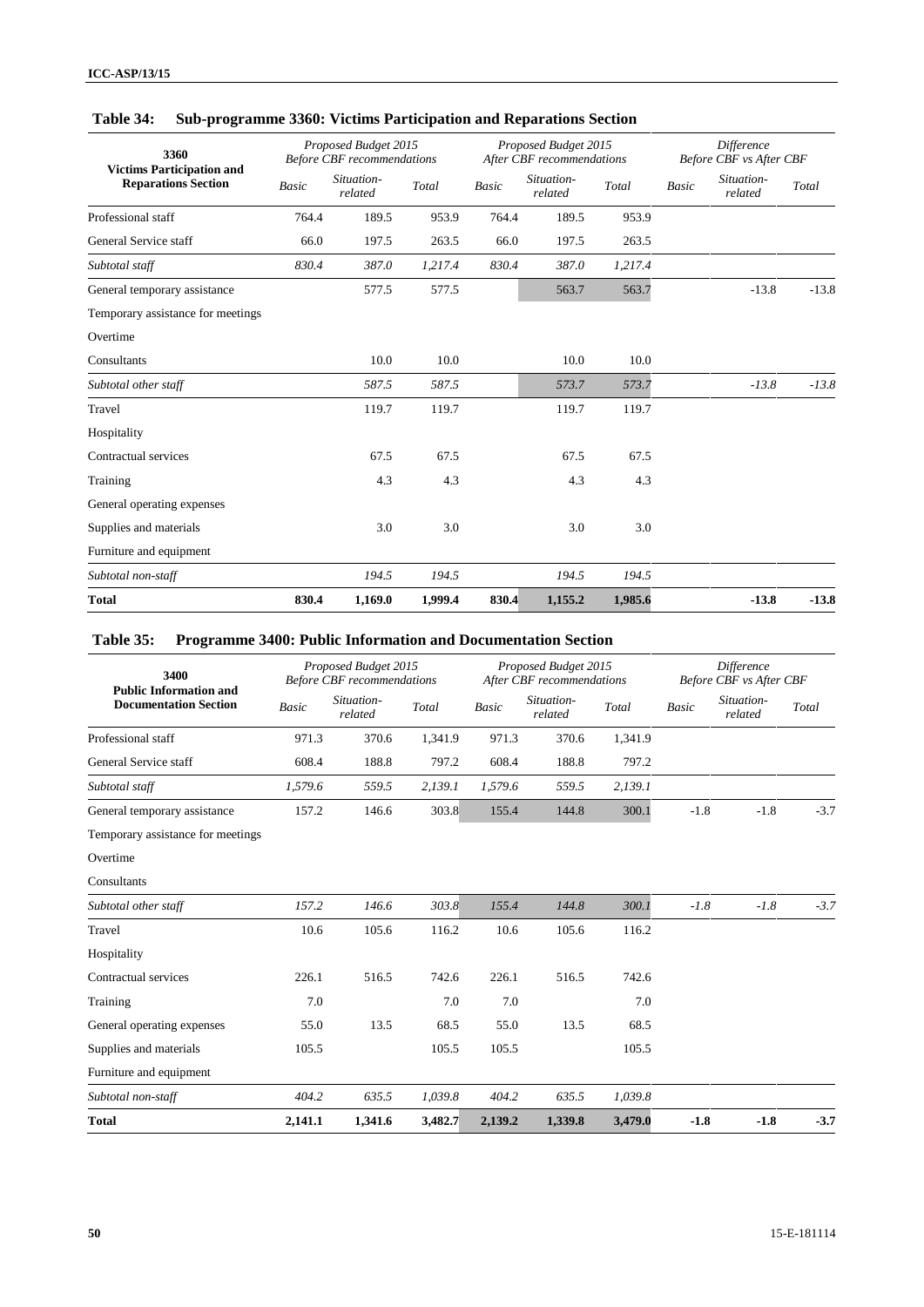| 3740<br><b>Office of Public Counsel for the</b> |       | Proposed Budget 2015<br><b>Before CBF</b> recommendations |       |              | Proposed Budget 2015<br>After CBF recommendations | <b>Difference</b><br>Before CBF vs After CBF |              |                       |       |
|-------------------------------------------------|-------|-----------------------------------------------------------|-------|--------------|---------------------------------------------------|----------------------------------------------|--------------|-----------------------|-------|
| <b>Defence</b>                                  | Basic | Situation-<br>related                                     | Total | <b>Basic</b> | Situation-<br>related                             | Total                                        | <b>Basic</b> | Situation-<br>related | Total |
| Professional staff                              | 147.2 | 298.2                                                     | 445.4 | 147.2        | 298.2                                             | 445.4                                        |              |                       |       |
| General Service staff                           | 66.0  |                                                           | 66.0  | 66.0         |                                                   | 66.0                                         |              |                       |       |
| Subtotal staff                                  | 213.2 | 298.2                                                     | 511.4 | 213.2        | 298.2                                             | 511.4                                        |              |                       |       |
| General temporary assistance                    |       |                                                           |       |              |                                                   |                                              |              |                       |       |
| Temporary assistance for meetings               |       |                                                           |       |              |                                                   |                                              |              |                       |       |
| Overtime                                        |       |                                                           |       |              |                                                   |                                              |              |                       |       |
| Consultants                                     |       |                                                           |       |              |                                                   |                                              |              |                       |       |
| Subtotal other staff                            |       |                                                           |       |              |                                                   |                                              |              |                       |       |
| Travel                                          | 2.6   |                                                           | 2.6   | 2.6          |                                                   | 2.6                                          |              |                       |       |
| Hospitality                                     |       |                                                           |       |              |                                                   |                                              |              |                       |       |
| Contractual services                            |       | 20.0                                                      | 20.0  |              | 20.0                                              | 20.0                                         |              |                       |       |
| Training                                        |       |                                                           |       |              |                                                   |                                              |              |                       |       |
| General operating expenses                      |       |                                                           |       |              |                                                   |                                              |              |                       |       |
| Supplies and materials                          |       |                                                           |       |              |                                                   |                                              |              |                       |       |
| Furniture and equipment                         |       |                                                           |       |              |                                                   |                                              |              |                       |       |
| Subtotal non-staff                              | 2.6   | 20.0                                                      | 22.6  | 2.6          | 20.0                                              | 22.6                                         |              |                       |       |
| <b>Total</b>                                    | 215.8 | 318.2                                                     | 533.9 | 215.8        | 318.2                                             | 533.9                                        |              |                       |       |

### **Table 36: Sub-programme 3740: Office of Public Counsel for the Defence**

# **Table 37: Sub-programme 3750: Office of Public Counsel for Victims**

| 3750                                                  |              | Proposed Budget 2015<br><b>Before CBF</b> recommendations |         | Proposed Budget 2015<br>After CBF recommendations |                       |         | <b>Difference</b><br><b>Before CBF</b> vs After CBF |                       |        |
|-------------------------------------------------------|--------------|-----------------------------------------------------------|---------|---------------------------------------------------|-----------------------|---------|-----------------------------------------------------|-----------------------|--------|
| <b>Office of Public Counsel for</b><br><b>Victims</b> | <b>Basic</b> | Situation-<br>related                                     | Total   | Basic                                             | Situation-<br>related | Total   | <b>Basic</b>                                        | Situation-<br>related | Total  |
| Professional staff                                    | 232.1        | 721.2                                                     | 953.3   | 232.1                                             | 721.2                 | 953.3   |                                                     |                       |        |
| General Service staff                                 | 66.0         |                                                           | 66.0    | 66.0                                              |                       | 66.0    |                                                     |                       |        |
| Subtotal staff                                        | 298.1        | 721.2                                                     | 1,019.3 | 298.1                                             | 721.2                 | 1,019.3 |                                                     |                       |        |
| General temporary assistance                          |              | 163.7                                                     | 163.7   |                                                   | 160.8                 | 160.8   |                                                     | $-2.9$                | $-2.9$ |
| Temporary assistance for meetings                     |              |                                                           |         |                                                   |                       |         |                                                     |                       |        |
| Overtime                                              |              |                                                           |         |                                                   |                       |         |                                                     |                       |        |
| Consultants                                           |              | 202.4                                                     | 202.4   |                                                   | 202.4                 | 202.4   |                                                     |                       |        |
| Subtotal other staff                                  |              | 366.1                                                     | 366.1   |                                                   | 363.2                 | 363.2   |                                                     | $-2.9$                | $-2.9$ |
| Travel                                                |              | 96.5                                                      | 96.5    |                                                   | 96.5                  | 96.5    |                                                     |                       |        |
| Hospitality                                           |              |                                                           |         |                                                   |                       |         |                                                     |                       |        |
| Contractual services                                  |              | 35.0                                                      | 35.0    |                                                   | 35.0                  | 35.0    |                                                     |                       |        |
| Training                                              |              |                                                           |         |                                                   |                       |         |                                                     |                       |        |
| General operating expenses                            |              | 11.0                                                      | 11.0    |                                                   | 11.0                  | 11.0    |                                                     |                       |        |
| Supplies and materials                                |              |                                                           |         |                                                   |                       |         |                                                     |                       |        |
| Furniture and equipment                               |              |                                                           |         |                                                   |                       |         |                                                     |                       |        |
| Subtotal non-staff                                    |              | 142.5                                                     | 142.5   |                                                   | 142.5                 | 142.5   |                                                     |                       |        |
| <b>Total</b>                                          | 298.1        | 1,229.8                                                   | 1,527.9 | 298.1                                             | 1,226.9               | 1,525.0 |                                                     | $-2.9$                | $-2.9$ |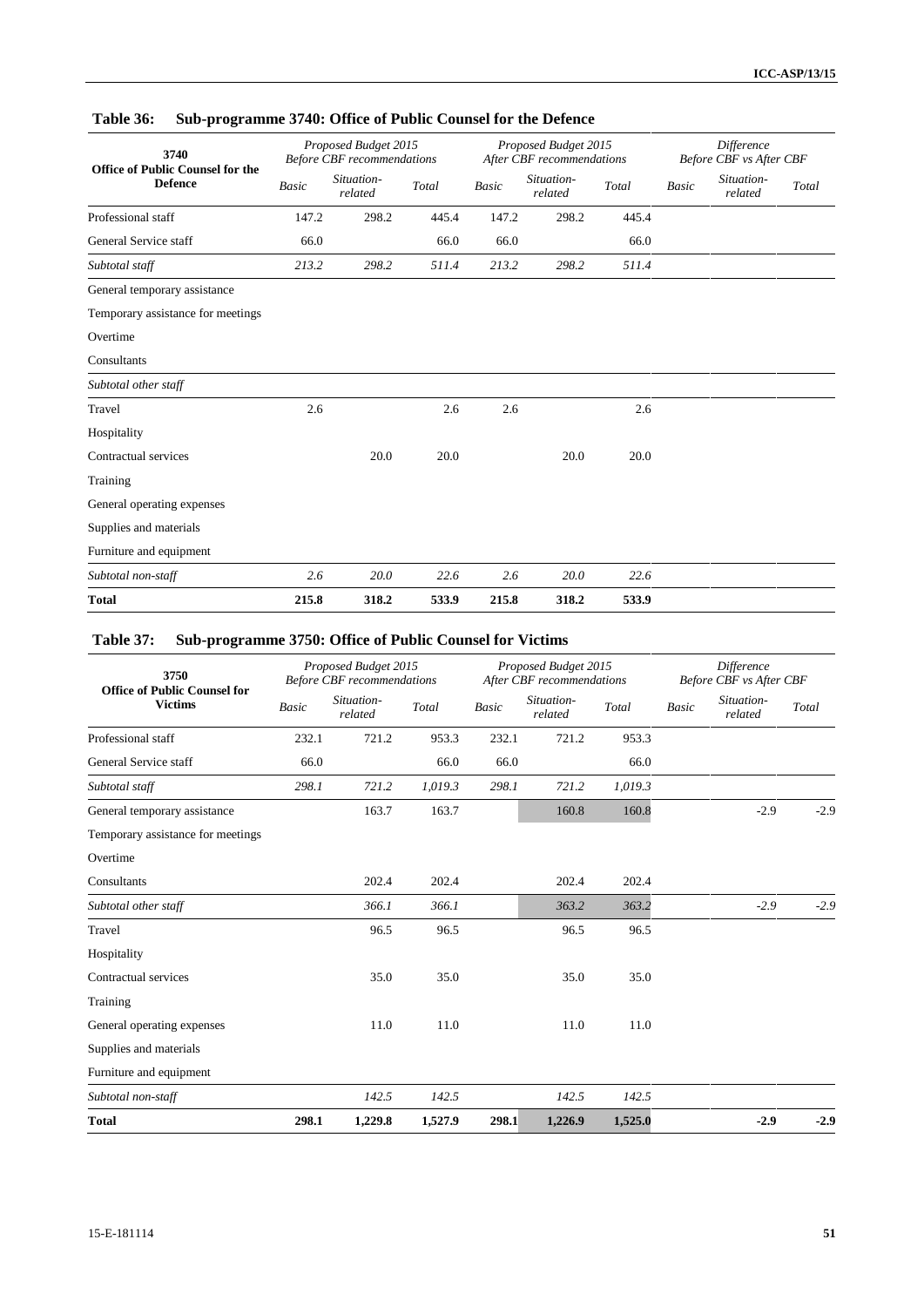| <b>Major Programme IV</b><br>Secretariat of the Assembly of |         | Proposed Budget 2015<br><b>Before CBF</b> recommendations |              | Proposed Budget 2015<br>After CBF recommendations |         |              | <b>Difference</b><br><b>Before CBF</b> vs After CBF |          |  |
|-------------------------------------------------------------|---------|-----------------------------------------------------------|--------------|---------------------------------------------------|---------|--------------|-----------------------------------------------------|----------|--|
| <b>States Parties</b>                                       | Basic   | Situation-<br>Total<br>related                            | <b>Basic</b> | Situation-<br>related                             | Total   | <b>Basic</b> | Situation-<br>Total<br>related                      |          |  |
| Professional staff                                          | 887.2   | 887.2                                                     | 634.1        |                                                   | 634.1   | $-253.1$     |                                                     | $-253.1$ |  |
| General Service staff                                       | 292.8   | 292.8                                                     | 292.8        |                                                   | 292.8   |              |                                                     |          |  |
| Subtotal staff                                              | 1,180.0 | 1,180.0                                                   | 926.9        |                                                   | 926.9   | $-253.1$     |                                                     | $-253.1$ |  |
| General temporary assistance                                | 644.7   | 644.7                                                     | 550.3        |                                                   | 550.3   | $-94.4$      |                                                     | $-94.4$  |  |
| Temporary assistance for meetings                           | 220.0   | 220.0                                                     | 220.0        |                                                   | 220.0   |              |                                                     |          |  |
| Overtime                                                    | 38.0    | 38.0                                                      | 38.0         |                                                   | 38.0    |              |                                                     |          |  |
| Consultants                                                 |         |                                                           |              |                                                   |         |              |                                                     |          |  |
| Subtotal other staff                                        | 902.7   | 902.7                                                     | 808.3        |                                                   | 808.3   | $-94.4$      |                                                     | $-94.4$  |  |
| Travel                                                      | 386.5   | 386.5                                                     | 386.5        |                                                   | 386.5   |              |                                                     |          |  |
| Hospitality                                                 | 5.0     | 5.0                                                       | 5.0          |                                                   | 5.0     |              |                                                     |          |  |
| Contractual services                                        | 832.0   | 832.0                                                     | 832.0        |                                                   | 832.0   |              |                                                     |          |  |
| Training                                                    | 9.9     | 9.9                                                       | 9.9          |                                                   | 9.9     |              |                                                     |          |  |
| General operating expenses                                  | 24.4    | 24.4                                                      | 24.4         |                                                   | 24.4    |              |                                                     |          |  |
| Supplies and materials                                      | 14.7    | 14.7                                                      | 14.7         |                                                   | 14.7    |              |                                                     |          |  |
| Furniture and equipment                                     | 5.0     | 5.0                                                       | 5.0          |                                                   | 5.0     |              |                                                     |          |  |
| Subtotal non-staff                                          | 1,277.6 | 1,277.6                                                   | 1,277.6      |                                                   | 1,277.6 |              |                                                     |          |  |
| <b>Total</b>                                                | 3,360.3 | 3,360.3                                                   | 3,012.8      |                                                   | 3,012.8 | $-347.5$     |                                                     | $-347.5$ |  |

## **Table 38: Major Programme IV: Secretariat of the Assembly of States Parties**

# **Table 39: Sub-programme 4100: Conference**

| 4100                              |              | Proposed Budget 2015<br><b>Before CBF</b> recommendations |         |              | Proposed Budget 2015<br>After CBF recommendations |         | <b>Difference</b><br>Before CBF vs After CBF |                       |       |
|-----------------------------------|--------------|-----------------------------------------------------------|---------|--------------|---------------------------------------------------|---------|----------------------------------------------|-----------------------|-------|
| Conference                        | <b>Basic</b> | Situation-<br>related                                     | Total   | <b>Basic</b> | Situation-<br>related                             | Total   | <b>Basic</b>                                 | Situation-<br>related | Total |
| Professional staff                |              |                                                           |         |              |                                                   |         |                                              |                       |       |
| General Service staff             |              |                                                           |         |              |                                                   |         |                                              |                       |       |
| Subtotal staff                    |              |                                                           |         |              |                                                   |         |                                              |                       |       |
| General temporary assistance      | 281.3        |                                                           | 281.3   | 281.3        |                                                   | 281.3   |                                              |                       |       |
| Temporary assistance for meetings | 160.0        |                                                           | 160.0   | 160.0        |                                                   | 160.0   |                                              |                       |       |
| Overtime                          | 20.0         |                                                           | 20.0    | 20.0         |                                                   | 20.0    |                                              |                       |       |
| Consultants                       |              |                                                           |         |              |                                                   |         |                                              |                       |       |
| Subtotal other staff              | 461.3        |                                                           | 461.3   | 461.3        |                                                   | 461.3   |                                              |                       |       |
| Travel                            |              |                                                           |         |              |                                                   |         |                                              |                       |       |
| Hospitality                       |              |                                                           |         |              |                                                   |         |                                              |                       |       |
| Contractual services              | 740.0        |                                                           | 740.0   | 740.0        |                                                   | 740.0   |                                              |                       |       |
| Training                          |              |                                                           |         |              |                                                   |         |                                              |                       |       |
| General operating expenses        | 24.4         |                                                           | 24.4    | 24.4         |                                                   | 24.4    |                                              |                       |       |
| Supplies and materials            | 10.0         |                                                           | 10.0    | 10.0         |                                                   | 10.0    |                                              |                       |       |
| Furniture and equipment           |              |                                                           |         |              |                                                   |         |                                              |                       |       |
| Subtotal non-staff                | 774.4        |                                                           | 774.4   | 774.4        |                                                   | 774.4   |                                              |                       |       |
| <b>Total</b>                      | 1,235.7      |                                                           | 1,235.7 | 1,235.7      |                                                   | 1,235.7 |                                              |                       |       |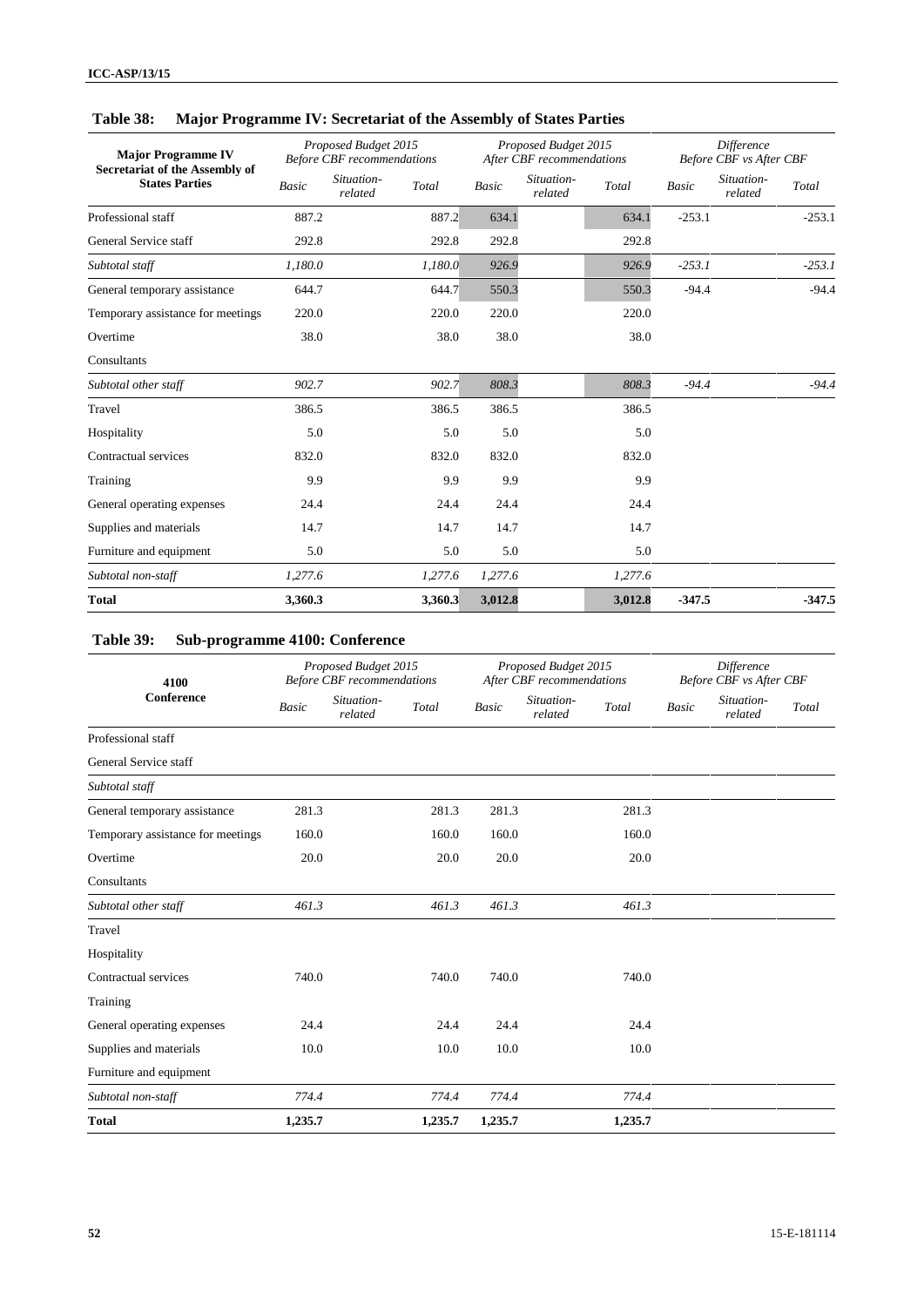| 4200                              |              | Proposed Budget 2015<br><b>Before CBF</b> recommendations |              | Proposed Budget 2015<br>After CBF recommendations |         |              | <b>Difference</b><br><b>Before CBF</b> vs After CBF |
|-----------------------------------|--------------|-----------------------------------------------------------|--------------|---------------------------------------------------|---------|--------------|-----------------------------------------------------|
| <b>Secretariat of the ASP</b>     | <b>Basic</b> | Situation-<br>Total<br>related                            | <b>Basic</b> | Situation-<br>related                             | Total   | <b>Basic</b> | Situation-<br>Total<br>related                      |
| Professional staff                | 740.0        | 740.0                                                     | 486.9        |                                                   | 486.9   | $-253.1$     | $-253.1$                                            |
| General Service staff             | 292.8        | 292.8                                                     | 292.8        |                                                   | 292.8   |              |                                                     |
| Subtotal staff                    | 1,032.8      | 1,032.8                                                   | 779.7        |                                                   | 779.7   | $-253.1$     | $-253.1$                                            |
| General temporary assistance      | 167.6        | 167.6                                                     | 167.6        |                                                   | 167.6   |              |                                                     |
| Temporary assistance for meetings |              |                                                           |              |                                                   |         |              |                                                     |
| Overtime                          | 18.0         | 18.0                                                      | 18.0         |                                                   | 18.0    |              |                                                     |
| Consultants                       |              |                                                           |              |                                                   |         |              |                                                     |
| Subtotal other staff              | 185.6        | 185.6                                                     | 185.6        |                                                   | 185.6   |              |                                                     |
| Travel                            | 37.0         | 37.0                                                      | 37.0         |                                                   | 37.0    |              |                                                     |
| Hospitality                       | 5.0          | 5.0                                                       | 5.0          |                                                   | 5.0     |              |                                                     |
| Contractual services              |              |                                                           |              |                                                   |         |              |                                                     |
| Training                          | 9.9          | 9.9                                                       | 9.9          |                                                   | 9.9     |              |                                                     |
| General operating expenses        |              |                                                           |              |                                                   |         |              |                                                     |
| Supplies and materials            | 4.7          | 4.7                                                       | 4.7          |                                                   | 4.7     |              |                                                     |
| Furniture and equipment           | 5.0          | 5.0                                                       | 5.0          |                                                   | 5.0     |              |                                                     |
| Subtotal non-staff                | 61.6         | 61.6                                                      | 61.6         |                                                   | 61.6    |              |                                                     |
| <b>Total</b>                      | 1,280.0      | 1,280.0                                                   | 1,026.9      |                                                   | 1,026.9 | $-253.1$     | $-253.1$                                            |

# **Table 41: Sub-programme 4400: Office of the President of the Assembly**

| 4400                                         |              | Proposed Budget 2015<br><b>Before CBF</b> recommendations |       |              | Proposed Budget 2015<br>After CBF recommendations |       | <b>Difference</b><br>Before CBF vs After CBF |                       |       |
|----------------------------------------------|--------------|-----------------------------------------------------------|-------|--------------|---------------------------------------------------|-------|----------------------------------------------|-----------------------|-------|
| Office of the President of the<br><b>ASP</b> | <b>Basic</b> | Situation-<br>related                                     | Total | <b>Basic</b> | Situation-<br>related                             | Total | <b>Basic</b>                                 | Situation-<br>related | Total |
| Professional staff                           |              |                                                           |       |              |                                                   |       |                                              |                       |       |
| General Service staff                        |              |                                                           |       |              |                                                   |       |                                              |                       |       |
| Subtotal staff                               |              |                                                           |       |              |                                                   |       |                                              |                       |       |
| General temporary assistance                 | 101.5        |                                                           | 101.5 | 101.5        |                                                   | 101.5 |                                              |                       |       |
| Temporary assistance for meetings            |              |                                                           |       |              |                                                   |       |                                              |                       |       |
| Overtime                                     |              |                                                           |       |              |                                                   |       |                                              |                       |       |
| Consultants                                  |              |                                                           |       |              |                                                   |       |                                              |                       |       |
| Subtotal other staff                         | 101.5        |                                                           | 101.5 | 101.5        |                                                   | 101.5 |                                              |                       |       |
| Travel                                       | 87.7         |                                                           | 87.7  | 87.7         |                                                   | 87.7  |                                              |                       |       |
| Hospitality                                  |              |                                                           |       |              |                                                   |       |                                              |                       |       |
| Contractual services                         | 12.0         |                                                           | 12.0  | 12.0         |                                                   | 12.0  |                                              |                       |       |
| Training                                     |              |                                                           |       |              |                                                   |       |                                              |                       |       |
| General operating expenses                   |              |                                                           |       |              |                                                   |       |                                              |                       |       |
| Supplies and materials                       |              |                                                           |       |              |                                                   |       |                                              |                       |       |
| Furniture and equipment                      |              |                                                           |       |              |                                                   |       |                                              |                       |       |
| Subtotal non-staff                           | 99.7         |                                                           | 99.7  | 99.7         |                                                   | 99.7  |                                              |                       |       |
| <b>Total</b>                                 | 201.2        |                                                           | 201.2 | 201.2        |                                                   | 201.2 |                                              |                       |       |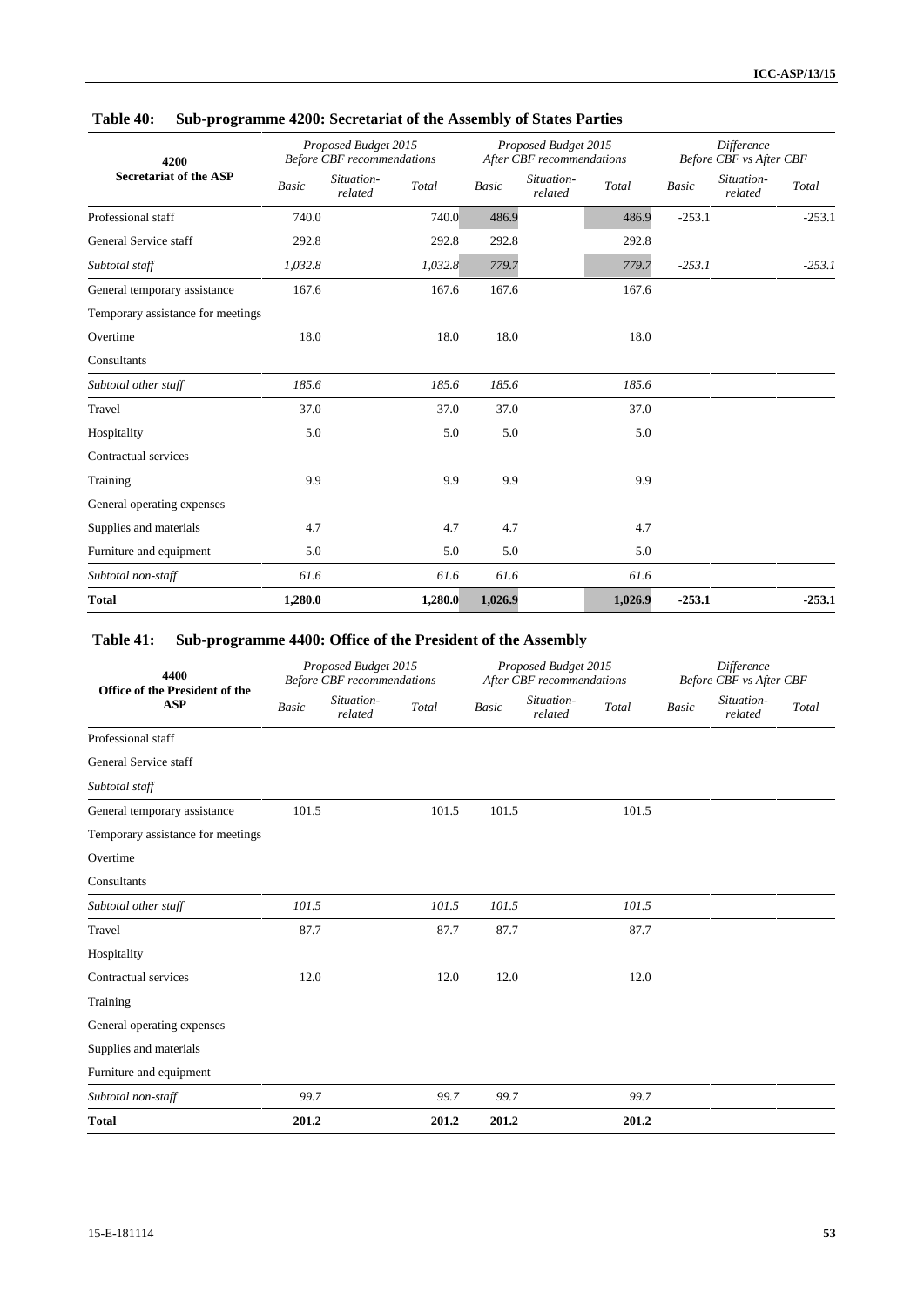| 4500<br><b>Committee on Budget and</b> |              | Proposed Budget 2015<br><b>Before CBF</b> recommendations |       |              | Proposed Budget 2015<br>After CBF recommendations |       |              | <b>Difference</b><br>Before CBF vs After CBF |         |
|----------------------------------------|--------------|-----------------------------------------------------------|-------|--------------|---------------------------------------------------|-------|--------------|----------------------------------------------|---------|
| <b>Finance</b>                         | <b>Basic</b> | Situation-<br>Total<br>related                            |       | <b>Basic</b> | Situation-<br>related                             | Total | <b>Basic</b> | Situation-<br>related                        | Total   |
| Professional staff                     | 147.2        |                                                           | 147.2 | 147.2        |                                                   | 147.2 |              |                                              |         |
| General Service staff                  |              |                                                           |       |              |                                                   |       |              |                                              |         |
| Subtotal staff                         | 147.2        |                                                           | 147.2 | 147.2        |                                                   | 147.2 |              |                                              |         |
| General temporary assistance           | 94.3         |                                                           | 94.3  |              |                                                   |       | $-94.3$      |                                              | $-94.3$ |
| Temporary assistance for meetings      | 60.0         |                                                           | 60.0  | 60.0         |                                                   | 60.0  |              |                                              |         |
| Overtime                               |              |                                                           |       |              |                                                   |       |              |                                              |         |
| Consultants                            |              |                                                           |       |              |                                                   |       |              |                                              |         |
| Subtotal other staff                   | 154.3        |                                                           | 154.3 | 60.0         |                                                   | 60.0  | $-94.3$      |                                              | $-94.3$ |
| Travel                                 | 261.8        |                                                           | 261.8 | 261.8        |                                                   | 261.8 |              |                                              |         |
| Hospitality                            |              |                                                           |       |              |                                                   |       |              |                                              |         |
| Contractual services                   | 80.0         |                                                           | 80.0  | 80.0         |                                                   | 80.0  |              |                                              |         |
| Training                               |              |                                                           |       |              |                                                   |       |              |                                              |         |
| General operating expenses             |              |                                                           |       |              |                                                   |       |              |                                              |         |
| Supplies and materials                 |              |                                                           |       |              |                                                   |       |              |                                              |         |
| Furniture and equipment                |              |                                                           |       |              |                                                   |       |              |                                              |         |
| Subtotal non-staff                     | 341.8        |                                                           | 341.8 | 341.8        |                                                   | 341.8 |              |                                              |         |
| <b>Total</b>                           | 643.3        |                                                           | 643.3 | 549.0        |                                                   | 549.0 | $-94.3$      |                                              | $-94.3$ |

# **Table 42: Sub-programme 4500: Committee on Budget and Finance**

# **Table 43: Major Programme V: Rent and Maintenance (Interim Premises)**

| <b>Major Programme V</b>                          |         | Proposed Budget 2015<br><b>Before CBF</b> recommendations |         |              | Proposed Budget 2015<br>After CBF recommendations |         | <b>Difference</b><br>Before CBF vs After CBF |                       |       |
|---------------------------------------------------|---------|-----------------------------------------------------------|---------|--------------|---------------------------------------------------|---------|----------------------------------------------|-----------------------|-------|
| <b>Rent and Maintenance</b><br>(Interim Premises) | Basic   | Situation-<br>related                                     | Total   | <b>Basic</b> | Situation-<br>related                             | Total   | <b>Basic</b>                                 | Situation-<br>related | Total |
| Professional staff                                |         |                                                           |         |              |                                                   |         |                                              |                       |       |
| General Service staff                             |         |                                                           |         |              |                                                   |         |                                              |                       |       |
| Subtotal staff                                    |         |                                                           |         |              |                                                   |         |                                              |                       |       |
| General temporary assistance                      |         |                                                           |         |              |                                                   |         |                                              |                       |       |
| Temporary assistance for meetings                 |         |                                                           |         |              |                                                   |         |                                              |                       |       |
| Overtime                                          |         |                                                           |         |              |                                                   |         |                                              |                       |       |
| Consultants                                       |         |                                                           |         |              |                                                   |         |                                              |                       |       |
| Subtotal other staff                              |         |                                                           |         |              |                                                   |         |                                              |                       |       |
| Travel                                            |         |                                                           |         |              |                                                   |         |                                              |                       |       |
| Hospitality                                       |         |                                                           |         |              |                                                   |         |                                              |                       |       |
| Contractual services                              |         |                                                           |         |              |                                                   |         |                                              |                       |       |
| Training                                          |         |                                                           |         |              |                                                   |         |                                              |                       |       |
| General operating expenses                        | 6,000.0 |                                                           | 6,000.0 | 6.000.0      |                                                   | 6,000.0 |                                              |                       |       |
| Supplies and materials                            |         |                                                           |         |              |                                                   |         |                                              |                       |       |
| Furniture and equipment                           |         |                                                           |         |              |                                                   |         |                                              |                       |       |
| Subtotal non-staff                                | 6,000.0 |                                                           | 6,000.0 | 6,000.0      |                                                   | 6,000.0 |                                              |                       |       |
| <b>Total</b>                                      | 6,000.0 |                                                           | 6,000.0 | 6,000.0      |                                                   | 6,000.0 |                                              |                       |       |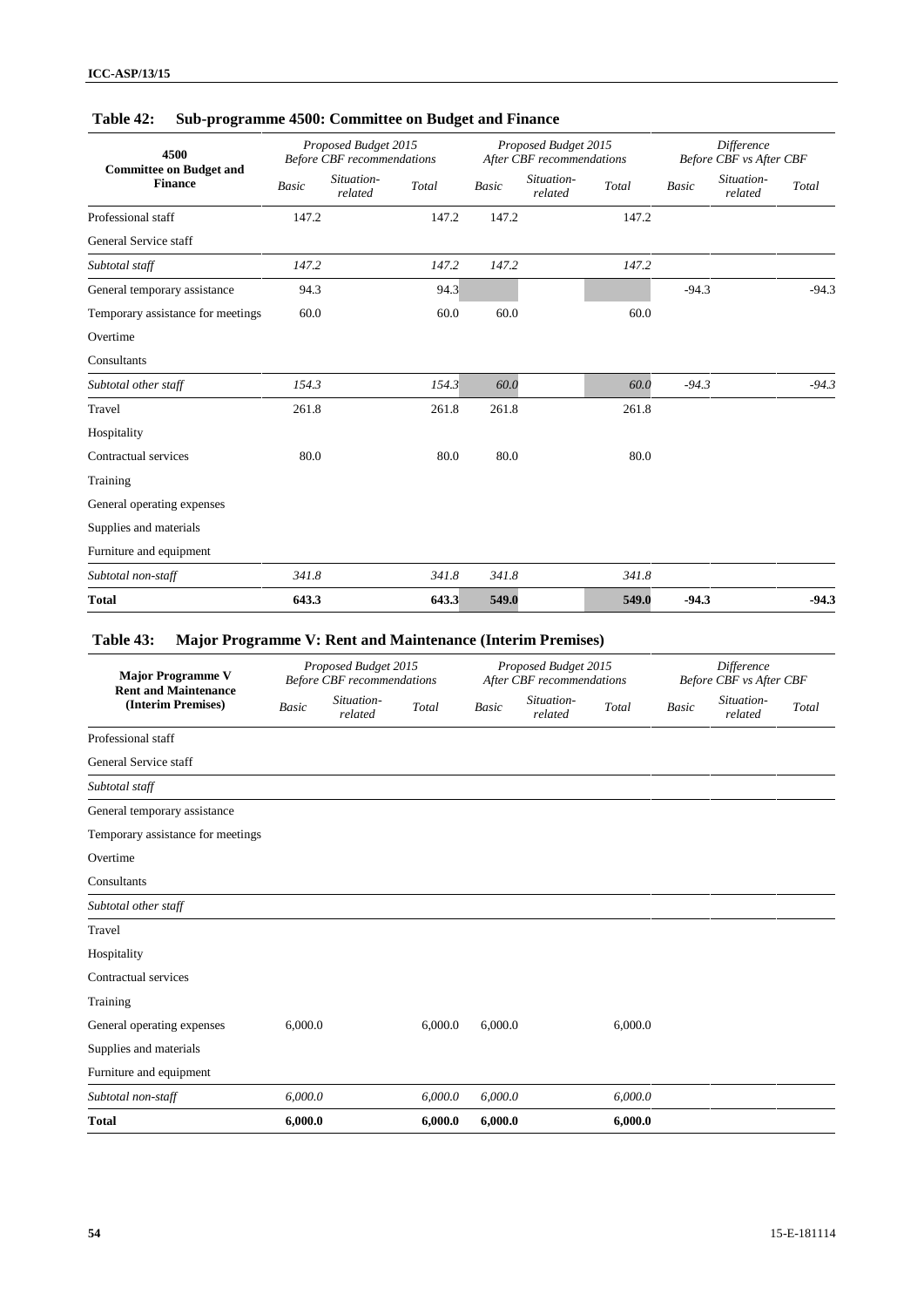| <b>Major Programme VI</b><br><b>Secretariat of the Trust Fund for</b> |       | Proposed Budget 2015<br><b>Before CBF</b> recommendations |         |              | Proposed Budget 2015<br>After CBF recommendations |         |              | <b>Difference</b><br>Before CBF vs After CBF |          |
|-----------------------------------------------------------------------|-------|-----------------------------------------------------------|---------|--------------|---------------------------------------------------|---------|--------------|----------------------------------------------|----------|
| <b>Victims</b>                                                        | Basic | Situation-<br>related                                     | Total   | <b>Basic</b> | Situation-<br>related                             | Total   | <b>Basic</b> | Situation-<br>related                        | Total    |
| Professional staff                                                    | 170.6 | 562.1                                                     | 732.7   | 170.6        | 437.6                                             | 608.2   |              | $-124.5$                                     | $-124.5$ |
| General Service staff                                                 | 66.0  | 84.9                                                      | 150.9   | 66.0         | 66.0                                              | 132.0   |              | $-18.9$                                      | $-18.9$  |
| Subtotal staff                                                        | 236.6 | 647.0                                                     | 883.6   | 236.6        | 503.6                                             | 740.2   |              | $-143.4$                                     | $-143.4$ |
| General temporary assistance                                          | 257.1 | 238.7                                                     | 495.8   | 228.0        | 295.9                                             | 523.9   | $-29.1$      | 57.2                                         | 28.1     |
| Temporary assistance for meetings                                     |       |                                                           |         |              |                                                   |         |              |                                              |          |
| Overtime                                                              |       |                                                           |         |              |                                                   |         |              |                                              |          |
| Consultants                                                           | 45.0  | 100.0                                                     | 145.0   | 45.0         | 100.0                                             | 145.0   |              |                                              |          |
| Subtotal other staff                                                  | 302.1 | 338.7                                                     | 640.8   | 273.0        | 395.9                                             | 668.9   | $-29.1$      | 57.2                                         | 28.1     |
| Travel                                                                | 67.3  | 146.1                                                     | 213.4   | 67.3         | 146.1                                             | 213.4   |              |                                              |          |
| Hospitality                                                           | 2.5   |                                                           | 2.5     | 2.5          |                                                   | 2.5     |              |                                              |          |
| Contractual services                                                  | 90.5  | 55.5                                                      | 146.0   | 90.5         | 55.5                                              | 146.0   |              |                                              |          |
| Training                                                              | 1.5   | 20.1                                                      | 21.6    | 1.5          | 20.1                                              | 21.6    |              |                                              |          |
| General operating expenses                                            | 5.0   | 15.0                                                      | 20.0    | 5.0          | 15.0                                              | 20.0    |              |                                              |          |
| Supplies and materials                                                | 3.0   |                                                           | 3.0     | 3.0          |                                                   | 3.0     |              |                                              |          |
| Furniture and equipment                                               |       |                                                           |         |              |                                                   |         |              |                                              |          |
| Subtotal non-staff                                                    | 169.8 | 236.8                                                     | 406.6   | 169.8        | 236.8                                             | 406.6   |              |                                              |          |
| <b>Total</b>                                                          | 708.5 | 1,222.5                                                   | 1,931.0 | 679.4        | 1,136.3                                           | 1,815.7 | $-29.1$      | $-86.2$                                      | $-115.3$ |

# **Table 44: Major Programme VI: Secretariat of the Trust Fund for Victims**

# **Table 45: Major Programme VII.1: Project Director's Office**

| <b>Major Programme VII.1</b>                                                                                                                                                                                                                                                                                                                                                                                                                                                                                                           |         |              |                       | Proposed Budget 2015<br>After CBF recommendations |              |                                | <b>Difference</b><br>Before CBF vs After CBF |
|----------------------------------------------------------------------------------------------------------------------------------------------------------------------------------------------------------------------------------------------------------------------------------------------------------------------------------------------------------------------------------------------------------------------------------------------------------------------------------------------------------------------------------------|---------|--------------|-----------------------|---------------------------------------------------|--------------|--------------------------------|----------------------------------------------|
| Proposed Budget 2015<br><b>Before CBF</b> recommendations<br><b>Project Director's Office</b><br>Situation-<br>Basic<br>related<br>Professional staff<br>382.0<br>General Service staff<br>66.0<br>Subtotal staff<br>448.0<br>163.6<br>General temporary assistance<br>Temporary assistance for meetings<br>Overtime<br>Consultants<br>163.6<br>Subtotal other staff<br>Travel<br>11.0<br>Hospitality<br>2.5<br>Contractual services<br>742.3<br>2.5<br>Training<br>2.5<br>General operating expenses<br>Supplies and materials<br>1.0 | Total   | <b>Basic</b> | Situation-<br>related | Total                                             | <b>Basic</b> | Situation-<br>Total<br>related |                                              |
|                                                                                                                                                                                                                                                                                                                                                                                                                                                                                                                                        |         | 382.0        | 382.0                 |                                                   | 382.0        |                                |                                              |
|                                                                                                                                                                                                                                                                                                                                                                                                                                                                                                                                        |         | 66.0         | 66.0                  |                                                   | 66.0         |                                |                                              |
|                                                                                                                                                                                                                                                                                                                                                                                                                                                                                                                                        |         | 448.0        | 448.0                 |                                                   | 448.0        |                                |                                              |
|                                                                                                                                                                                                                                                                                                                                                                                                                                                                                                                                        |         | 163.6        |                       |                                                   |              | $-163.6$                       | $-163.6$                                     |
|                                                                                                                                                                                                                                                                                                                                                                                                                                                                                                                                        |         |              |                       |                                                   |              |                                |                                              |
|                                                                                                                                                                                                                                                                                                                                                                                                                                                                                                                                        |         |              |                       |                                                   |              |                                |                                              |
|                                                                                                                                                                                                                                                                                                                                                                                                                                                                                                                                        |         |              |                       |                                                   |              |                                |                                              |
|                                                                                                                                                                                                                                                                                                                                                                                                                                                                                                                                        |         | 163.6        |                       |                                                   |              | $-163.6$                       | $-163.6$                                     |
|                                                                                                                                                                                                                                                                                                                                                                                                                                                                                                                                        |         | 11.0         | 11.0                  |                                                   | 11.0         |                                |                                              |
|                                                                                                                                                                                                                                                                                                                                                                                                                                                                                                                                        |         | 2.5          | 2.5                   |                                                   | 2.5          |                                |                                              |
|                                                                                                                                                                                                                                                                                                                                                                                                                                                                                                                                        |         | 742.3        | 671.6                 |                                                   | 671.6        | $-70.7$                        | $-70.7$                                      |
|                                                                                                                                                                                                                                                                                                                                                                                                                                                                                                                                        |         | 2.5          | 2.5                   |                                                   | 2.5          |                                |                                              |
|                                                                                                                                                                                                                                                                                                                                                                                                                                                                                                                                        |         | 2.5          | 2.5                   |                                                   | 2.5          |                                |                                              |
|                                                                                                                                                                                                                                                                                                                                                                                                                                                                                                                                        |         | 1.0          | 1.0                   |                                                   | 1.0          |                                |                                              |
| Furniture and equipment                                                                                                                                                                                                                                                                                                                                                                                                                                                                                                                | 1.5     | 1.5          | 1.5                   |                                                   | 1.5          |                                |                                              |
| Subtotal non-staff                                                                                                                                                                                                                                                                                                                                                                                                                                                                                                                     | 763.3   | 763.3        | 692.6                 |                                                   | 692.6        | $-70.7$                        | $-70.7$                                      |
| <b>Total</b>                                                                                                                                                                                                                                                                                                                                                                                                                                                                                                                           | 1,374.9 | 1,374.9      | 1,140.6               |                                                   | 1,140.6      | $-234.3$                       | $-234.3$                                     |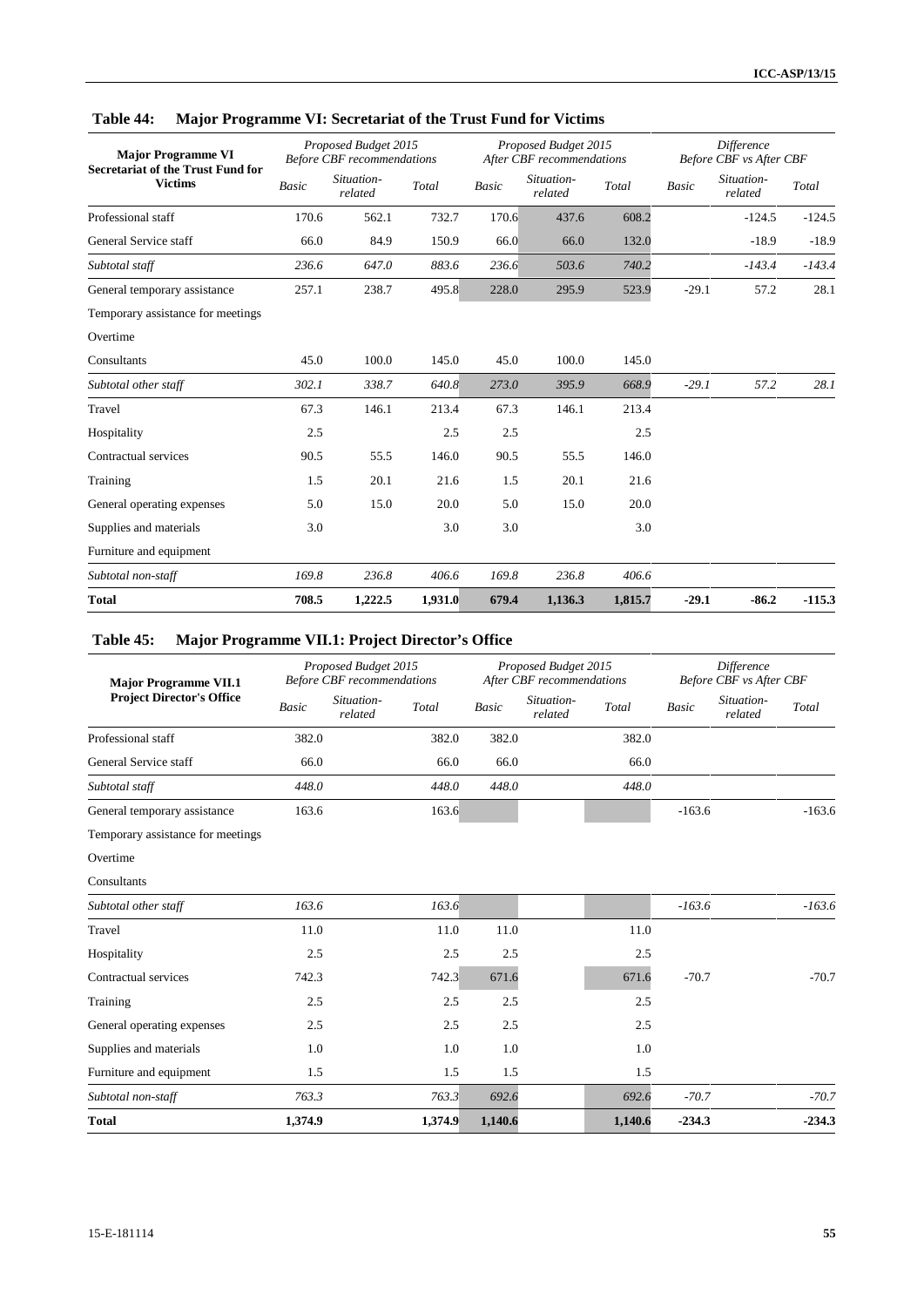| 7110<br>Project Director's Office for |       | Proposed Budget 2014 Before CBF<br>recommendations |       | Proposed Budget 2014 After CBF<br>recommendations |       |              | Difference<br><b>Before CBF</b> vs After CBF |          |
|---------------------------------------|-------|----------------------------------------------------|-------|---------------------------------------------------|-------|--------------|----------------------------------------------|----------|
| <b>Permanent Premises</b>             | Basic | Situation-<br>Total<br>related                     | Basic | Situation-<br>related                             | Total | <b>Basic</b> | Situation-<br>related                        | Total    |
| Professional staff                    | 382.0 | 382.0                                              | 382.0 |                                                   | 382.0 |              |                                              |          |
| General Service staff                 | 66.0  | 66.0                                               | 66.0  |                                                   | 66.0  |              |                                              |          |
| Subtotal staff                        | 448.0 | 448.0                                              | 448.0 |                                                   | 448.0 |              |                                              |          |
| General temporary assistance          | 163.6 | 163.6                                              |       |                                                   |       | $-163.6$     |                                              | $-163.6$ |
| Temporary assistance for meetings     |       |                                                    |       |                                                   |       |              |                                              |          |
| Overtime                              |       |                                                    |       |                                                   |       |              |                                              |          |
| Consultants                           |       |                                                    |       |                                                   |       |              |                                              |          |
| Subtotal other staff                  | 163.6 | 163.6                                              |       |                                                   |       | $-163.6$     |                                              | $-163.6$ |
| Travel                                | 11.0  | 11.0                                               | 11.0  |                                                   | 11.0  |              |                                              |          |
| Hospitality                           | 2.5   | 2.5                                                | 2.5   |                                                   | 2.5   |              |                                              |          |
| Contractual services                  | 35.5  | 35.5                                               | 35.5  |                                                   | 35.5  |              |                                              |          |
| Training                              | 2.5   | 2.5                                                | 2.5   |                                                   | 2.5   |              |                                              |          |
| General operating expenses            | 2.5   | 2.5                                                | 2.5   |                                                   | 2.5   |              |                                              |          |
| Supplies and materials                | 1.0   | 1.0                                                | 1.0   |                                                   | 1.0   |              |                                              |          |
| Furniture and equipment               | 1.5   | 1.5                                                | 1.5   |                                                   | 1.5   |              |                                              |          |
| Subtotal non-staff                    | 56.5  | 56.5                                               | 56.5  |                                                   | 56.5  |              |                                              |          |
| <b>Total</b>                          | 668.1 | 668.1                                              | 504.5 |                                                   | 504.5 | $-163.6$     |                                              | $-163.6$ |

## **Table 46: Programme 7110: Project Director's Office for Permanent Premises**

# **Table 47: Programme 7120: ICC Staff Resource and Management Support for the Permanent Premises**

| 7120<br><b>ICC Staff Resource and</b>                          |       | Proposed Budget 2014 Before CBF<br>recommendations |       |              | Proposed Budget 2014 After CBF<br>recommendations |       |              | <b>Difference</b><br>Before CBF vs After CBF |         |
|----------------------------------------------------------------|-------|----------------------------------------------------|-------|--------------|---------------------------------------------------|-------|--------------|----------------------------------------------|---------|
| <b>Management Support for the</b><br><b>Permanent Premises</b> | Basic | Situation-<br>related                              | Total | <b>Basic</b> | Situation-<br>related                             | Total | <b>Basic</b> | Situation-<br>related                        | Total   |
| Professional staff                                             |       |                                                    |       |              |                                                   |       |              |                                              |         |
| General Service staff                                          |       |                                                    |       |              |                                                   |       |              |                                              |         |
| Subtotal staff                                                 |       |                                                    |       |              |                                                   |       |              |                                              |         |
| General temporary assistance                                   |       |                                                    |       |              |                                                   |       |              |                                              |         |
| Temporary assistance for meetings                              |       |                                                    |       |              |                                                   |       |              |                                              |         |
| Overtime                                                       |       |                                                    |       |              |                                                   |       |              |                                              |         |
| Consultants                                                    |       |                                                    |       |              |                                                   |       |              |                                              |         |
| Subtotal other staff                                           |       |                                                    |       |              |                                                   |       |              |                                              |         |
| Travel                                                         |       |                                                    |       |              |                                                   |       |              |                                              |         |
| Hospitality                                                    |       |                                                    |       |              |                                                   |       |              |                                              |         |
| Contractual services                                           | 706.8 |                                                    | 706.8 | 636.1        |                                                   | 636.1 | $-70.7$      |                                              | $-70.7$ |
| Training                                                       |       |                                                    |       |              |                                                   |       |              |                                              |         |
| General operating expenses                                     |       |                                                    |       |              |                                                   |       |              |                                              |         |
| Supplies and materials                                         |       |                                                    |       |              |                                                   |       |              |                                              |         |
| Furniture and equipment                                        |       |                                                    |       |              |                                                   |       |              |                                              |         |
| Subtotal non-staff                                             | 706.8 |                                                    | 706.8 | 636.1        |                                                   | 636.1 | $-70.7$      |                                              | $-70.7$ |
| <b>Total</b>                                                   | 706.8 |                                                    | 706.8 | 636.1        |                                                   | 636.1 | $-70.7$      |                                              | $-70.7$ |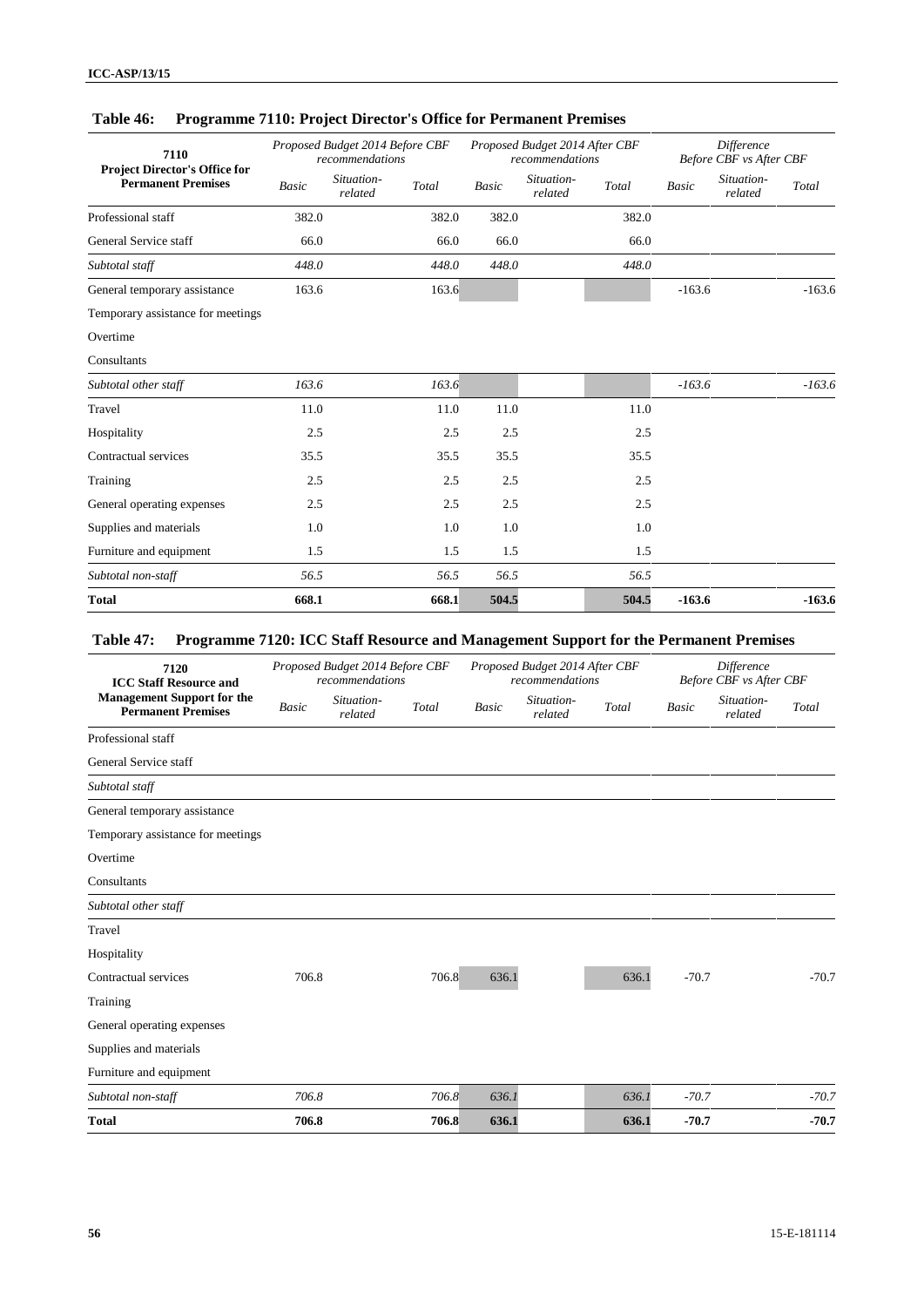| <b>Major Programme VII.2</b>        |         | Proposed Budget 2015<br><b>Before CBF</b> recommendations |         |              | Proposed Budget 2015<br>After CBF recommendations |         | <b>Difference</b><br><b>Before CBF</b> vs After CBF |                       |       |
|-------------------------------------|---------|-----------------------------------------------------------|---------|--------------|---------------------------------------------------|---------|-----------------------------------------------------|-----------------------|-------|
| <b>Accrued Interest, Host State</b> | Basic   | Situation-<br>related                                     | Total   | <b>Basic</b> | Situation-<br>related                             | Total   | $\label{eq:basic} Basic$                            | Situation-<br>related | Total |
| Professional staff                  |         |                                                           |         |              |                                                   |         |                                                     |                       |       |
| General Service staff               |         |                                                           |         |              |                                                   |         |                                                     |                       |       |
| Subtotal staff                      |         |                                                           |         |              |                                                   |         |                                                     |                       |       |
| General temporary assistance        |         |                                                           |         |              |                                                   |         |                                                     |                       |       |
| Temporary assistance for meetings   |         |                                                           |         |              |                                                   |         |                                                     |                       |       |
| Overtime                            |         |                                                           |         |              |                                                   |         |                                                     |                       |       |
| Consultants                         |         |                                                           |         |              |                                                   |         |                                                     |                       |       |
| Subtotal other staff                |         |                                                           |         |              |                                                   |         |                                                     |                       |       |
| Travel                              |         |                                                           |         |              |                                                   |         |                                                     |                       |       |
| Hospitality                         |         |                                                           |         |              |                                                   |         |                                                     |                       |       |
| Contractual services                |         |                                                           |         |              |                                                   |         |                                                     |                       |       |
| Training                            |         |                                                           |         |              |                                                   |         |                                                     |                       |       |
| General operating expenses          | 1,623.3 |                                                           | 1,623.3 | 1,623.3      |                                                   | 1,623.3 |                                                     |                       |       |
| Supplies and materials              |         |                                                           |         |              |                                                   |         |                                                     |                       |       |
| Furniture and equipment             |         |                                                           |         |              |                                                   |         |                                                     |                       |       |
| Subtotal non-staff                  | 1,623.3 |                                                           | 1,623.3 | 1,623.3      |                                                   | 1,623.3 |                                                     |                       |       |
| <b>Total</b>                        | 1,623.3 |                                                           | 1,623.3 | 1,623.3      |                                                   | 1,623.3 |                                                     |                       |       |

# **Table 48: Major Programme VII.2: Accrued Interest, Host State**

## **Table 49: Major Programme VII.5: Independent Oversight Mechanism**

| <b>Major Programme VII.5</b><br><b>Independent Oversight</b><br><b>Mechanism</b> | Proposed Budget 2015<br><b>Before CBF</b> recommendations |                       |       | Proposed Budget 2015<br>After CBF recommendations |                       |       | <b>Difference</b><br><b>Before CBF</b> vs After CBF |                       |          |
|----------------------------------------------------------------------------------|-----------------------------------------------------------|-----------------------|-------|---------------------------------------------------|-----------------------|-------|-----------------------------------------------------|-----------------------|----------|
|                                                                                  | <b>Basic</b>                                              | Situation-<br>related | Total | <b>Basic</b>                                      | Situation-<br>related | Total | <b>Basic</b>                                        | Situation-<br>related | Total    |
| Professional staff                                                               | 312.7                                                     |                       | 312.7 | 189.7                                             |                       | 189.7 | $-123.1$                                            |                       | $-123.1$ |
| General Service staff                                                            | 66.0                                                      |                       | 66.0  | 66.0                                              |                       | 66.0  |                                                     |                       |          |
| Subtotal staff                                                                   | 378.7                                                     |                       | 378.7 | 255.7                                             |                       | 255.7 | $-123.1$                                            |                       | $-123.1$ |
| General temporary assistance                                                     |                                                           |                       |       |                                                   |                       |       |                                                     |                       |          |
| Temporary assistance for meetings                                                |                                                           |                       |       |                                                   |                       |       |                                                     |                       |          |
| Overtime                                                                         |                                                           |                       |       |                                                   |                       |       |                                                     |                       |          |
| Consultants                                                                      |                                                           |                       |       |                                                   |                       |       |                                                     |                       |          |
| Subtotal other staff                                                             |                                                           |                       |       |                                                   |                       |       |                                                     |                       |          |
| Travel                                                                           | 7.7                                                       |                       | 7.7   | 7.7                                               |                       | 7.7   |                                                     |                       |          |
| Hospitality                                                                      |                                                           |                       |       |                                                   |                       |       |                                                     |                       |          |
| Contractual services                                                             | 40.0                                                      |                       | 40.0  | 40.0                                              |                       | 40.0  |                                                     |                       |          |
| Training                                                                         | 6.5                                                       |                       | 6.5   | 6.5                                               |                       | 6.5   |                                                     |                       |          |
| General operating expenses                                                       | 10.0                                                      |                       | 10.0  | 10.0                                              |                       | 10.0  |                                                     |                       |          |
| Supplies and materials                                                           |                                                           |                       |       |                                                   |                       |       |                                                     |                       |          |
| Furniture and equipment                                                          | 20.0                                                      |                       | 20.0  | 20.0                                              |                       | 20.0  |                                                     |                       |          |
| Subtotal non-staff                                                               | 84.2                                                      |                       | 84.2  | 84.2                                              |                       | 84.2  |                                                     |                       |          |
| <b>Total</b>                                                                     | 463.0                                                     |                       | 463.0 | 339.9                                             |                       | 339.9 | $-123.1$                                            |                       | $-123.1$ |